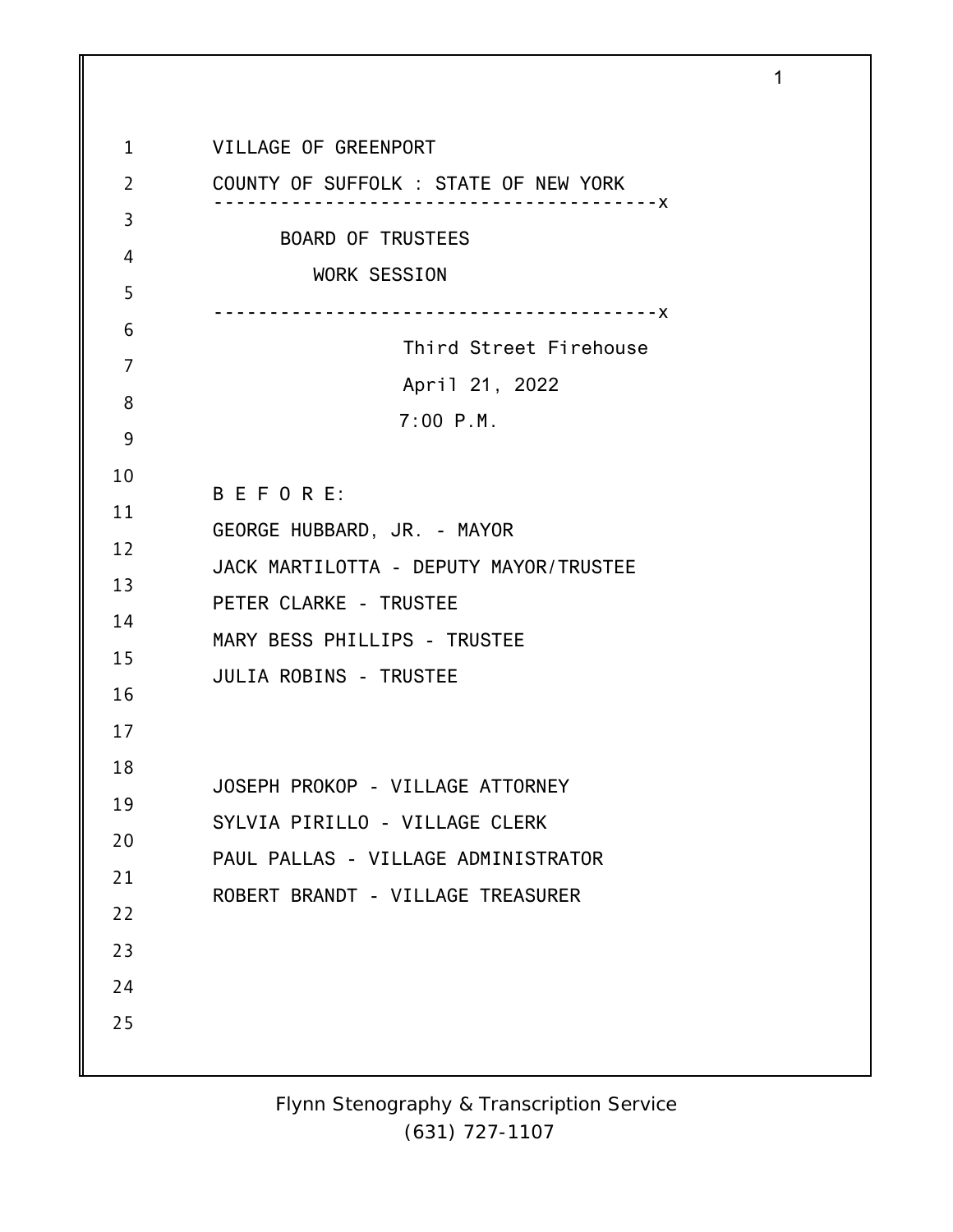1 2 3 4 5 6 7 8 9 10 11 12 13 14 15 16 17 18 19 20 21 22 23 24 25 Work Session 4/21/22 2 (The Meeting was Called to Order at 7 p.m.) MAYOR HUBBARD: Call the meeting to order with the Pledge to the Flag. (Pledge of Allegiance) MAYOR HUBBARD: Thank you. Okay. We'll start with the Fire Department report. Chief Wayde Manwaring is here. CHIEF MANWARING: How are you all doing? I hope you got all our reports for the month. MAYOR HUBBARD: Yep. CHIEF MANWARING: There's no applications for membership. And as you all can see, I was elected back in again as the Head Engineer. I have -- Albie De Kerillis will be my First Assistant, and Craig Johnson will be my Second Assistant. Hopefully, next month we'll have a little more to tell you. MAYOR HUBBARD: Well, congratulations to all of you. TRUSTEE MARTILOTTA: Well done. MAYOR HUBBARD: Any questions for the Chief? TRUSTEE MARTILOTTA: Congratulations. TRUSTEE PHILLIPS: No. MAYOR HUBBARD: Okay, all good. Thank you. Okay. We'll do the Village Administrator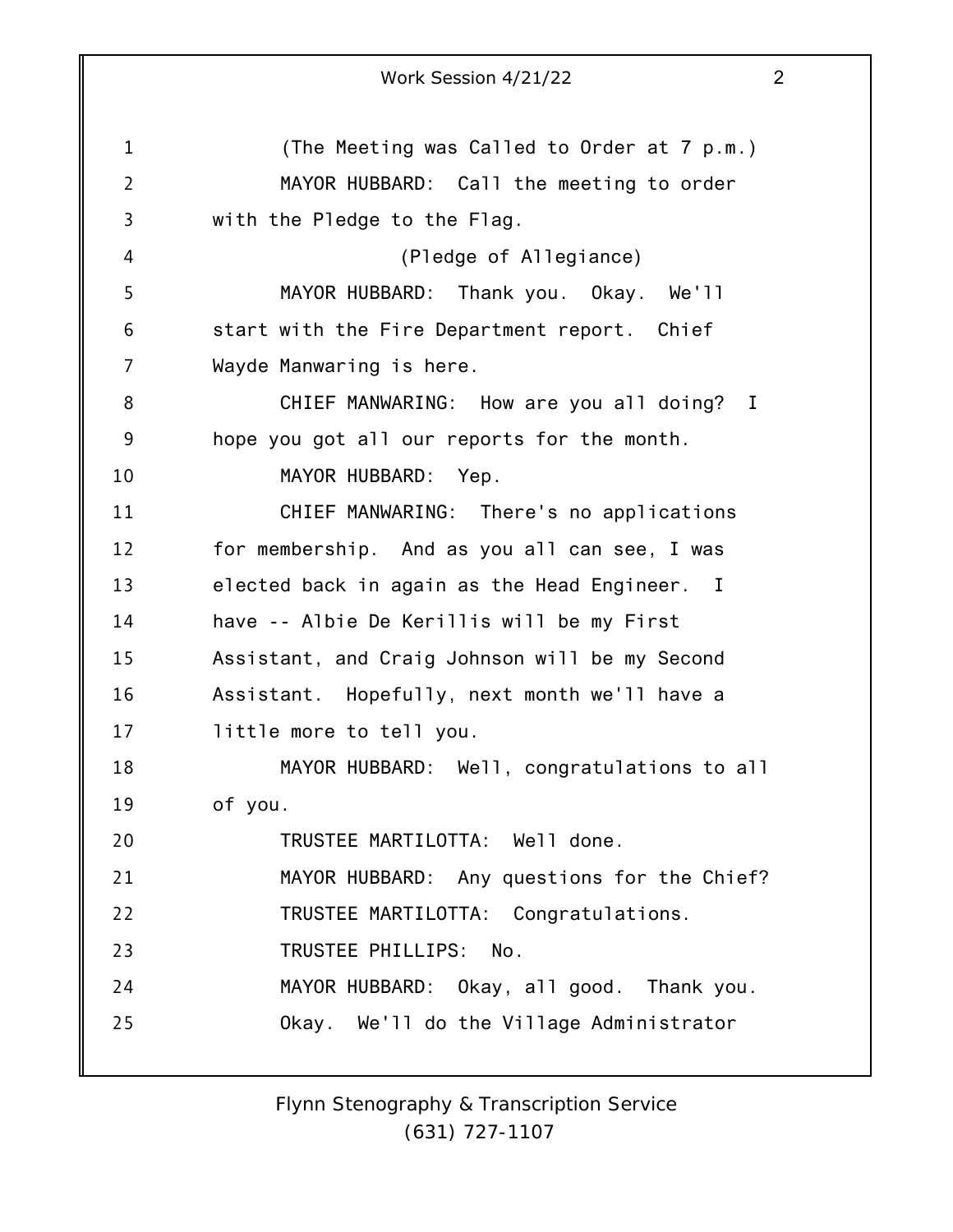1 report, Paul Pallas.

2

3

4

5

ADMINISTRATOR PALLAS: Thank you, Mr. Mayor. So a couple of add-on items on my discussion list. The first one I want to -- I wanted just to talk about just very briefly.

6 7 8 9 10 11 12 13 14 15 I had sent an email out to you all regarding the Climate Leadership and Community Protection Act that the State had passed two years ago, and the CAC, which is -- I don't know, I forget their acronym, it's irrelevant. It's a group that's been in charge at the State level to implement some of these new laws on environmental cleanup, the air. The rules say that we have to be at 70% statewide, 70% carbon free by 2030, and carbon neutral by 2040.

16 17 18 19 20 21 22 We are -- our State Association is working on comments. I had mentioned that in my email. We're continuing to work through those comments. The deadline was extended to June, I believe. It was originally this month, but they extended it to June, because it was just too extensive. They are holding hearings throughout the state.

23 24 25 The other, the second piece of this, the funding that becomes available to implement this, the law requires that 35, minimum 35%, up to 40%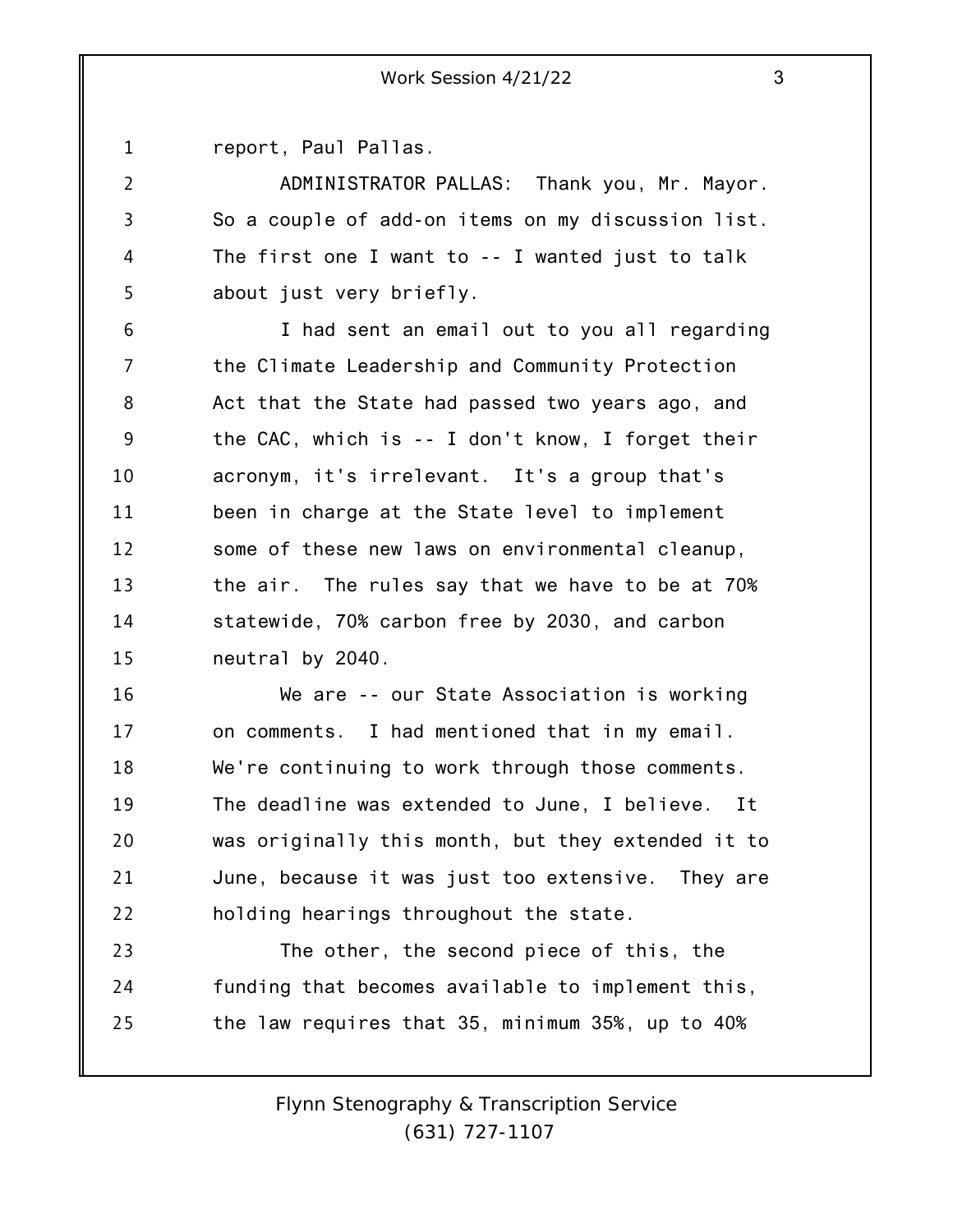1 2 3 4 5 6 7 8 9 10 of the money that becomes available will be allocated to what's known as disadvantaged communities, and Greenport is. They're done by census track. Greenport is a -- its own census track in total. There's other communities where bits and pieces are broken up into different census tracks. So we are on that list. That's the good news, that money -- it's a draft, but it could change. But we should be able -- I believe we'll end up staying on the list.

11 12 13 14 15 16 17 18 19 20 21 The Association is -- we haven't decided if we're going to make comments on that yet, we may. The good news is that we might have access to a little bit more money. The bad news is that half of the state is in that same category. So even though 30 to 40%, 35 to 40% of the money is going to be allocated, it's so watered down that I don't know how much of a difference it's really going to make. But I just wanted to keep you up to date on that. And as those comments get prepared, I will send them out to you all.

22 23 24 25 The next item that I'm adding on, NYSERDA, I don't know if I had reported this last month or not, but NYSERDA has a program opportunity notice that is specifically geared for municipal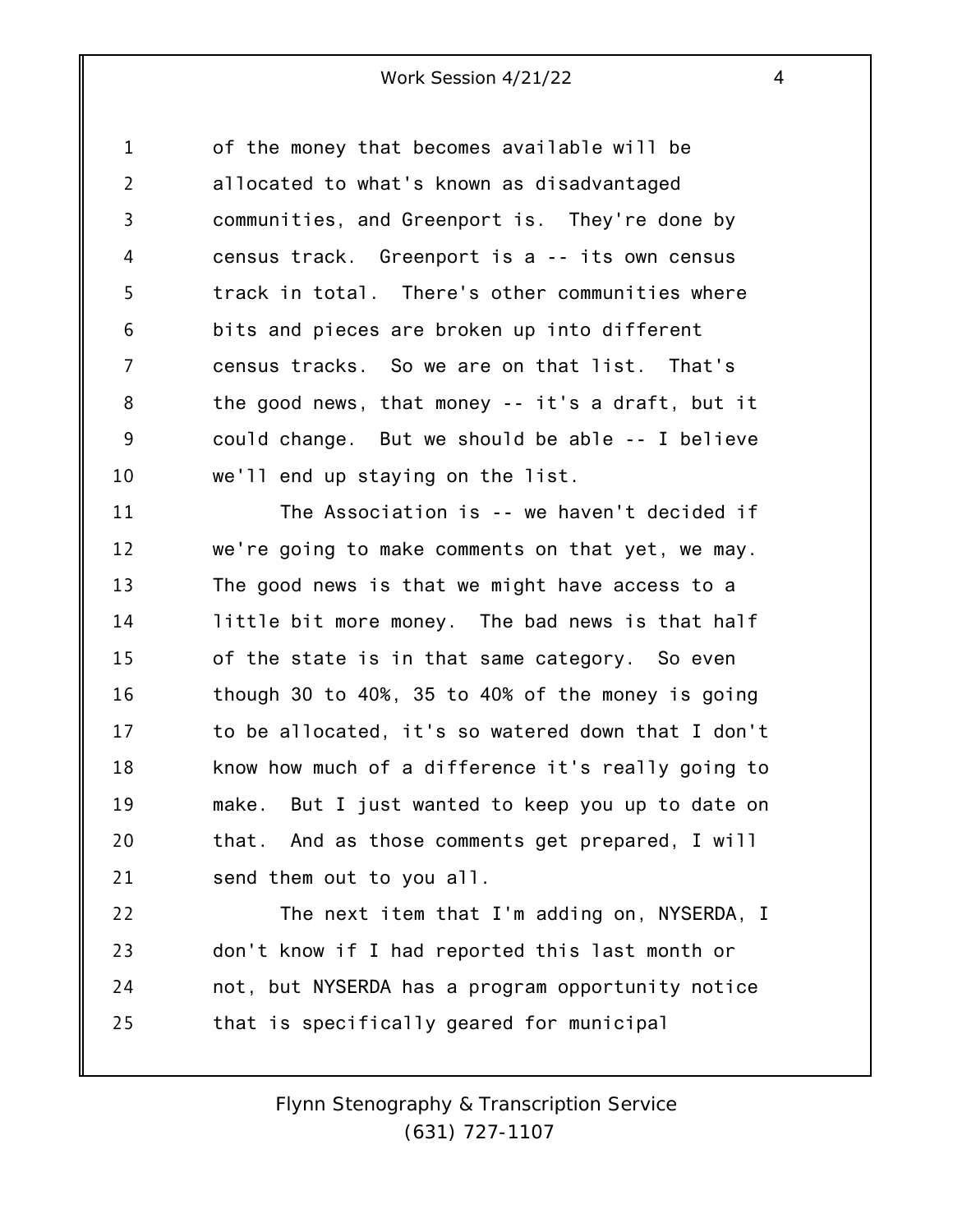1 2 3 4 5 6 utilities and cooperative utilities. Typically, we are not eligible for NYSERDA grants, because their -- most of their funding comes from an adder that goes on to investor-owned utility bills. So we don't -- we don't have to pay that, so we're not eligible for the money.

7 8 9 10 11 12 13 14 This money is -- was allocated for us. It comes from -- what's known as RGGI funding, which two of our -- two of the State members of the Association do pay into. So we -- we've been working on trying to get this money allocated to the municipal utilities for 20 years. I went to many, many, many meetings to try to get this allocated, they finally did.

15 16 17 18 19 20 21 22 23 24 25 The entire pot of money is only \$3 million spread across 51 municipal and cooperative utilities. Not a lot of money, but it's a foot in the door. And one of the ideas of trying to do this with the infrastructure funding coming out any day now, it's kind of like a stepping stone to get to that money, because that money is also going to be flowed through NYSERDA as well. So we need to show NYSERDA that we can actually implement these projects. We've been asking them for 20 years, so now we have to actually do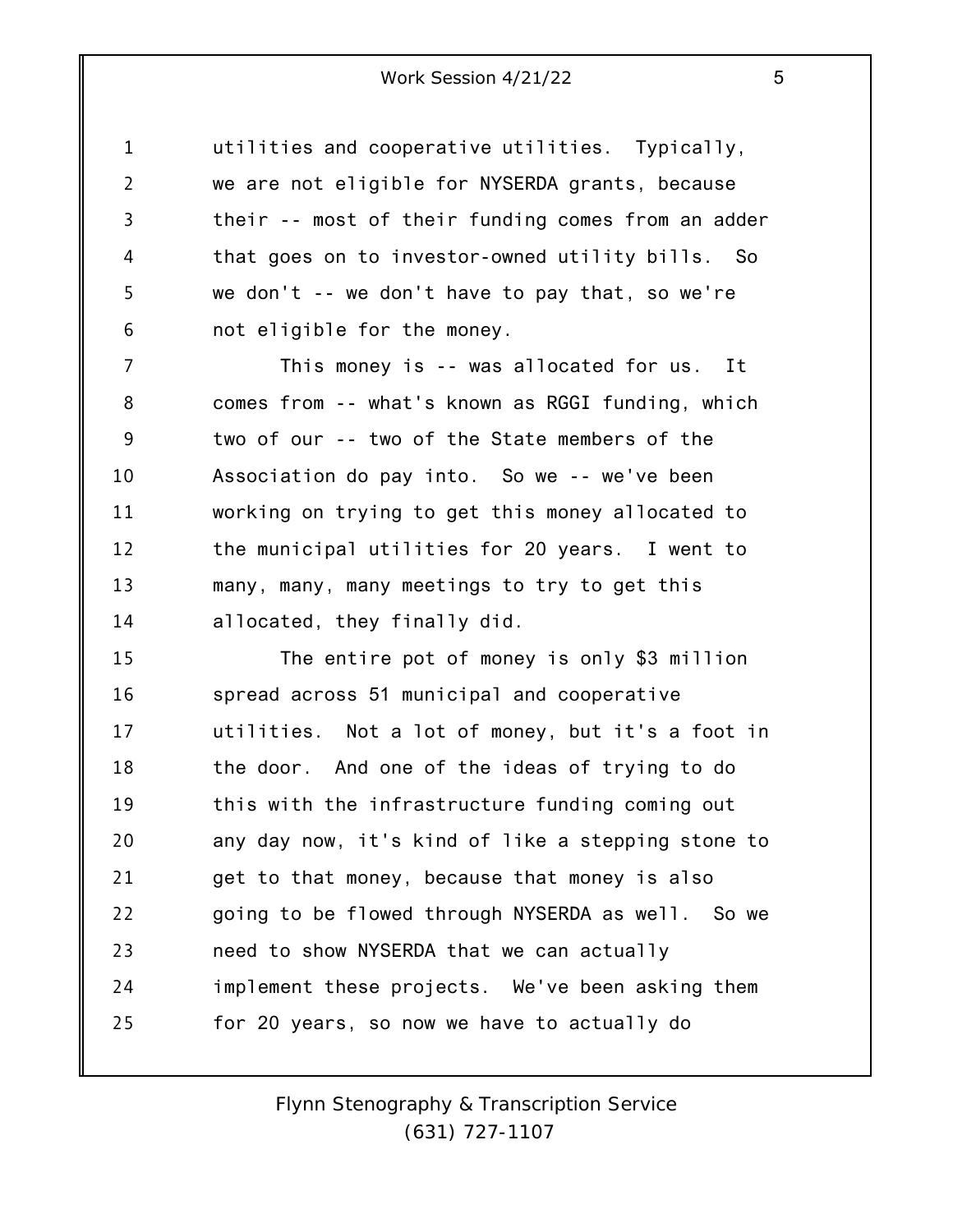1 something.

25

| $\overline{2}$ | I have two projects that I'm considering            |
|----------------|-----------------------------------------------------|
| 3              | applying for. One is for street lights, LED         |
| 4              | street lights that also has a monitoring component  |
| 5              | to it. It would serve as sort of an outage          |
| 6              | management system, a simple outage management       |
| 7              | system. So I'm going to use that as one of the      |
| 8              | applications. The second one I'm thinking about,    |
| 9              | with the two microgrid projects we've done with     |
| 10             | the battery storage components, to try to find a    |
| 11             | way to control them a little bit differently, so    |
| 12             | that they discharge when the -- when prices are     |
| 13             | high. Not necessarily when we're at any kind of a   |
| 14             | peak, but when energy prices are high, so that it   |
| 15             | offsets some of the higher costs. Not a lot of      |
| 16             | capacity, but it would just be a proof of concept   |
| 17             | kind of an application. So those are the two that   |
| 18             | I'm looking at. I just wanted to let you know       |
| 19             | about that.                                         |
| 20             | In speaking of the infrastructure dollars,          |
| 21             | as part of the meeting I just got back from         |
| 22             | Upstate with -- New York Power Authority was --     |
| 23             | attended the meetings as well. We met with them     |
| 24             | to discuss ways to work with them on infrastructure |

grant applications, and they have agreed to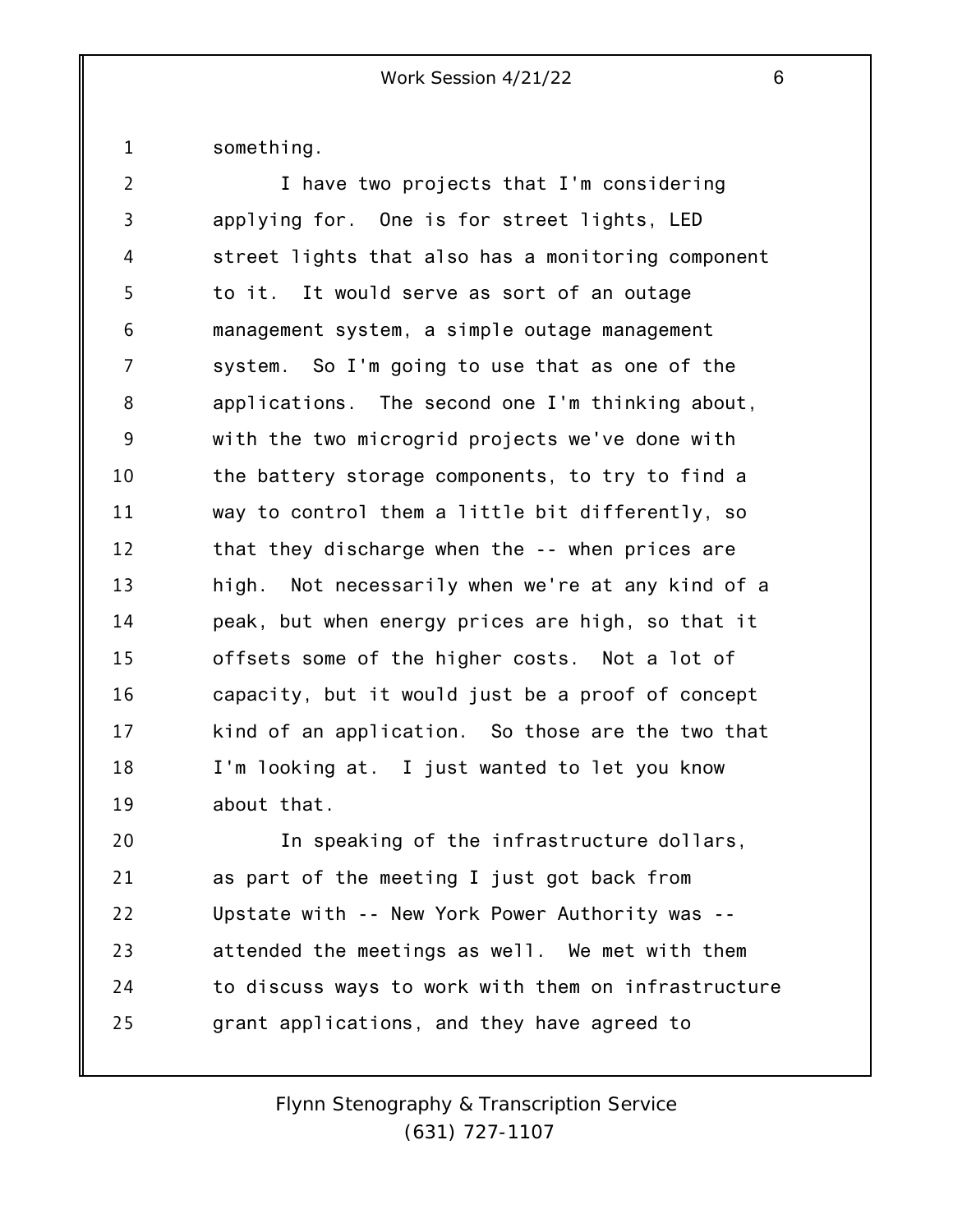1 2 3 4 5 6 7 8 9 10 11 12 13 14 15 16 17 18 19 20 21 22 23 24 25 actually work with all the municipals to help us make these applications. It's a very difficult process to get through and complex, and, you know, it's -- we don't have the staffing, really, to do as good a job as we could do. But NYPA has agreed to help us through that process once that money becomes available. I have a couple of meetings scheduled with them over the next month or two to discuss the process for that. So just again, just wanted to let you know about that. On the microgrid project status, the generator is here outside. They've taken down part of the building to accommodate that. They're pouring the foundation for the battery bank here. So that project is moving still very well, both on the generator side, the solar panel side, and the distribution side. So we're happy with that project as it -- as it's going down. I did skip the -- does somebody have a question? TRUSTEE ROBINS: I have a question, Paul. Not a question, a comment. Going back to the streetlight program, in one of the conversations I had last night with one of the NYAPP reps, talking about the smart --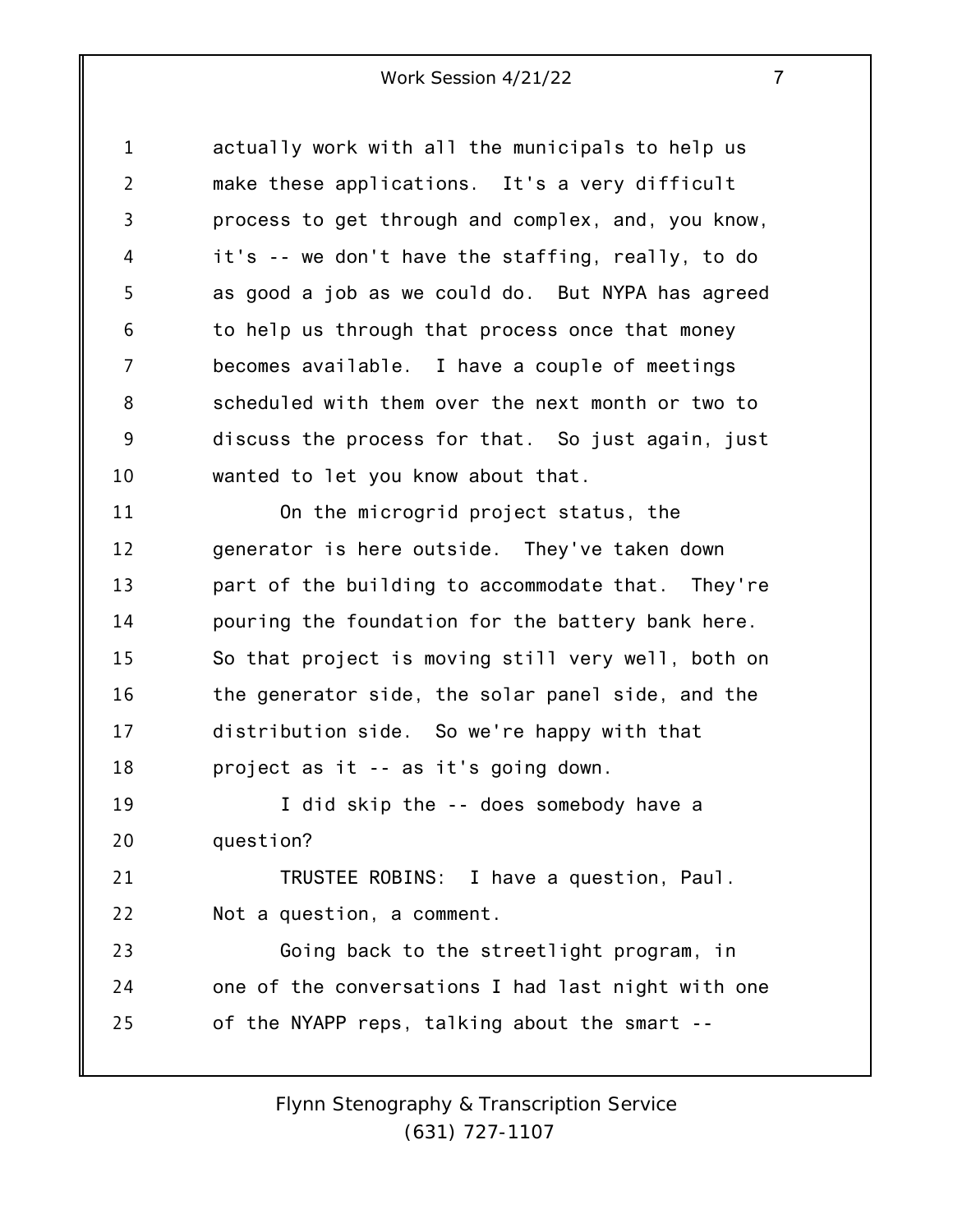1 2 3 4 5 6 7 8 9 10 11 12 13 14 15 16 17 18 19 20 21 22 23 24 25 Work Session 4/21/22 8 they're basically like smart street lights. They call it a node, I think. It has a sensor in it, and anything can be programmed to do just about anything. ADMINISTRATOR PALLAS: Yeah. TRUSTEE ROBINS: It can be used actually, he told me, for speed control cameras. I mean, they can -- they could be, you know, outfitted with almost any capability -- ADMINISTRATOR PALLAS: Yep. TRUSTEE ROBINS: -- you know, depending on what a municipality wanted, so --ADMINISTRATOR PALLAS: Right. TRUSTEE ROBINS: And, you know, this would be an opportunity for us, rather than doing a piecemeal replacement, to do the whole thing at one time if we got the grant, correct? ADMINISTRATOR PALLAS: Correct, yes. That's exactly the plan, yep. Initially, I was looking at only just doing the simple street light, but in thinking about this grant opportunity, it just seems to make sense to me to expand it a little more to include this monitoring component. The first item on my list is the effluent reuse project. I don't have any anything,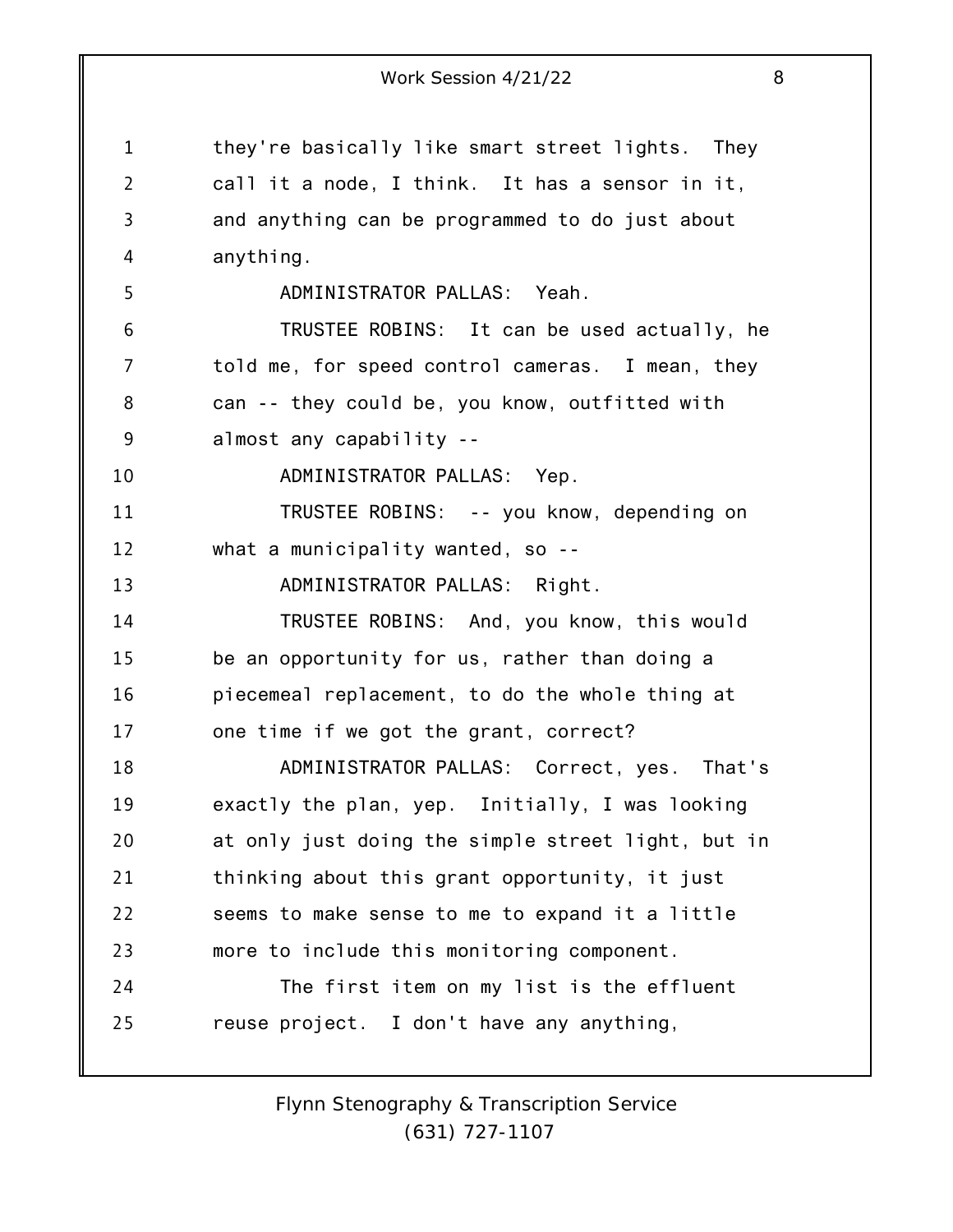1 2 3 4 5 6 7 8 9 anything new to report, really. I just want to remind you we're kind of at a standstill in that process at this stage. We are still investigating alternatives. We're going to need to -- in order to progress that at all, we're going to need to do a little bit more investigative work, which is going to cost money, unfortunately. But I will report next month in a little more detail than that. I'm still gathering some information on it.

10 11 12 13 14 Ferry queue project, nothing from the DOT yet. You know, we do reach out to them on -- you know, on a biweekly or monthly basis to see if they have any comments. We have -- they - they're still working on it, they tell us.

15 16 17 18 19 20 21 22 23 The one piece that we are continuing to progress is an agreement with the -- with the MTA. The Village Attorney and I have been reviewing the draft grant. We have some work to do on that, but there's no -- no issue from the MTA at this stage. They're willing to enter into an agreement, which I knew going in, but now I've got the paper to prove it. So that's moving in the right direction as well.

24 25 I did want to mention that Mayor Hubbard had sent the information from Senator Schumer's Office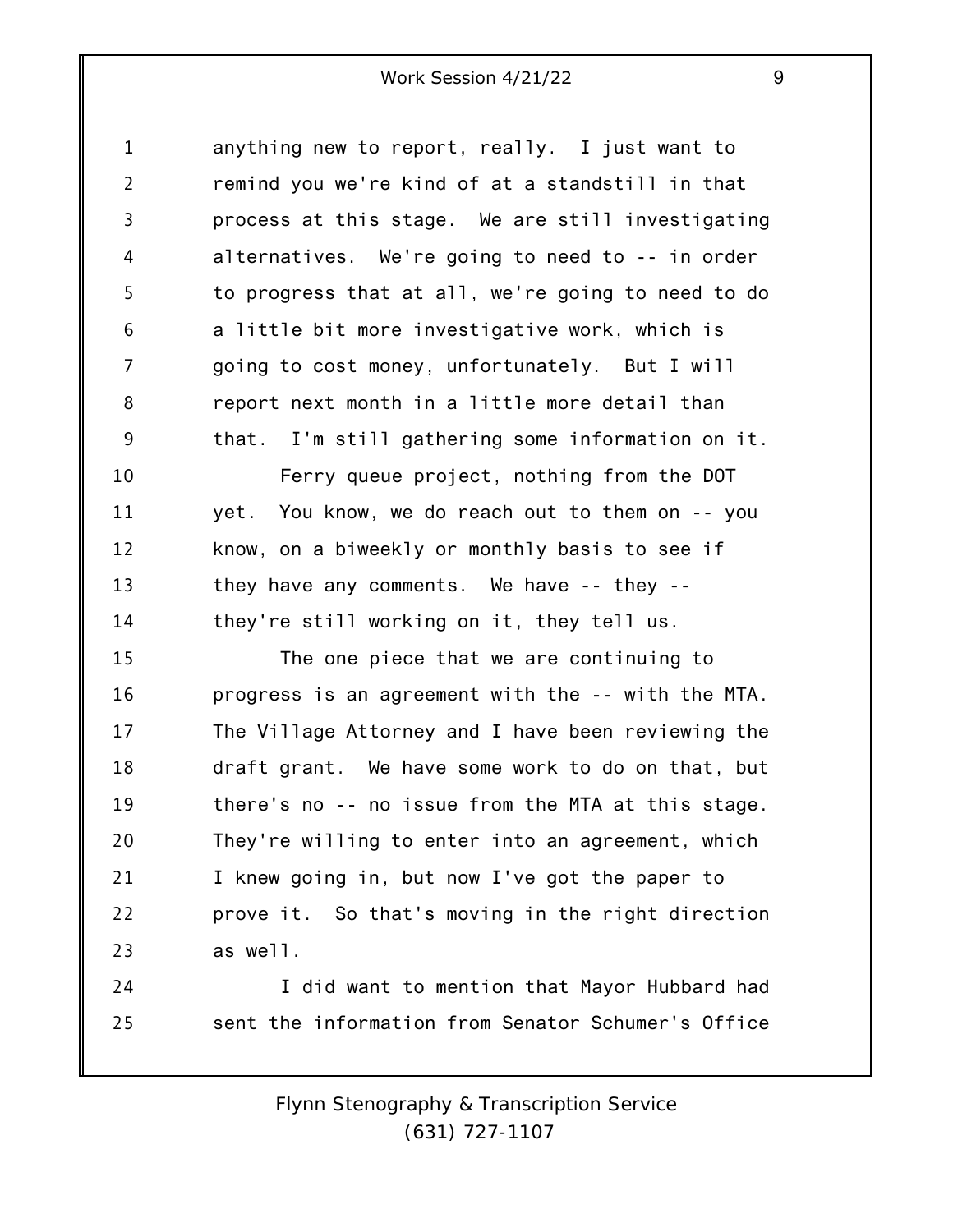| $\mathbf 1$    | on appropriation requests, and we were able to     |
|----------------|----------------------------------------------------|
| $\overline{2}$ | craft an application for a bulkhead grant, so that |
| 3              | was submitted. Again, I don't know if it's going   |
| 4              | to go anywhere, but at least it puts it on the     |
| 5              | radar that, hey, this is a major project that      |
| 6              | we're -- the Village desperately needs, and so it  |
| 7              | won't be foreign when we start knocking on doors   |
| 8              | later on. So it's a -- if we get nothing out of    |
| 9              | this, it's at least some of that.                  |
| 10             | TRUSTEE ROBINS: Paul, one more question.           |
| 11             | Is it possible on that bulkhead grant to tie that  |
| 12             | in with sea level change and climate change, you   |
| 13             | know, that we $-$ - I mean, we are talking about   |
| 14             | making that bulkhead higher, aren't we?            |
| 15             | ADMINISTRATOR PALLAS: Correct. I think,            |
| 16             | if -- yes, the short answer is yes.                |
| 17             | TRUSTEE PHILLIPS: That was -- that was             |
| 18             | brought up --                                      |
| 19             | ADMINISTRATOR PALLAS: Yeah, it --                  |
| 20             | TRUSTEE PHILLIPS: -- a couple of years ago,        |
| 21             | when we would -- when the project was getting in   |
| 22             | the development stage.                             |
| 23             | ADMINISTRATOR PALLAS: Correct, as part of          |
| 24             | the design package. I think --                     |
| 25             | TRUSTEE PHILLIPS: Package, yeah.                   |
|                |                                                    |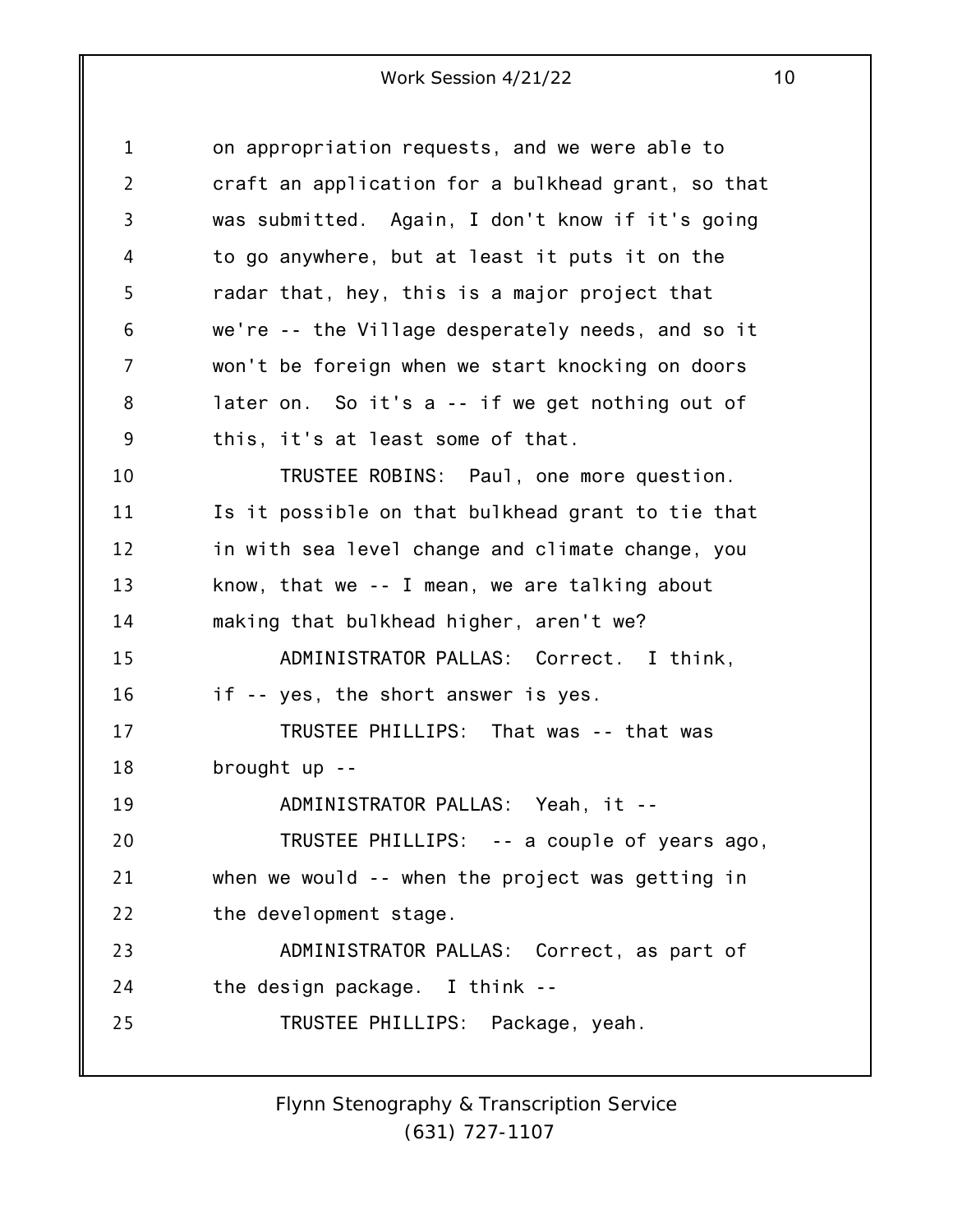1 2 3 4 5 6 7 8 9 10 11 12 13 14 15 16 17 18 19 20 21 22 23 24 25 Work Session 4/21/22 11 ADMINISTRATOR PALLAS: I think even the - if I -- if I understand correctly, DEC almost requires you to go higher. TRUSTEE PHILLIPS: They do now, it would seem. ADMINISTRATOR PALLAS: So that would have been part of the permit process, which we do -- we do have. Those are the only discussion items. I do have a couple of resolutions. Just APPA, America Public Power Association annual conference in June. They haven't -- they had one last year, but I didn't go, and I hadn't gone for a couple of years. But I would -- I think it's important to go. And with all the things that are going on, particularly at the Federal level, with all this money that's hopefully coming our way, I think it's important just to keep -- keep abreast of all that information. And it's our annual MS4 report consultant services, that's -- yeah, that's on for resolutions. That's it for me, unless anybody else has any questions. TRUSTEE PHILLIPS: Who is for the MS --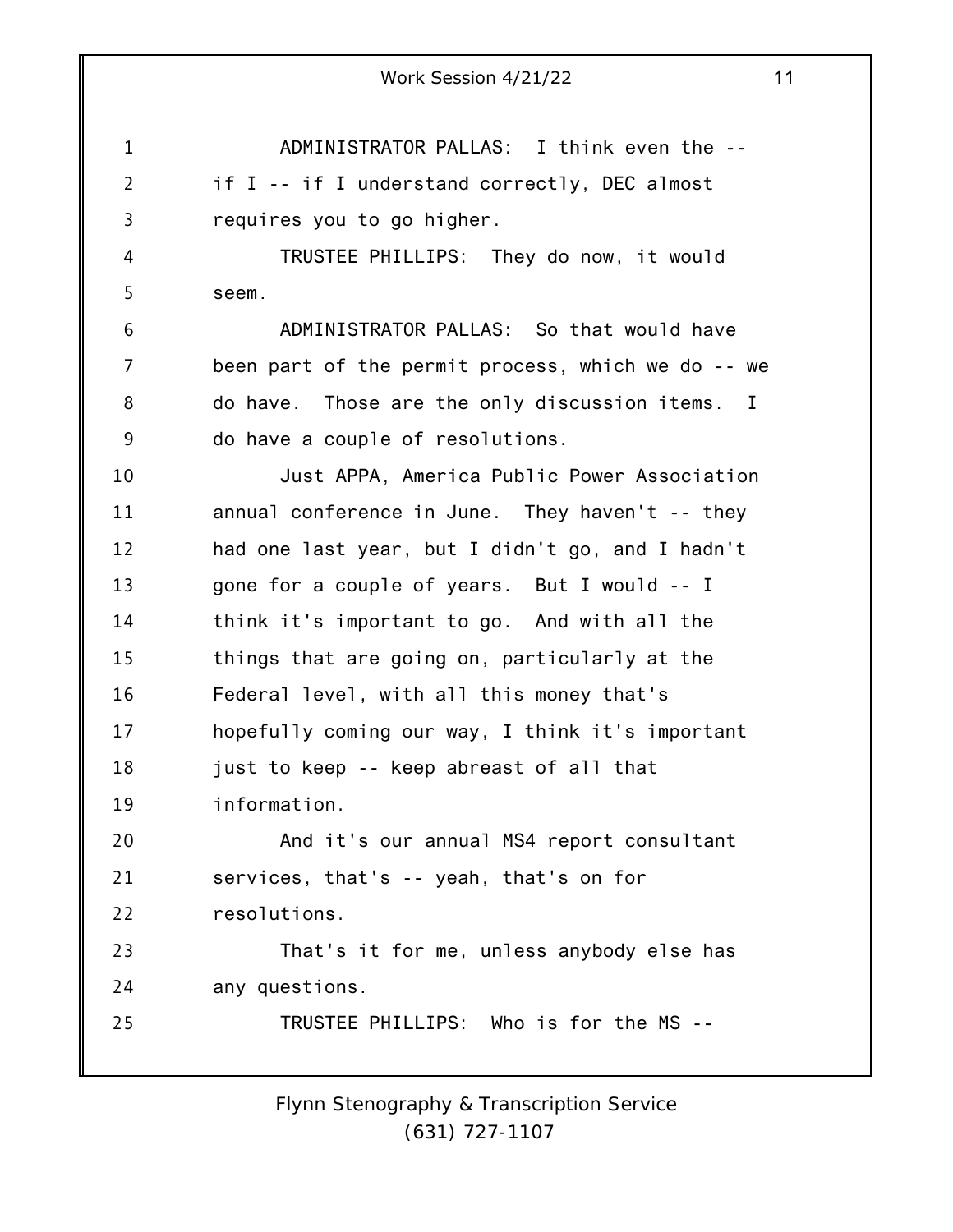1 2 3 4 5 6 7 8 9 10 11 12 13 14 15 16 17 18 19 20 21 22 23 24 25 who's the consulting service? ADMINISTRATOR PALLAS: Holzmacher. TRUSTEE PHILLIPS: It's Holzmacher? ADMINISTRATOR PALLAS: Yeah. TRUSTEE PHILLIPS: Okay. MAYOR HUBBARD: Any questions for Paul? (No Response) MAYOR HUBBARD: Okay, thank you. Village Treasurer report, Robert Brandt. MR. BRANDT: Good evening, everyone. A couple of items here. The Mayor has made a recommendation to amend the tentative budget by increasing allocation to Account A1002, which is Business Improvement District, by \$2,500, and, of course, increasing the appropriations in the same amount. I would be amending the resolution to adopt the tentative budget to include the change to the budget. Any questions on that? TRUSTEE PHILLIPS: No. I think it's -- MR. BRANDT: I do want to make two points on that. It increases the levy as reported to New York State in regard to the tax cap reporting, but this does not impact the tax rate to the taxpayers, just for clarity on that. Anything,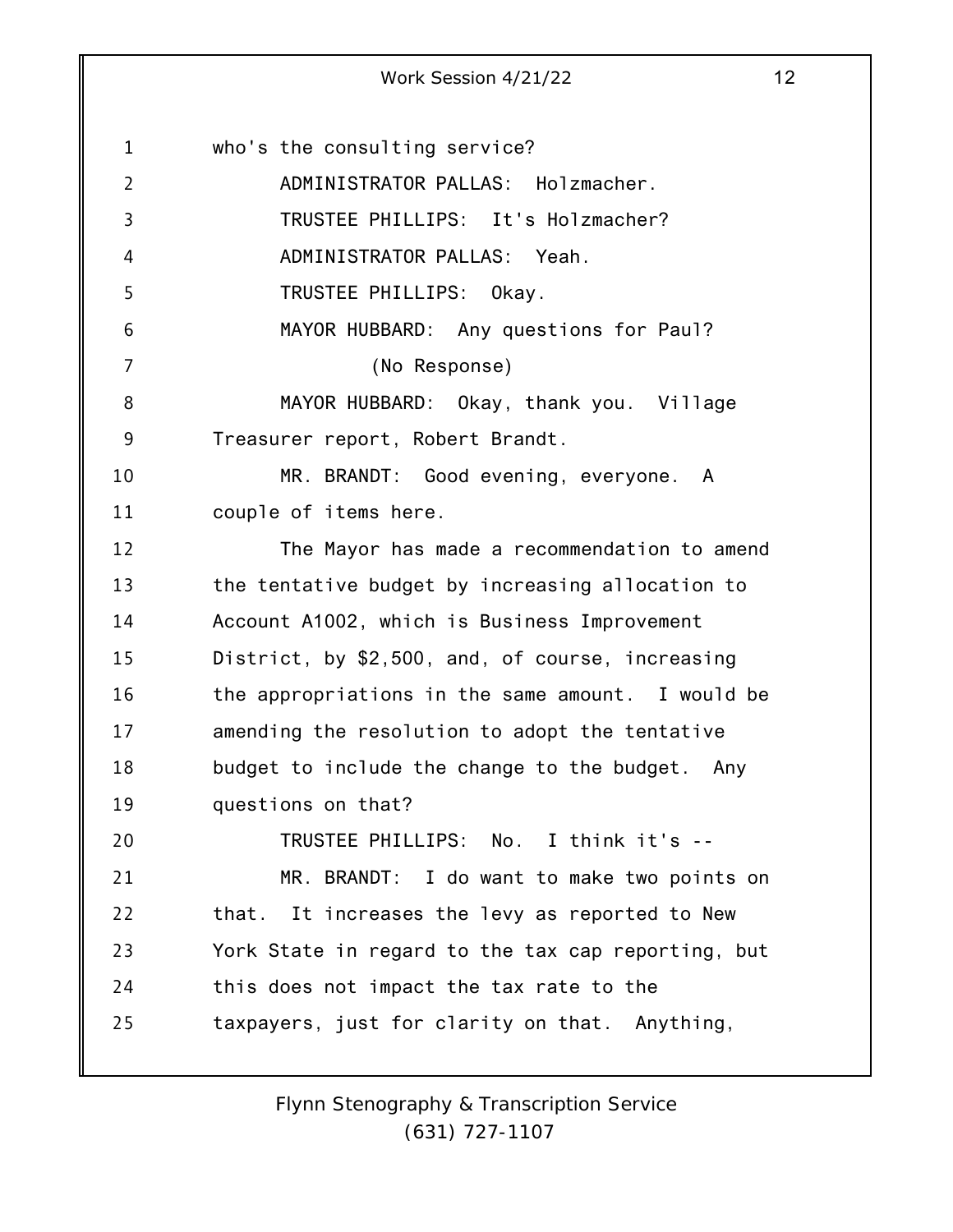1 2 3 4 5 6 7 8 9 10 11 12 13 14 15 16 17 18 19 20 21 22 23 24 25 anyone? (No Response) TREASURER BRANDT: Just some information. Our auditors, BST, have scheduled the field work for the electric audit. That is Wednesday, July 20th through Friday, July 22nd. Likewise, I got confirmation today from Cullen and Danowski for the Village-wide. They'll be doing interim field work July 25th through July 29th, and the actual number testing on September 19th through the 23rd. I'll send out an email so you all have the dates on record. As a side note, I also received an email this evening, just before getting here, from the auditors. The fixed asset report is finally complete. They'll be mailing out bound copies. We should have them in a couple of days. That's all I have. Any questions on my report? (No Response) TRUSTEE ROBINS: Thank you, Robert. MAYOR HUBBARD: Okay, thank you. TREASURER BRANDT: Okay, thank you. MAYOR HUBBARD: Okay. The Village Clerk report, Sylvia Pirillo.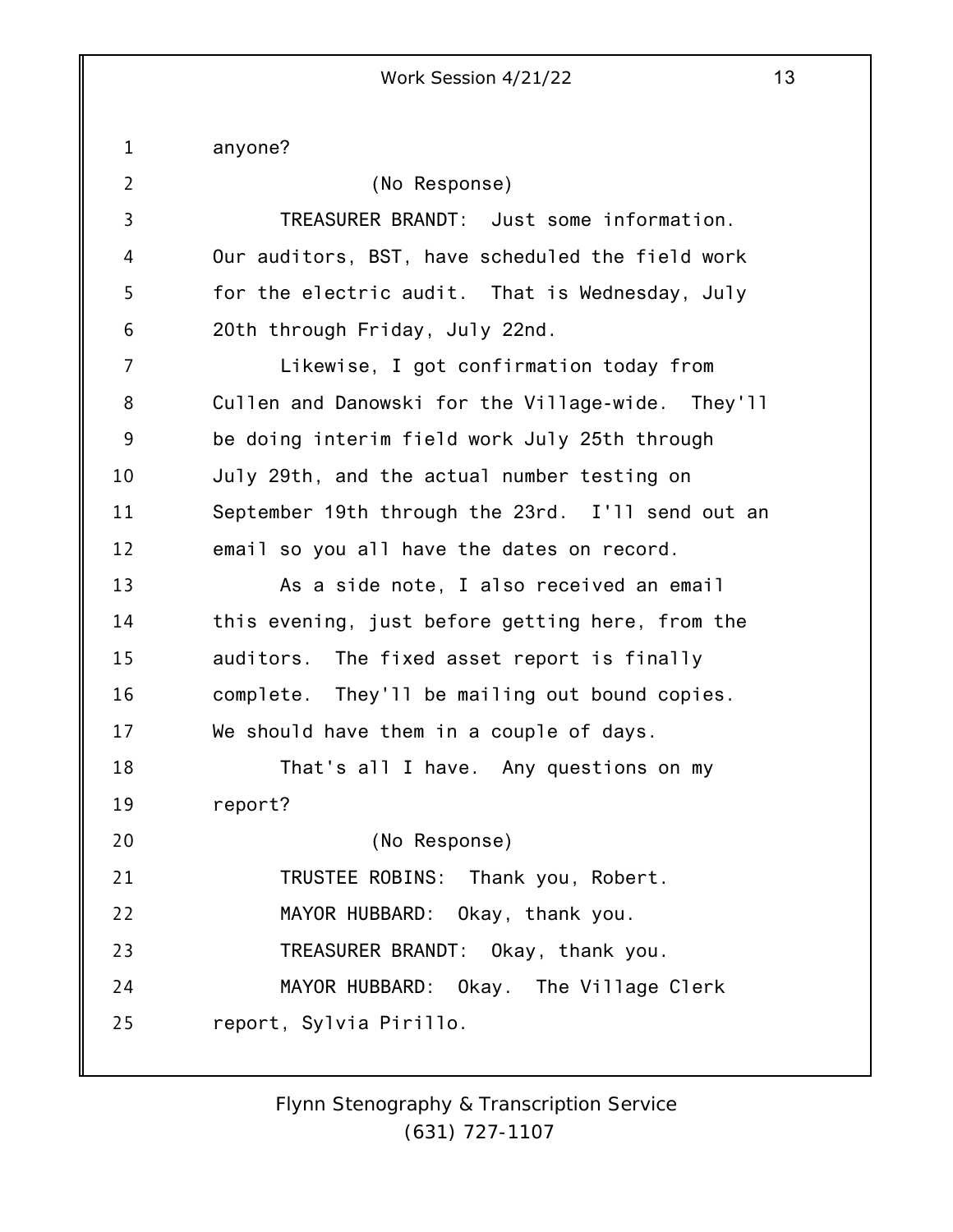1 2 3 4 5 6 7 CLERK PIRILLO: Hi. Good evening, everyone. Starting as usual from the end, the add-on. There's an add-on resolution for our annual Intermunicipal Agreement with the Town of Southold for the marine -- excuse me, for the marine pumpout station, so I'll be adding that on. I received the agreement just recently.

8 9 10 11 12 13 14 15 The PERMA annual report tells us that our experience rating, known by the acronym EMF, has been steadily improving. This year it improved to a .86, which is excellent, an excellent rating. Any rating under 1.0 is known to be an extremely good one, and with that, we should be seeing a return of premium, as they call it, coming to us shortly.

16 17 18 19 20 21 22 We've had a request from the Impossible Dream, the ship that has been with us one or two times before. I know they came last year with much success. They would like to join us again from June 28th through July 1st, and have two sails during that time. Each sail accommodates 10 to 12 passengers.

23 24 25 I will discuss this request with Rich Albanese upon his return, because they did ask for C Dock, which is where they were before. So I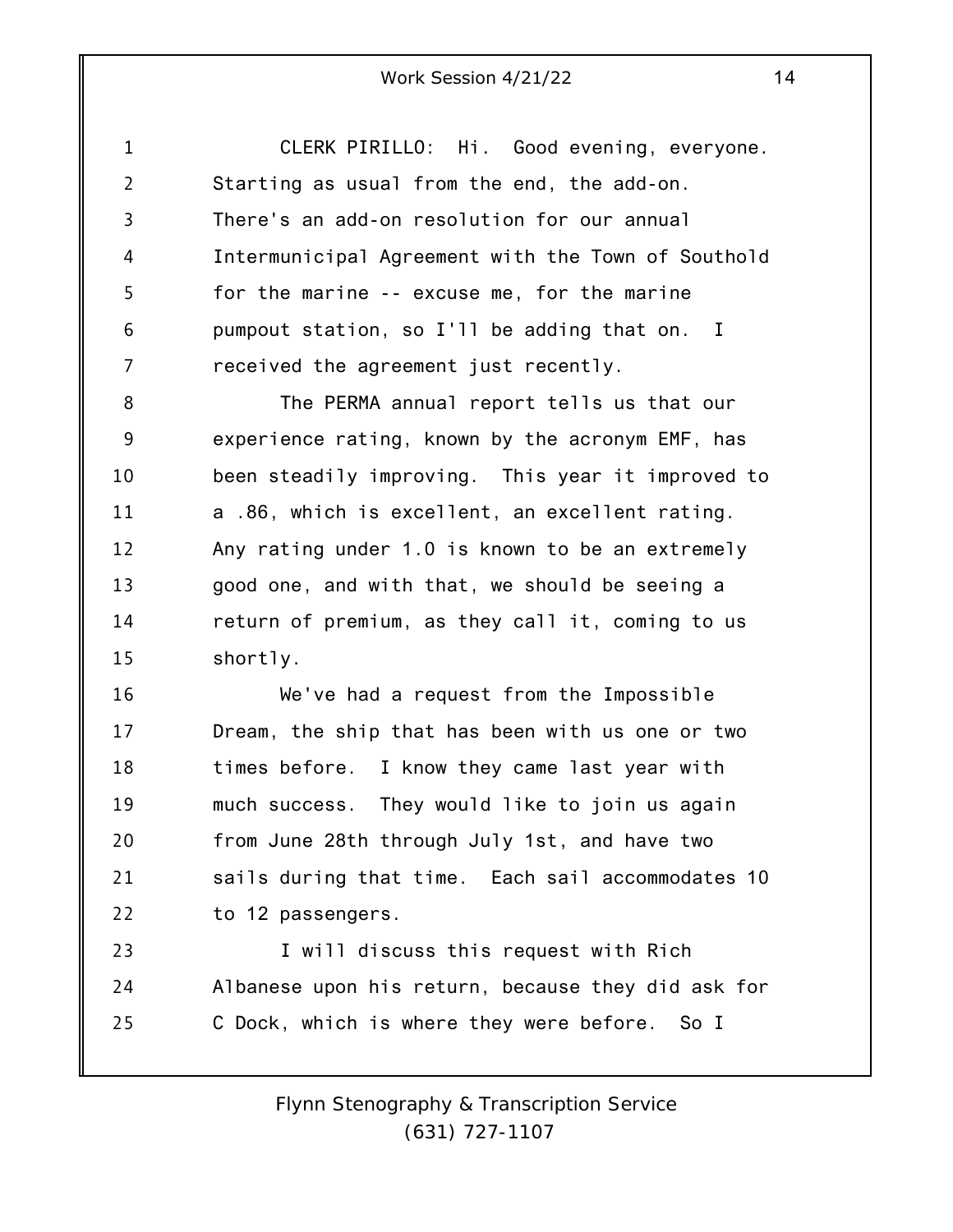1 2 3 4 5 6 7 8 9 10 11 12 13 14 15 16 17 18 19 20 21 22 23 24 25 just want to make sure before we say, assuming that the Board approves it, that we say that they can come to us, that the space is available. Is there any discussion on that, or is there agreement that they can join us again? TRUSTEE PHILLIPS: No, I think it's a great thing. MAYOR HUBBARD: I think it's great, so I think we should just move it forward, unless anybody's got -- TRUSTEE PHILLIPS: Yeah, no, no, no. I had an opportunity, Mark and I had an opportunity to visit with them before they left, the captain and the crew members. It was quite impressive. CLERK PIRILLO: I did the same. They're very experienced, very knowledgeable, friendly, and the passengers are really so appreciative of it. I know we had several Peconic Landing residents join, so they were very happy to be there. Going to my report, just under informational, I did rerun the add for Traffic Control Officer, and we are now extending the receipt of applications or resumes to -- through May 12th.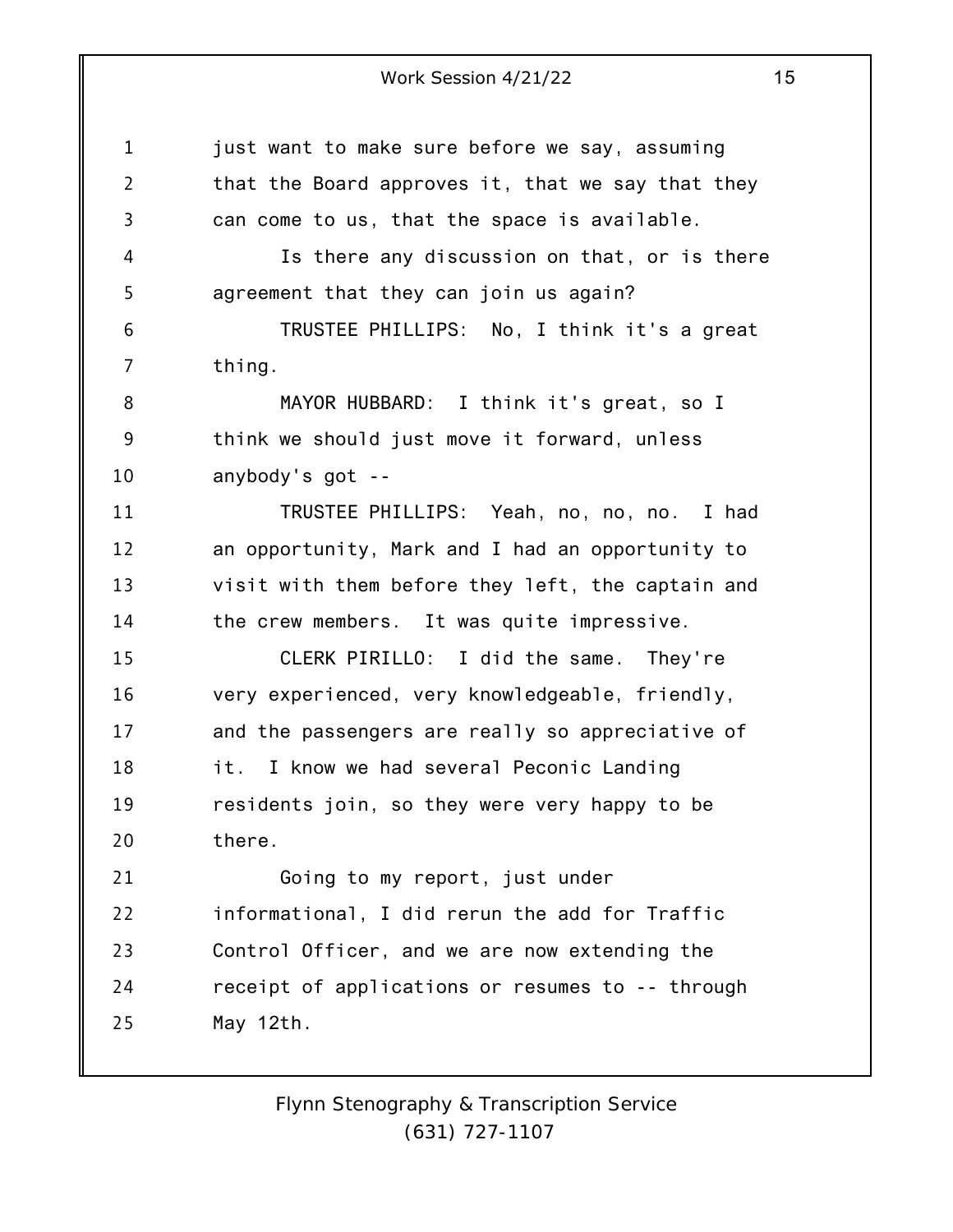1 2 3 4 5 6 7 8 9 10 Regarding the letter of support to the DEC on behalf of the Widow's Hole project, I want to iterate that my wording says, "Attached letter". And the letter that's attached to my report is not the letter that we're sending to the DEC, because the Board first needs to discuss what that letter should say and how you would like to proceed with it, so that was simply a sample. So I wanted to call your attention to that. I don't know that the wording implied that.

11 12 13 14 15 The contract with Christina Sun for swim lessons: Swim lessons are proposed to take place on Mondays and Wednesday for toddlers from 4:30 to 5:30, for beginners from 5 to 6 p.m., and for intermediate swimmers from 6 to 7 p.m.

16 17 18 19 20 21 22 23 24 For Dances in the Park, we have three new bands that will be performing this year, and that in no way precludes what we're trying to do, which has -- which is to showcase our local talent, and we intend to do that prior to the regularly scheduled program. I'm working with Trustee Clarke and we are working together with the school and local performers vociferously to try to make that happen.

25

*Flynn Stenography & Transcription Service (631) 727-1107*

At the same -- in the same vein, I'd like to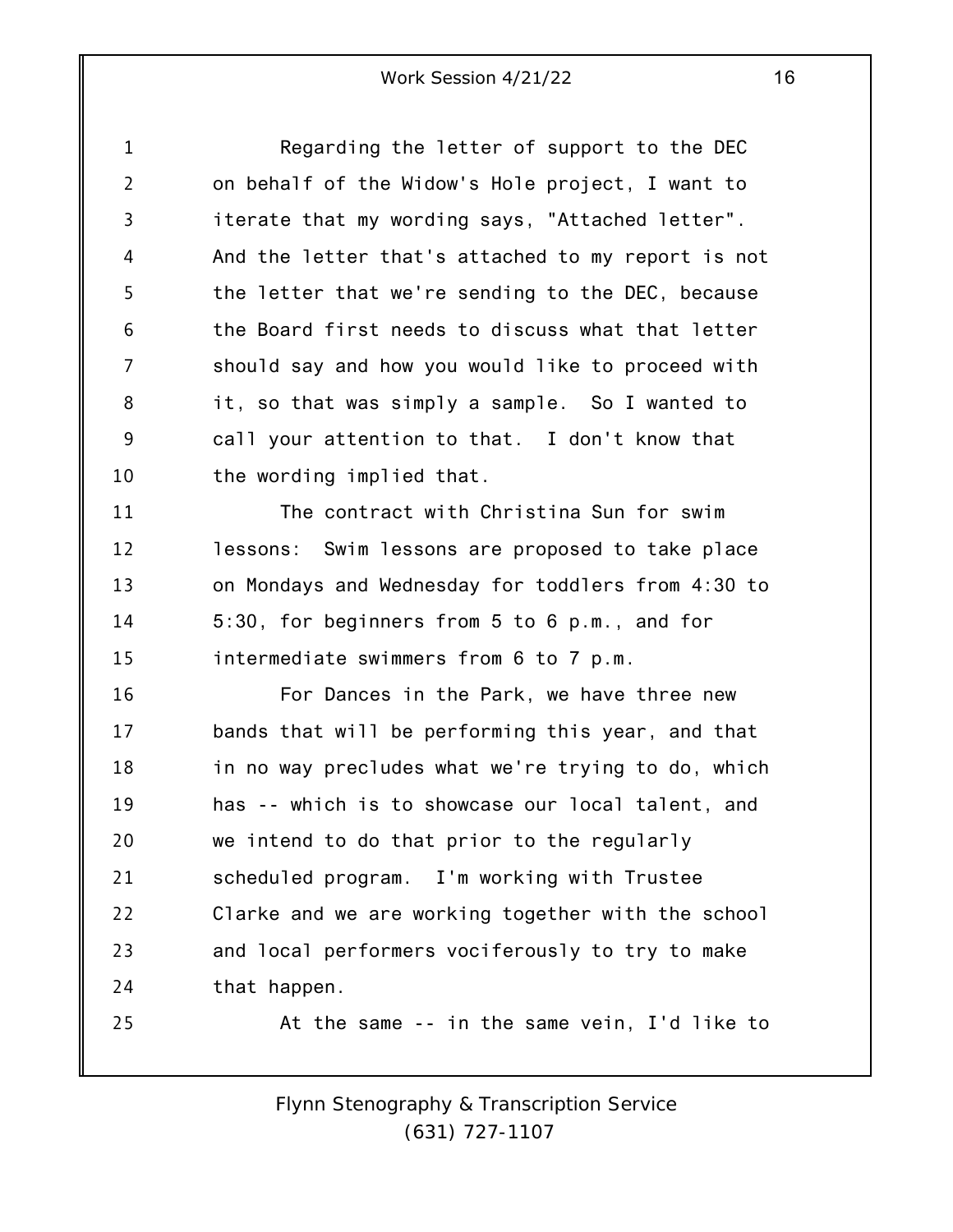1 2 3 4 5 6 7 8 9 10 11 12 13 14 15 16 17 18 19 20 21 22 23 24 25 Work Session 4/21/22 17 thank Jamie Schott for volunteering his services for that, so that we can work as a team to make that happen for locals. And I have nothing further, unless there are questions. TRUSTEE PHILLIPS: On the resolution approving or requesting approval for the public assembly for the Third Street basketball court, are we going to be providing garbage pickup for them, or is that part of -- CLERK PIRILLO: I believe that there are trash cans in the area. TRUSTEE PHILLIPS: Okay. CLERK PIRILLO: As with any other event, they are responsible to take garbage. TRUSTEE PHILLIPS: Okay, okay. CLERK PIRILLO: And I believe not having heard to the contrary, that they did so last time and did a good job at it. TRUSTEE PHILLIPS: Okay. I'm just at this point -- I mean, I think it's a great thing. Don't get me wrong, I think it's great. I just - just it's probably going to be bigger than last year, and I just assume that they'll be out into the street a little bit, or do they contain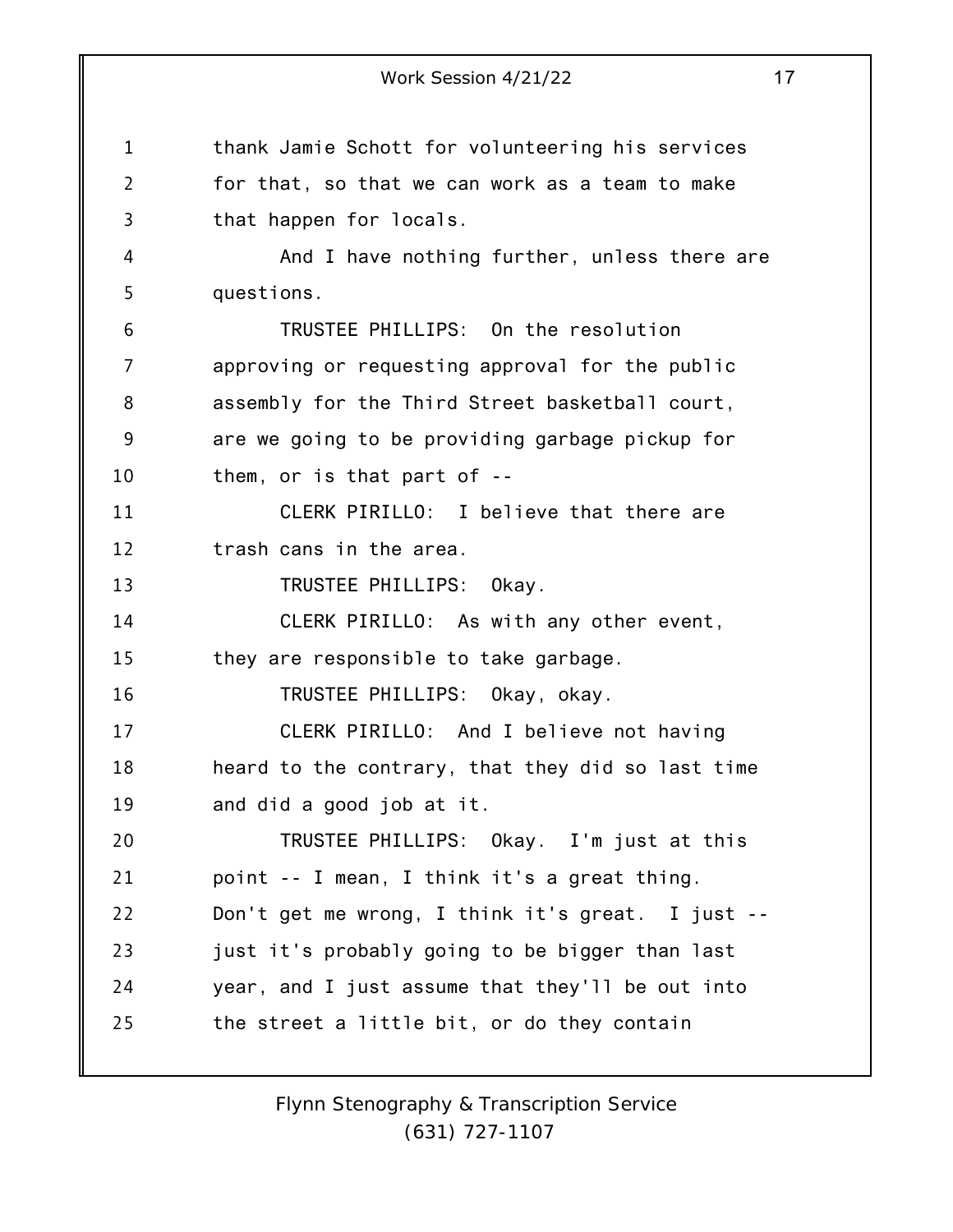1 2 3 4 5 6 7 8 9 10 11 12 13 14 15 16 17 18 19 20 21 22 23 24 25 everybody on the -- on the court? CLERK PIRILLO: I can't answer the question because I wasn't able to attend last year, so I'm not sure of the format. TRUSTEE PHILLIPS: Okay. I just -- I just don't want them caught with traffic, you know what I'm saying? CLERK PIRILLO: We didn't hear that that happened last year. I'm sure that we would have heard about it. We didn't hear that that happened. However, when I reach out to the organizers, I'll relay your two points. TRUSTEE PHILLIPS: I mean, if we need to have Southold Town help, Police Department help deal with traffic, or maybe shut that section off for the duration of the tournament, you know, what I'm saying? CLERK PIRILLO: I don't know that the tournament spills out into the street, I haven't been told that. We haven't been asked for the use of the street, we've only been asked for the use of the court. TRUSTEE PHILLIPS: Okay. TRUSTEE ROBINS: In the past I've never noticed it kind of in the street before.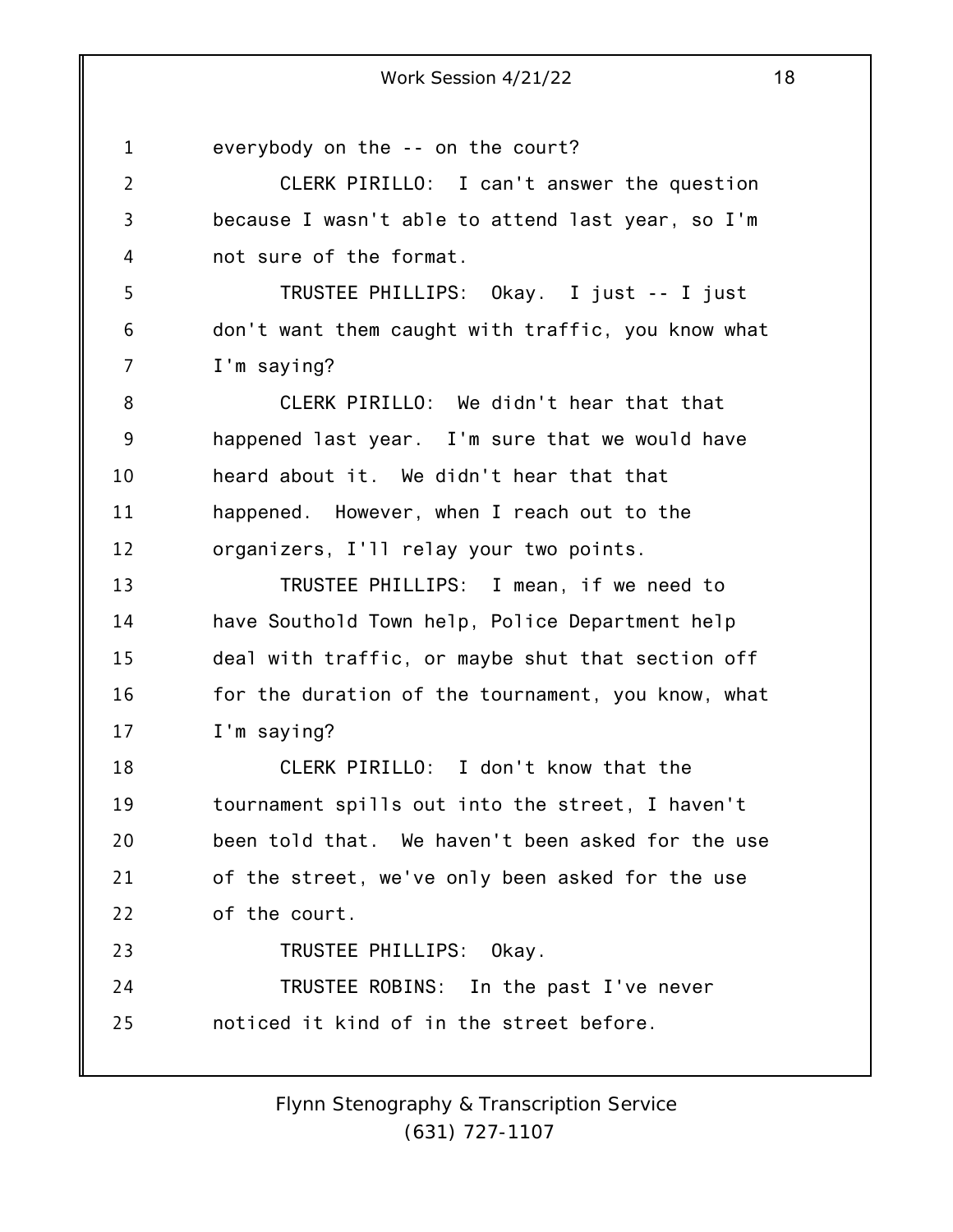TRUSTEE PHILLIPS: But, as I said, I find it's going to grow from what it was last year, because that is the goal of -- and it's gathering the youth --

CLERK PIRILLO: Sure.

1

2

3

4

5

6 7 8 TRUSTEE PHILLIPS: -- to participate. So I just want to make sure that we anticipate some issues, that's all.

9 10 11 12 13 14 15 16 MAYOR HUBBARD: I mean, we can ask the organizers and close up a couple of parking spots and put barricades about that in the parking area in front of the park. If we need -- if they feel it's needed, and block off three parking spots right in front of the court, so people could stand out there if it's needed. I was unable to attend, so I don't know how many people were there.

17 18 19 20 21 22 23 TRUSTEE PHILLIPS: I wasn't either, but I do know that the youth is -- you know, with the skate park starting to develop for youth, and I know these two young ladies are being very active in getting the youth to have, you know, these type of activities, and I think that they're anticipating it increasing. So I'm just --

24 25 MAYOR HUBBARD: Okay. Well, ask them if they need extra space, and then we could just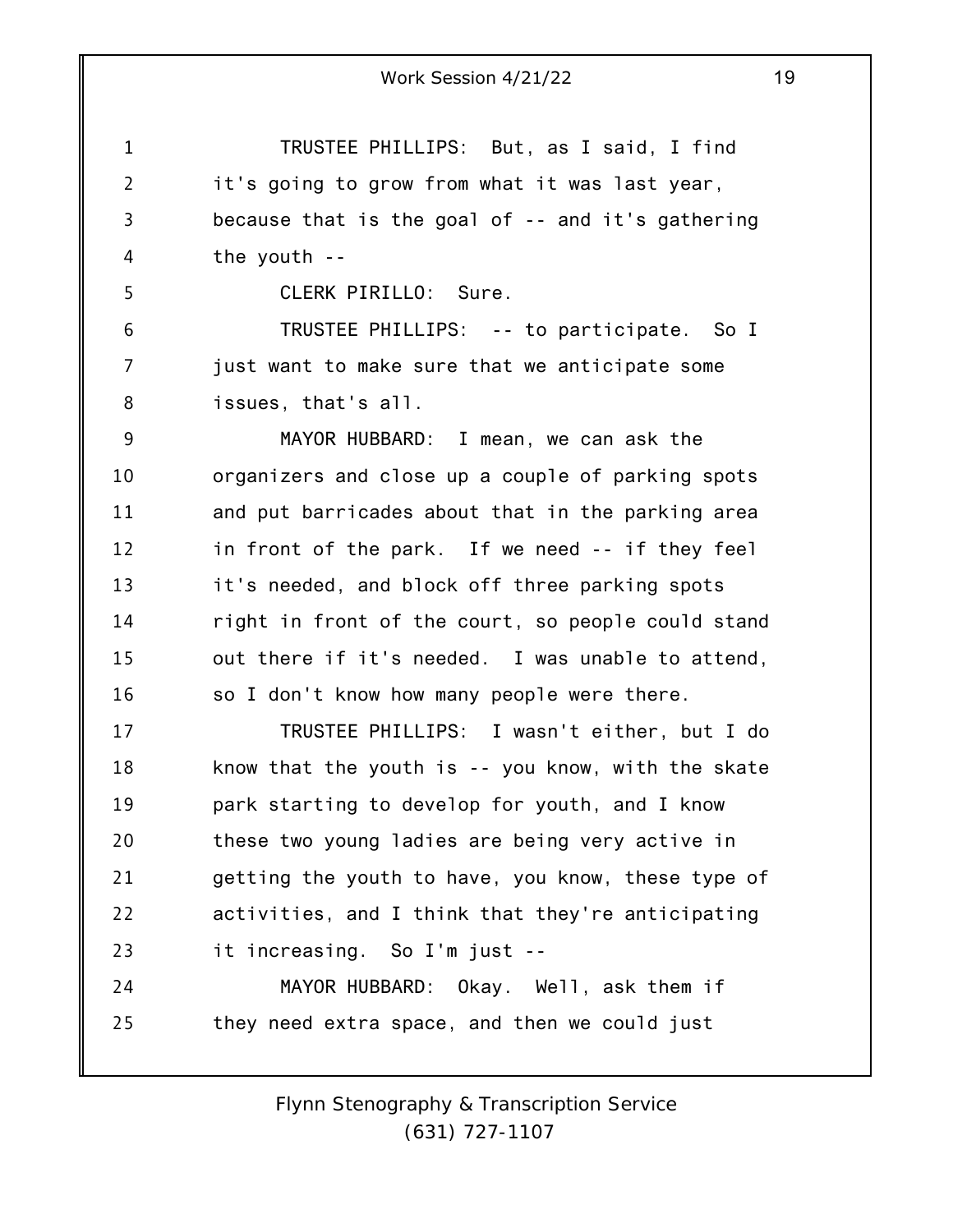| $\mathbf 1$    | block off -- you know, the Road Department can put |
|----------------|----------------------------------------------------|
| 2              | down barricades and block off three spots, and     |
| 3              | they would stand in that extra 8 feet of road area |
| 4              | right there. That would be no problem at all.      |
| 5              | CLERK PIRILLO: I'll reach out to them.             |
| 6              | TRUSTEE PHILLIPS: Okay, thanks.                    |
| $\overline{7}$ | CLERK PIRILLO: You're welcome.                     |
| 8              | MAYOR HUBBARD: Okay. Any other questions?          |
| 9              | (No Response)                                      |
| 10             | MAYOR HUBBARD: Okay, thank you.                    |
| 11             | CLERK PIRILLO: Thank you.                          |
| 12             | MAYOR HUBBARD: Okay. The Village Attorney          |
| 13             | report.                                            |
| 14             | ATTORNEY PROKOP: Hi, good evening. Thank           |
| 15             | you. So I have also a few things that I'd like to  |
| 16             | start off with that are not on my report, but I    |
| 17             | would like to mention them now.                    |
| 18             | The first is that we continue to have a            |
| 19             | particular property in the Village that's been a   |
| 20             | problem as far as debris and not being kept up,    |
| 21             | significant. We -- you did authorize me once --    |
| 22             | you did authorize the Village once before to -- to |
| 23             | commence an action to gain access to the property, |
| 24             | and also to undertake some action to clean it up.  |
| 25             | I'd like to have that renewed. This -- I'm sorry   |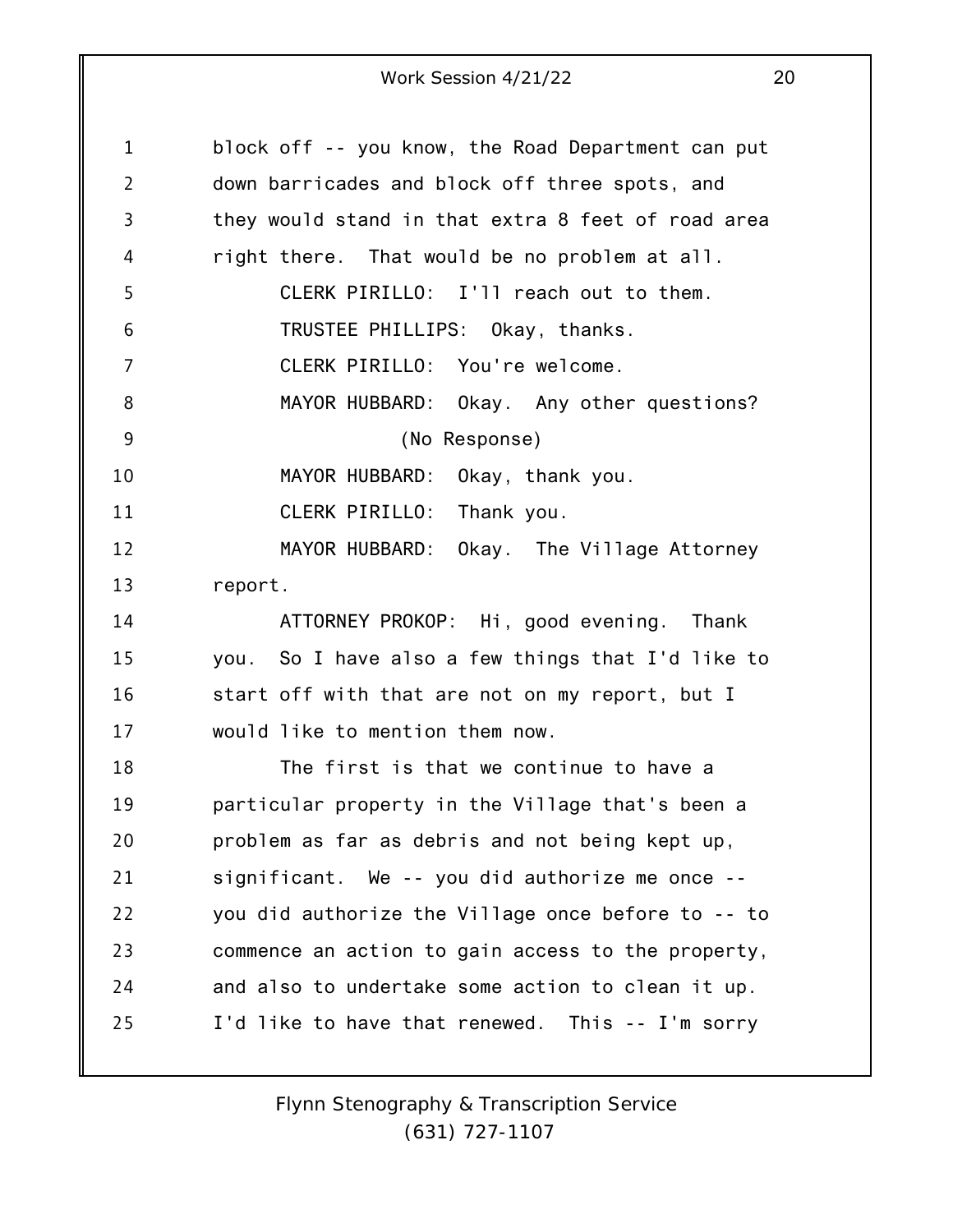1 4 it didn't make it to my report, it's just come up in the last couple of days with my discussion with Code Enforcement in the Village. But if that's okay, I'd like to add that.

2

3

5 6 7 8 9 10 11 12 13 14 15 I was told by one of the other attorneys that's involved with the case regarding Guyer, that an appeal was filed of the judgment. I haven't seen that myself, but I just want to let you know that the word -- there is information that an appeal has been filed. So if there -- if one was filed, I don't know that it was proper or not. I may move to dismiss it. We'll have to see, you know, what the -- what it looks like procedurally, but I will follow up with an email when I find out for sure.

16 17 18 19 20 21 22 23 24 25 The Board directed me at last month's meeting to contact the Town of Southold regarding the new community housing tax, and Mayor, you directed me to do that. So what happened in the meantime since last month, just to update you, is I did -- I was table to get the text of the law and research it. And what's involved is the State has authorized the East End towns to charge an additional one -- excuse me, an additional 1/2%, in addition to the 2% transfer tax that's in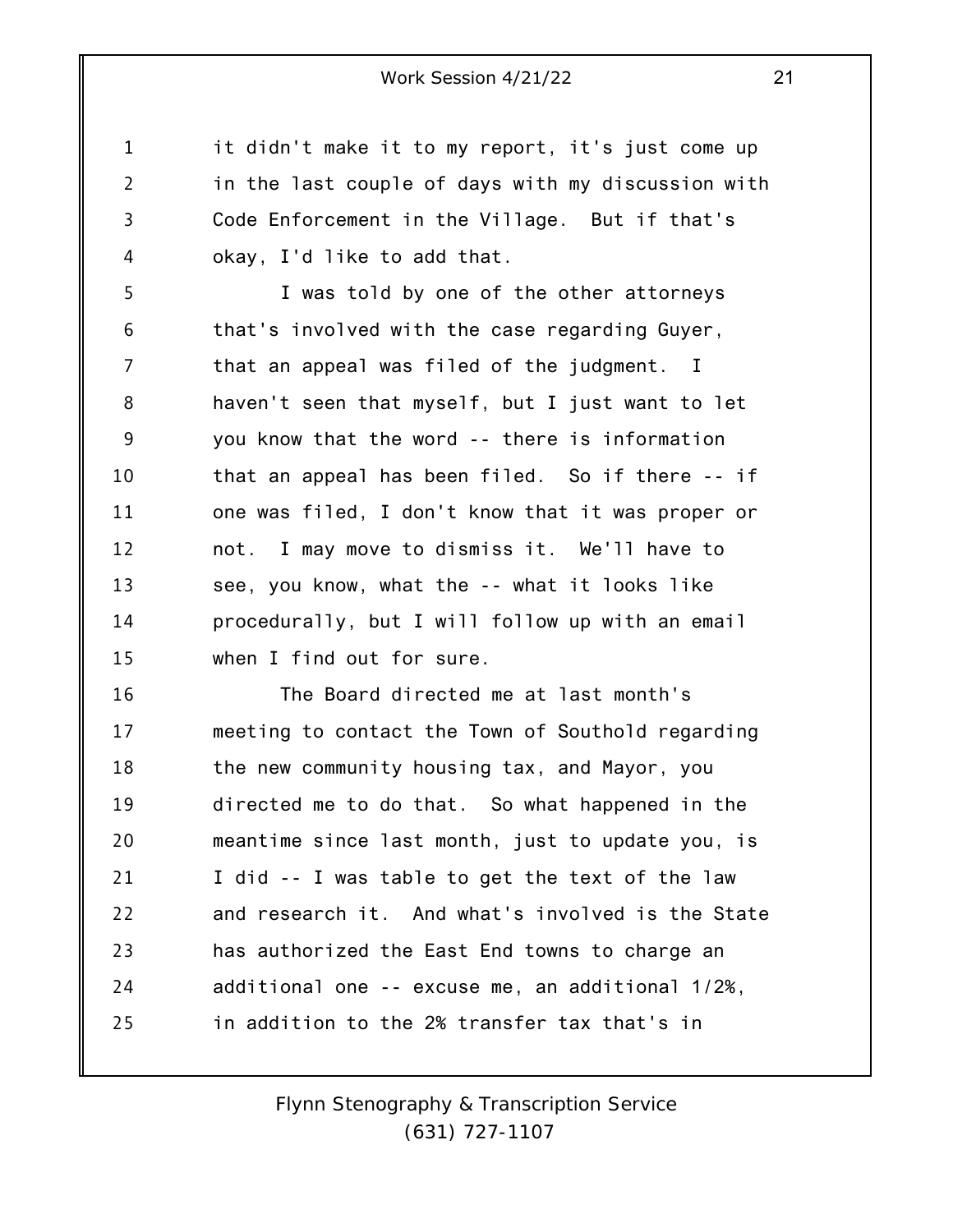1 2 3 4 5 existence now, with that 1/2% being allocated towards community housing. And in order to qualify for that money, a Town has to come up with a community housing plan that's approved by their Town Board.

6 7 8 9 10 11 12 13 14 15 If there's a village -- if there's a village located in the Town, the village can, through the -- come up with its own community action plan or community housing plan and make that part of the Town plan. There is a -- there was -- there is a cooperation provision in the law, and you - in accordance with the instructions that you gave me, I contacted the Town and told them that the Village would be interested in working with the Town on this.

16 17 18 19 20 21 22 23 24 25 I did hear back from the Deputy Town Attorney, who is working on this, and, you know, which was a pleasant surprise for me, and he was amenable to this, and said that when the Town adopts a resolution, if and when the Town adopts a resolution, that the Village will be mentioned in that resolution. I'm going to be confirming that. But one of the things that we -- the Village will need to do is to come up with some kind of a plan to fold into the Town's plan. You know, we don't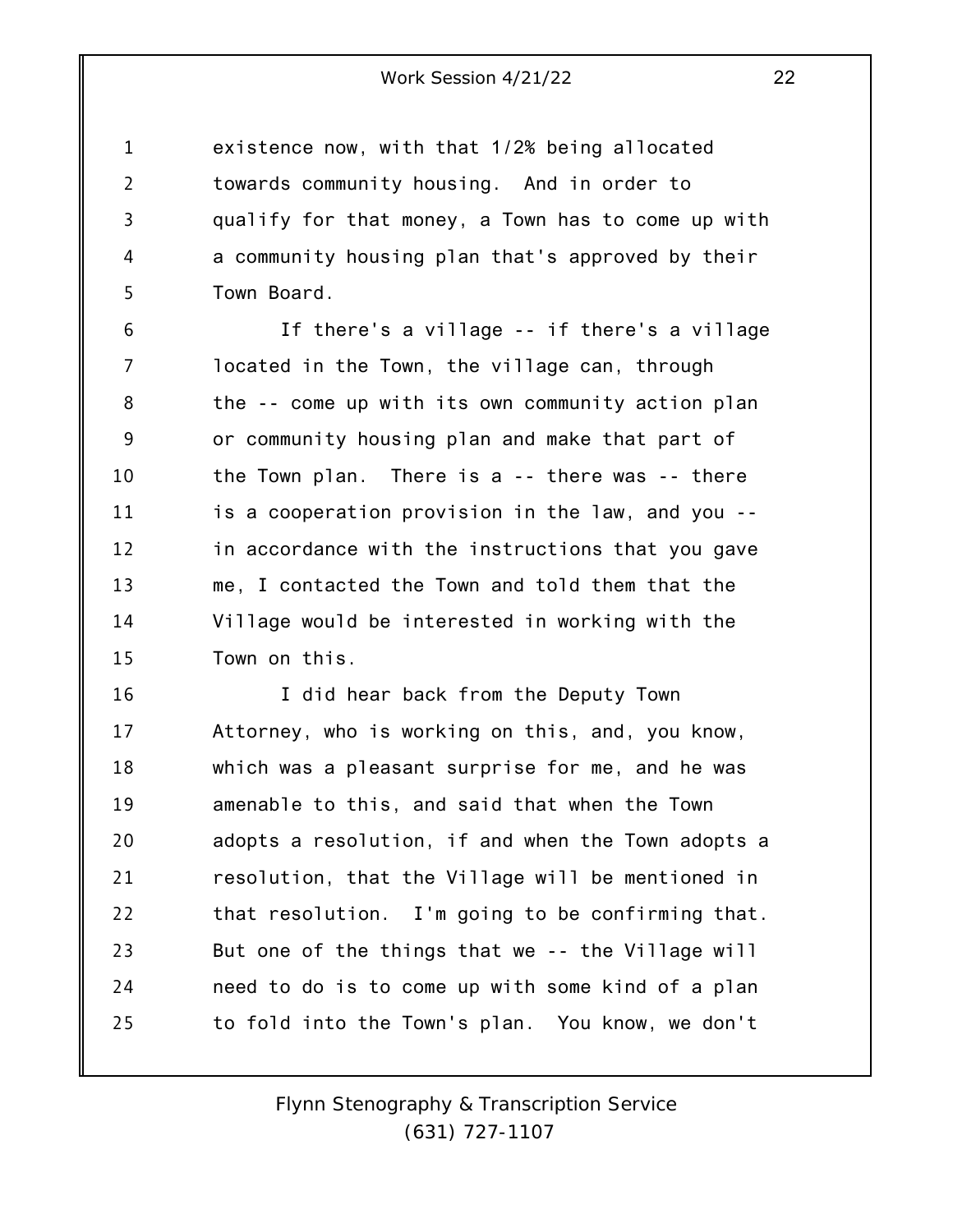1 2 3 want the Town plan to be the Village plan, we want the Village to have its own say in what will be happening with this.

4 5 6 7 8 9 So if we can move on that, then I think that we can get -- the Village would be able to have some allocation of the 1/2% money that accrues from transactions in the Village allocated to the Village community housing plan, rather than the Town plan.

10 11 12 13 TRUSTEE PHILLIPS: Do we have to pass a resolution? Aren't we -- isn't that what was in the law, that we have to pass it, we have to create a resolution to let the Town know that?

14 15 16 17 18 19 20 21 22 23 24 25 ATTORNEY PROKOP: Right. So what I was going to -- yes. And I was going to formalize that in a letter, and I'd to say in the letter that the -- accompany the letter with the resolution that we adopt. So now that we've got this information and I've been able to speak with the Attorney -- I did speak to him on the phone about two weeks ago. I spoke to him in person about it yesterday, and I would like to have a resolution confirming that, please, if I could. MAYOR HUBBARD: Okay. You want that for this month?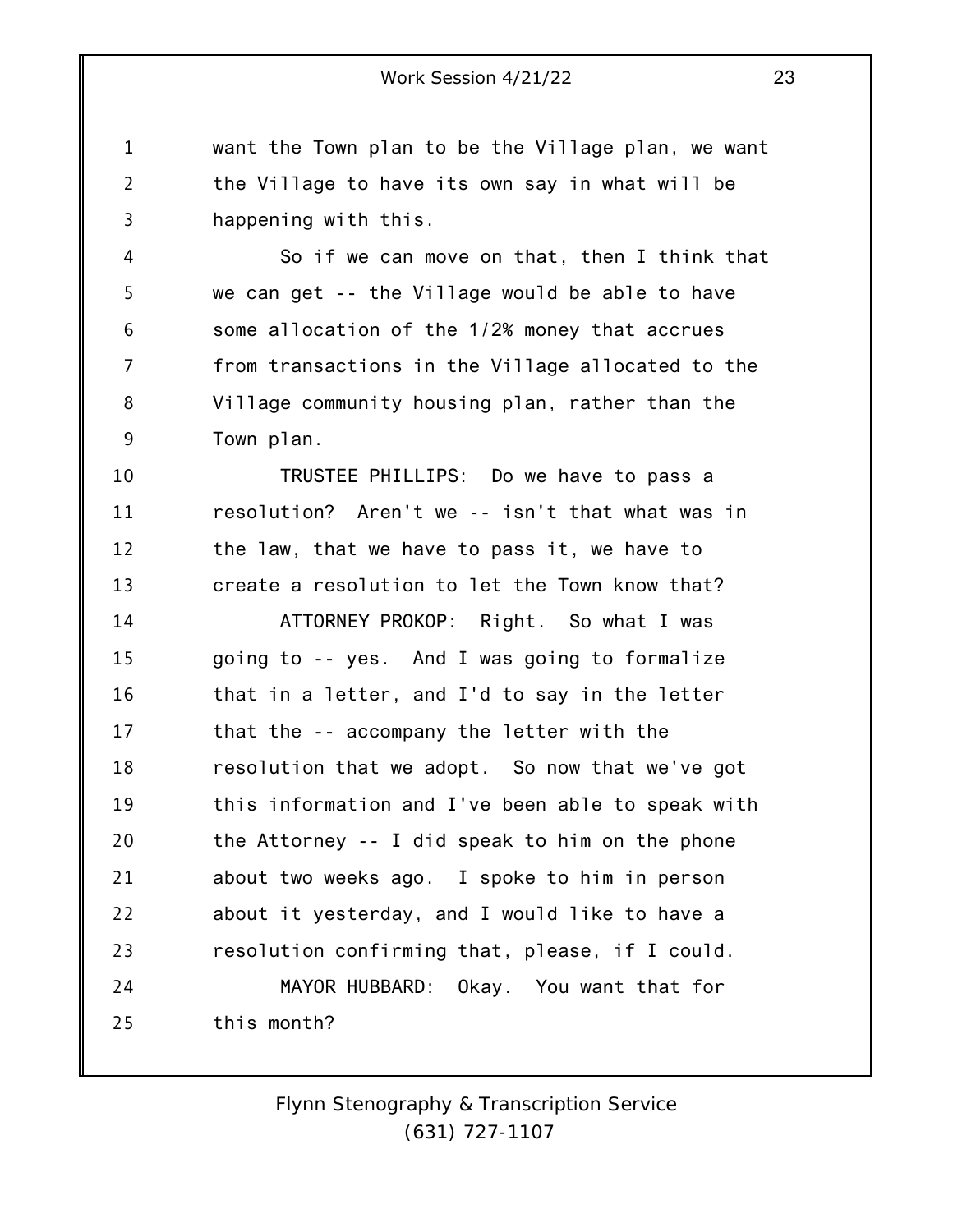1 2 3 4 5 6 7 8 9 10 11 12 13 14 15 16 17 18 19 20 21 22 23 24 25 Work Session 4/21/22 24 ATTORNEY PROKOP: Yes, I think -- I think it's value -- it's important that it's this month, yes. TRUSTEE PHILLIPS: Yeah, we need to get it this month, I think. MAYOR HUBBARD: Okay. ATTORNEY PROKOP: In the -- following up on that, I wanted to let you know that a few months ago, we -- when -- I think it was when the central pump station equipment was replaced, when there was a major investment plan by the Village, or undertaken by the Village, on pumping equipment, I did notify the Town that we, the Village -- that the Village wanted to be considered for some of the CPF money to fund that. Mayor, this was something that you had -- that you brought up. And because the CPF, the CPF funds were -- Community Preservation Funds were originally created 20 -- I guess 20 years ago now, 10 or 20 years ago, with the idea that they were going to -- it was for land preservation. But about seven or eight years ago, the State added language where some of the money could be used for water improvement or water quality improvement. So I did make an application to the Town to be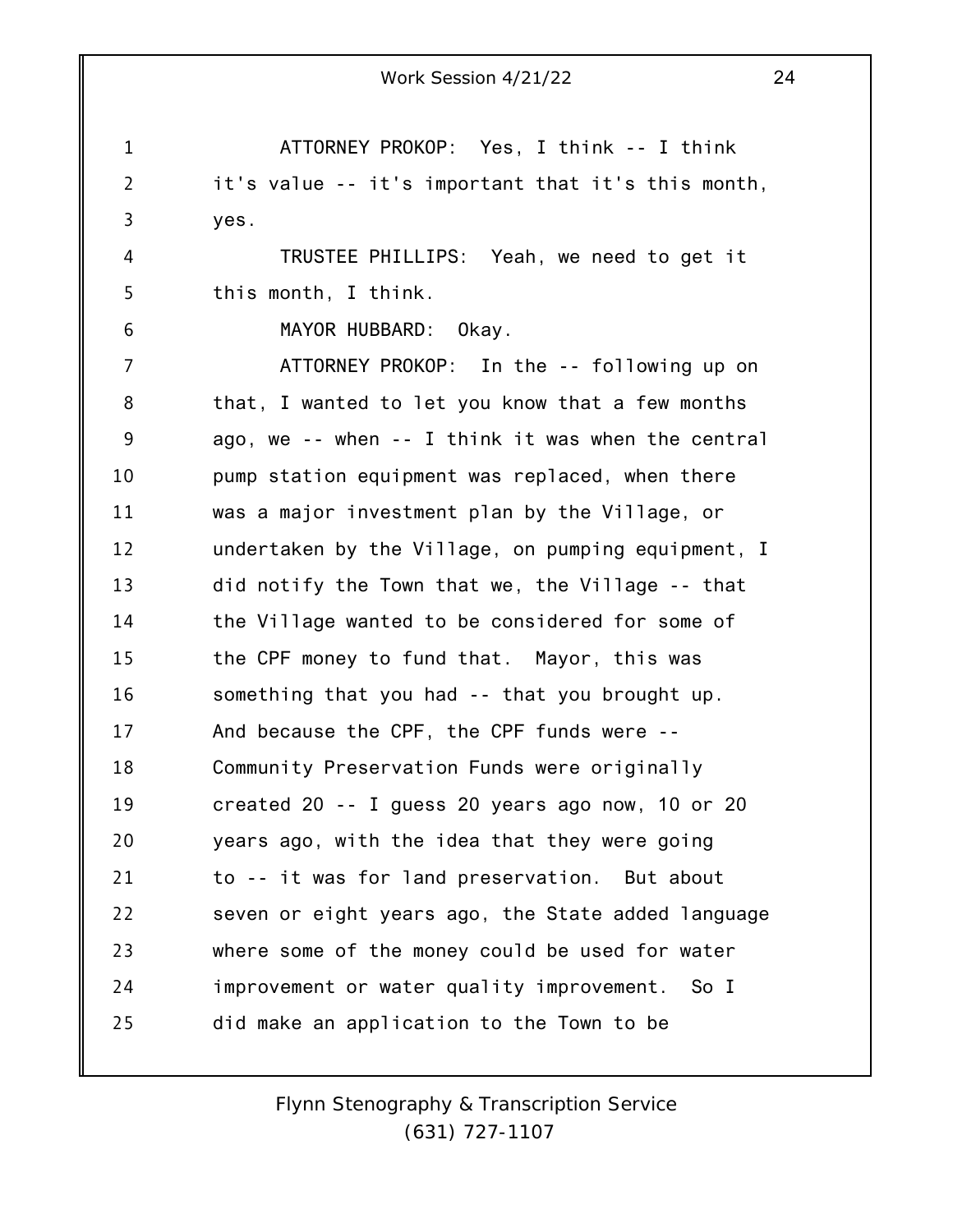1 2 3 4 5 6 7 8 9 10 11 12 13 14 15 16 17 18 19 20 21 22 23 24 25 considered for some of the money on -- an allocation of the money on that basis. We haven't heard anything back from the Town on that particular request. But now that we have a dialogue with the Town Attorney's Office, which is something new for the Village, I will pursue that with Mr. Burke also. MAYOR HUBBARD: Okay, thank you. ATTORNEY PROKOP: I just want to mention, we have -- we have had for about two years now litigation involving a variance that was denied for 412 Third Street, and the -- as of tomorrow, that -- the papers on that case will be submitted, fully submitted to the Judge, and then we'll be waiting for the Judge to make a decision on that, so we could have a decision at any time. Okay. Finally -- I was just seeing if there's anything else I wanted to talk about before I talk about -- spoke about the parking resolution. So I did do some further work on the draft of the parking law that I'm proposing for the Board to consider, and I spoke -- I did -- I did get -- I did receive input from several of the members of the Board and explanations of what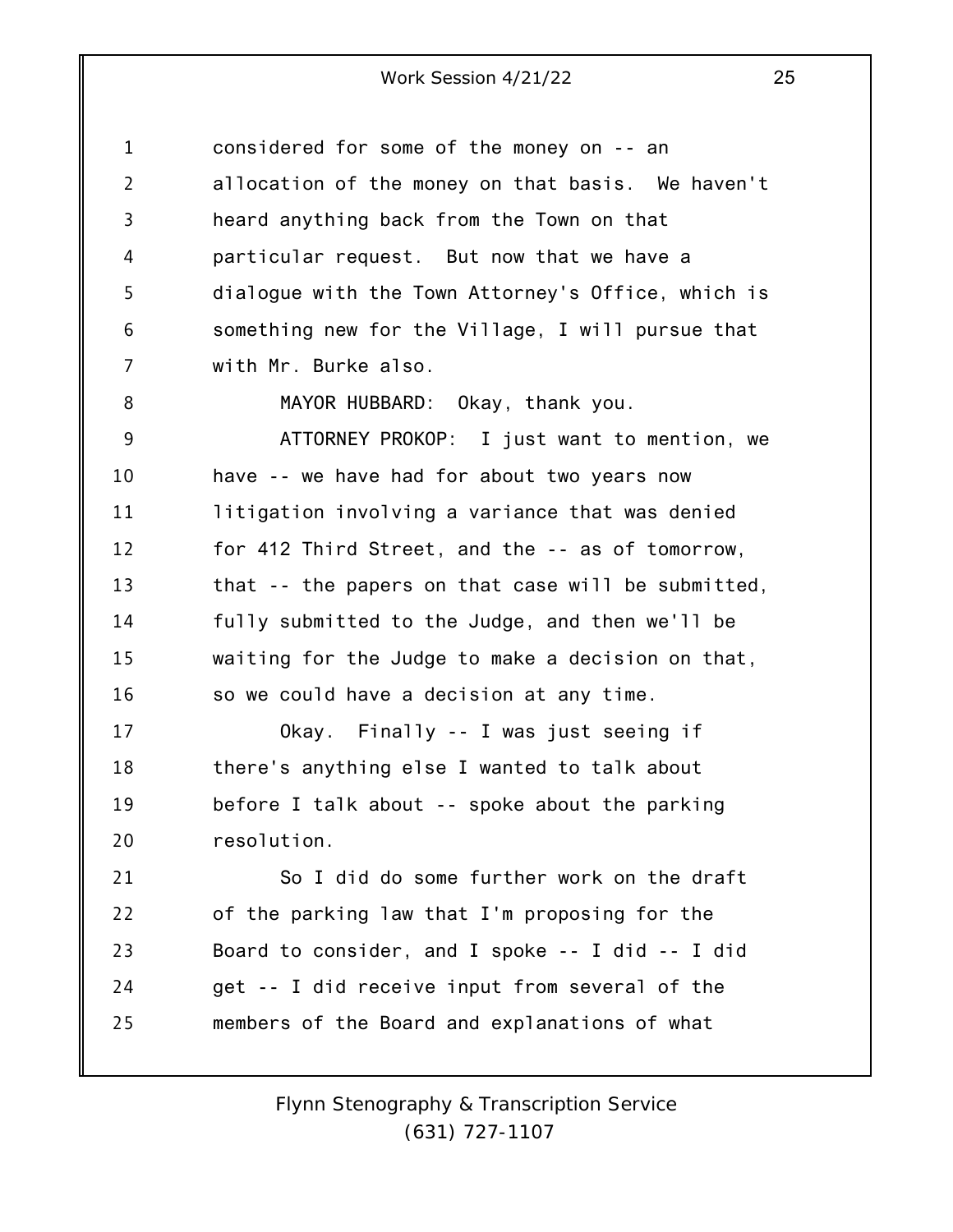1 2 3 4 5 6 7 8 9 10 11 12 13 14 15 16 17 18 19 20 21 22 23 24 their -- what -- their understanding of what they would like to see in the law was, and it seemed to be pretty fairly uniform, those comments. And, basically, what -- what I'm proposing to the Board is that we don't completely take away the grandfathering provision, as I had originally proposed. You know, that provision that if the building was existing as of 1991, then the building would be exempt. But, instead, what - what's proposed is that the -- provided a use stays the same and does not -- as long as the use stays the same from one owner to another owner, or as long as an owner doesn't change the use, so it -- so it's a new use requiring more parking, or an intensification of the existing use, I think I used by more than 20%, if I'm not mistaken, as a suggestion, then there -- then the -- there's no new -- no additional parking requirements. So if the same use goes to -- if the use goes to the same use with a new owner, or an existing owner changing the name of the business, something like that, then there would not be - not be a triggering of the parking requirement. However, if there's a sale of the -- if there's a

change in the ownership, and by virtue of that,

25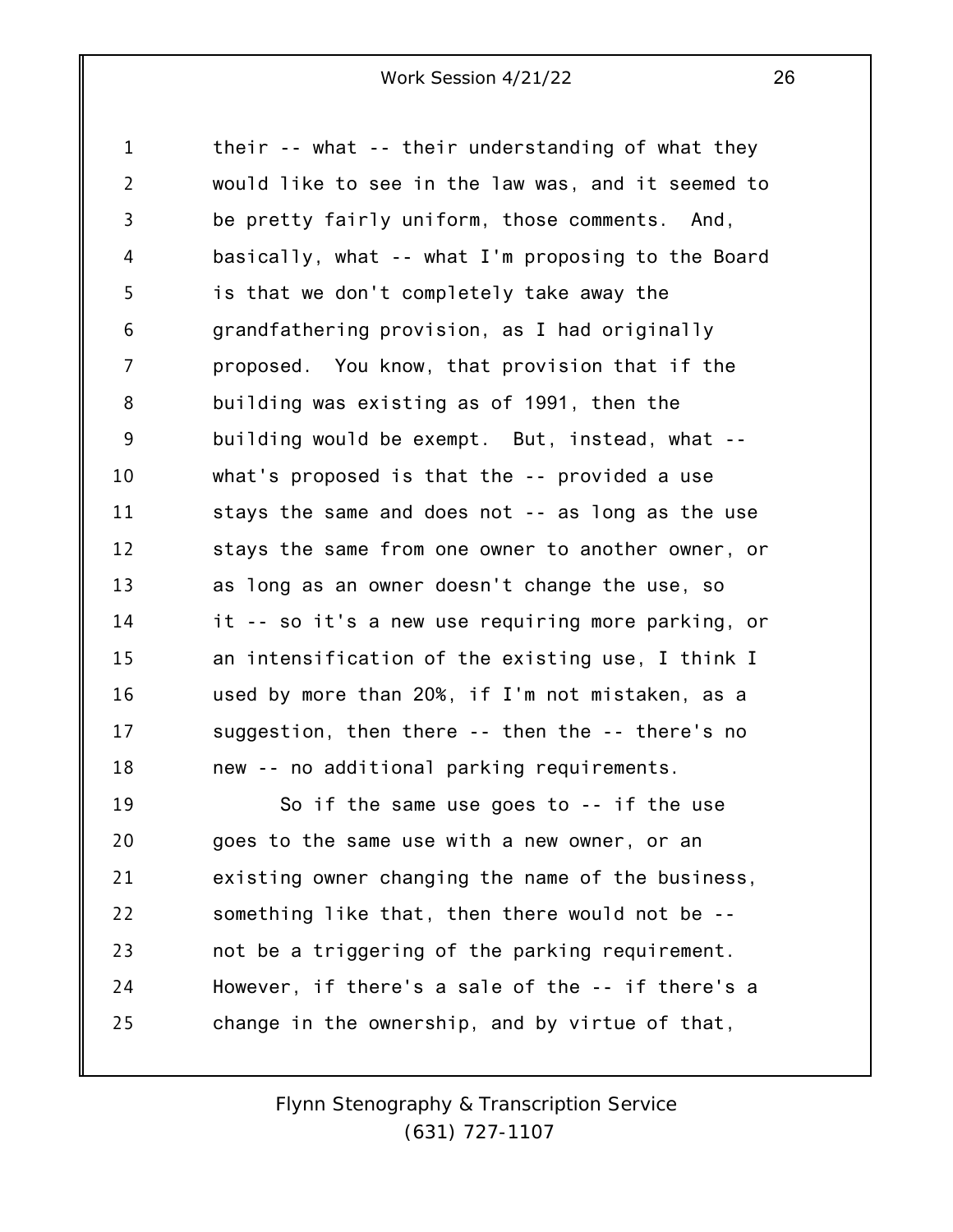1 2 3 4 5 there's a change in the business, or there is an intensification of the business which does increase the parking requirement, then the exemption would be -- there would be no exemption and the full parking would be required.

6 7 8 9 10 11 12 13 14 And I continue to propose that there's a limit on the waiver that the Planning Board can - can exercise, which is -- which is that the lesser of 50%, or 20 spaces, that I proposed the last time. A couple of the members of the Board have made me go through the math on this, and I think it makes sense. You know, it was torturous going through it, but I think it does make sense, and I'm happy to explain it to the Board.

15 16 17 18 19 20 21 22 23 24 25 The one thing that was -- I was asked about, which I agree is quite an open question, is that in our code, there's no -- there's no trigger to go to the Planning Board if there's no change in the use, if I'm not mistaken. So if a new owner comes in and takes over, but there's no change in the use, the use stays the same, I think we've set up our code now so there's no -- there's no trigger for the Planning Board to be involved. So I think we might have to amend that provision also, so that there would be a trigger if the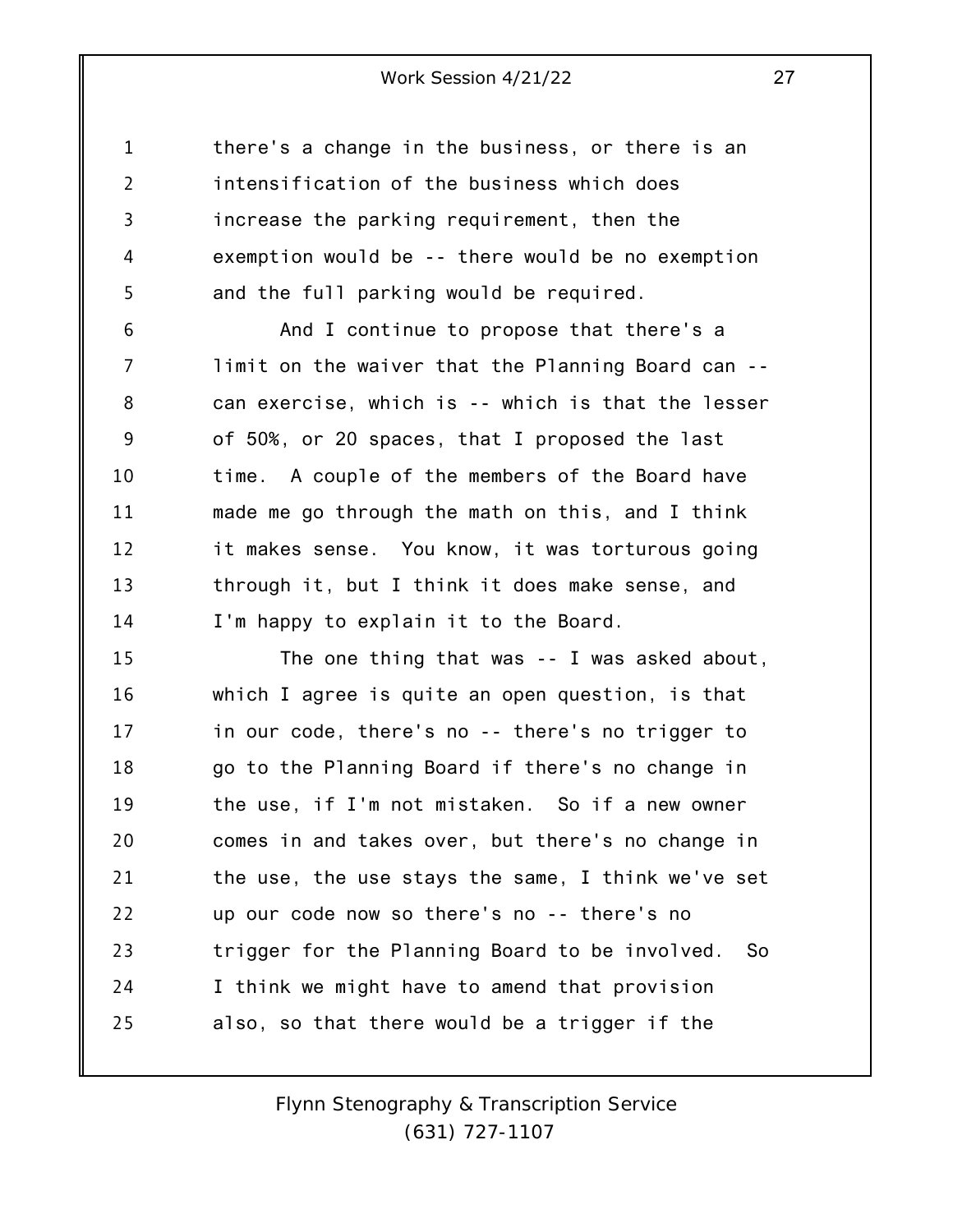1 2 3 4 5 6 7 8 9 10 11 12 13 14 15 16 17 18 19 20 21 22 23 24 25 parking -- if the parking was triggered. TRUSTEE ROBINS: But that -- but then that would involve an intensification of use, correct? ATTORNEY PROKOP: Intensification of use or a change of use. So if it's a change of use which increases the requirement, or an intensification of the same use which increases the requirement, then that would be true. TRUSTEE ROBINS: If you have 60 tables, and now you're going to have 120 tables. ATTORNEY PROKOP: Correct. TRUSTEE PHILLIPS: Okay. I'm confused, because didn't we change something under this, special events with the use of the building? If it was the same use, he just got approval from the Building Department? ATTORNEY PROKOP: That was for special event. That was -- TRUSTEE PHILLIPS: No, it wasn't. ADMINISTRATOR PALLAS: Yeah, that's a separate -- those are two -- what the Village Attorney is talking about is not that. That's what -- that was a separate, separate thing that was done. They get five times -- it was five? TRUSTEE PHILLIPS: It was five times. But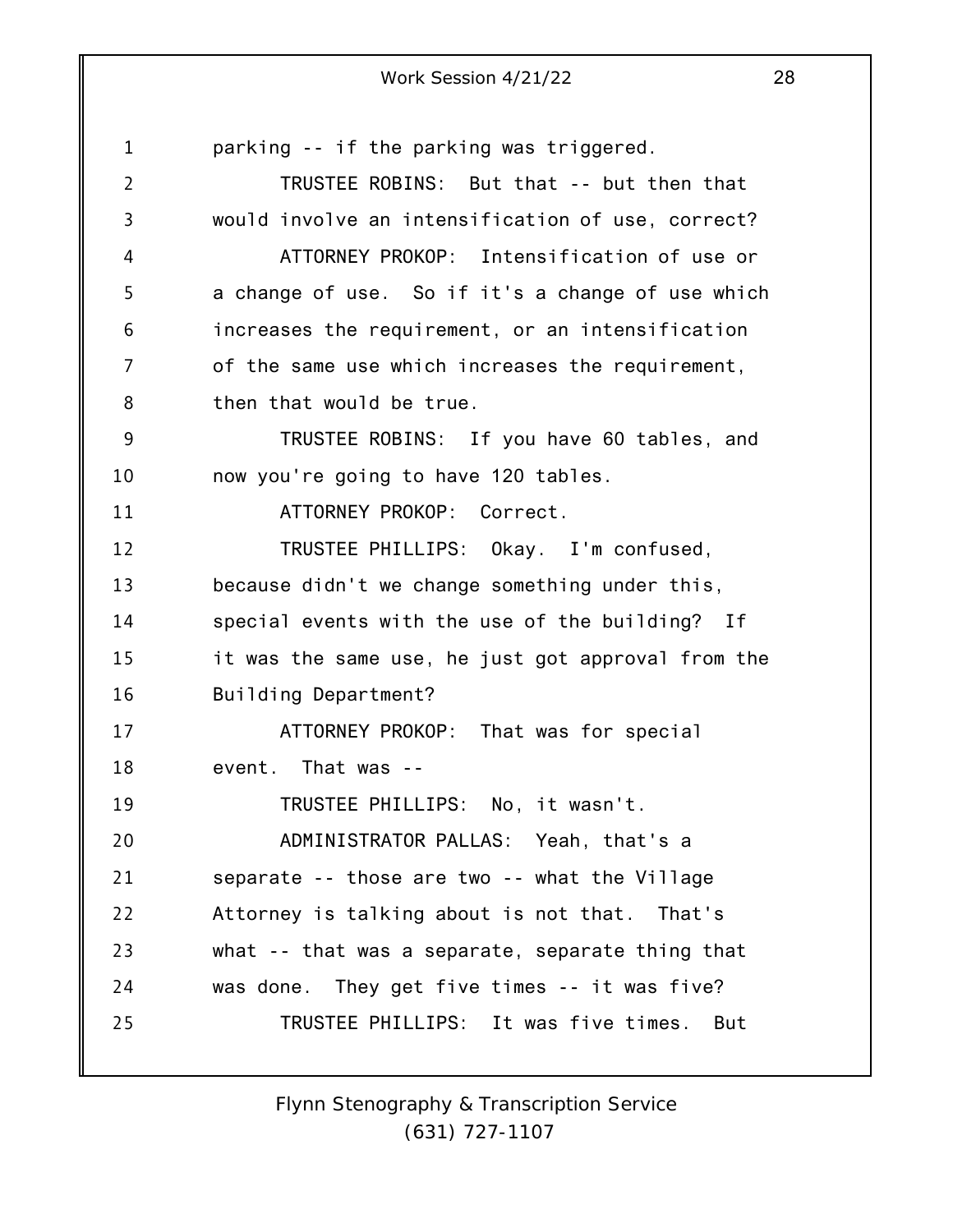1 2 3 4 5 6 7 8 9 10 11 12 13 14 15 16 17 18 19 20 21 22 23 24 25 didn't we do something where if the -- if the - it was in the commercial retail, and it was still a commercial retail use. CLERK PIRILLO: Mayor, the special event permit pertains more to public assembly permit applications. TRUSTEE PHILLIPS: Right, but we -- TRUSTEE CLARKE: You're thinking about the example where a former Trustee moved into a retail establishment -- TRUSTEE PHILLIPS: Right. TRUSTEE CLARKE: -- and questioned the need to go before the Planning Board for a change of use when it was switching from "X" to "Y". And it was changed at that time to reduce the workload on the Planning Board, from what I understand, but it has been discussed every year since that time, since I've been on the Board. ATTORNEY PROKOP: I think it was things like -- that's right, but I think it was things like the -- if a restaurant wanted to have a trivia night, you know, or something like that, which I'm -- TRUSTEE PHILLIPS: Okay, but was -- isn't there something that when the building -- when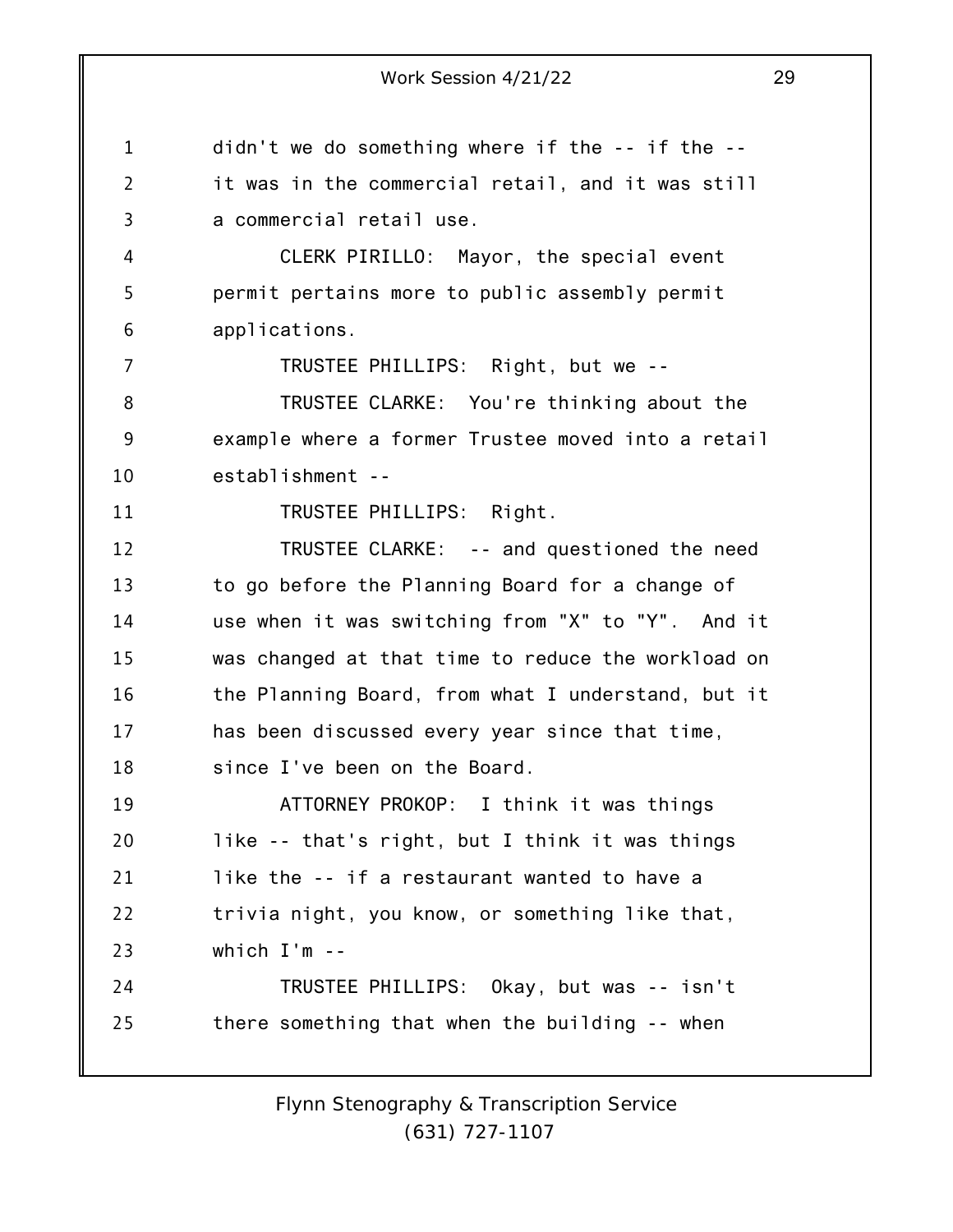1 2 3 4 5 6 7 8 9 10 11 12 13 14 15 16 17 18 19 20 21 22 23 24 25 someone, a building -- blah, blah, blah. The Building Inspector, or he gets an application in for a new business, and he goes to take a look at that business, and they haven't changed the inside of the building at all, in other words, they have the same site. ADMINISTRATOR PALLAS: Yeah. TRUSTEE PHILLIPS: It doesn't -- that doesn't go to Planning Board anymore. ADMINISTRATOR PALLAS: No. That's what the Village Attorney was referring to. ATTORNEY PROKOP: That's what I'm talking about. ADMINISTRATOR PALLAS: That's exactly what he's referring to. There is -- there are triggers that would require Planning Board. TRUSTEE PHILLIPS: Right. ADMINISTRATOR PALLAS: If a building -- I may have missed one or two, but if there's a building permit required, it's automatic, goes to the Planning Board. If it's -- if it's a new conditional -- changing a conditional use or creating a conditional use, it goes to the Planning Board. So I think there's a third, but it escapes me now. But those are the -- that's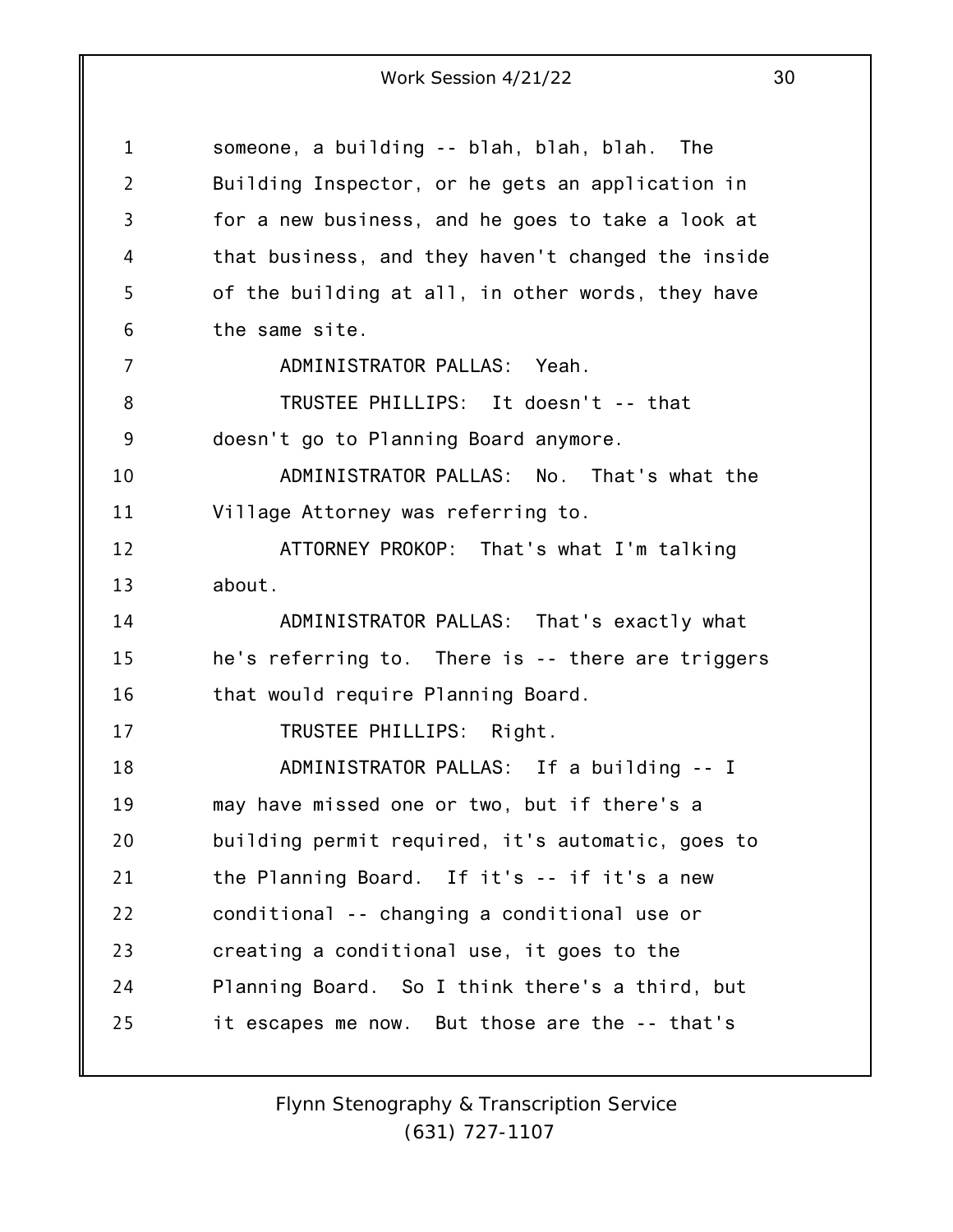1 2 3 4 5 6 7 8 9 10 11 12 13 14 15 16 17 18 19 20 21 22 23 24 25 what the Village Attorney is referring to. TRUSTEE PHILLIPS: Okay, all right. ATTORNEY PROKOP: And then there's still the -- I've spoken to several of you, several people about this, and there's still the interaction between the Planning Board and the ZBA where, you know, somebody gets done with dealing with the Planning Board, if they don't like what they come up with, we don't want to have a loophole where they can just go through another Board and try to get relief from that Board instead. So we're -- TRUSTEE PHILLIPS: Well, wait a minute. Wait a minute, wait. Aren't they entitled to have that according to the law? Aren't they allowed according to State law? I mean, if they're not happy with what the decision is of either the Planning Board or the -- the Enforcement Officer, they have the right to go to Zoning Board, don't -- do they not? ATTORNEY PROKOP: Actually, they have a right to -- I -- from the Building Inspector or from the law. I'm not sure that they can go directly to the Planning Board -- directly to the ZBA if they're not happy with the Planning Board,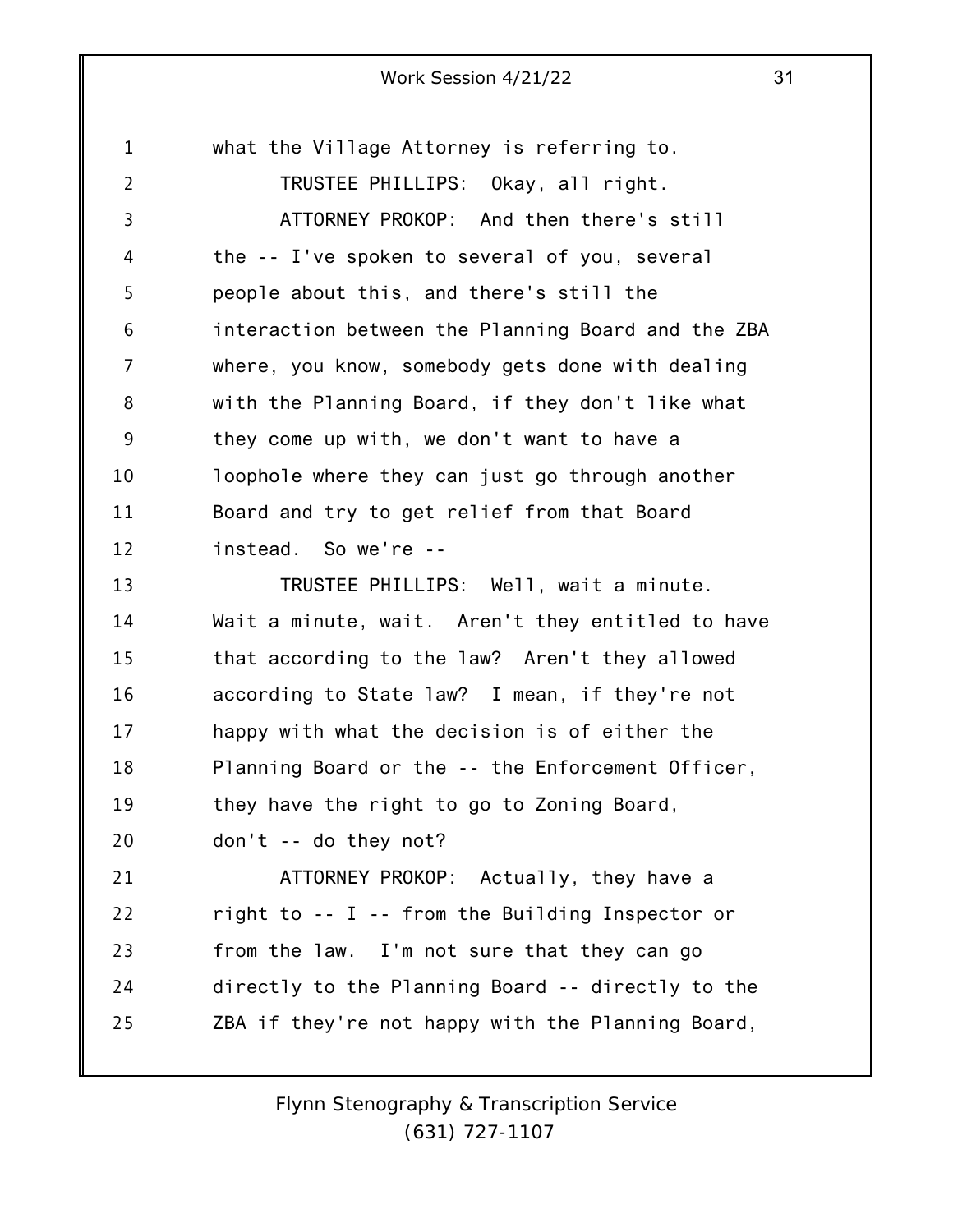1 2 3 4 5 because I don't -- I don't know that the Planning Board is appealable to the ZBA. But that's -- I just wanted to mention that that's something else that we're continuing to work on, another part of this that we're continuing to work on.

6 7 TRUSTEE PHILLIPS: But I thought the ZBA was there for relief.

8 9 10 11 12 13 14 ATTORNEY PROKOP: It's relief from the law, and it's also relief from determinations of - ministerial determinations. I don't -- I don't believe, and I'll have to confirm this with our code, that it's an appeal of the Planning Board can go to the ZBA. That's -- like I said, that's one of the things I've been working on.

15 16 17 18 TRUSTEE PHILLIPS: Well, then maybe you need to give me an example of what you're talking about that the Planning Board would do that wouldn't fall within the code.

19 20 21 22 23 24 25 ATTORNEY PROKOP: So, in other words, if the Planning Board said, "Okay, well, we'll give you" -- "you're required to have 20 spaces and we're going to give you a" -- the person wants to pull -- well, actually, under this, it would be 50%, or so whatever the number is. The Planning Board said, "Okay, we'll give you 10-space,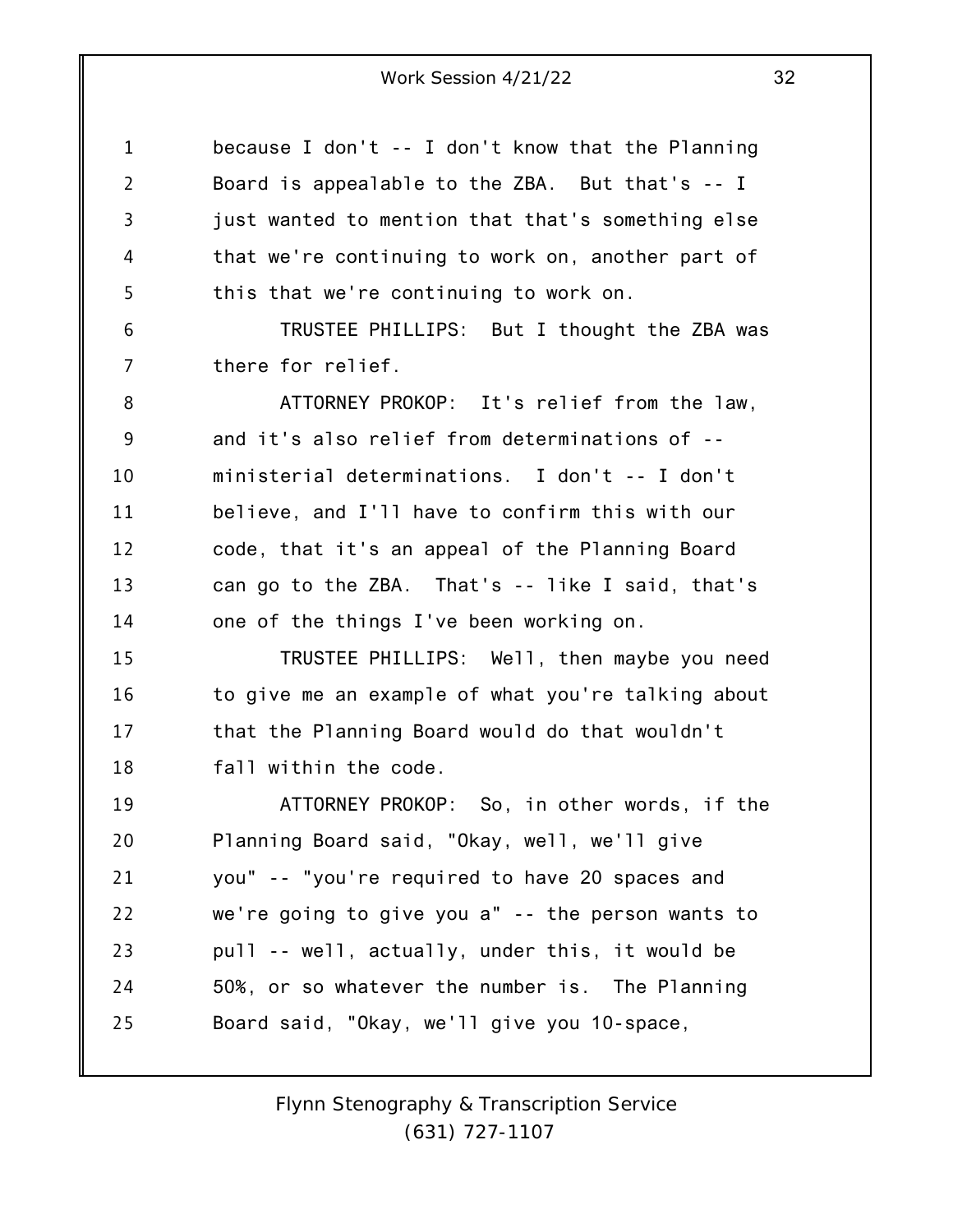1 2 3 4 5 6 7 8 9 10 11 12 13 14 10-space waiver," and the person said, "Well, I'm going to go to the ZBA and see if I can get the whole thing." You know, "I don't like" -- "I don't like what the Planning Board decided, I'm going to try to go to the ZBA and get the whole thing," that's the circumstance that we're talking about. TRUSTEE ROBINS: So, Joe, could you kind of summarize the changes that you're proposing, then, basically, about the existing law on the parking, you know, the grandfathering and no parking required, and then the -- ATTORNEY PROKOP: Right. So the -- whether the building -- the existing language as to

15 16 17 whether or not the building -- whether the building was in existence as of 1991 would come out.

18 TRUSTEE ROBINS: Right.

19 ATTORNEY PROKOP: That would be out.

20 TRUSTEE ROBINS: That's done.

21 22 23 24 25 ATTORNEY PROKOP: Right. The grandfathering benefit that would be provided would be that there would be no additional parking requirement for a new owner or a new -- basically, a new owner, provided there was no change in the use or an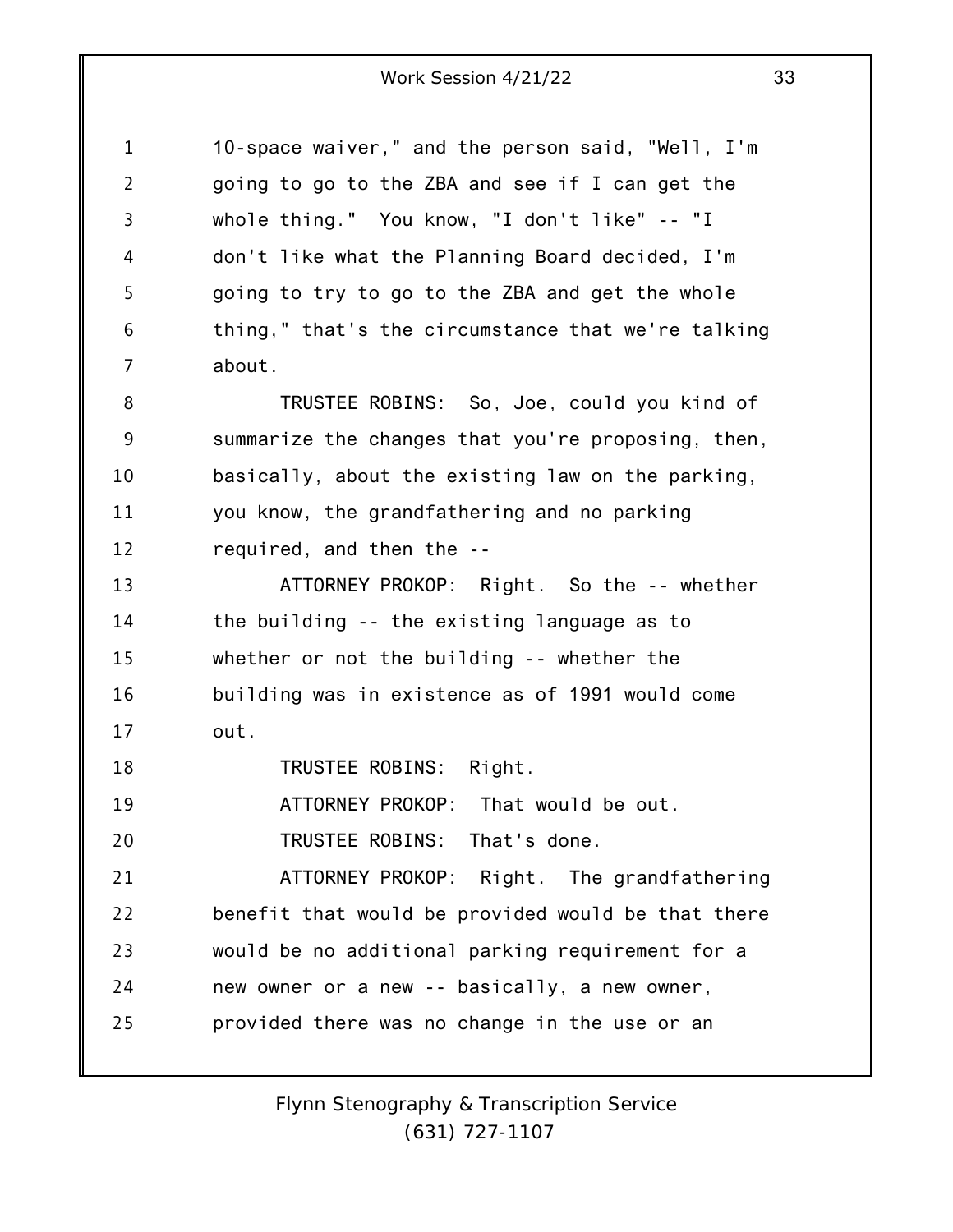1 2 3 4 5 6 7 8 9 10 11 12 13 14 15 16 17 18 19 20 21 22 23 24 25 Work Session 4/21/22 34 intensification of the use. TRUSTEE ROBINS: Okay. TRUSTEE PHILLIPS: You're talking about the property owner. ATTORNEY PROKOP: Business owner. TRUSTEE ROBINS: Business owner. TRUSTEE CLARKE: Business owner of an existing property. TRUSTEE PHILLIPS: Okay. ATTORNEY PROKOP: Or it could be, you know, if the business owner is the property owner, then it's going to be the same person. TRUSTEE ROBINS: So Business A, who's owned -- owned by Joe, is sold to Business B that's owned by Suzy, and they're doing the same business and same intense -- same intensity of business and everything else, then there's no -- ATTORNEY PROKOP: They're grandfathered. TRUSTEE ROBINS: They're grandfathered, okay. ATTORNEY PROKOP: Right. But if their one -- if the first one has a restaurant and the second one has a restaurant and a bar, that's a change in the use. And if it's -- you know, if there's any increase in the parking, then that's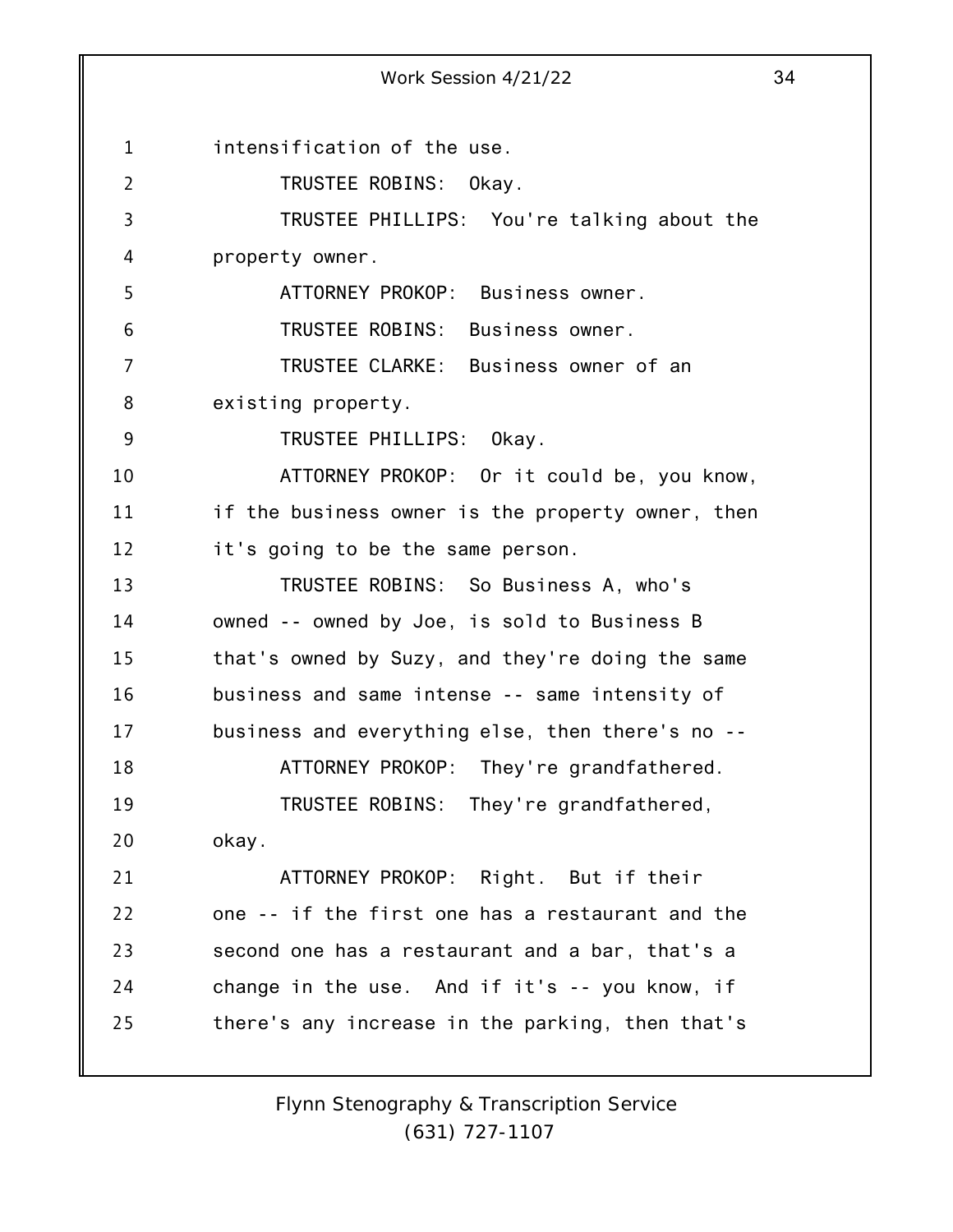1 2 3 4 5 6 7 8 9 10 11 12 13 14 15 16 17 18 19 20 21 22 23 24 25 triggered. TRUSTEE PHILLIPS: So, in other words, if a commercial retail, retail property leases to a business that wants to be a restaurant, then that would trigger into the Planning Board? TRUSTEE ROBINS: Well, that's a change of use. TRUSTEE PHILLIPS: That's a change of use. ATTORNEY PROKOP: Yeah, that was a change of use, that's triggered. TRUSTEE PHILLIPS: Okay. ATTORNEY PROKOP: Or if there's an intensification. TRUSTEE ROBINS: Of the same use. ATTORNEY PROKOP: Yeah. TRUSTEE ROBINS: Correct. Okay, so it was two, two conditions. TRUSTEE PHILLIPS: Okay. ATTORNEY PROKOP: And then the other, the other thing was to increase the -- increase the amount of the charge for the waiver from the current amount to I think \$5,000 was the proposal. And then the further proposal was to have a limit on the amount of waiver that could be -- could be granted, where it's no more than -- either lesser of either 20 -- the lesser of either 20 spaces, or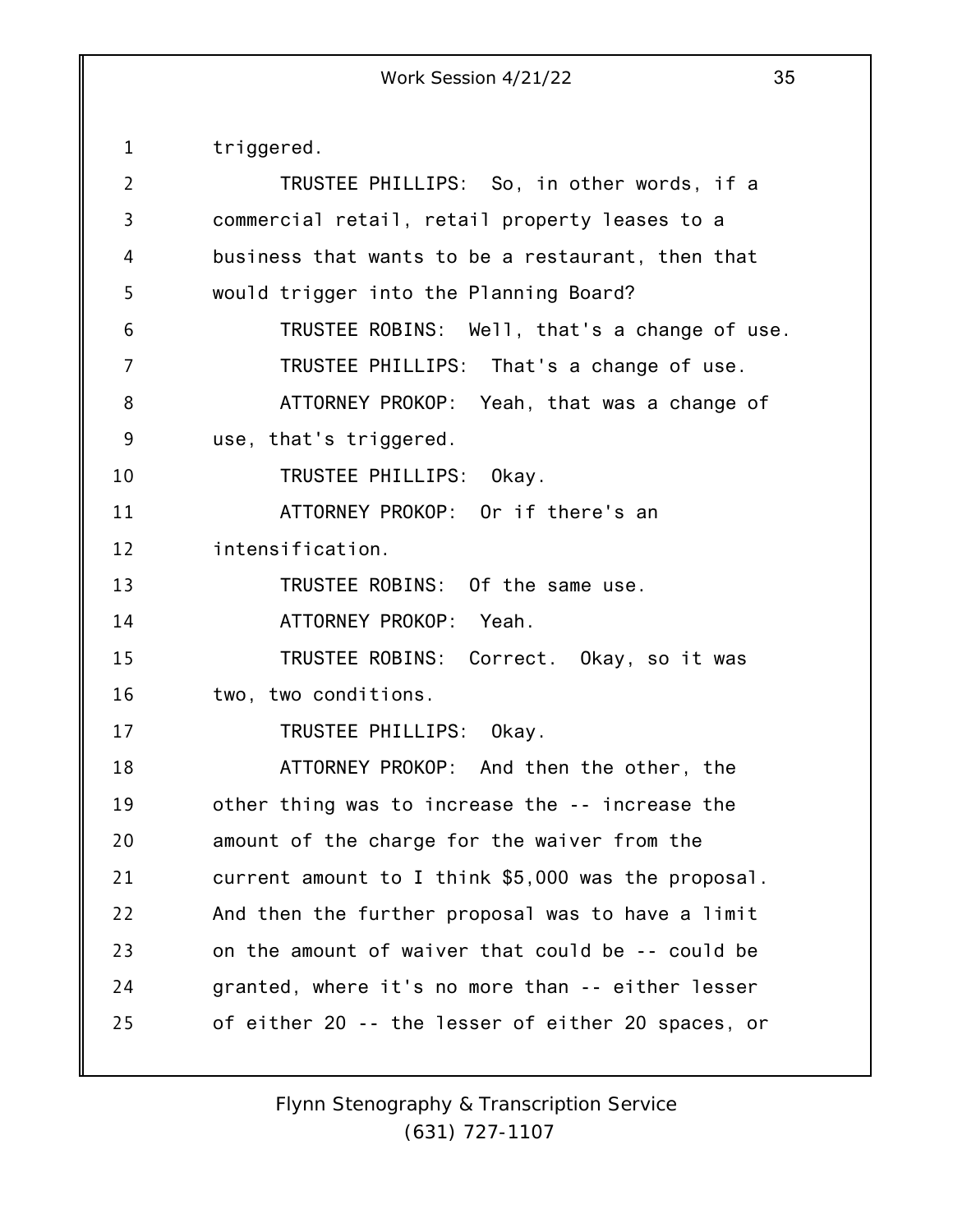1 2 3 4 5 6 7 8 9 10 11 12 13 14 15 16 17 18 19 20 21 22 23 24 25 50% of the requirement. So there would -- there would be a limit on the amount of waiver that the Planning Board could -- could grant. TRUSTEE PHILLIPS: So for a smaller business coming in, the \$5,000 fee would be -- I mean, is that a set fee we want to keep for -- for everybody across the board, or, you know, somebody coming in and changing the use on something for, say, retail? Are we going to zap them \$5,000 for a small business? ATTORNEY PROKOP: Well, that's the proposal. It could be whatever, but that's -- MAYOR HUBBARD: Right. That's something that we need to come up with, a dollar figure of what we want --TRUSTEE PHILLIPS: Right. TRUSTEE ROBINS: Right. MAYOR HUBBARD: -- that to read. TRUSTEE PHILLIPS: Right. MAYOR HUBBARD: Last month, we heard people say it should only be \$1,000, the current code says 2500. We projected we -- previous discussions said it should be 5,000. So we need to set a dollar figure that the Board feels comfortable with of what we want to do for that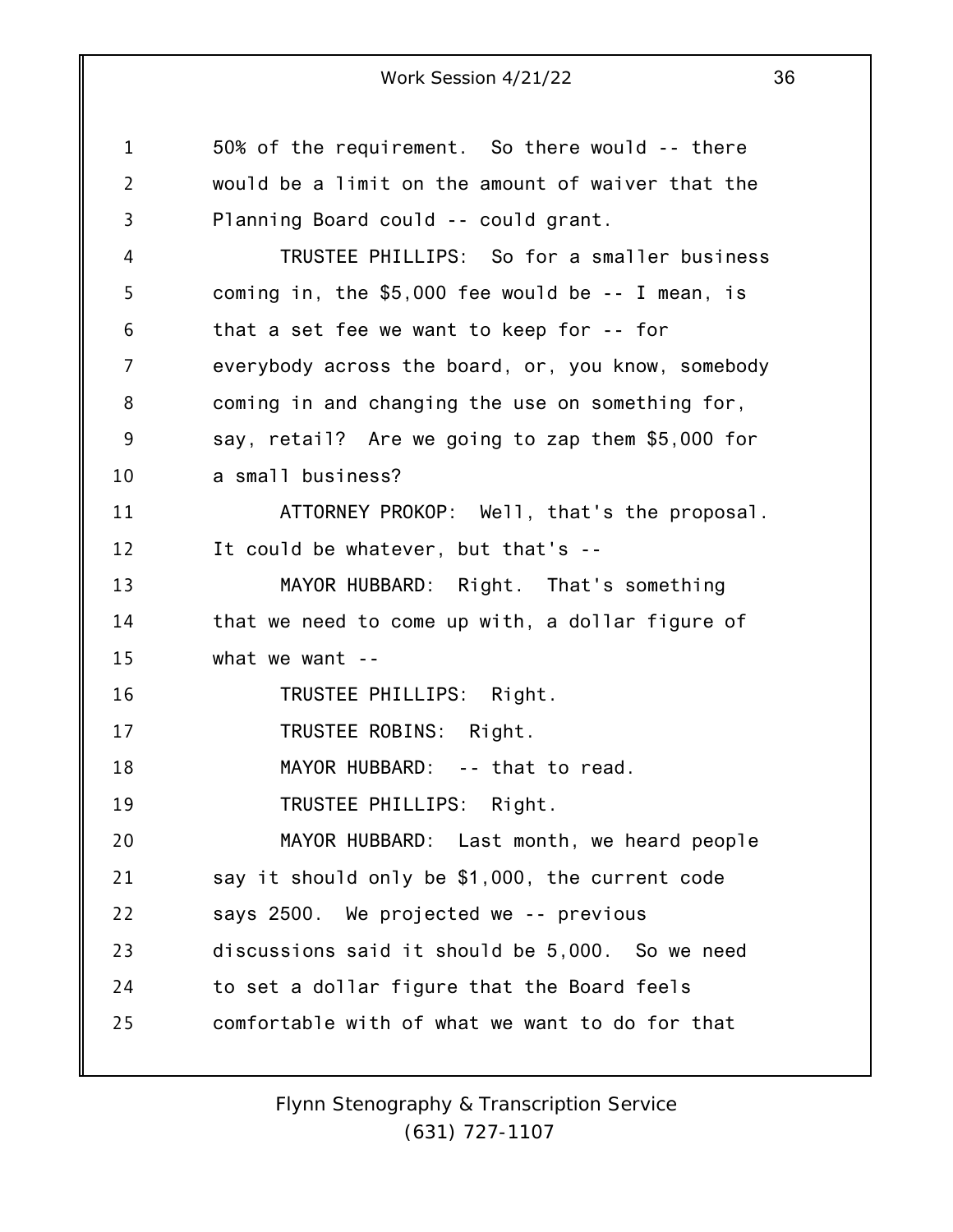1 portion of the code.

| 2  | TRUSTEE ROBINS: What if somebody came in           |
|----|----------------------------------------------------|
| 3  | with a business plan and told, you know, "So,      |
| 4  | look, this is all I'm going to really be doing,    |
| 5  | I'm not going to be a big business." So could we   |
| 6  | have graded amounts of money that they'd have to   |
| 7  | pay? In other words the business is not going to   |
| 8  | really generate much additional use. You know,     |
| 9  | then why do they have to pay a minimum of even     |
| 10 | \$1,000? I mean, it's \$250 for a small shop or    |
| 11 | something like that? In other words --             |
| 12 | TRUSTEE MARTILOTTA: The building may not           |
| 13 | even fall in --                                    |
| 14 | ATTORNEY PROKOP: Yeah, so the way -- the           |
| 15 | way I wrote this -- thank you, Trustee. The way I  |
| 16 | wrote this was that you're -- it's not just a      |
| 17 | change of use that triggers it, it's a change of   |
| 18 | use that increases the percentage by at least 20%. |
| 19 | That's what I had, by at least -- it would have to |
| 20 | be -- and, also, that the amount -- you would be   |
| 21 | grandfathered for whatever the existing parking    |
| 22 | situation is, it's just the increase that you      |
| 23 | would have to provide. So if the existing          |
| 24 | business had a requirement of 50 spaces, whether   |
| 25 | or not they were providing any spaces, if they had |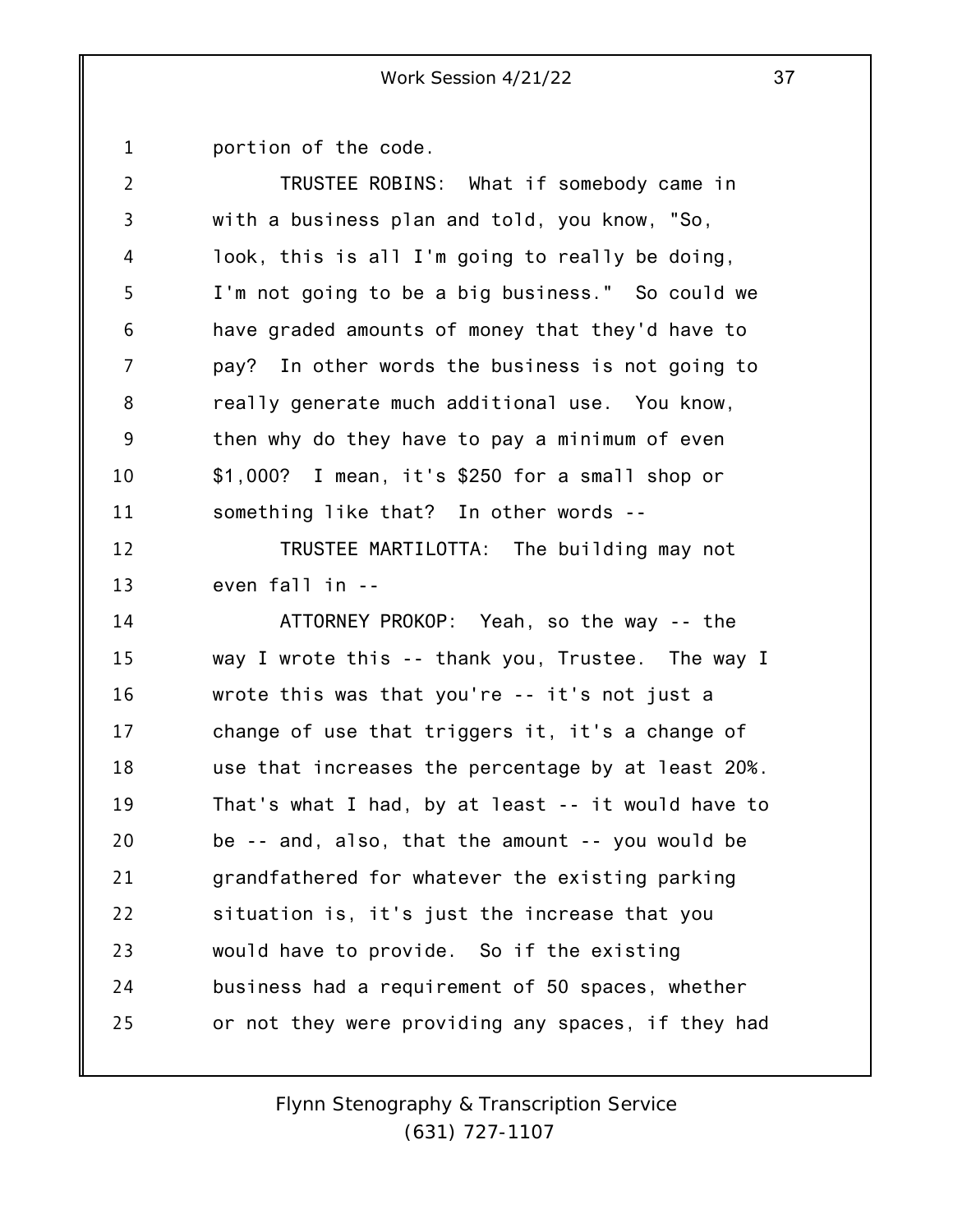| 1              | a requirement of 50 spaces, and the new business   |
|----------------|----------------------------------------------------|
| $\overline{2}$ | coming in had a requirement of 100 spaces, the new |
| 3              | owner would only have to deal with that 50-space   |
| 4              | increment, they wouldn't be going back to zero.    |
| 5              | They would just -- the amount that they would have |
| 6              | to deal with is that 50% --                        |
| $\overline{7}$ | TRUSTEE CLARKE: The incrementality.                |
| 8              | TRUSTEE PHILLIPS: The increment, yeah.             |
| 9              | TRUSTEE PHILLIPS: Right, okay.                     |
| 10             | ATTORNEY PROKOP: And so that's -- that's           |
| 11             | actually a big benefit. And then I also put in,    |
| 12             | it's up -- you know, it's up to you, that we're    |
| 13             | only dealing with increases of more than 20%. So,  |
| 14             | you know, it would -- it would be favorable to a   |
| 15             | business -- the success of businesses, you know, a |
| 16             | business wouldn't be -- the increase would have to |
| 17             | be at least 20% in order to trigger this. That's   |
| 18             | just a suggestion. You could be -- you could have  |
| 19             | any increase trigger this.                         |
| 20             | TRUSTEE CLARKE: I'm more inclined to have          |
| 21             | it with a -- with a gentler recrafting of this     |
| 22             | code. I would say that for all the development we  |
| 23             | have and the COs that we have, with what they      |
| 24             | have, and the amount of grandfathering that        |
| 25             | exists, particularly over the past 20 years, that  |
|                |                                                    |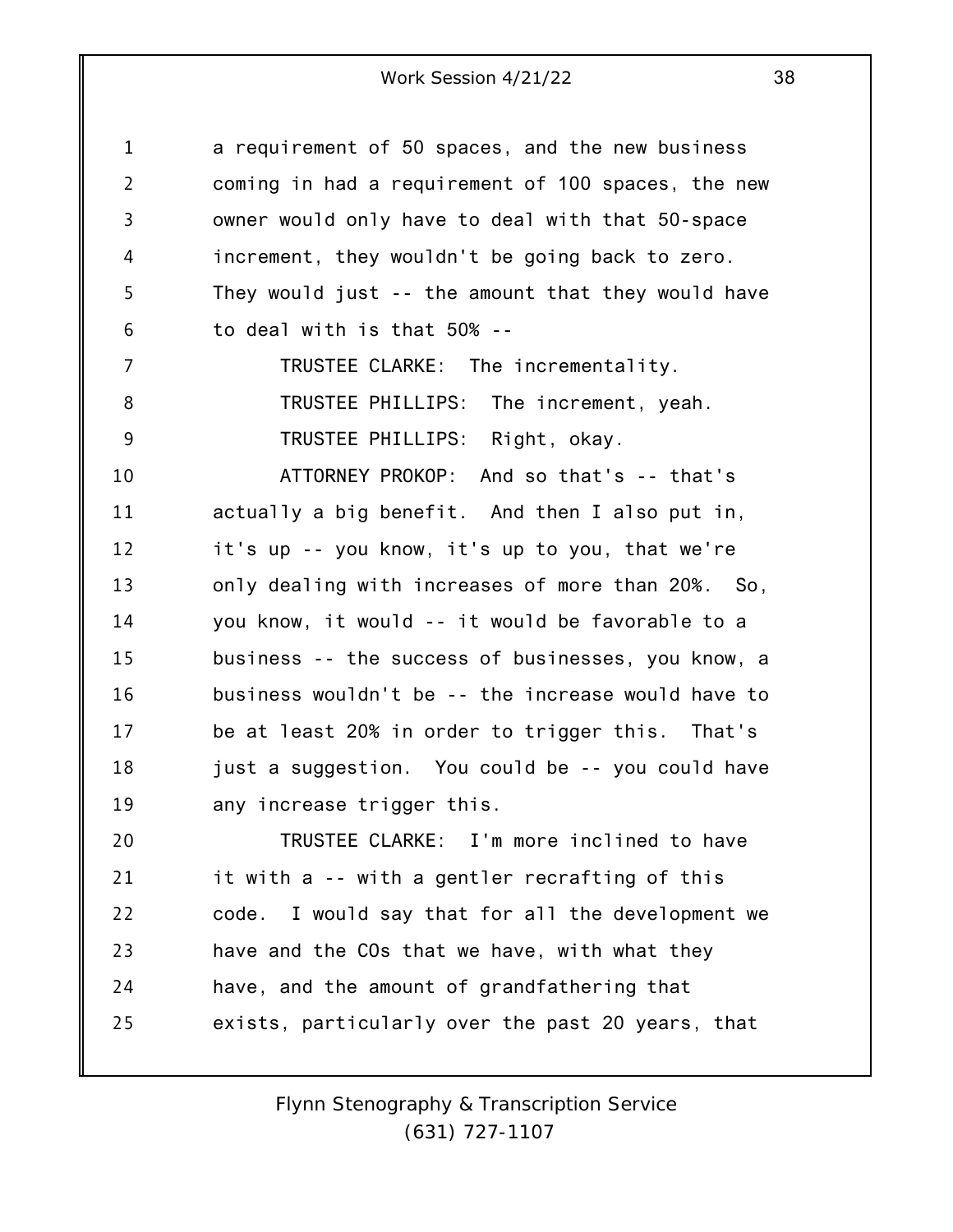1 2 3 I would set that any intensification or any increase should be subject to review and charge. That would be my opinion.

4 5 6 7 8 9 10 11 12 13 TRUSTEE MARTILOTTA: Well, I guess my question for the charge would be like what is the purpose of the charge? That's -- we're like saying 5,000 or 1,000, right? Is the purpose of the charge for us to offset the work of the Administrative Staff, or, you know -- you know what I'm saying? Like that to me is like I would like to know how we're going to come up with the number. I don't know what that would be. I mean, how much work is involved?

14 15 16 17 18 19 20 21 22 23 24 25 TRUSTEE ROBINS: I agree with you. I think we have to have some kind of accountability for what we're doing with that money, charging? TRUSTEE CLARKE: I'm still enamored of -- TRUSTEE ROBINS: What's the purpose of it? TRUSTEE CLARKE: I'm still enamored of the addition -- initial suggestion that was brought up at the time that this was even proposed for conversation, which was that we needed to garner resources for parking within the Village, and for the maintenance and rehabilitation of existing parking. We don't have money in our General Fund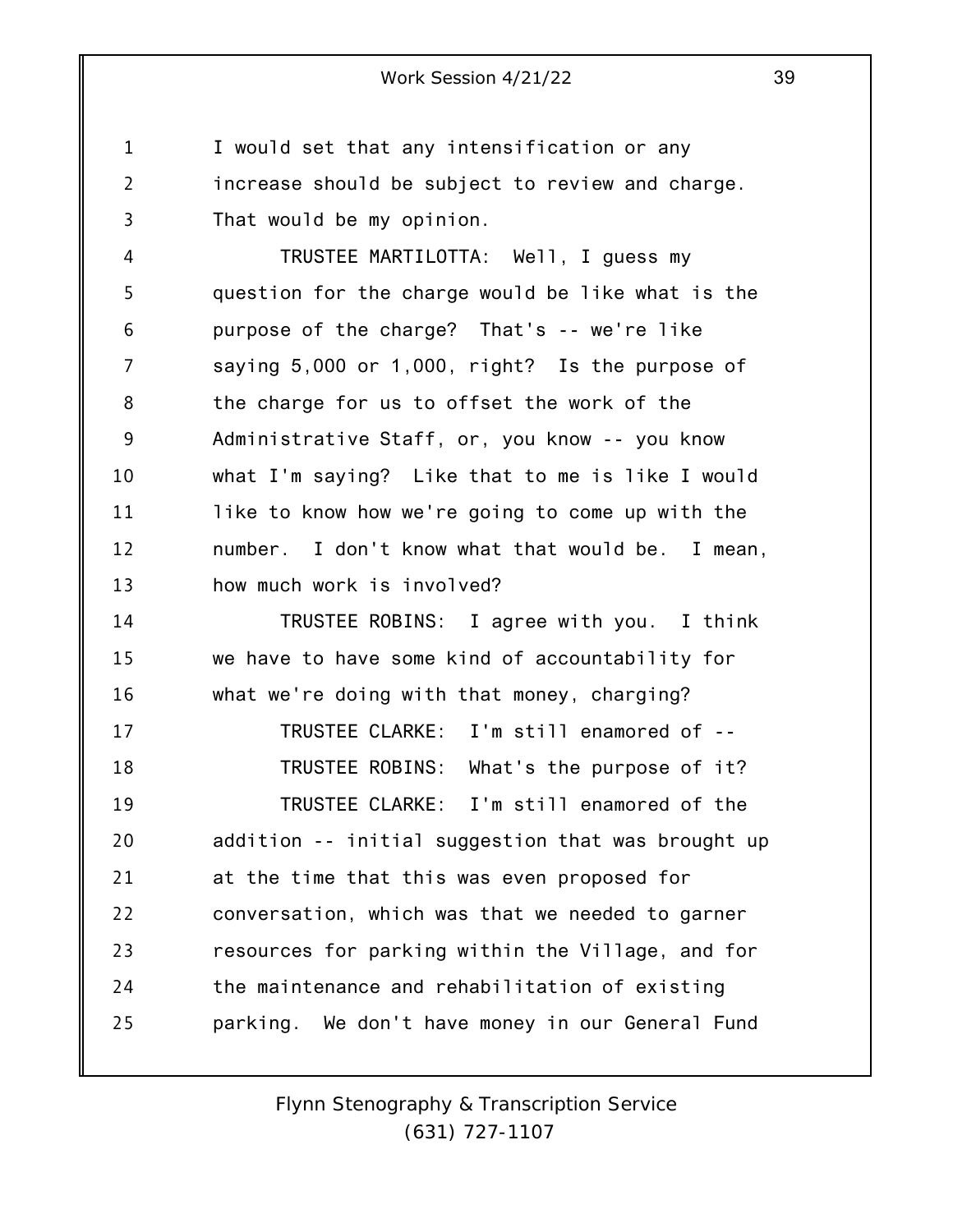1 2 3 4 5 6 7 8 9 10 to repave parking lots every year, and to restripe, and to put in meters, and all the development that's needed for a Business District. So this money is much needed for not only maintaining the parking resources we have, but also to earmark funds for the development of future parking that we've discussed in terms of the development of Moores Lane and other areas that might serve the Village during its peak season.

11 12 13 14 15 16 17 18 19 So I never intended to raise money on the back of the business to offset administrative expenses within Village Hall, for example, or any other, but to specifically address relief for the Business District and for the residents in the provision for more efficient, and more abundant, and more turnover in the existing parking, as well as development for future parking, which to me is money spent towards the specific issue.

20 21 22 23 24 25 We're not looking to raise money to, you know, start a new program. We're raising money on the Business District's intensification to provide for the intensification of the Business District. TRUSTEE PHILLIPS: So okay. So let's think this through. If whatever amount of money is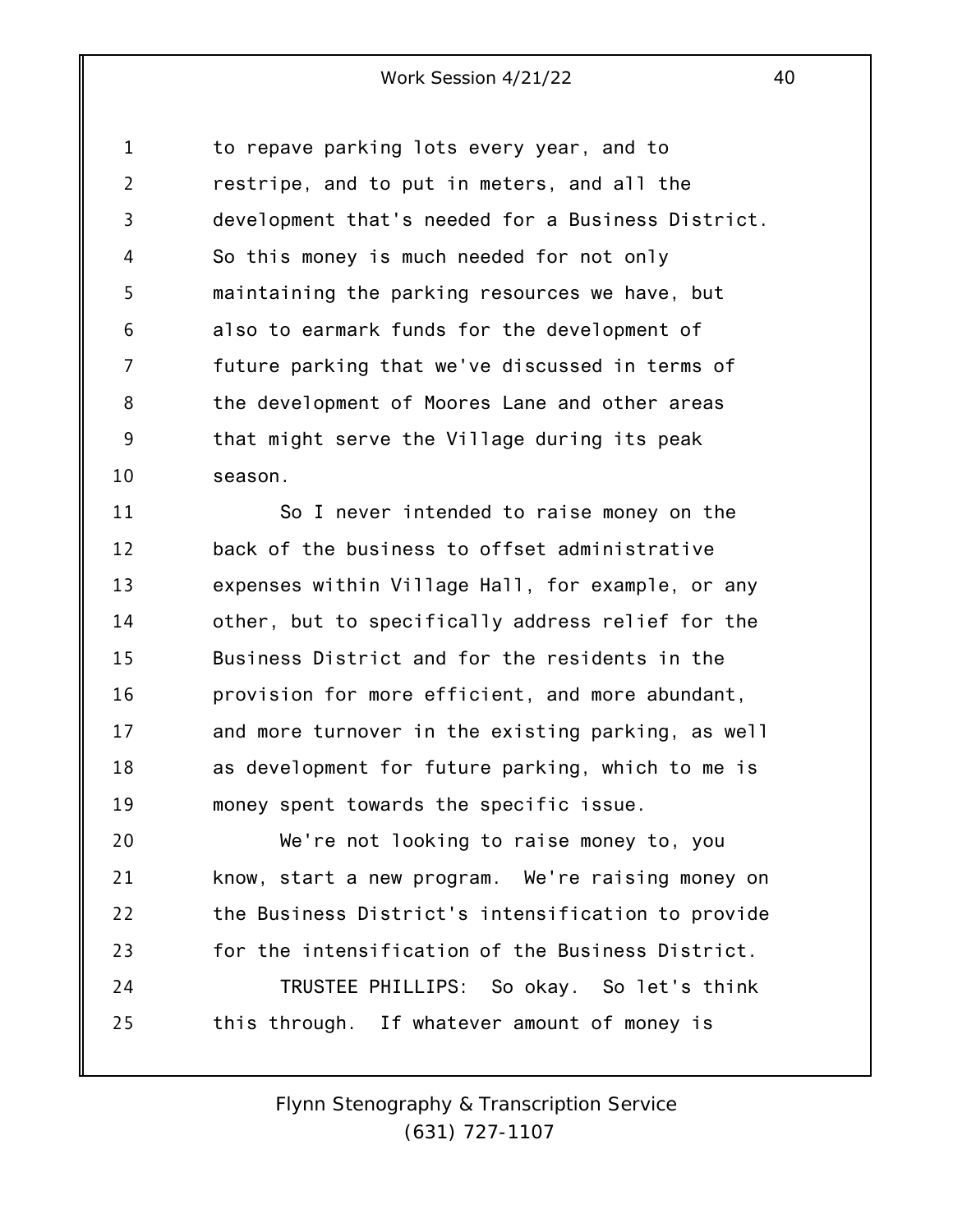1 2 3 4 5 6 7 8 9 10 11 12 13 14 15 16 17 18 19 20 21 22 23 24 25 decided per parking space, okay, we need to designate where that money is going to be placed and to be used. So we would be talking about, Robert, a restricted fund? MR. BRANDT: Yeah. The assets would be restricted, yes. TRUSTEE PHILLIPS: Okay. So you need to maybe explain to -- what's entailed with a restricted fund. MR. BRANDT: It means that the money is earmarked for a specific application. And we have that agreement with the funds that we received from Peconic -- I'm sorry, from the Jitney. I don't know if it's in the code for a specific - for parking. Do you know that it is in the code, that it was supposed to have been restricted? TRUSTEE PHILLIPS: No, no. MR. BRANDT: Does it say that there? ADMINISTRATOR PALLAS: Yeah. I think, If I'm not -- I'm just trying to find it now. I thought that there was. I think in this section that we're working on, I thought there was that provision, that it -- ATTORNEY PROKOP: Yeah. I think it uses the term "parking fund".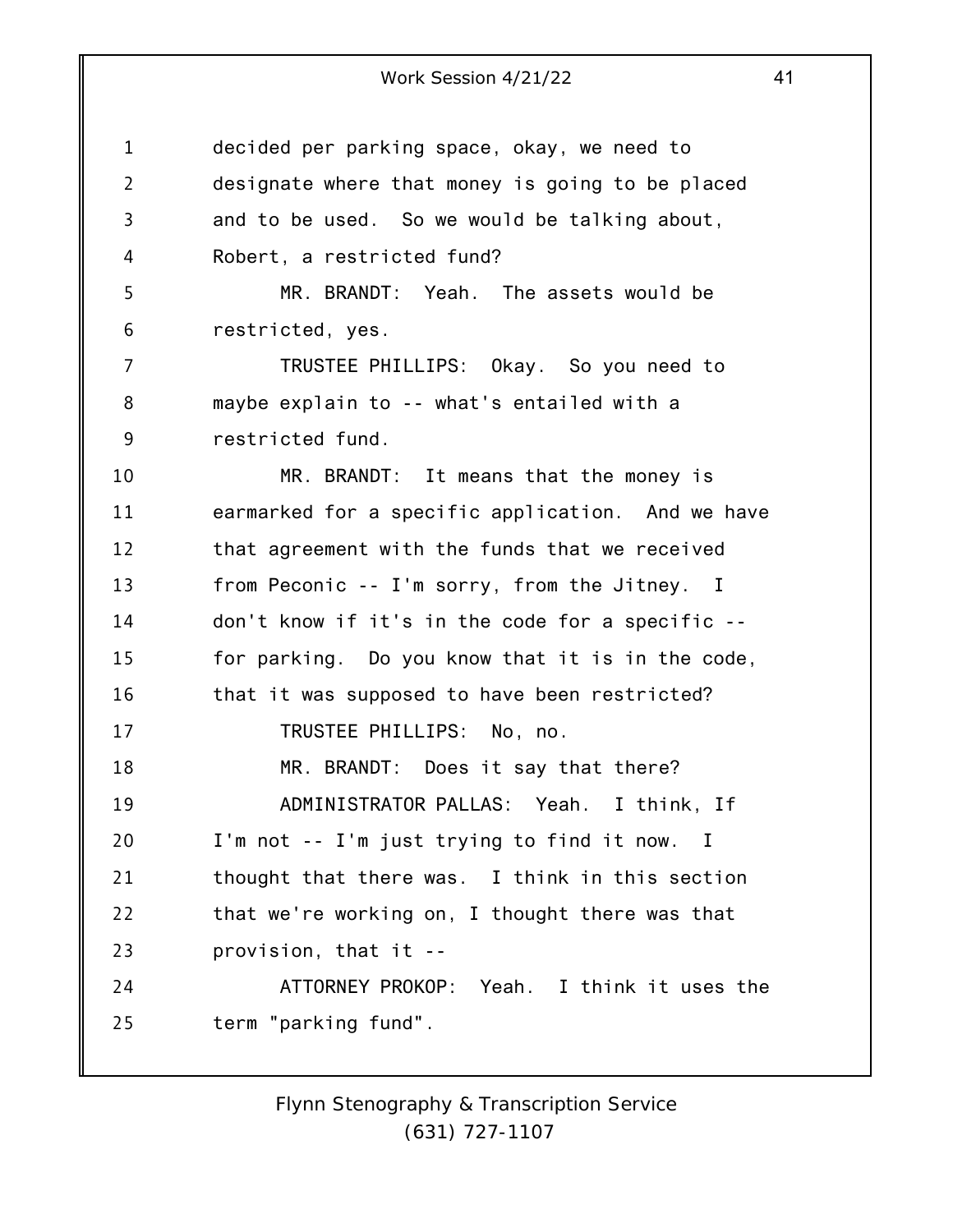1 2 3 4 5 6 7 8 9 10 11 12 13 14 15 16 17 18 19 20 21 22 23 24 25 Work Session 4/21/22 42 MAYOR HUBBARD: Yes. ATTORNEY PROKOP: And we're supposed to have a parking fund for it. ADMINISTRATOR PALLAS: Yes. It's supposed to -- yeah. MAYOR HUBBARD: Their -- the rent that they're paying for the parking lot is to go to be used for that parking lot. ADMINISTRATOR PALLAS: Right. So it's all -- I think that's -- MAYOR HUBBARD: So that's in a separate fund. Whatever was collected from another project went into that fund. That's all accumulated, that's there. TREASURER BRANDT: So, therefore, it would be restricted for the specific use, and it would be segregated cash, it wouldn't be integrated in the General Fund. ATTORNEY PROKOP: Right. TRUSTEE PHILLIPS: Okay, that's what I wanted. It's not integrated into the General Fund. MR. BRANDT: Correct. TRUSTEE ROBINS: But, Peter, I mean, painting -- you know, paving parking lots and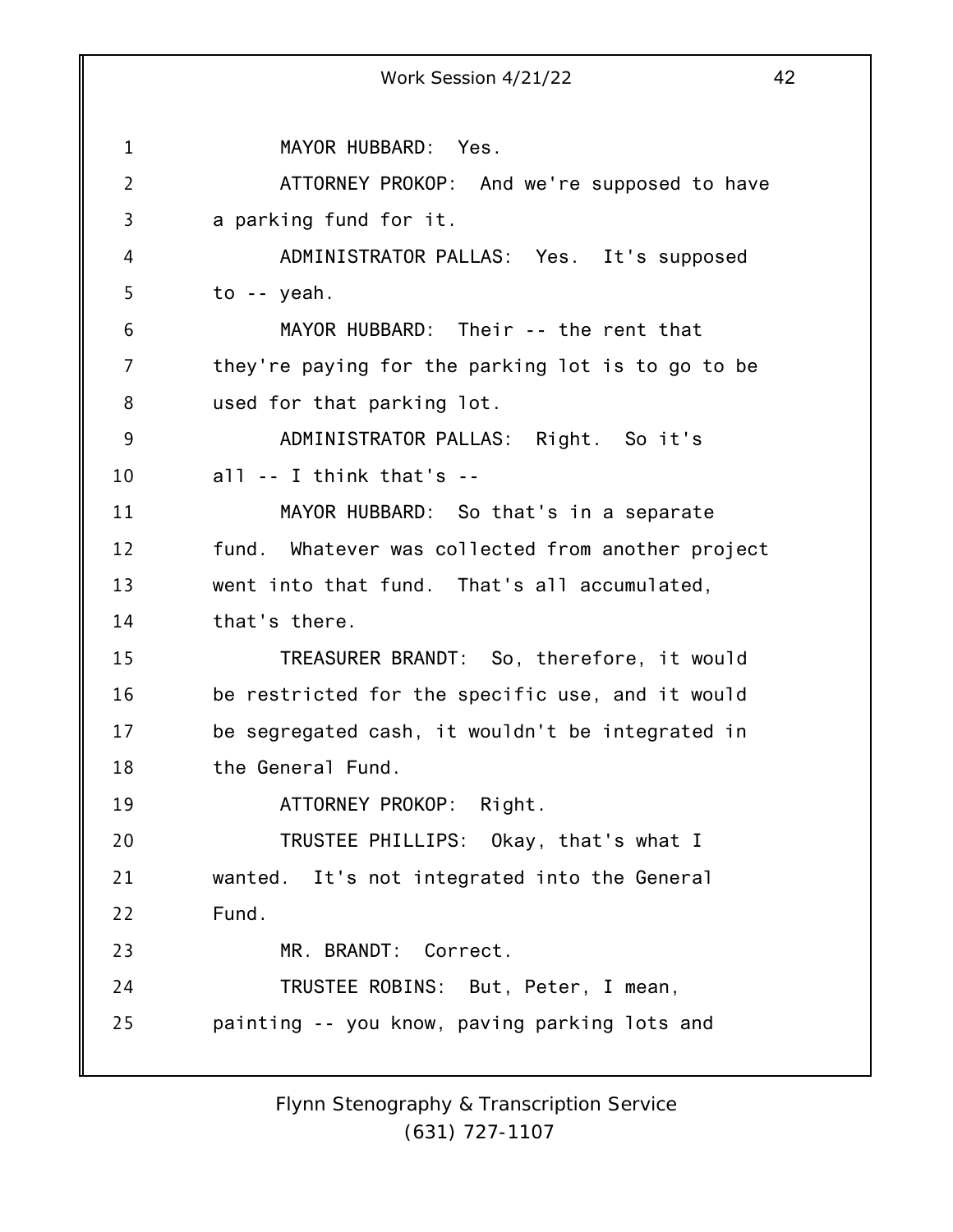1 2 3 4 painting lines and things like that are certainly necessary, but that doesn't create additional parking. We still have to deal with an intensification of a business.

TRUSTEE CLARKE: Signage.

5

6 7 8 9 10 11 12 13 14 15 TRUSTEE ROBINS: And for me, what -- one of the reasons I brought this up to begin with, and I was listening to some of our constituents the last time we discussed this, was that do we want to allow a business to basically come in here and say what -- you know, "I can't provide the spaces, but I'm willing to get my checkbook out here and pay whatever it costs," you know? Do we -- do we want to set up our law to allow that to happen? And I'm not sure I support that.

16 17 18 19 TRUSTEE CLARKE: Well, Julia, I believe that it was your idea at the inset of this conversation. You suggested the \$5,000 amount, and you also suggested this whole entire idea.

20 21 22 23 24 25 TRUSTEE ROBINS: I did not suggest the \$5,000 amount. What I originally wanted to do was -- I was against both. I didn't like the grandfathering or the payment in lieu of parking, I wanted to get rid of both. But I have changed my mind and I have listened to people for the last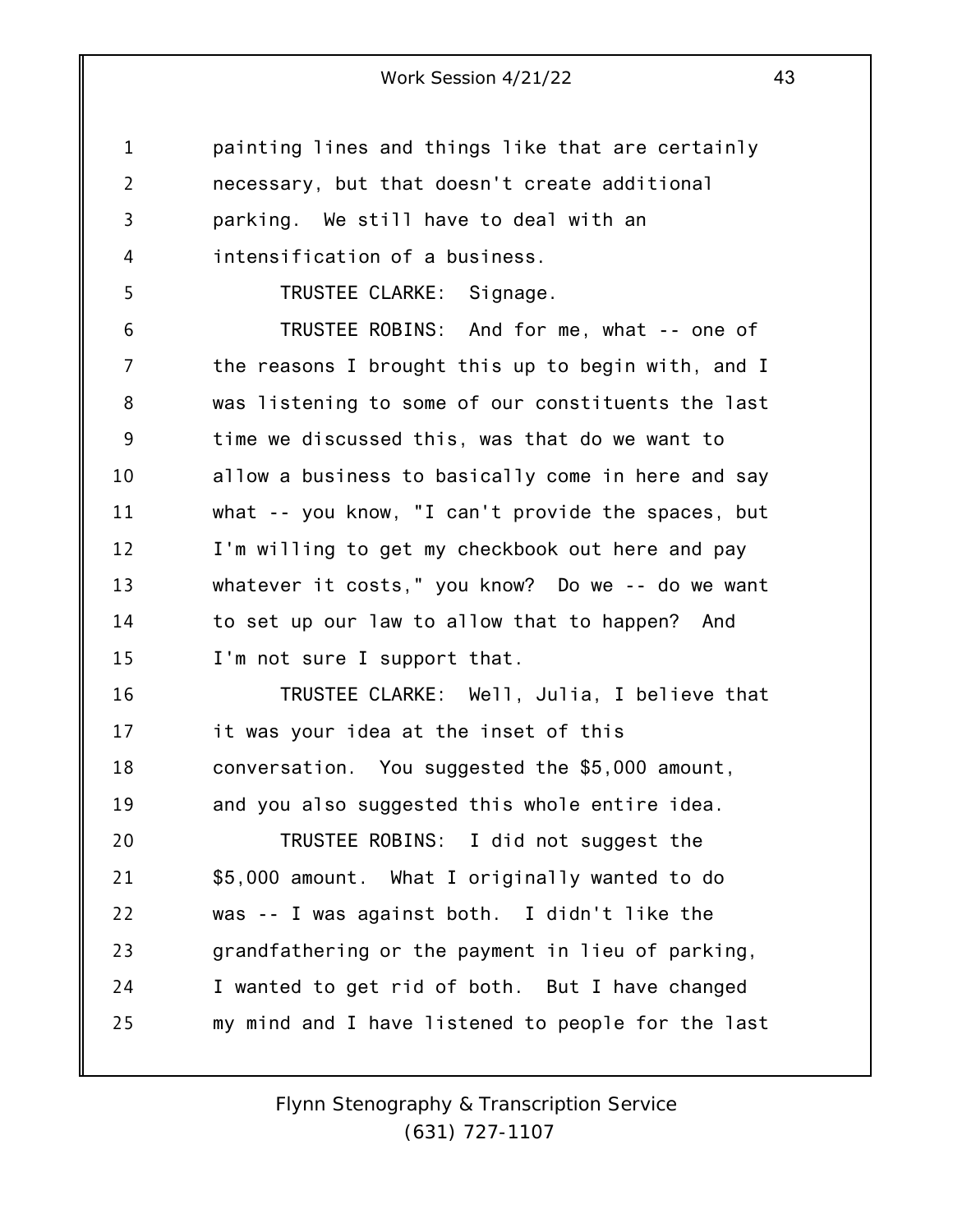1 2 3 4 5 6 7 8 9 10 11 12 13 14 15 16 17 18 19 20 21 22 23 24 25 month, because many people have spoken to me about this, and I've changed my mind about some of the things that I've asked for now, Peter. TRUSTEE CLARKE: Very good. TRUSTEE ROBINS: And I'll be honest and I'm admitting that right now. TRUSTEE CLARKE: No, that's not a problem. TRUSTEE ROBINS: I changed my mind, but, you know, I -- like I said, I've been studying and thinking about it a lot. TRUSTEE CLARKE: But I believe that improving signage means we can fill parking lots better, more efficiently. I believe that by having parking meters, we can turn over existing parking spaces more efficiently. And I believe that we should be investing in auxiliary parking on Moores Lane and develop it. That all takes money, and it's all directed towards relief of the fact that we no longer can house our residents and all our visitors in peak season, we need something. And all of our downtown is going to be under the same pressure that it's been under, which is intensification of use, intensification of development. And don't get me wrong, I'm pro development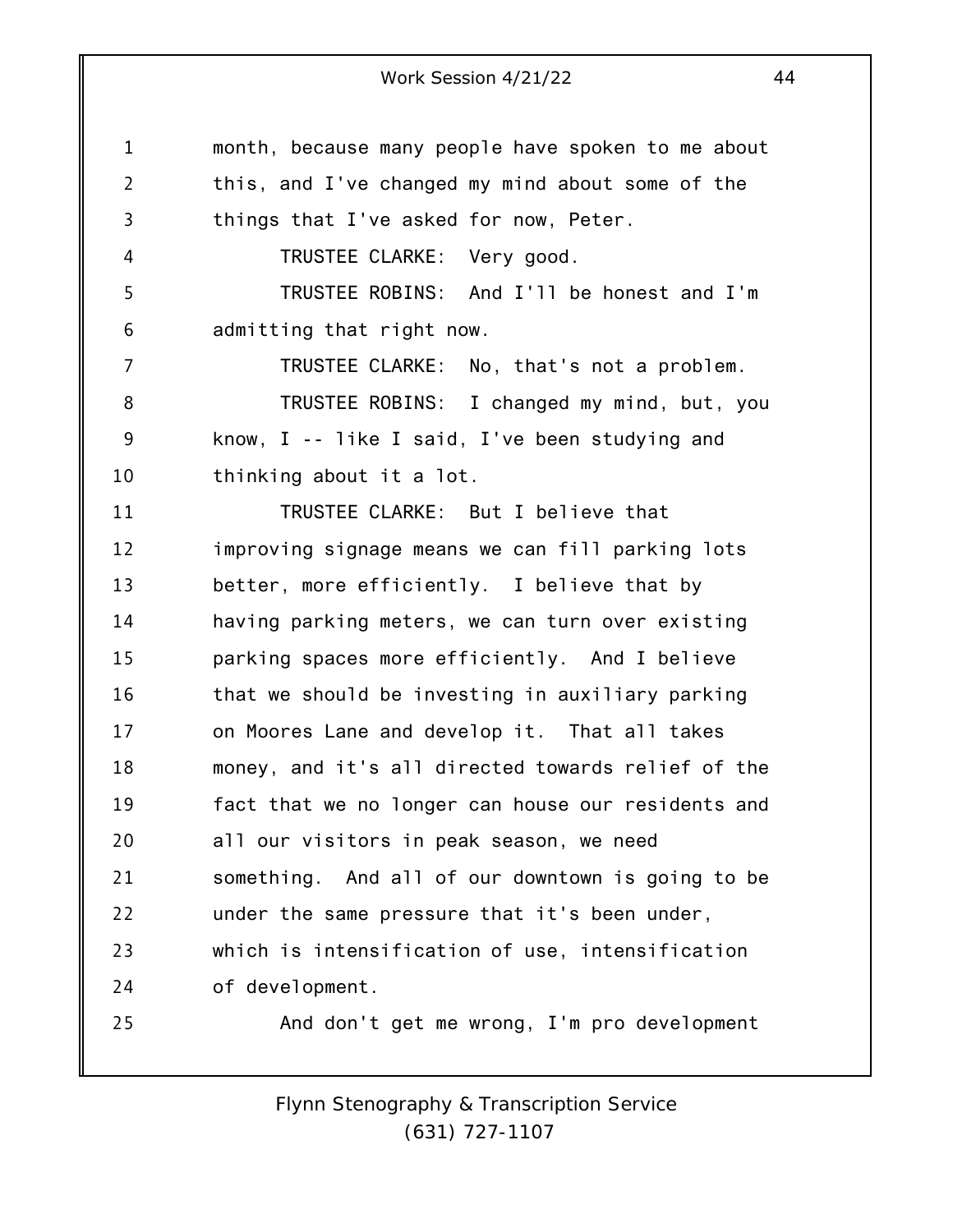1 2 3 4 5 6 7 8 9 in the Business District. I just believe that the Village and the residents of the Village deserve some sort of remuneration for the development that's taking place. That helps, first of all, take the onus off of them for the wear and tear of the Village, number one; number two, helps them with more parking, so that if they want to enjoy their own Village, they can more easily. I believe that it serves everyone well.

10 11 12 13 14 15 16 17 18 19 I listened carefully to the hearing last month and the claims that were made of removing grandfathering altogether. I listened to friends and associates who are concerned about selling their businesses, and could they get the same amount for the business if they sold it, if the new owner would have to go to the Planning Board and spend 50 or \$100,000, or would they be required to take 50 or \$100,000 off their selling price of their business to accommodate that fee.

20 21 22 23 24 25 So I think this is a good compromise, what Joe is bringing forward, though I would -- as I said, I would make any intensification a requirement for review and for charging. But I believe that to do nothing and to eliminate the grandfathering and not charge, that means that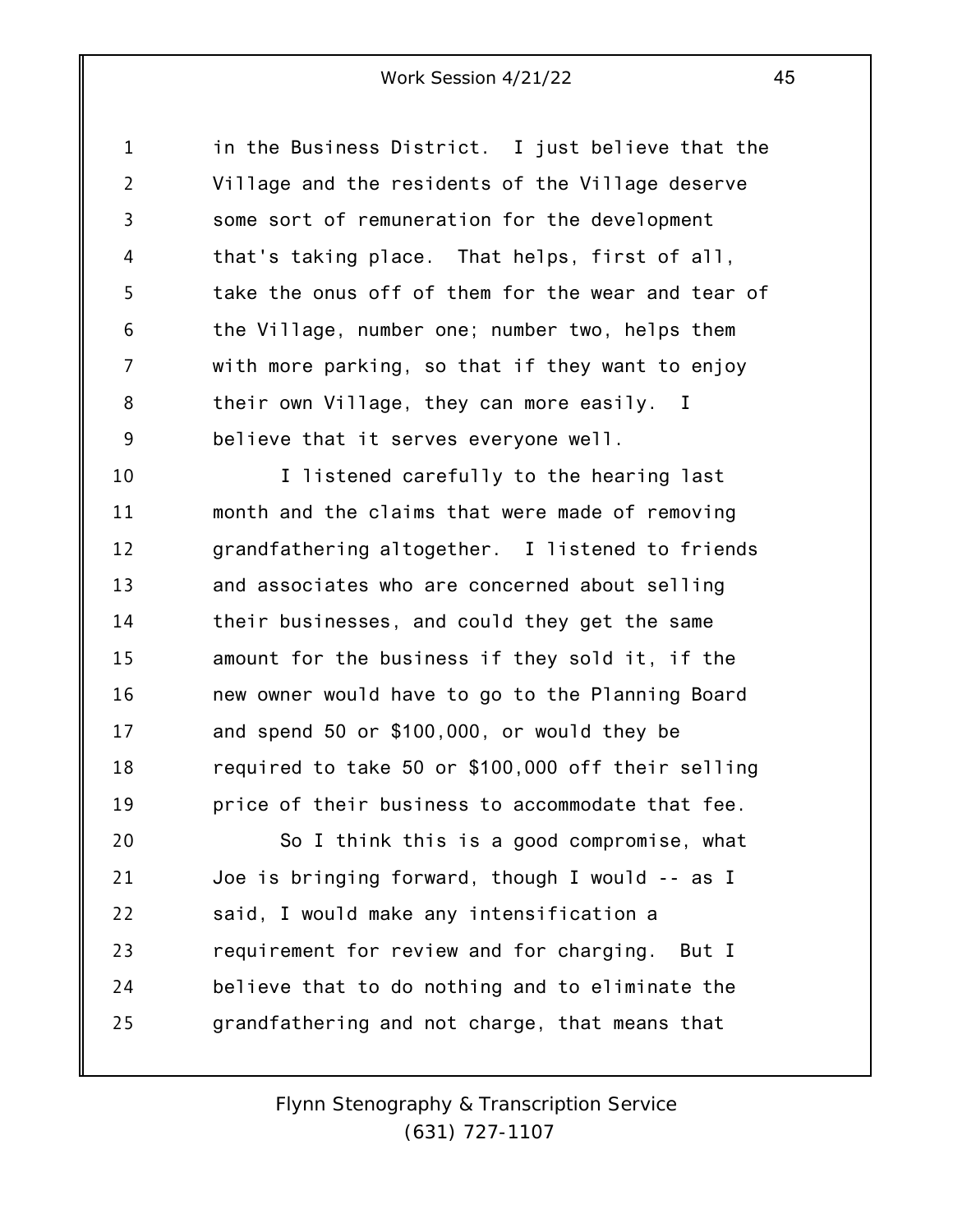| $\mathbf{1}$ | we're basically telling the Planning Board that    |
|--------------|----------------------------------------------------|
| 2            | any new business, no matter how intense it is on   |
| 3            | any parcel in commercial retail, can be            |
| 4            | constructed, and there's absolutely nothing for    |
| 5            | the Village, the Administration, for the BID, for  |
| 6            | the residents, nothing. They come in, they hook    |
| 7            | up to the sewer, they turn on the lights, and they |
| 8            | build their 2 1/2 story building, and, you know, I |
| 9            | don't think that's right.                          |
| 10           | TRUSTEE ROBINS: I don't think -- that's not        |
| 11           | what I said. I said that we should $-$             |
| 12           | TRUSTEE CLARKE: No, I'm not saying that.           |
| 13           | I'm just -- but I'm just speaking my views.        |
| 14           | TRUSTEE ROBINS: I understand. And, you             |
| 15           | know, I'm skeptical of the development of Moores   |
| 16           | Lane. It's never worked before, okay? We've        |
| 17           | never been able to get people from Tall Ships to   |
| 18           | every Maritime Festival to park their cars and     |
| 19           | come into the Village. People just don't have      |
| 20           | that in their mind. Maybe it will change, but you  |
| 21           | have to -- I don't think people are going to be    |
| 22           | walking. I don't -- you know, the idea of a        |
| 23           | shuttle, I've never seen it work. You know, 20     |
| 24           | years of observing this or more, back with         |
| 25           | Maritime Festivals, people would never do it.      |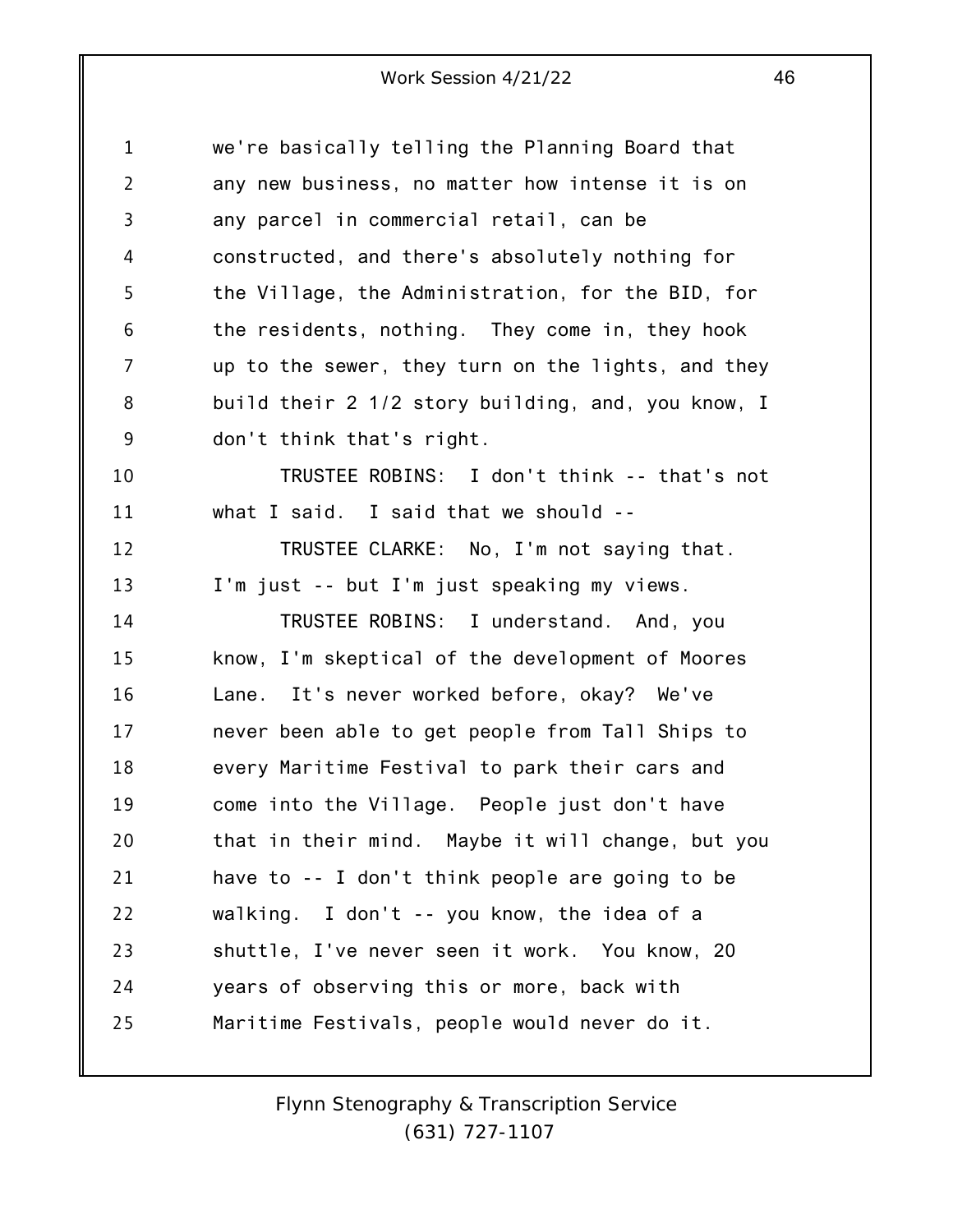1 2 3 4 5 6 7 8 9 10 11 12 13 14 15 16 17 18 19 20 21 22 23 24 25 And we're talking about developing more things for the residents now, skate park, you know, mini railroad and stuff like that. That's going to limit somewhat the available parking for tourists, guests, and stuff like that. So I'm not saying that there are easy answers here at all, Peter, but I'm just saying that, you know, listening to different voices on this -- TRUSTEE CLARKE: I believe that there's plenty of room at Moores Lane for all the activities that are envisioned, and it's an asset, and corridor that's underutilized. And if we decide that we do not want to allow spill-over parking in residential areas, except for special events like Maritime Weekend, we could certainly, also, by the same power that's vested in us, decide that we're going to restrict residential parking to residential customers. You could do that as well. There's many, many different tools in the box that you can use to direct parking, but we've done nothing. There's no meter, there's no turnover. We're criticized for our Code Enforcement on parking. I mean, I don't want to go on and on here, but something's got to give.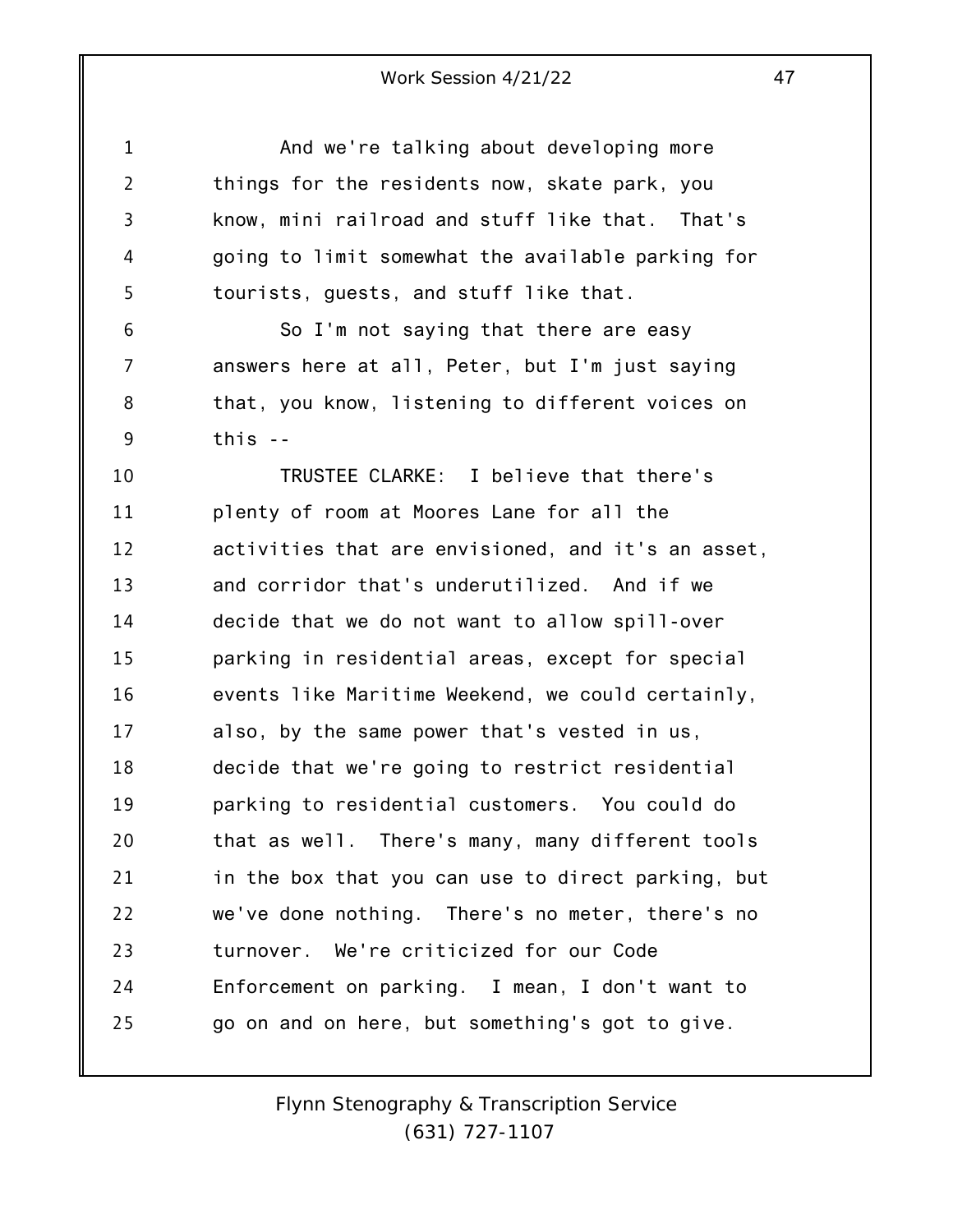1 2 3 4 5 6 7 8 9 10 11 12 13 14 15 16 17 18 19 20 21 22 23 24 25 Work Session 4/21/22 48 We've got to step up and make changes here. We can't -- we can't allow things to continue as - as they are. TRUSTEE PHILLIPS: No, we can't. TRUSTEE CLARKE: We -- you know, we have a request to do moratoriums in certain sections of the Village. I'm not asking for a moratorium. I did when I joined the Board. Then we went into COVID. I came under a lot of criticism for that. I've changed my mind. I don't think that maybe a moratorium on development is a good idea, but we have to structure the development so that the Village benefits from it. The guy came here at the Planning Board with his checkbook. TRUSTEE PHILLIPS: Yes. TRUSTEE CLARKE: Why shouldn't we? Why shouldn't we receive the money to provide much needed funds? We can't even pave that section of Moores Lane, it's not in the budget. There's nothing wrong with us needing the money and asking for it. I don't see -- I have -- you can put my name in the paper on it, I have nothing to be ashamed of in asking for that. TRUSTEE ROBINS: We can just disagree on it,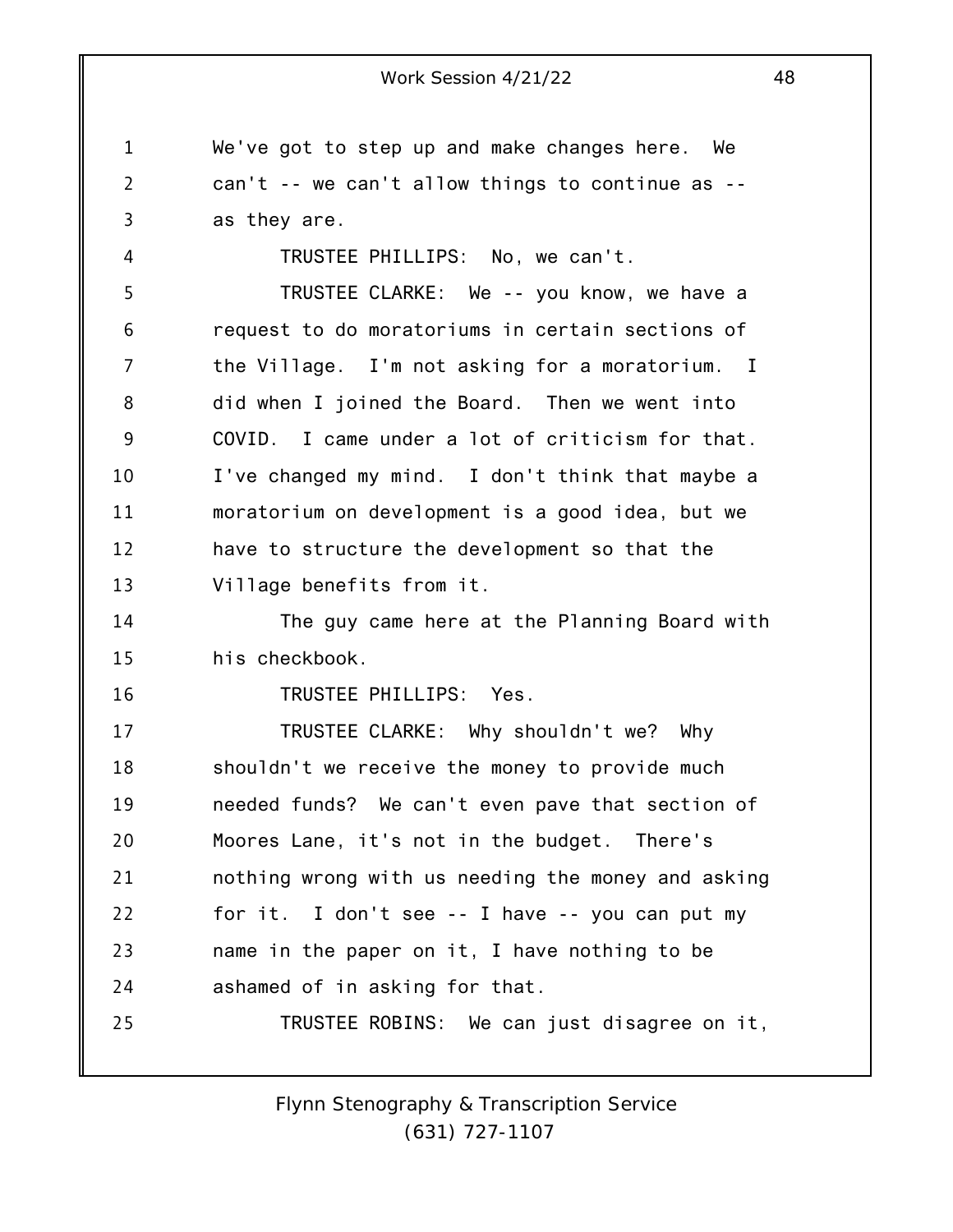| 1              | Peter. I'm respecting your opinion. But if           |
|----------------|------------------------------------------------------|
| $\overline{2}$ | somebody comes in here with a checkbook and          |
| 3              | basically they can play -- pay-to-play or do         |
| 4              | whatever they want here in our Village, you know,    |
| 5              | I just -- it doesn't seem right to me, I'm sorry.    |
| 6              | TRUSTEE PHILLIPS: Well, I think that's part          |
| 7              | of the discussion.                                   |
| 8              | TRUSTEE CLARKE: But it's -- but it's all             |
| 9              | pay-to-play.                                         |
| 10             | TRUSTEE ROBINS: Yeah. No, absolutely.                |
| 11             | MAYOR HUBBARD: Right.                                |
| 12             | TRUSTEE ROBINS: I'm listening to you,                |
| 13             | you're listening to me, and we're talking, that's    |
| 14             | good.                                                |
| 15             | MAYOR HUBBARD: In the -- when the code was           |
| 16             | changed back in 1991 and they put the dollar         |
| 17             | figure of \$2,500 at that time, which is a long      |
| 18             | time ago, and $$2,500$ then is a lot $-$ was worth a |
| 19             | lot more then than it is now, and that's what the    |
| 20             | figure was at that point. So if we're going to do    |
| 21             | it, I think we need to give the Planning Board the   |
| 22             | power and the authority and the clear direction of   |
| 23             | what to do with the next motel.<br>There was not     |
| 24             | clear direction on the Menhaden, where we were       |
| 25             | going with it and everything else, and it bounced    |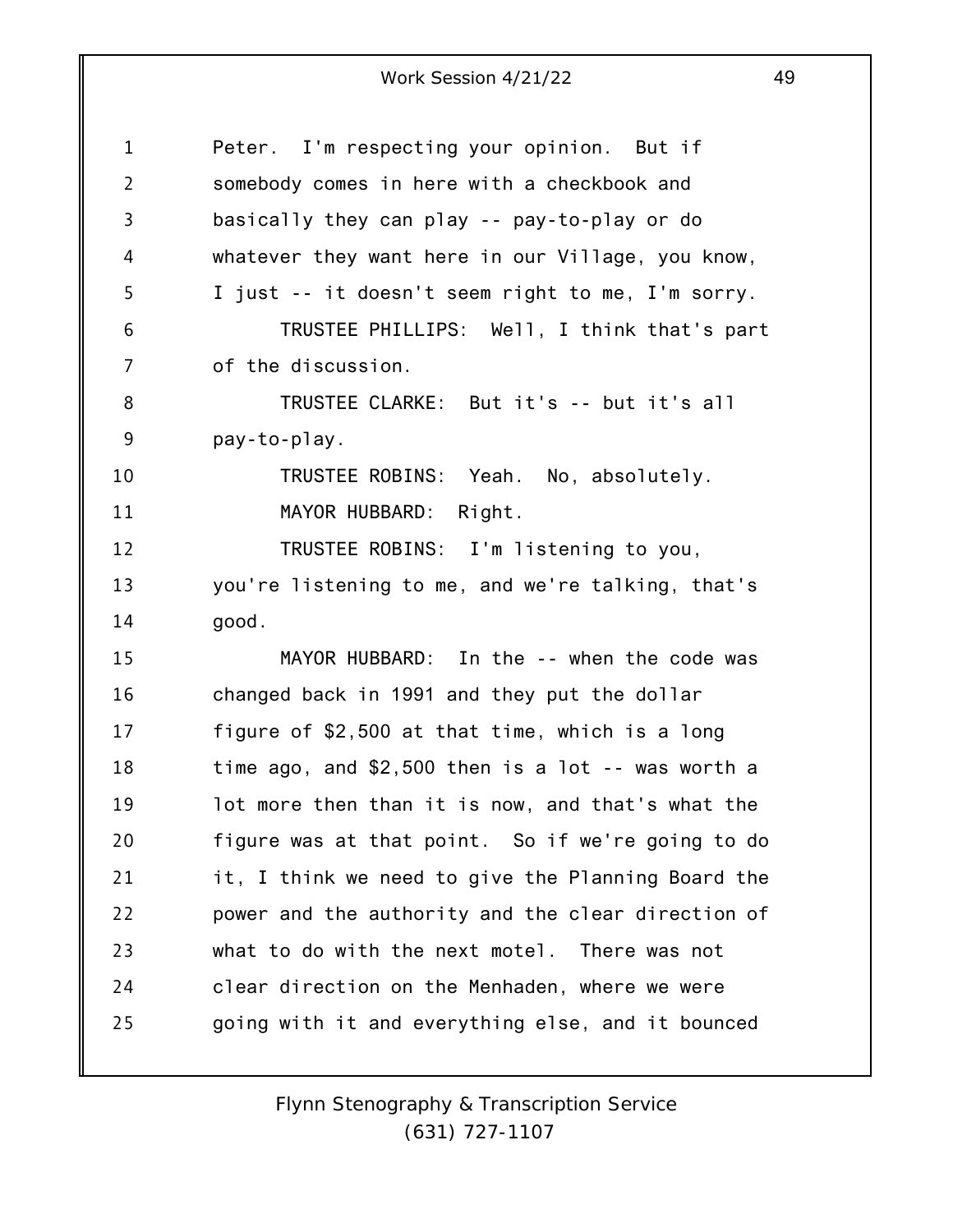1 2 3 4 5 between both Boards and everything else, and the Village got nothing out of that. We need to direct them so they could use the code effectively, collect the money on it, and move us forward with it.

6 7 8 9 10 11 12 13 We don't want to a kill a business. Ian Wile was here, he was talking about his business. It went from a bait shop that needed one parking spot where one person worked there, to a restaurant that's got 40 seats in it, and he said it would have killed his business if he had to do that. But, on the opposite side, it intensified the use of the property.

14 15 16 17 18 19 20 21 22 23 24 25 So we're not trying to say we don't want new business to open up, but it has to be equal and fair to the residents and the taxpayers all the way around. And if somebody's going to really intensify the use from one to 40, there should be some kind of fee that goes to that to repave the parking lots that we have, to re -- you know, to do -- Adams Street needs to be paved again. It was done, I think, 14 years ago, it needs to be done again. With the construction, the sewer lines, the water lines that have been hooked up to the business, it's a mess again, it needs to be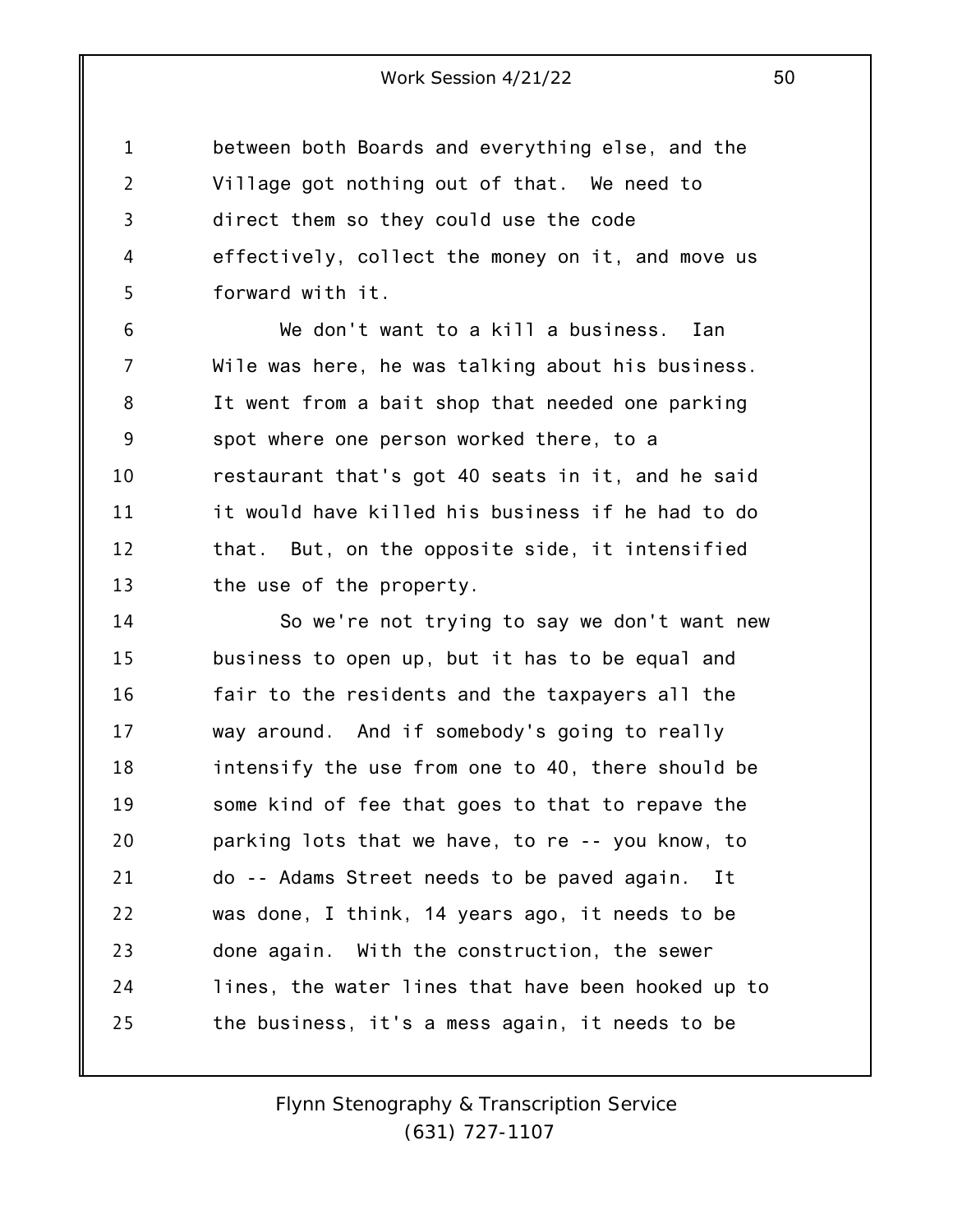1 2 3 4 5 6 7 8 9 10 11 12 13 14 15 16 17 18 19 20 21 22 23 24 25 redone. So this money would be used towards projects like that. So we could take it from the 2500 and you could make it \$1,000 per parking spot to be more kind to a new business that wants to open up. But like the big restaurants, they're going to come now -- excuse me, big motel, they're going to -- they're going to write out the check. They're going to just say, "Okay, I don't have room." But to them, to pay a one-time fee to be able to have their 22 rooms that they'll be able to rent out for the next 50 years, it's worth it to them. You know, they -- at \$2 on per night, they'll have their money back in a year. So to them, they're going to do that. TRUSTEE ROBINS: Maybe they should pay that money every year. ATTORNEY PROKOP: So I think -- TRUSTEE ROBINS: A one-time fee. ATTORNEY PROKOP: I think that one of the things that's, you know, important in the discussion is that the problem is we're viewing this as an automatic as far as the Planning Board is concerned. So, in other words, if you come in and -- you come in with a project and you need 100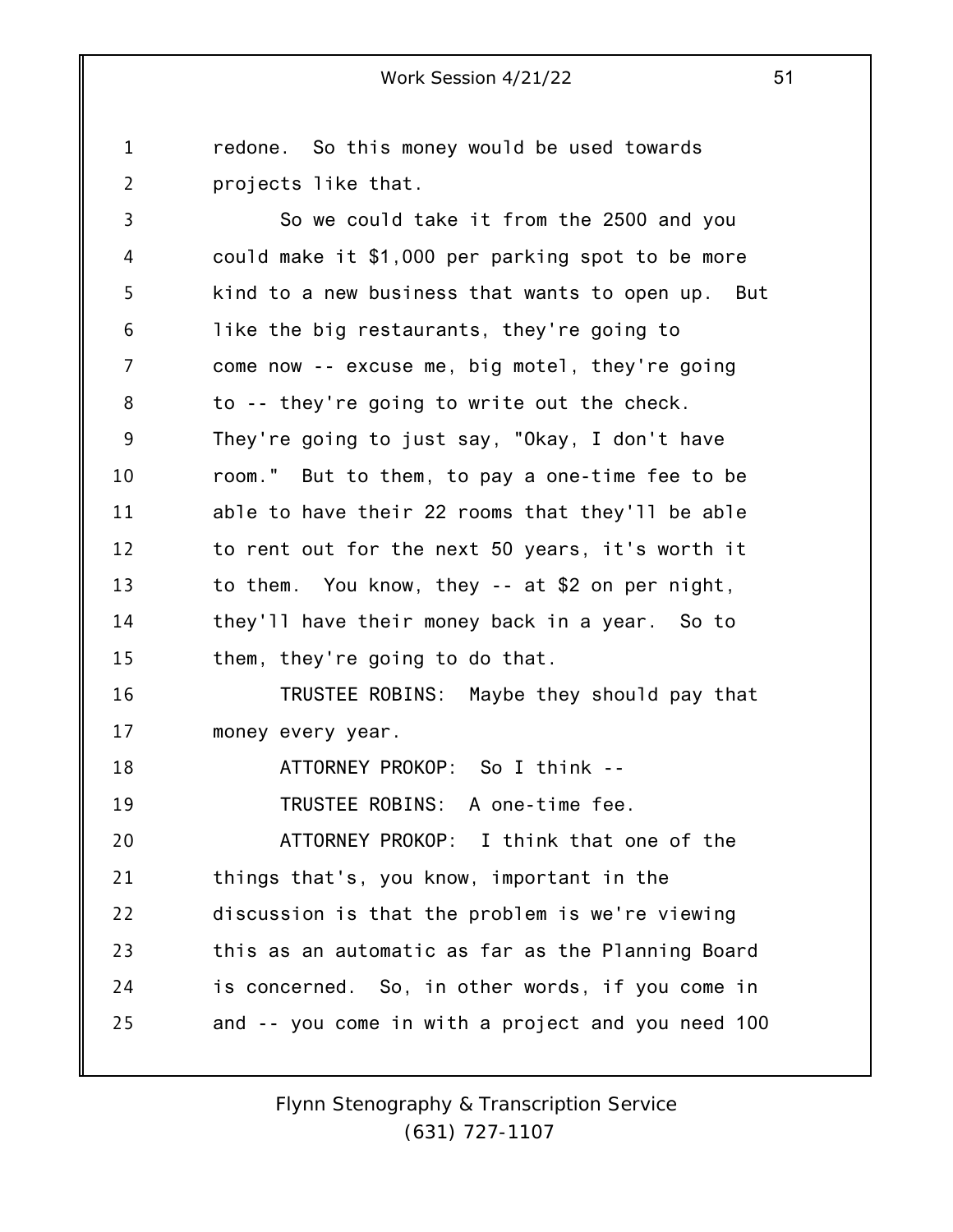1 2 3 4 5 6 7 8 9 10 11 12 13 14 15 16 17 18 19 20 spaces, you don't have it, you could only provide 10, so you need a waiver for 90 spaces, right? So, okay, so you just take out the calculator, multiply 90 times whatever the fee is at that time, and that's the check. But the thing is that that's the discretion -- that's not automatic, that's the discretion of the Planning Board. The Planning Board doesn't have to grant, grant those waivers. They can -- they can make a change - you know, offer different conditions for the project and -- and limit -- I don't want to say limit development, because I know that that's not what we're trying to do, but there's -- there's concessions that could be made in the -- in some of these projects that would lower the requirement for parking, rather than, you know, just -- well, as I said, just have a multiplication of a dollar amount come out to an amount that you write a check for. The reason why we -- one of the reasons why

21 22 23 24 25 we're in this write-a-check position, in other words, is not just that people are willing to write a check, it's because they have that opportunity. You know, we -- the Planning Board doesn't always have to give that opportunity, is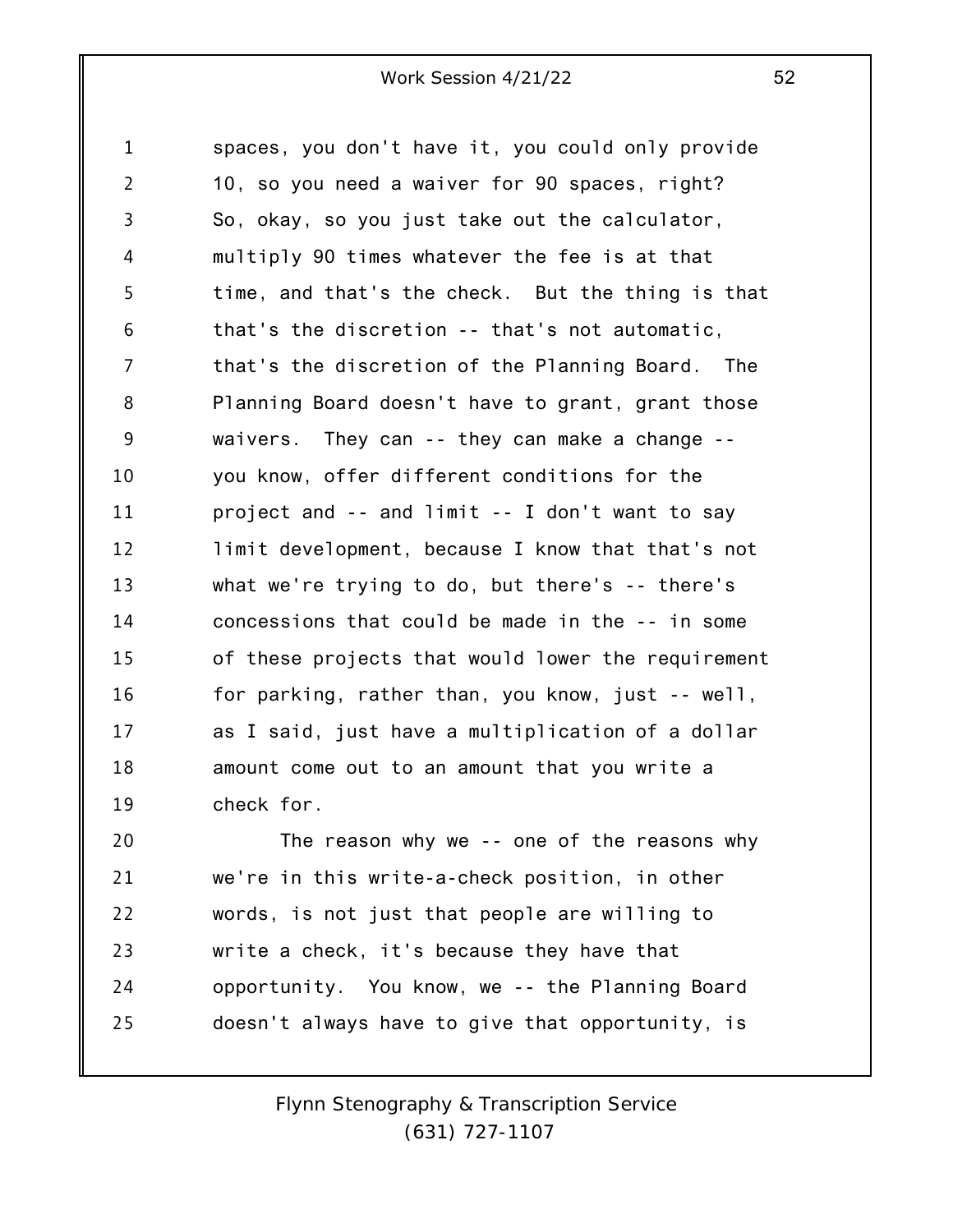1 2 what I'm saying, there's other things that the Planning Board could consider.

3 4 5 6 7 8 9 10 11 TRUSTEE PHILLIPS: Well, I think part of this discussion started because in -- back in 1991, '90s, when the grandfather was put in, the number of activity of stores downtown, we were in a depressed state at that point, there were a lot of empty stores. So there was the desire on the Board at that time to create something to generate businesses to come. Well, we're not at 1991 anymore.

12 13 14 15 16 17 18 Our previous Mayor wrote a piece a while ago, it says, "Build it and they'll come." Well, they're here, okay, and we have to take a look at that, that they're here. I -- we're a destination, okay? Do I think that if we put a charge in for parking, it's going to deter anybody? I don't think so, okay?

19 20 21 22 23 24 25 I agree with the Mayor, you have a store that was one or two employee type business, and then you turn it into an activity that has 20, 30 people at a time that they're serving, that's an intensification, because where are they parking, okay? They're not all walking from -- you know, there are residents, but they're not all walking.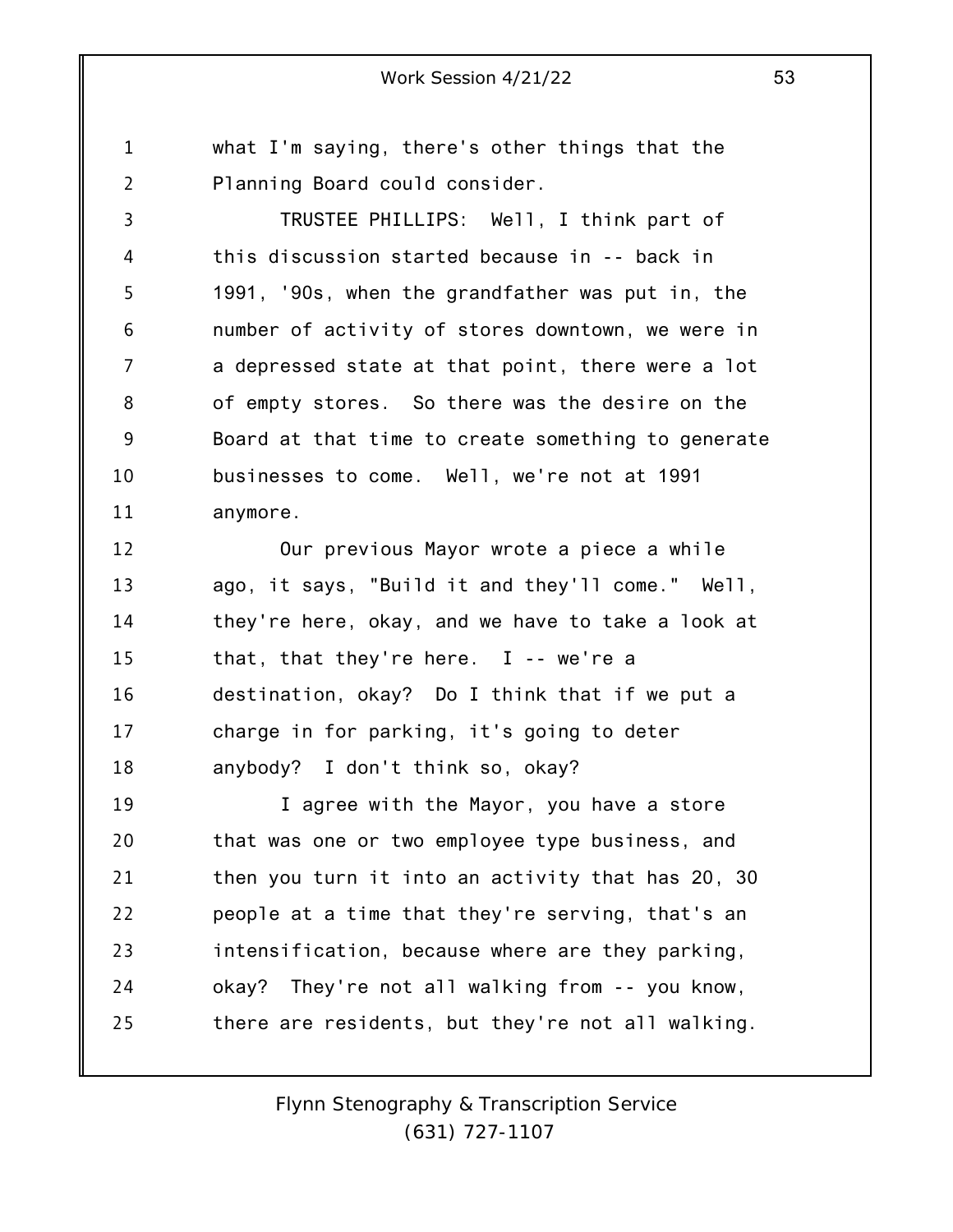They're walking from parking down on Third Street or on Second Street, because they couldn't find anything in the parking spots.

1

2

3

4 5 6 7 8 9 10 11 12 13 14 15 16 17 And I agree with the Mayor, we have to maintain the parking lots, we have to maintain the striping in order for it to be a truly comfortable experience for a tourist or a resident coming into town. To not have the stripes for the parking spaces, you know, clearly, clearly painted, and then the Code Enforcement Officer comes along and gives them a ticket, we have issues on that, okay? And the potholes that are in the parking lots. I mean, I'm sure that the one down at the railroad -- the railroad parking lot has got some major potholes that I'm assuming Hampton Jitney is supposed -- the money should be going towards fixing that.

18 19 20 21 22 23 24 25 My concern is that if we do do something, that that money is earmarked for everything that we think it should be earmarked for, so that it doesn't go into the General Fund and disappears in years to come. Because if we're going to make the commitment, it needs to be the commitment of keeping our Village for everybody, whether it's a resident or a business that's comfortable, they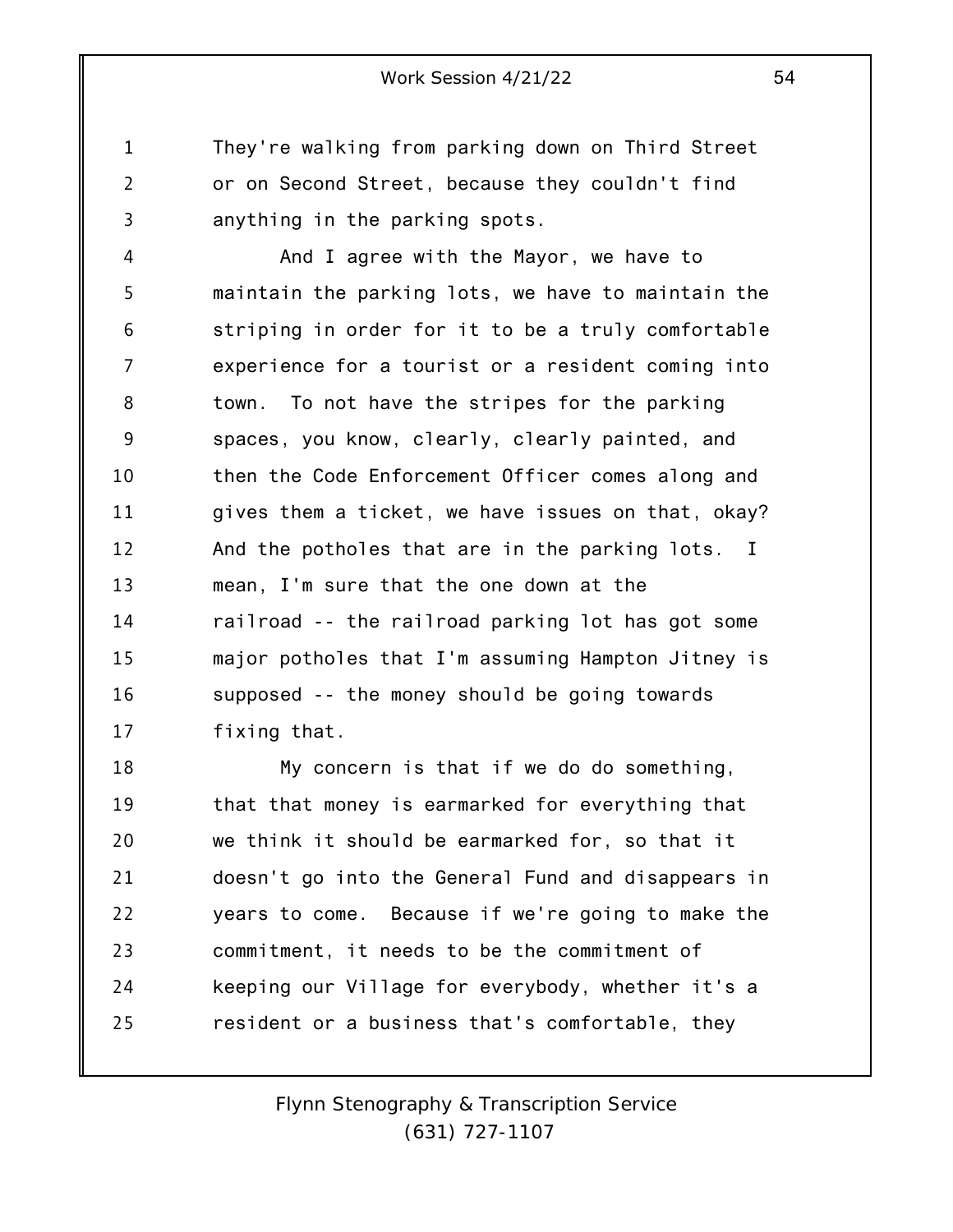1 2 3 4 5 6 7 8 9 10 11 12 13 14 15 16 17 18 19 20 21 22 23 24 25 could walk, they could drive, no potholes, the streets are fine. And I think that's -- that's something that the intensification is coming from the Business District, it's not coming from the residential area. MAYOR HUBBARD: No, I agree with that. And we need to have the code so it's written, so we can promote our local people that want to sit there and open up a business and do something downtown, to protect them and allow them to go ahead and do that. The trouble is corporate America will take that provision -- TRUSTEE PHILLIPS: And go with it. MAYOR HUBBARD: -- and just run with it, and they'll say, "Okay, we've got the big checkbook, we'll do it." TRUSTEE ROBINS: Exactly, that's where I'm coming from. MAYOR HUBBARD: Right. Well, I understand, that's what you're trying to say, but we want to promote our local people that live around here, that want to open up a business, they're allowed to do that and they could afford to do that. But then, when -- if we write it so lenient, and just say, "All right, well, you don't need anything,"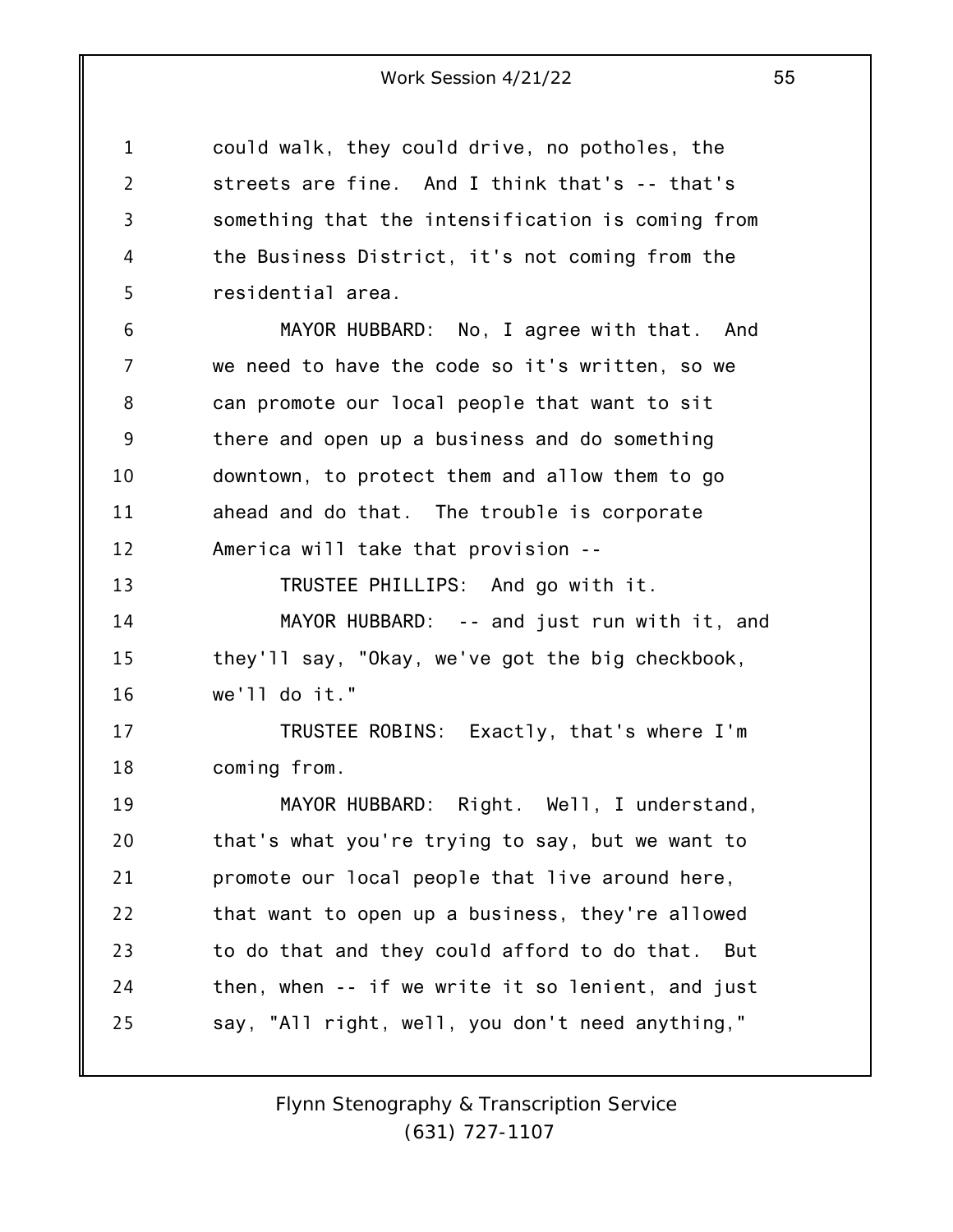1 2 3 4 5 6 7 8 9 10 11 12 13 14 15 16 17 18 19 20 21 22 23 24 25 then it's going to be the guy with the big checkbook that's buying a place for \$20 million, said, "Okay." Buying 50 spots, 5,000 each, "Okay, here's the check," and it's just done. And just in a democracy, that's going to wean out the little people anyway, unfortunately. But we don't want -- we want to try to write it so we could be fair to everybody. And so, you know, we lower it down to 1,000, and so local people could try to go and work with that, then we're kind of defeating the purpose, because it's just being cheaper for the guys, the plans that are already in the process right now and future ones that are coming down the road on us. TRUSTEE ROBINS: Yeah, it puts -- and I know it puts a lot of pressure on the Planning Board if they have discretionary, you know, control, basically, over what to require. They do have some discretion, correct, Joe? ATTORNEY PROKOP: Yes. TRUSTEE ROBINS: I mean, I don't know if that's fair on a statutory board, you know, making them decide in such critical decisions that are going to impact the Village. TRUSTEE MARTILOTTA: There's no one size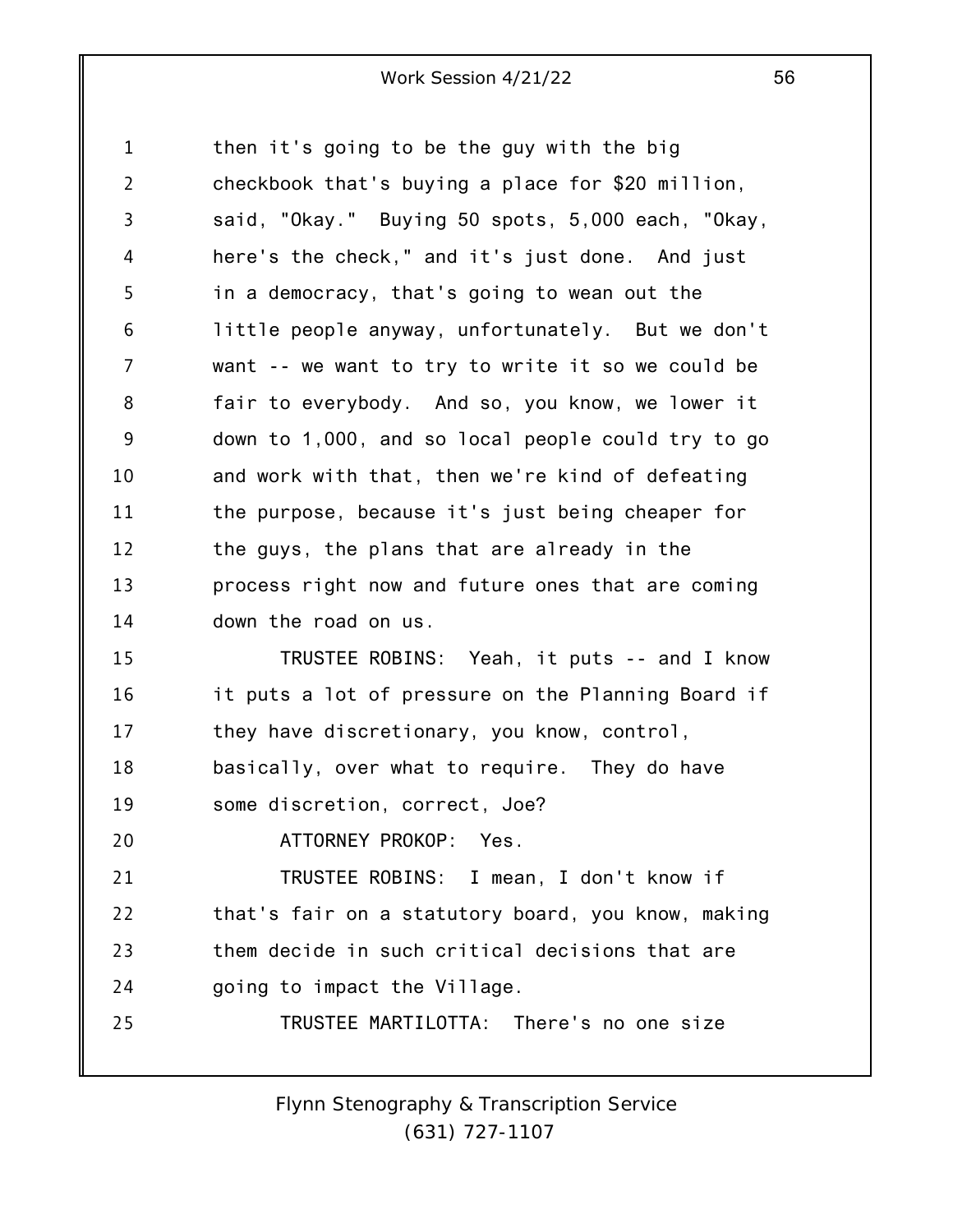1 fits all, I think what you're trying to say.

TRUSTEE ROBINS: Yeah, exactly.

MAYOR HUBBARD: Right.

4 5 6 7 8 9 10 11 TRUSTEE MARTILOTTA: I mean, you know, guys are going to come in with \$20,000,000, somebody's going to try to turn a bait shop into a restaurant. You know, they're two very different things, which is why the Board exists. And the other thing is just, you know, so everybody is clear, like this is not going to be a solution to parking.

12

2

3

TRUSTEE PHILLIPS: No.

13 14 15 16 17 18 19 20 21 22 23 24 25 TRUSTEE MARTILOTTA: Right? Like this -- I don't know what the check number is they're going to write out, and that will probably pave like half of Adams Street, and then that's it, right? So this is not a long-term solution. Maybe the signage would be, Trustee Clarke, or there's different things we can do, but these are like one-time influxes of cash into possibly a fund earmarked for parking. But this isn't going to build a parking lot on Moores Lane or -- it's not going to do those things. This is not a -- TRUSTEE CLARKE: Well, 20 spots at 5,000 is \$100,000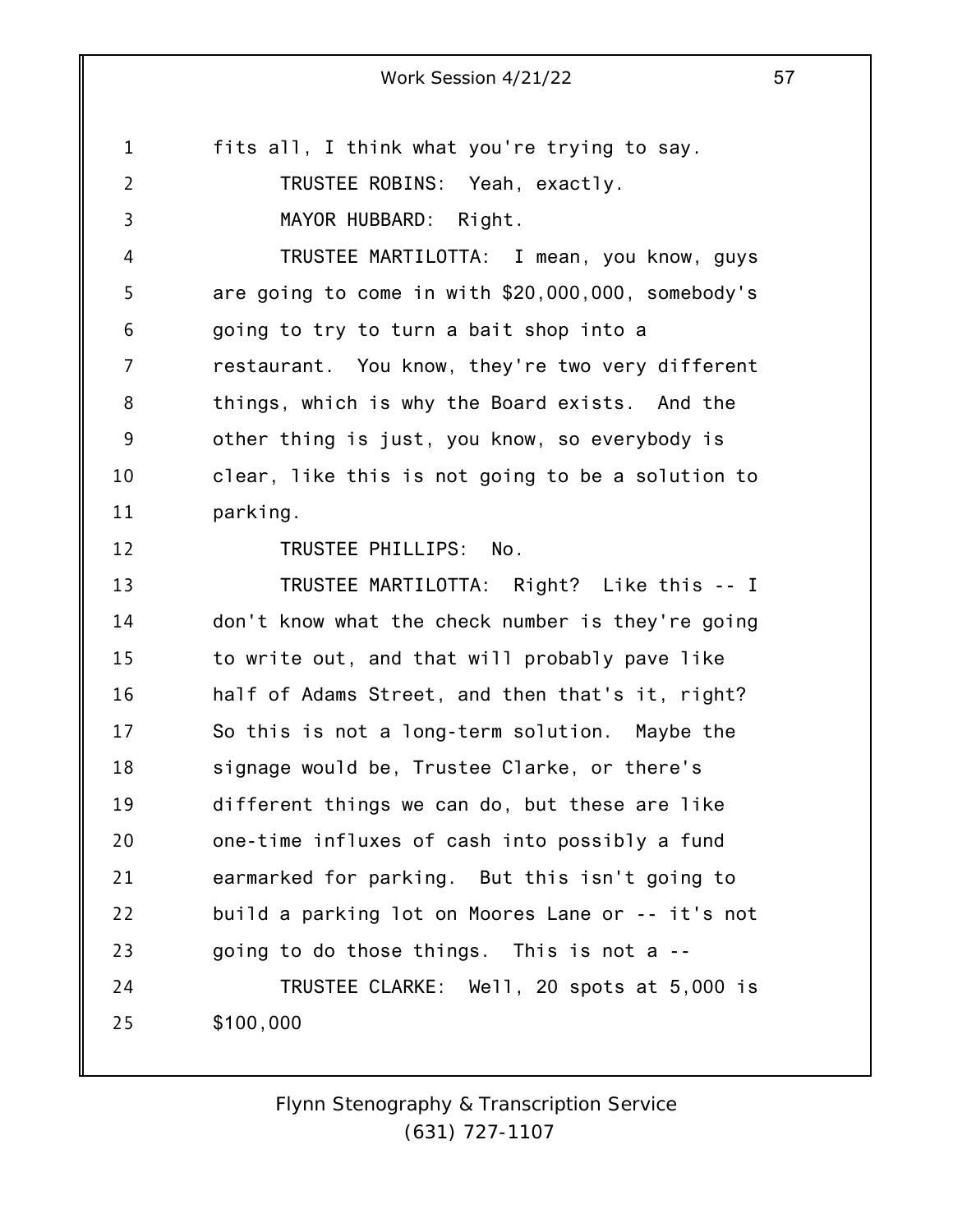1 2 3 4 5 6 7 8 9 10 11 12 13 14 15 16 17 18 19 20 21 22 23 24 25 Work Session 4/21/22 58 TRUSTEE MARTILOTTA: I don't know what it costs to -- just look at those fees -- not fees, the -- what am I trying to say? What are we paving now? I was thinking that the -- TRUSTEE PHILLIPS: What, Corazzini? TRUSTEE MARTILOTTA: Yes. TRUSTEE PHILLIPS: Corazzini's bill? TRUSTEE MARTILOTTA: Yes. I don't know it's going to pay for all parking. MAYOR HUBBARD: Yes. TRUSTEE MARTILOTTA: You know, just -- MAYOR HUBBARD: Right. TRUSTEE MARTILOTTA: You know, looking at those numbers, I haven't done the square footage, but I think this -- I think this gives us an opportunity to bring some funding to, again, look at it more holistically, like you were saying -- MAYOR HUBBARD: Right. TRUSTEE MARTILOTTA: -- Trustee Clarke, right? You were saying between signage -- TRUSTEE CLARKE: Of course. TRUSTEE MARTILOTTA: -- on Moores Lane, and I heard that parking meter study coming back up right there -- (Laughter)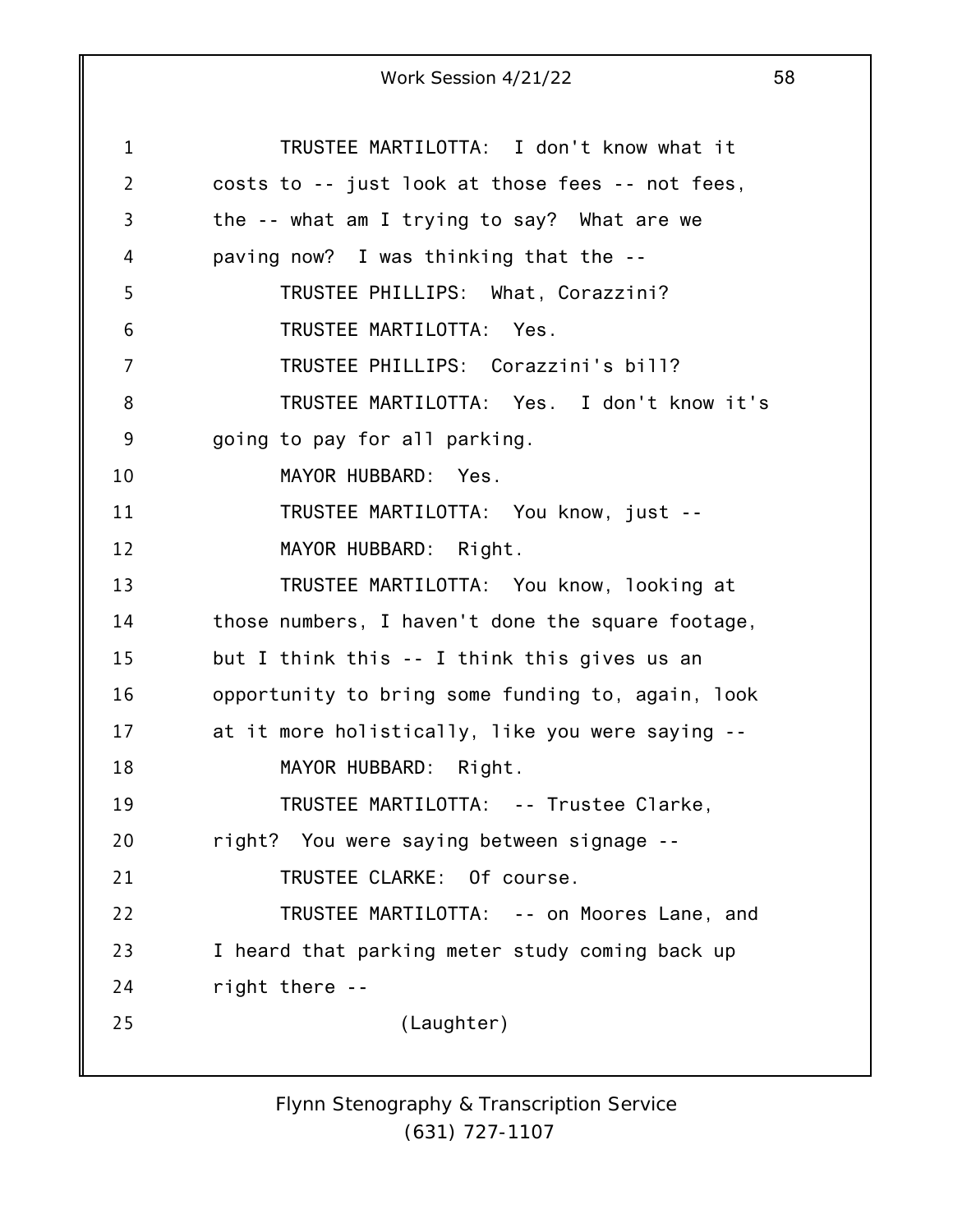1 2 3 4 5 6 7 8 9 10 11 12 13 14 15 TRUSTEE CLARKE: But I'm still hopeful, because if you actually went back for the past 10 years and went through every application that was grandfathered, and the number of seats that were generated, and the number of fees that weren't levied, and ended up, which is not that hard to do -- I mean, I know in my two-block radius, we went from one wet business, food/beverage, to eight in the 10, 11 years they've been there. So what is that worth, those eight businesses? Add it up. It's not -- I'm not saying it's going to develop a five-story, you know, parking garage with attendants, but I'm going to say it would go a nice portion of the way to helping us figure out how to manage our problem.

16 17 18 19 20 21 22 23 24 25 TRUSTEE MARTILOTTA: And cash always helps, and I don't mean to -- I don't mean to imply that it doesn't. But, again, recognizing that this will go before the Planning Board before we actually charge anybody for this parking, right, it's -- we can't make the assumption that just because "X" number of businesses open up in your area, that they would all pay full market rate, according to the code, for parking. It's not even feasible that they would pay nothing. Like I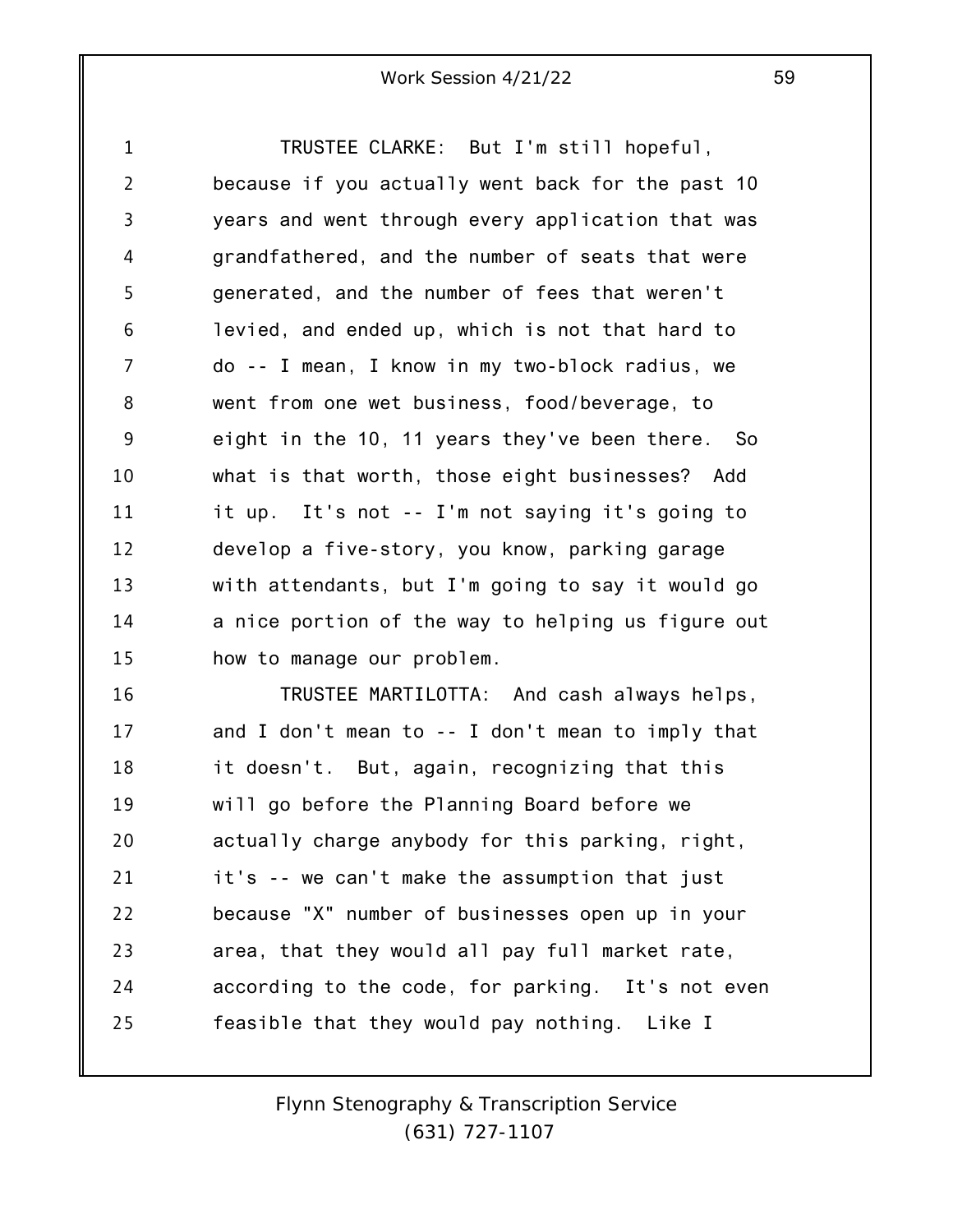1 2 3 4 5 6 7 8 9 10 11 12 13 14 15 16 17 18 19 20 21 22 23 24 25 don't know. I don't sit on the Board, nor will I. But do you see what I'm saying, that they -- MAYOR HUBBARD: Yes. TRUSTEE MARTILOTTA: I'd like the true standard for it that gives us the left and right limits for them. I think it's very helpful. I would think it would be very helpful for the Board to understand like there are left and right limits of where we can go in either direction, and I think that would provide the Board -- TRUSTEE CLARKE: Yes, I agree with you. TRUSTEE MARTILOTTA: -- with a certain amount of clarity in making our decisions. TRUSTEE PHILLIPS: Well, I think, also, that, you know, in rereading this, and to the point of concern, it says the benefit of this grandfathering leave shall not apply to major reconstruction of a building more than 50% of the value of the building at the time of reconstruction, or the addition to an existing building or construction of a new building. So anyone that would be coming in downtown to take one of the existing buildings and decides to expand upward, okay, but I doubt outward would be the option at this point, but going upward,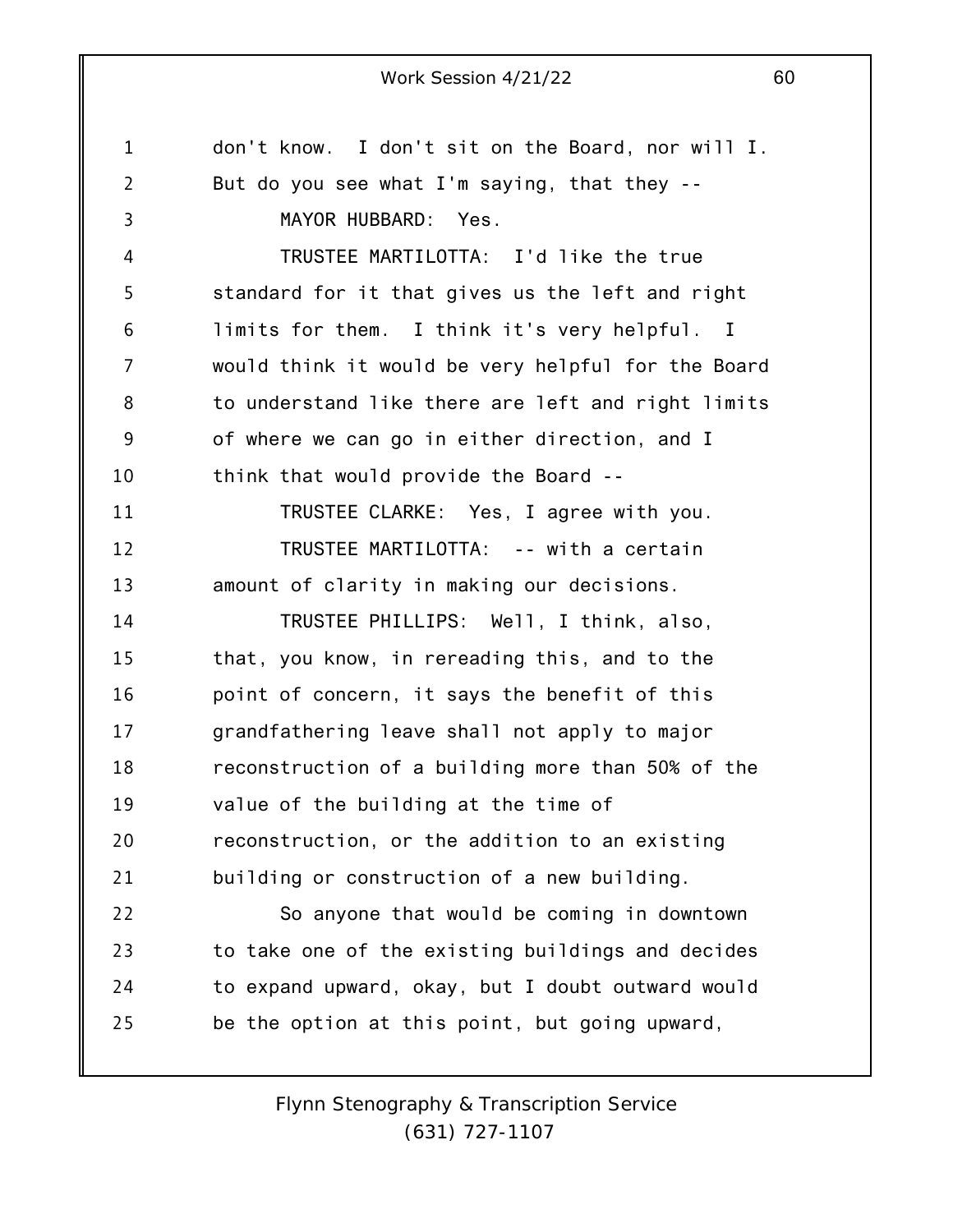1 2 3 4 5 6 7 8 9 10 11 12 13 14 15 16 17 18 19 20 21 22 23 24 25 Work Session 4/21/22 61 they would be falling under the fact that they would have to pay for parking. TRUSTEE CLARKE: Yes. TRUSTEE PHILLIPS: And the Planning Board, Planning Board has a goal here with this 50% of the value of the building at the time of reconstruction, which I'm assuming, Joe, that would go to the purchase price, correct? TRUSTEE MARTILOTTA: Yes. TRUSTEE PHILLIPS: Is that how that would be based upon? ATTORNEY PROKOP: Yes. If it's -- if it's a new purchase, yes. TRUSTEE MARTILOTTA: It's a new purchase or not. If they -- it's a new purchase and they tear it down, the assessed value thereof. TRUSTEE PHILLIPS: And, right, some new construction, it's a new building. TRUSTEE MARTILOTTA: Yes. So, you know, it's a little -- reassessed value, I guess, is what -- TRUSTEE PHILLIPS: Right, yeah. TRUSTEE MARTILOTTA: Like I said, I agree with both of you guys, I like it. And I think -- I think we're moving in the right direction. But,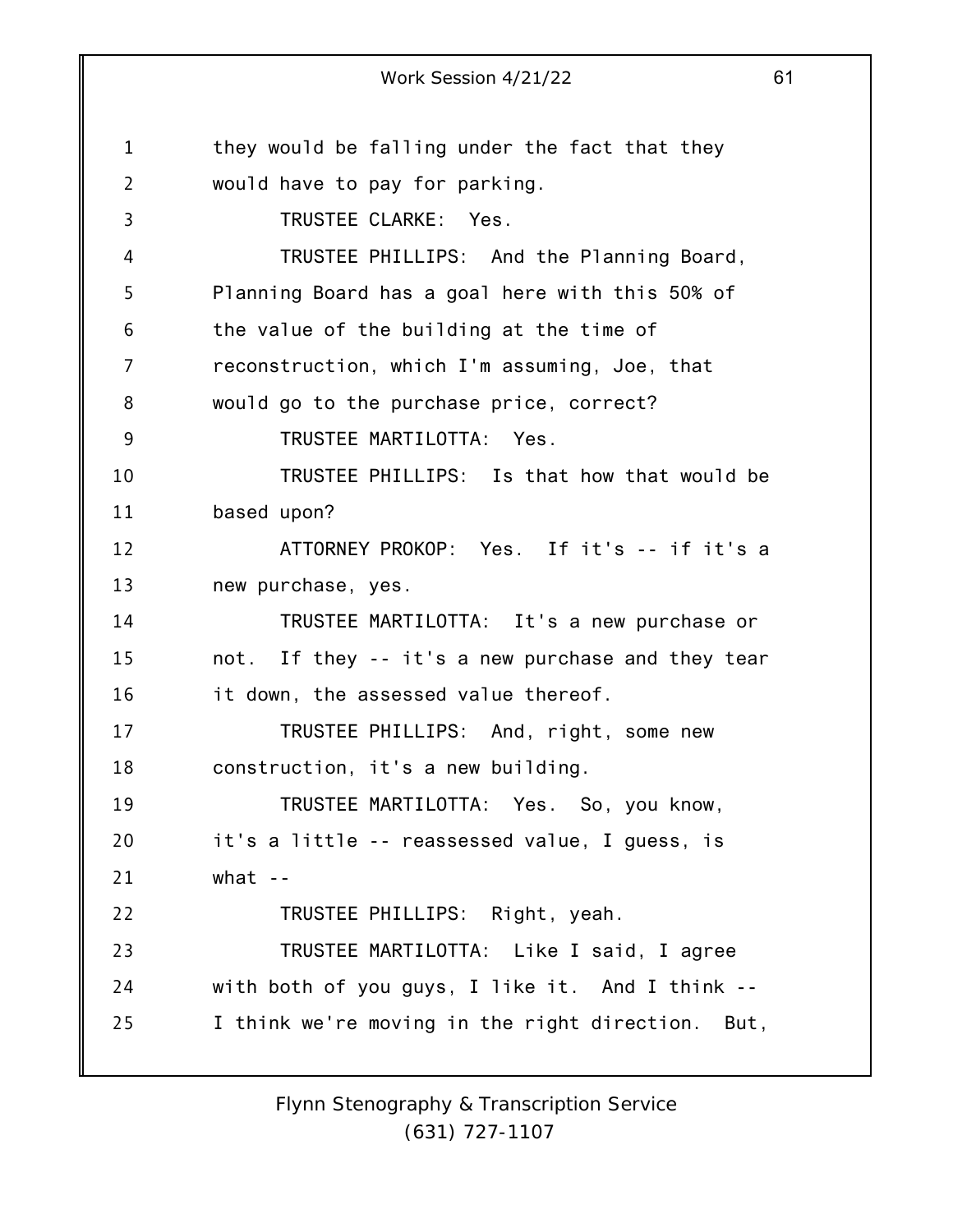1 2 3 4 5 6 7 8 9 10 11 12 13 14 15 16 17 18 19 20 21 22 23 24 25 Work Session 4/21/22 62 again, I think that as we look at parking in the Village, A, this isn't the do all and no solution, but I think it -- I think it helps. TRUSTEE PHILLIPS: But we all -- I think we all have to realize that parking in the Village is seasonal, okay? It's from June to after Maritime. Well, before Maritime Festival. You know, it depends on Labor Day, it depends on the weather of Labor Day -- TRUSTEE MARTILOTTA: Sure. TRUSTEE PHILLIPS: -- how intense it gets. A parking garage for that time or period, it's not going to pay. TRUSTEE MARTILOTTA: I don't think a parking garage is worth it. TRUSTEE PHILLIPS: That's not the issue. TRUSTEE MARTILOTTA: And I live on Fifth Street. TRUSTEE PHILLIPS: Yeah. TRUSTEE MARTILOTTA: I think there's somebody who stands up here all the time and says the parking problem exists like on Front and Main Street. I live on Fifth Street, I can park in front of my house, it's always there, unless there's a parade and there's a fire truck, then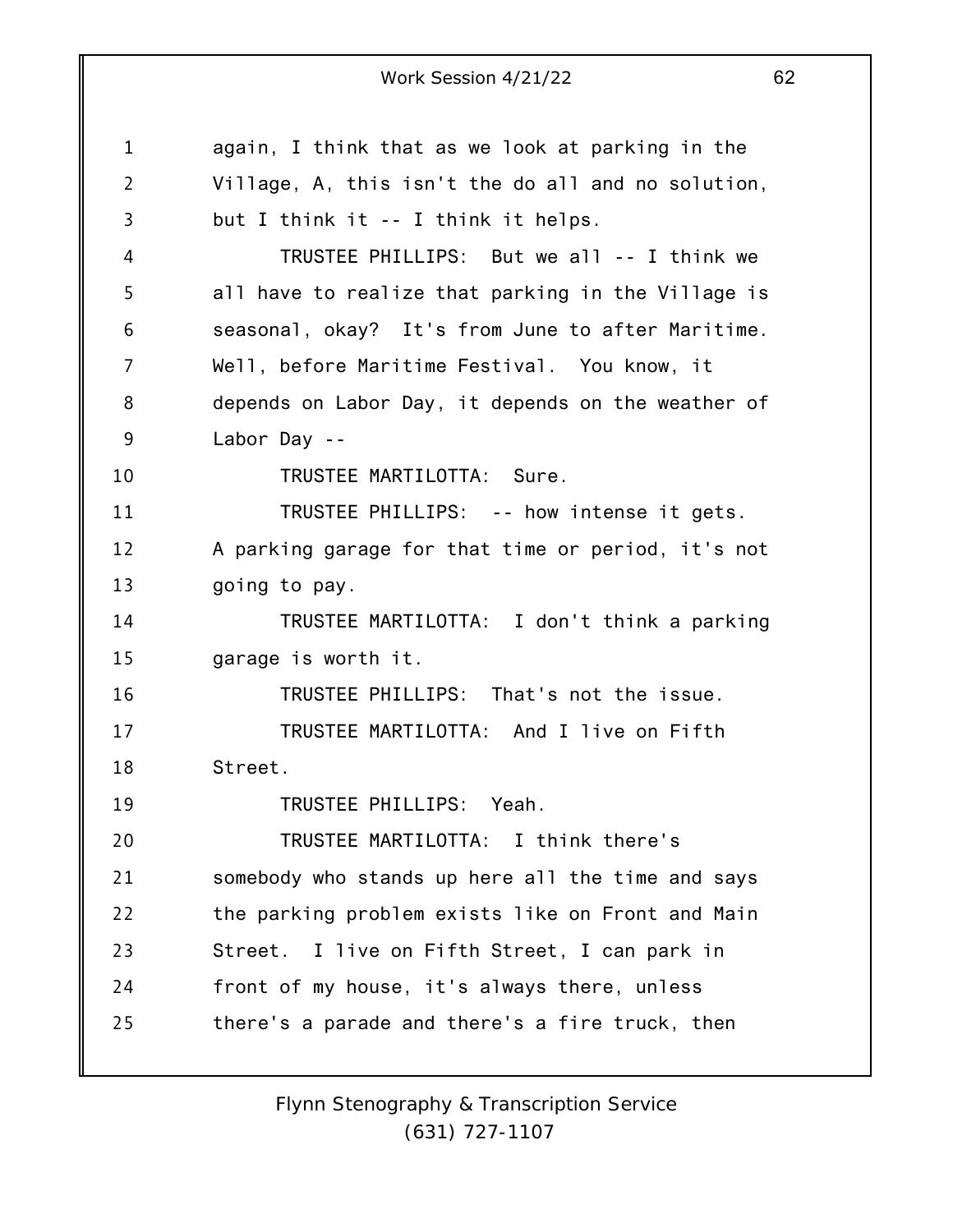1 2 3 4 5 6 7 8 9 10 11 12 13 14 15 16 17 18 19 20 21 22 23 24 25 I'm in trouble. But, you know, other than that, it exists. You know, it's that downtown intense parking that you brought up before. TRUSTEE PHILLIPS: Yeah. TRUSTEE MARTILOTTA: So your point as why I like the Moores Lane thing is a challenge. TRUSTEE ROBINS: Yeah. Funny, I was -- we just came back from Saratoga Springs from the power conference, and across the street from the -- from the hotel we were staying in, there was a parking garage. And I have to admit, I was looking at it, you know, admiringly a little bit, you know, and trying to envision something on a smaller scale, you know, somewhere in our Village, you know? So, I mean -- and that's the first time I've ever have thought about, you know, the possibility of considering something like that. But I think that it may not happen in the conversation in the next four or five years, or whatever, but I can't -- you know, if the Village continues to develop and, you know, have all these new hotels and businesses like that, I think that this is going create something that -- a conversation at some point. TRUSTEE MARTILOTTA: You know, what's old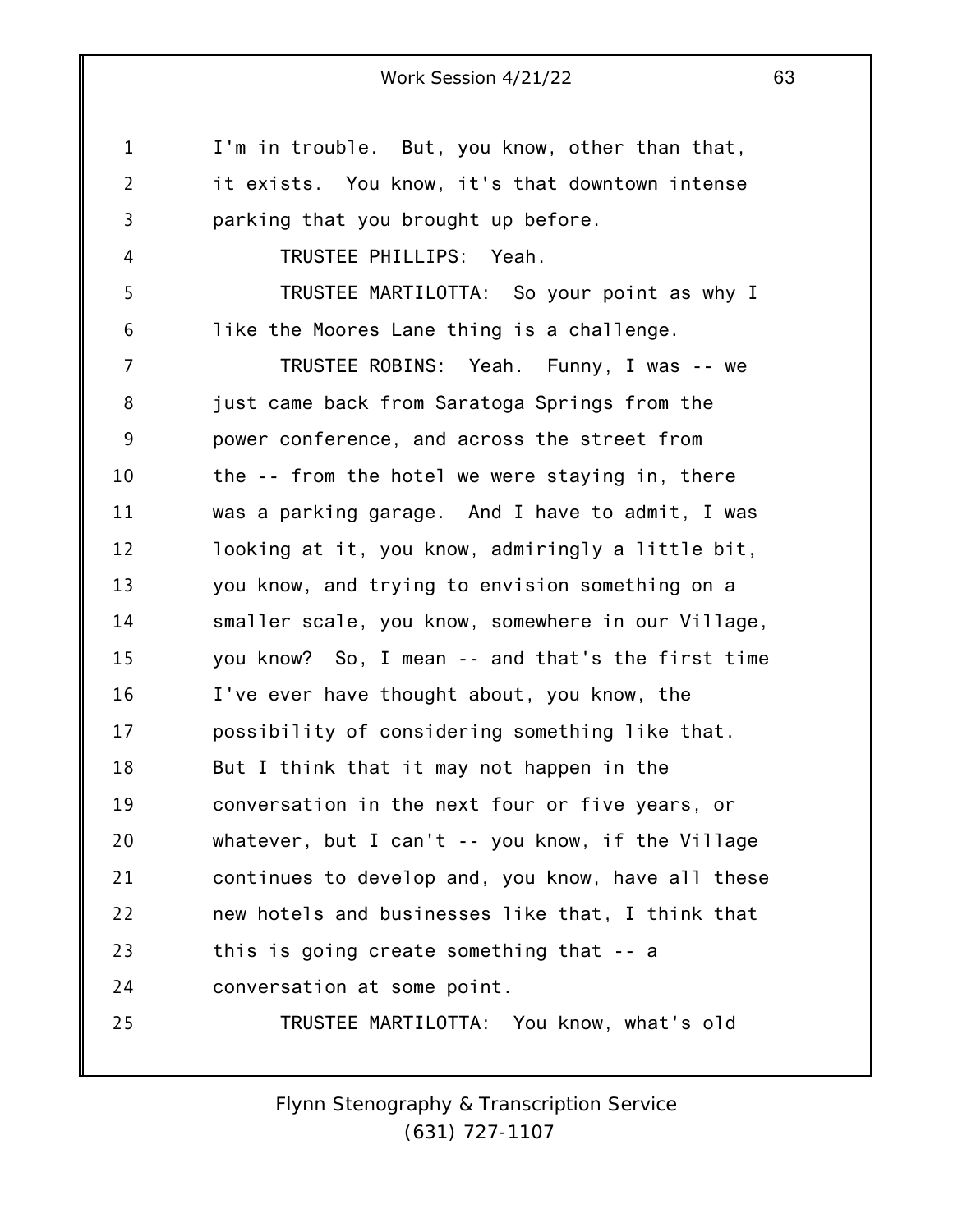1 2 3 4 5 6 7 8 9 10 11 12 13 14 15 16 17 18 19 20 21 22 23 24 25 Work Session 4/21/22 64 may be new again, too, you know? Like you go up and down any one of these blocks, how many houses you see restored, like at -- TRUSTEE PHILLIPS: Right. TRUSTEE MARTILOTTA: You know what I mean?  $0r -$ TRUSTEE PHILLIPS: The -- over -- Rouse's, over in -- TRUSTEE MARTILOTTA: Sure. TRUSTEE PHILLIPS: -- my end of the world. TRUSTEE MARTILOTTA: You know, there was "X" number of those. Who knows, those may turn back into business and spread it out somewhere. I don't know, you know what I mean? But -- well. MAYOR HUBBARD: Okay. Well, to summarize a lot of this, any money that comes from a ruling from the Planning Board that somebody has to pay for parking would go into that account and be used only for parking projects, all right? The idea of the Moores Lane project, yes, people don't use it now, because it's not -- it's not -- there's no signage, there's no lights, the parking is terrible, you're in ruts and holes and everything else. To develop that, and when somebody comes in for the Planning Board and says,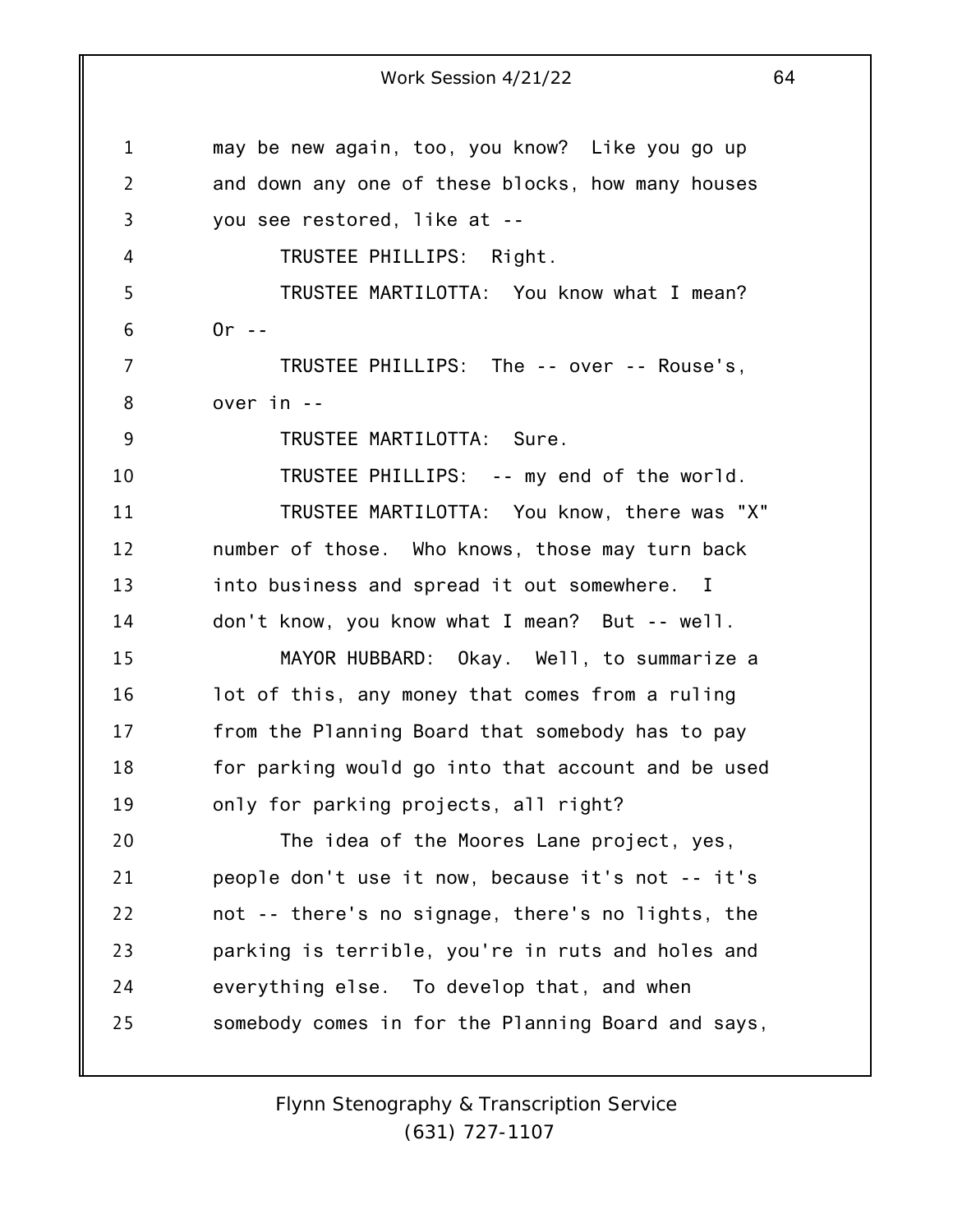1 2 3 4 5 6 7 8 you know, "We're going here," well, you have to tell your people you need to use that parking area that we just created for your excess parking. You know, when somebody redevelops the arcade, when something happens there, which is going to happen more sooner than later, say, "You need to have your employees park up here." We're providing an area outside the Village limits to do that.

9 10 11 12 13 14 15 16 17 18 19 20 21 We also need to give the Planning Board and tell the Planning Board, "We're changing the code to give you teeth on that part of the code to say you need to charge for the parking, and whatever the dollar figure is, you need to do that," so that it's clear to them that is the goal of the overall Village, to correct the code and make it enforceable, and make that part of their agreements to get what they want to do, to say, boom, okay, this is what it is. "You have to pay for 10 spots, but we want you to use this new parking lot we just built on Moores Lane for your employees and for your excess guests."

22 23 24 25 The one motel that's planned on the corner of Front and Main, said what you can do, people could park at his other motel. You know, he said it at the Planning Board meeting. So he's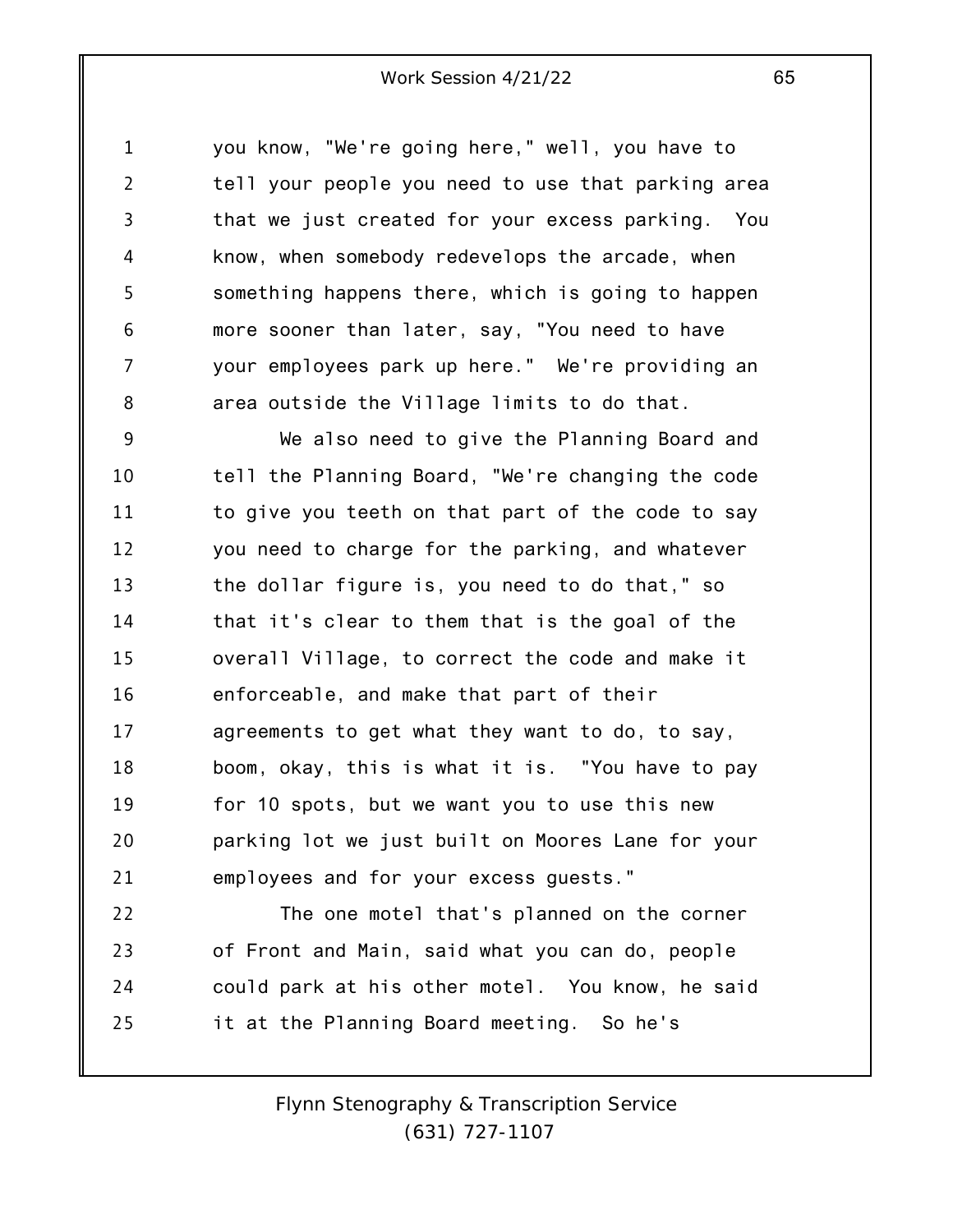1 2 3 4 5 6 7 8 9 10 11 12 13 14 15 16 17 18 19 20 21 22 23 24 25 offering to go and move people away from that area to a different spot. I think if we build it, they will use the parking area. If we clean it up and make it comfortable and safe, people will use it. TRUSTEE PHILLIPS: Well, I think, in all honesty, if we're -- if we're projecting into the future, because of the activities that are going on there, we're going to have -- the mini railroad's going to be active. We have the skate park that I think is a group of determined people that are going to make that more popular. We have the two baseball -- we have the softball fields. I think we're going to be -- TRUSTEE CLARKE: Then you have the woods themselves. TRUSTEE PHILLIPS: We're going to have to be dealing with it sooner than later anyway. TRUSTEE CLARKE: I agree, it's right there in front of us. TRUSTEE PHILLIPS: So, you know, I think that we're on the right track as far as thinking about planning out what we need to do. Once again, my concern is that the accountability of the money, making sure that we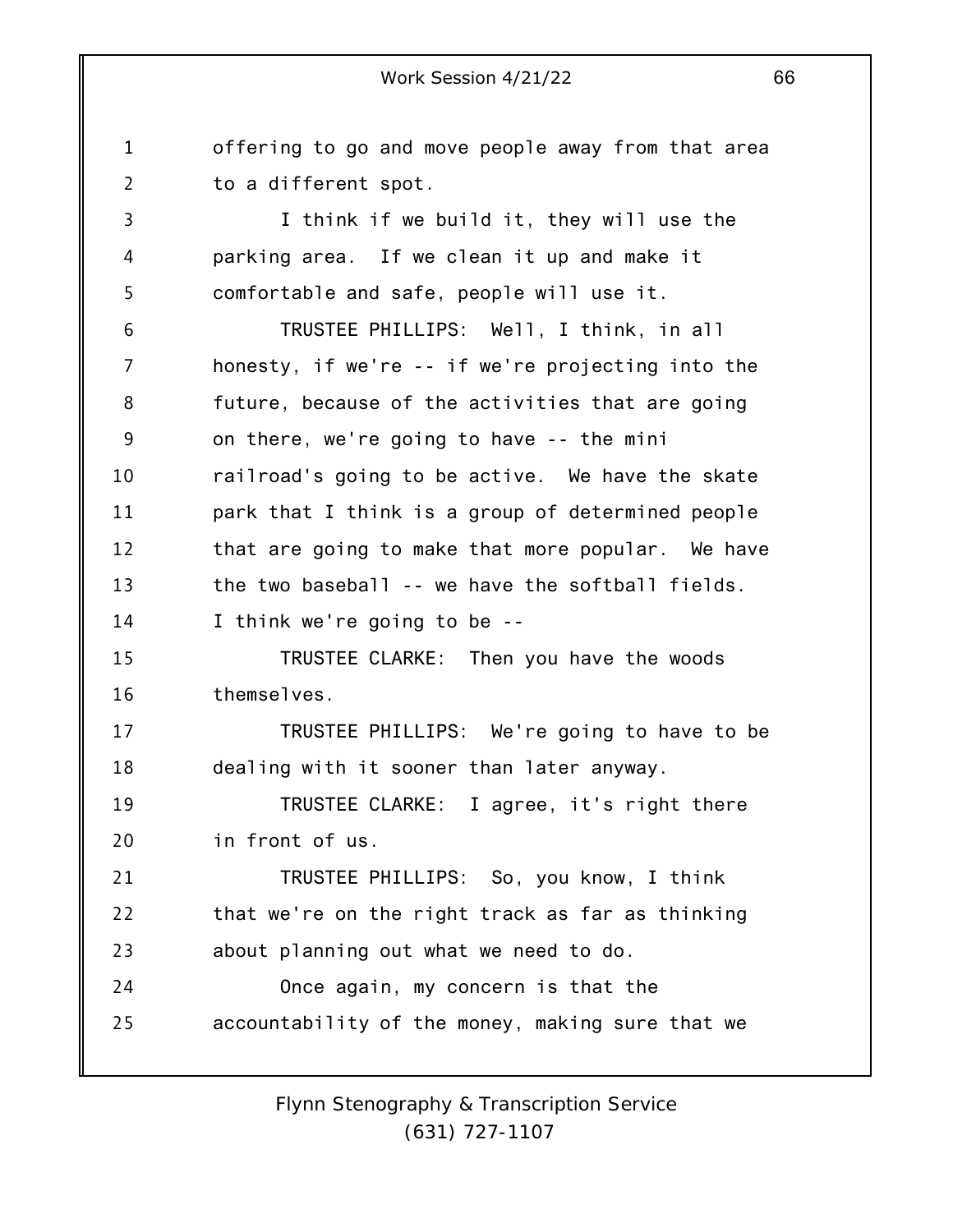1 2 3 4 5 6 7 8 9 10 11 12 13 14 keep it for the purposes that it's for, and that's my one concern with -- and I know that we don't like restricted funds, because you have to have Board approval to take the money out of there. That's -- that's why I want to be assured that what we're really talking about here, about putting the money away, Robert, okay? That's - you know, because restricted funds, according to the Comptroller's Office, you have to have a resolution that states X, Y, Z, green, yellow, purple, whatever, and that's the only reason you could take the money out of that fund. So that's -- those -- that's something we'll have to talk about.

15 16 17 18 19 20 21 22 23 24 25 MAYOR HUBBARD: Right. Well, the code would say that. If we change the code to take out the grandfathering, Joe would write that in. Any money collected from the Planning Board for payments in lieu of parking would go into -- he could write down the account number. It's "X" account to be used only for parking projects, and you could safeguard the money that way. That will be part of the code that the Village Attorney would write up. ATTORNEY PROKOP: Okay.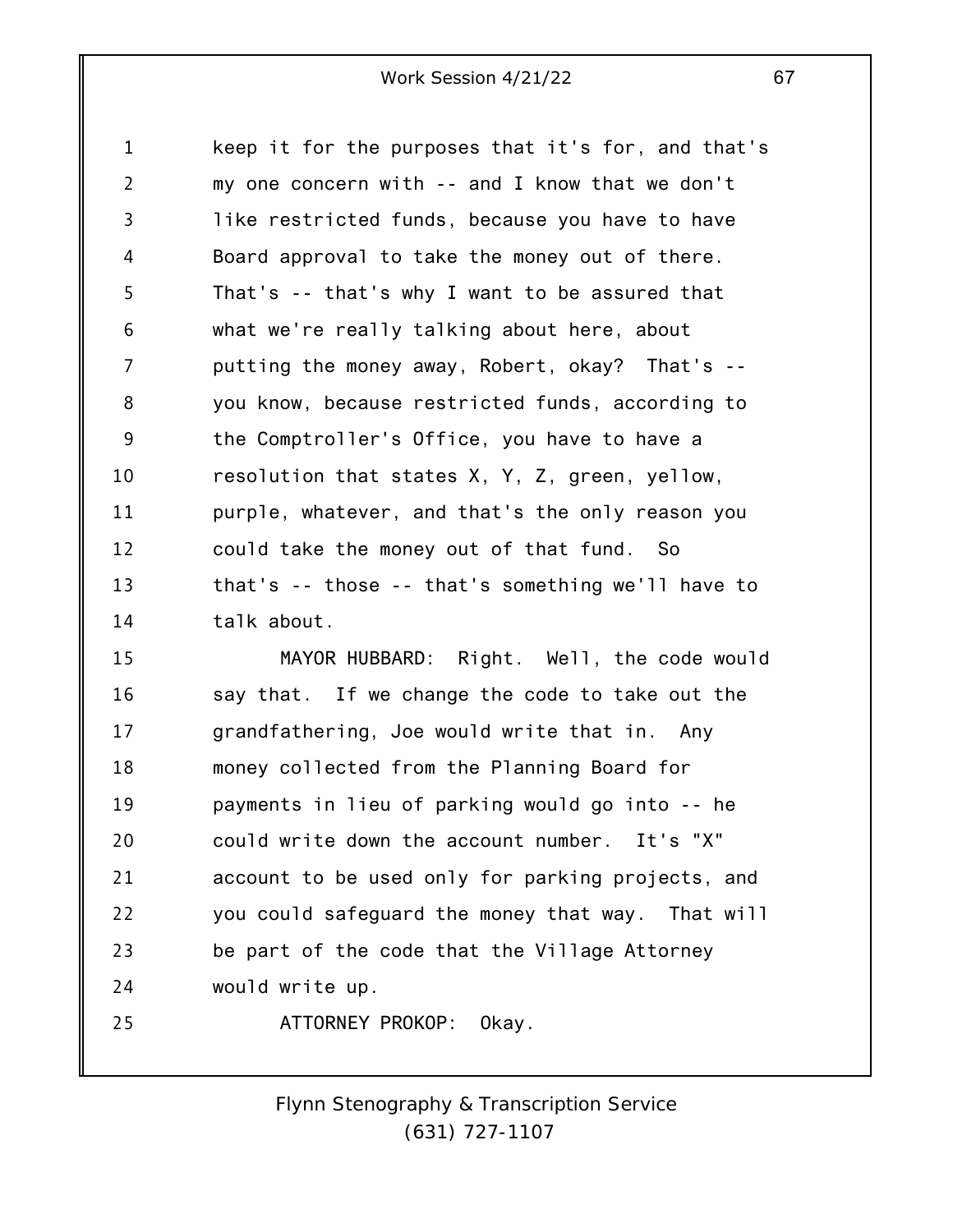1 2 3 4 5 6 7 8 9 10 11 12 13 14 15 16 17 18 19 20 21 22 23 24 TRUSTEE ROBINS: You know, again, just on the parking at Moores Lane, I mean, we could do a beautiful parking area up there and stuff like that, but I don't think you can codify behavior. You can tell the hotel, "This is where your people have to park," but, ultimately, they drive here, customers drive here, they're going to park where they want to park. They're not going to say, "Well, I can go to Moores Lane." I can't see that happening. You know, if you build it, they will come. Yeah, they're coming to Greenport. That doesn't necessarily mean they're going to park where you want them to park. MAYOR HUBBARD: Well, I could tell you, when I went to Myrtle -- when I went to Myrtle Beach, if I parked on the street, I'd get a ticket or my car would be towed. I wasn't going to take a chance. The signs say this is where you park, and that's where we parked and we walked 20 blocks down and 20 blocks back. So it starts with us to say, "This is where you need to park." TRUSTEE CLARKE: I'm with you. MAYOR HUBBARD: Put the signs up on the main

25 road --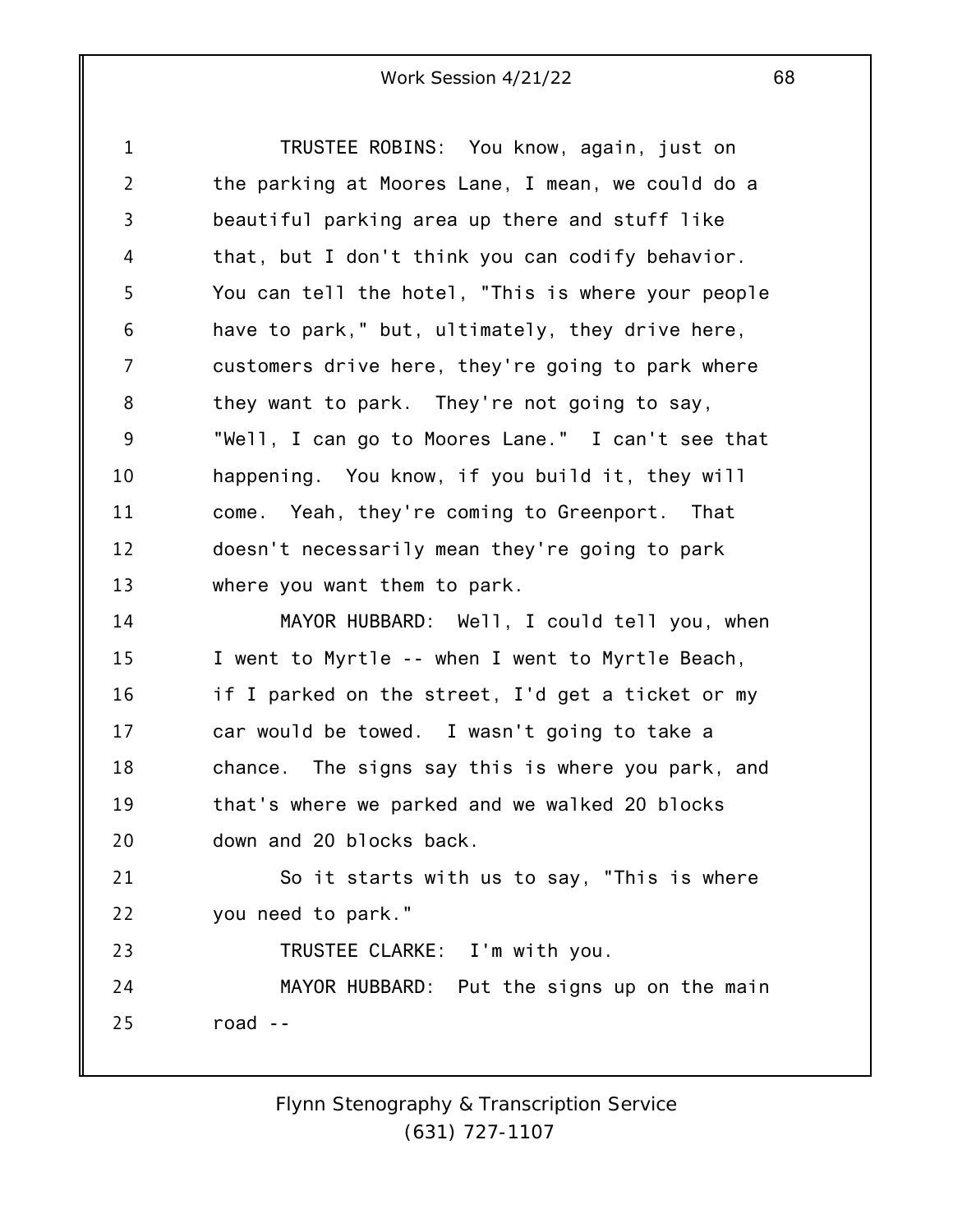1 2 3 4 5 6 7 8 9 10 11 12 13 14 15 16 17 18 19 20 21 22 23 24 25 TRUSTEE CLARKE: I'm with you, Mr. Mayor. MAYOR HUBBARD: -- before 7-Eleven and saying, "Municipal Parking Here", you know. I mean, Shelter Island Heights did away with parking on their streets, residents only. They did that eight years ago and had no complaints about it. So you can't fit in the ferry parking lot, you go up into the neighborhoods, you get a ticket, and they had their police enforce it all the time. Riverhead Town now is saying no parking on the side of the street on Sound Avenue -- TRUSTEE PHILLIPS: On Sound Avenue. MAYOR HUBBARD: -- that they're talking about. TRUSTEE PHILLIPS: Yeah. TRUSTEE MARTILOTTA: Yeah. MAYOR HUBBARD: So you can't park on the side of the street to go to any of those events. TRUSTEE PHILLIPS: Yeah, trying -- MAYOR HUBBARD: Just call and leave it at that. You have to be on their property, you can't park on the road at all. They're looking at that. So there are ways to control the parking and direct the parking to where we have the room for it. You know, so that's -- that's the plan,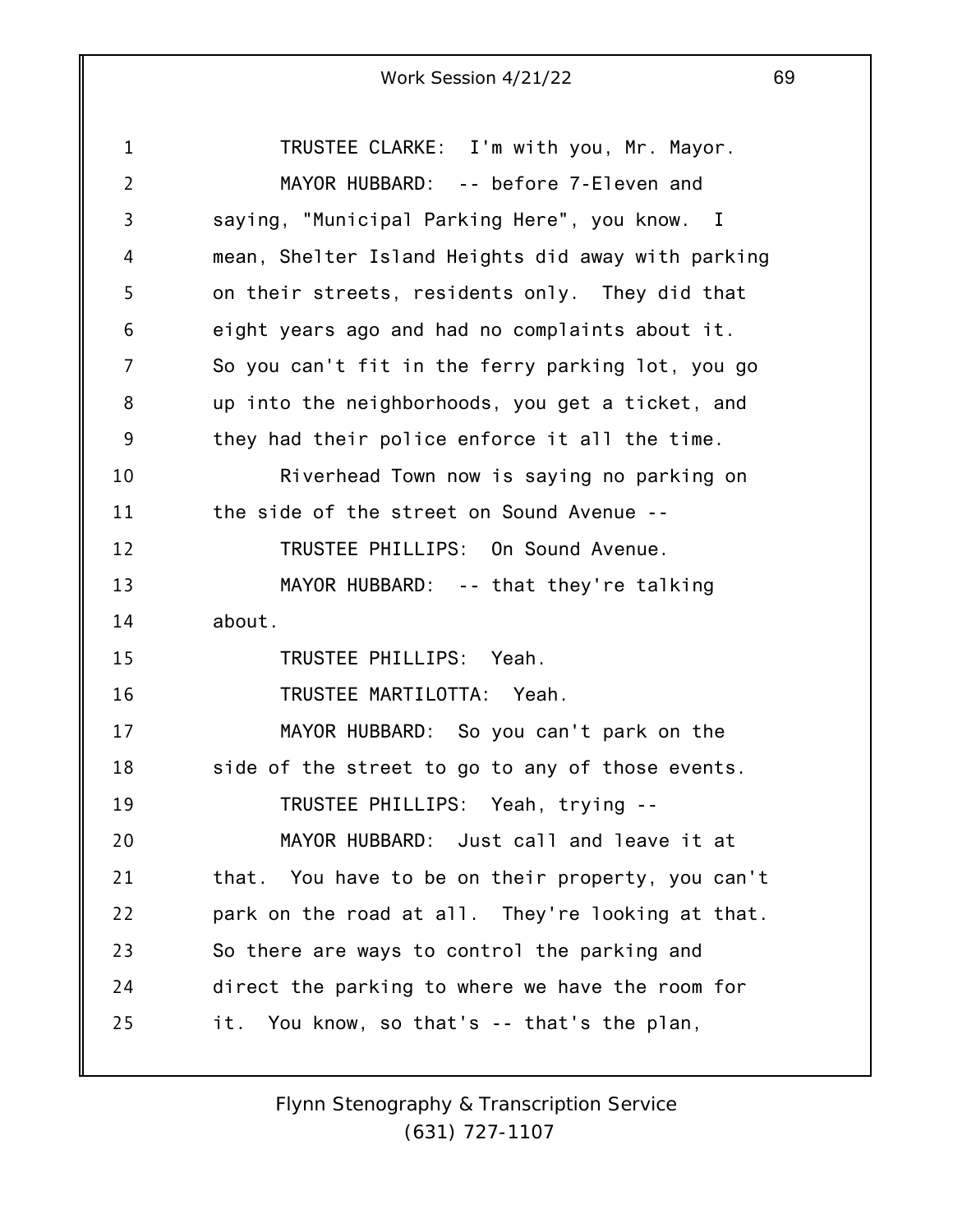1 2 that's -- just say, boom, sign, there is no parking, you must park here.

3 4 5 6 7 8 9 10 11 12 13 14 So we got to do something and that's - that's the easiest way. We had the room up there. I think that's the easiest way to do it. Let the Planning Board know that they've got some teeth in the law now. They could enforce it, collect the money through the Building Department, put the money in a special account, and we'll start making the plans and planning the future of that. First couple of years it might not be. But after five years and everybody parks up there, realizes how easy it is, Uber can drop you off, whatever you want to do, I think it will work, but --

15 16 17 18 19 TRUSTEE PHILLIPS: Well, I think the other thing is that we have to still remember that we want to protect the small business person who wants to invest in the Village. And I think that this -- this language covers both sides.

20 21 22 23 24 25 TRUSTEE CLARKE: I agree with you, I think it's an important compromise. I think it addresses the majority of the comments here that we heard at the public hearing, and it certainly covers the issues that people I spoke with were concerned about. And, really, materially, the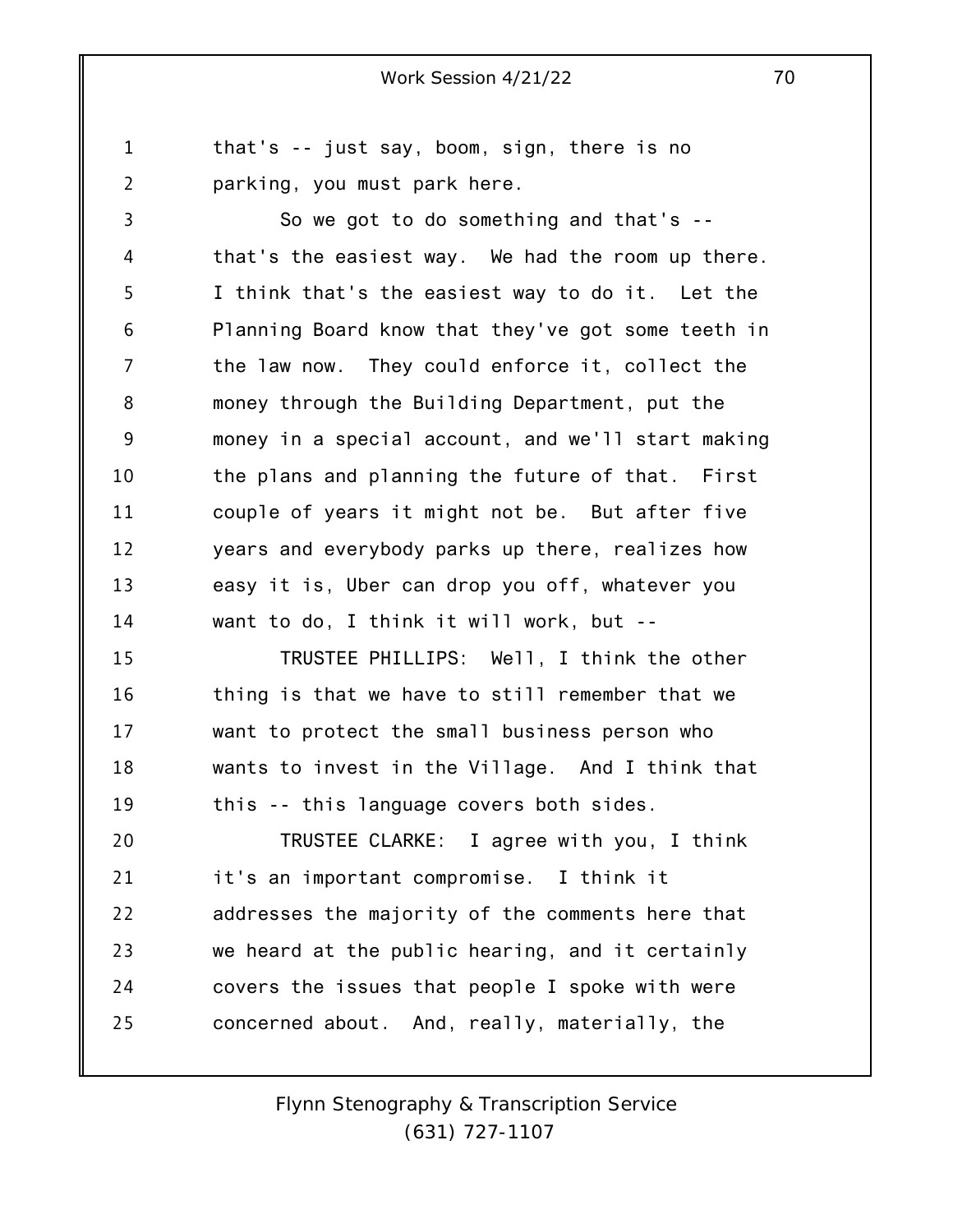1 2 3 4 5 concerns I heard were around people who were concerned that they developed a business, they put their lifesavings into, they didn't want to be penalized when it changed hands, and I'm sensitive to that, I understand that.

6 7 8 9 10 11 12 13 14 15 16 17 18 19 20 21 22 23 24 25 The only thing I took issue with was this idea that somebody at this day and age is going to graduate from Greenport High School and open a business downtown, and that we're not going to be able to allow them to do that if we charge for parking. The price of entry to even open a retail store in the Village of Greenport now is upwards of a quarter of a million for fixturing, and outfitting, and electric, and everything entitled. MAYOR HUBBARD: Handicapped bathrooms, and everything else. TRUSTEE CLARKE: I'm just going to -- MAYOR HUBBARD: Then it's subdivided. We did a building, putting, you know -- TRUSTEE CLARKE: It's a fortune. MAYOR HUBBARD: -- what's four, not just two. You got put in your own bathrooms and everything else. TRUSTEE CLARKE: You know, it took my life savings at 50 years old to open a business in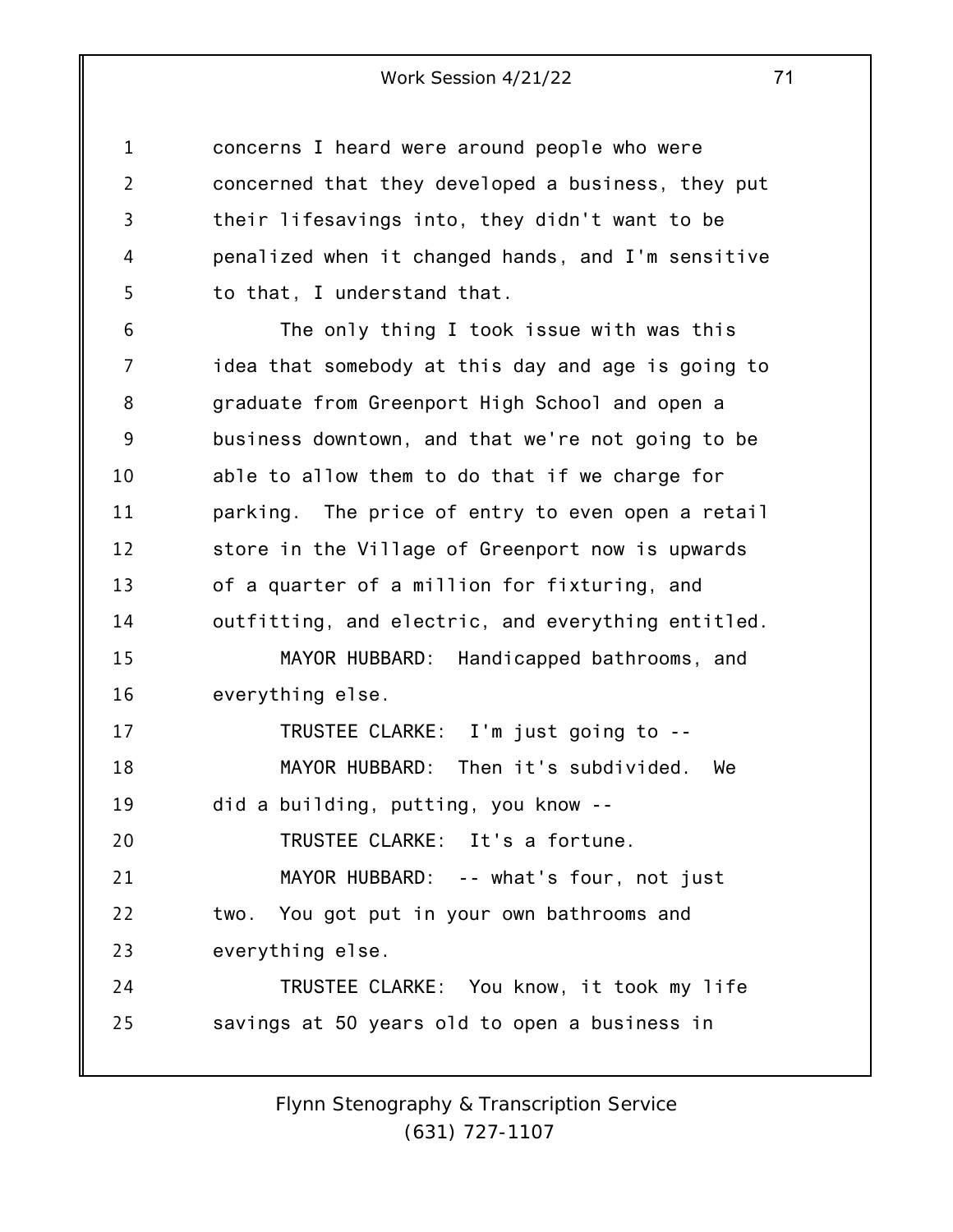1 2 3 4 5 6 7 8 9 10 11 12 13 14 15 16 17 Greenport, not when I was 18, getting out of high school. So I don't think we're ever going to go to that place that people want to remember from maybe the '50s of what life was like, it's never going to go back to that. And I'm not trying to be naive about that, but to do nothing and not to try and weigh protection of the small business owner and support of the small business owner, as well as recognizing that corporations are now in the Village that are, you know, corporations operating in multiple states, multiple locations. We need to get our share of what they can afford if they want to develop here to benefit our community and our residents. And if you want to call it pay-to-play, I don't know what else to call it, but, you know, giving it to them is no longer tenable.

18 19 20 21 22 23 24 25 TRUSTEE PHILLIPS: Well, I think that going back to the original idea of the grandfathering was to get the Downtown Business District back on its feet. I don't think it's going to fall anymore. I think that yes, there is a possibility, but I don't think it's going to go back to what it was. In the 1990s, it was pretty bad around here.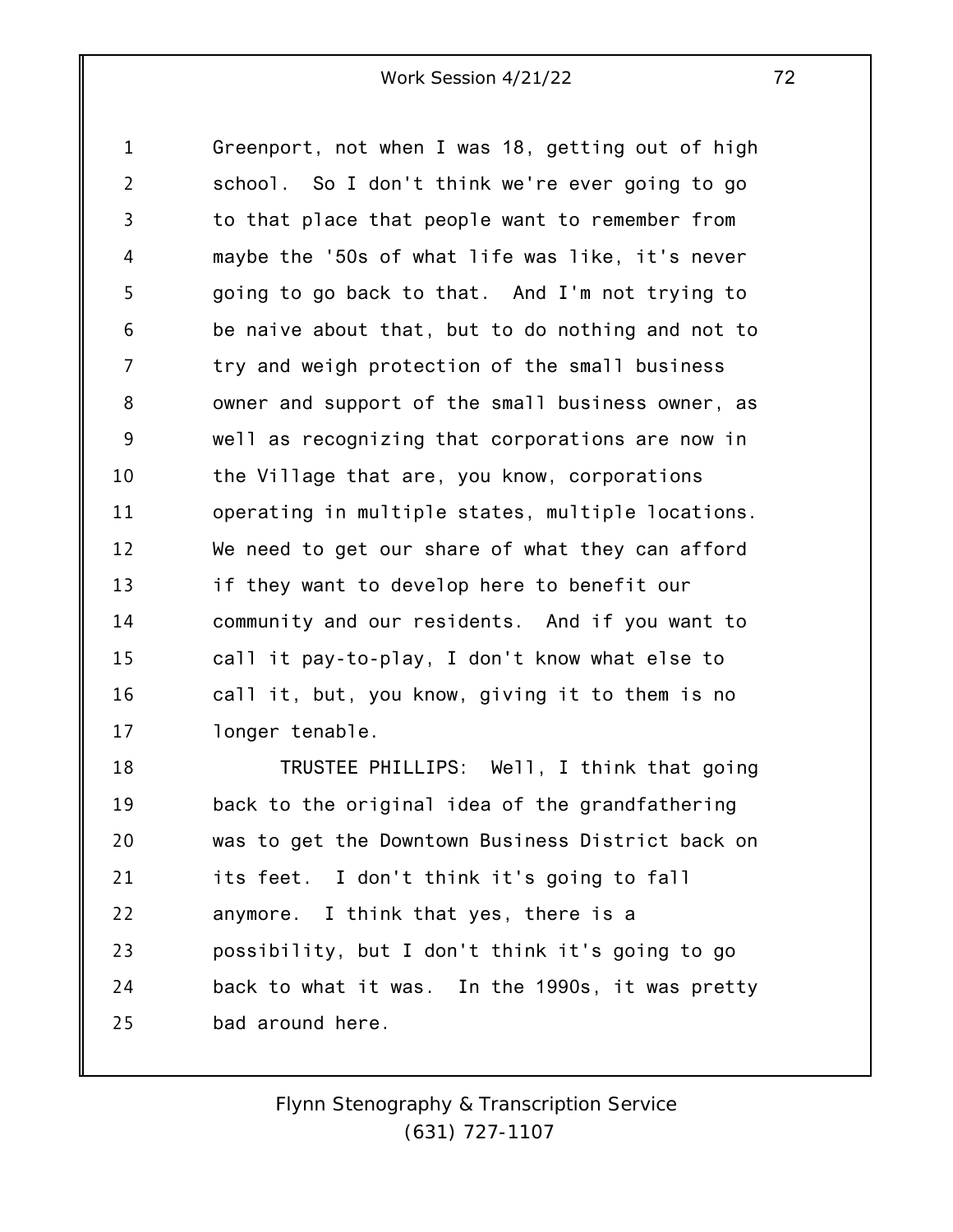1 2 TRUSTEE CLARKE: Well, who knows what it's going to be in 30 years.

3

4

5

6

7

TRUSTEE PHILLIPS: Right.

TRUSTEE CLARKE: In 30 years, hopefully, somebody smarter than me is going to be sitting in this chair and they'll make the right decision based on the circumstances at that time.

8 9 10 11 12 13 14 15 16 17 18 19 20 21 22 23 24 25 TRUSTEE PHILLIPS: Well, that's what I'm saying, if I could finish, is that at that time, it worked. Now we need to -- and that's why the discussion needs to take place on this, because we need to make the code a living document for what's going on now, okay? That's -- that's -- and that's what should happen with our code. Ten years from now, it should probably be reviewed again to see what's going on. But, at this point, we had the desire and the need to get our Business District up and running. We now have it where it's a destination. They've worked very hard, but that becoming a destination has put a stress on the residents. And, in all honesty, yeah, maybe it's pay to -- pay-to-play, but I don't think it's fair for the residents to pay out for repaving the parking lots, for signage for parking. I think that that's -- that falls within the Business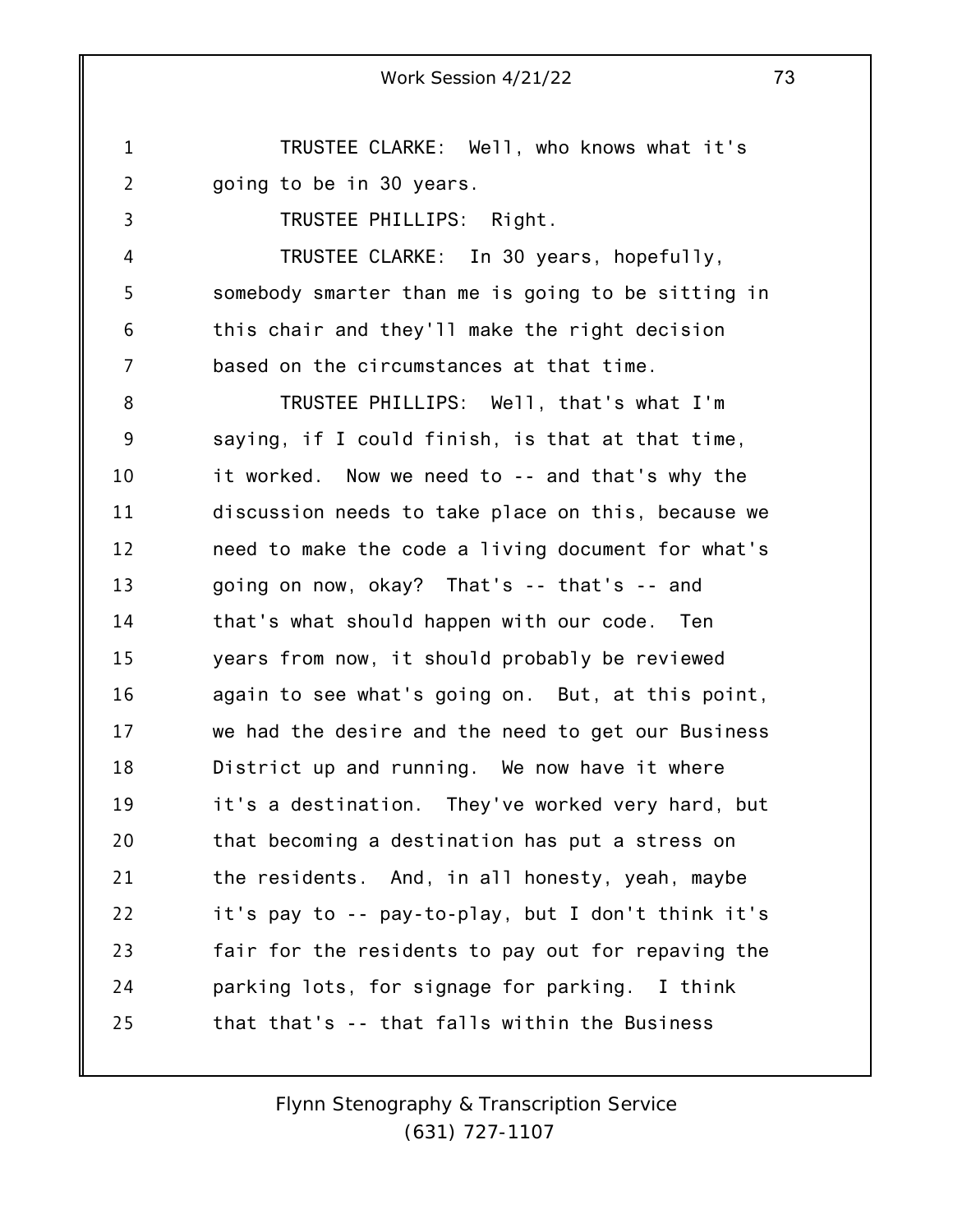1 District.

2

20

3 TRUSTEE CLARKE: I couldn't agree with you more with that.

4 5 6 7 8 9 10 11 12 TRUSTEE PHILLIPS: And, believe me, you know, I'm -- you and I are right there. I mean, we decide to intensify our businesses, we're going to be right there, okay? The only thing is, is the \$5,000, you know, should we think about a graduated one, depending upon the amount of increase? I don't know. I -- at this point, probably enforcement, it's better to have one fee and leave it alone. I don't know.

13 14 15 16 17 18 19 TRUSTEE CLARKE: That's hard, because, also, the review of this again prompted me to think about allowing the Planning Board with a tool that could allow at one stroke of the pen 50% given away, and what's that criteria? I think that, you know, obviously you can't make these things too cumbersome or too complicated or they don't work.

TRUSTEE PHILLIPS: Right.

21 22 23 24 25 TRUSTEE CLARKE: But, at the same time, there are some benefits to the community that, in my opinion, deserve every possible waiver we could provide, and there are others that I think deserve none. So how do you structure that? Do you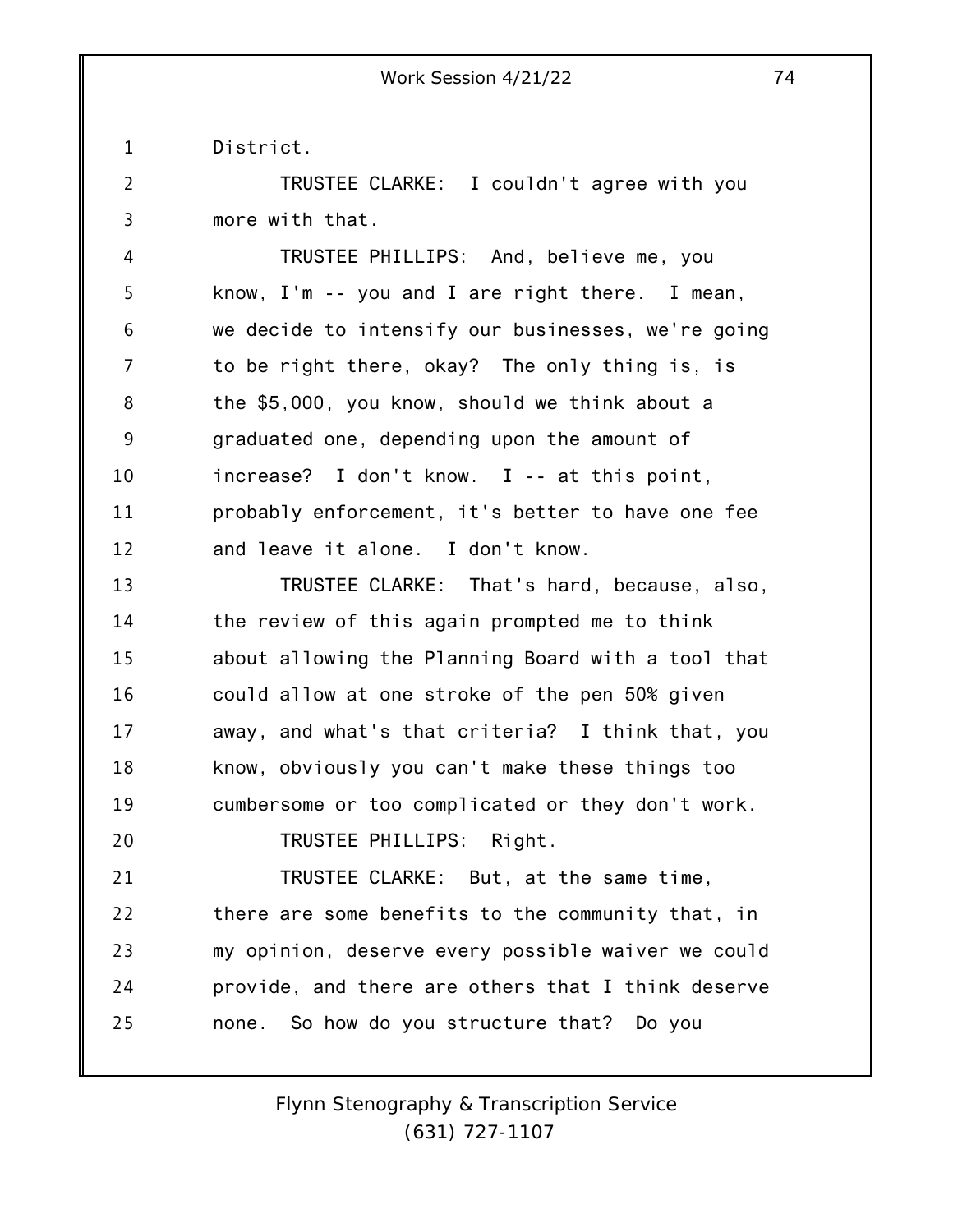1 2 3 4 5 6 structure hospital or medical services, or not-for-profit services, or cultural services as an exemption, and other things not? Is the sliding scale one formula for one type of business, but for another type of business, a different scale?

7 8 9 10 11 12 13 14 15 16 17 18 19 20 21 22 23 24 25 I think there is some fine points in there, and I can't help but know that right now, we're sitting on a potential redevelopment of an auditorium, which is perhaps one of the biggest, other than the American Legion, which was redeveloped with not one penny raised for parking, and there's no parking for the Legion. It's the largest area to congregate on the North Fork. I had no problem with that, I thought it was the right thing to do for the community. But now with this, we have the auditorium, which, again, you know, is, I believe, the right thing to do for the community to preserve its history and to preserve that function primarily for the residents, as well as for visitors. But to have cultural activities for residents here I think is worth some accommodation to allow that to be developed without asking for -- I mean, that would be a quarter of a million dollars in parking fees, you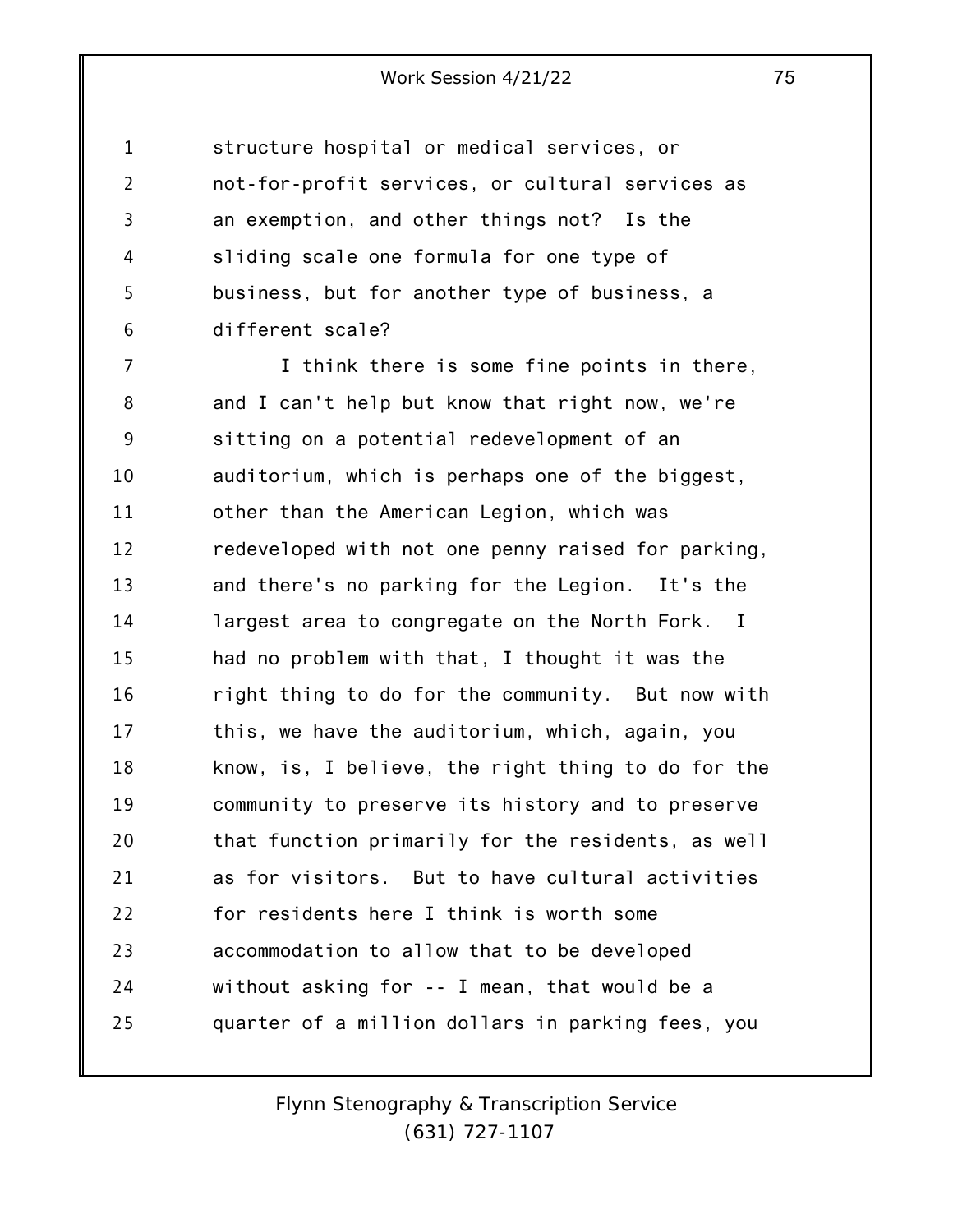know.

1

| $\overline{2}$ | So, if you complicate it too much, it's            |
|----------------|----------------------------------------------------|
| 3              | going to get distorted somewhere, and somebody's   |
| 4              | going to get a deal and somebody's going to get    |
| 5              | messed up. But if you leave it too broad, I think  |
| 6              | it leaves too much interpretation for special      |
| 7              | interests on the Planning Board, and particularly  |
| 8              | things that, you know, I think we have to $-1$     |
| 9              | think Jack put it best, that there has to be a     |
| 10             | strong right and left guiding rail to say, you     |
| 11             | know, this is what we're after. We're after        |
| 12             | enriching our overall community for residents and  |
| 13             | businesses, and, you know, this type of business   |
| 14             | is needed, and this type of business is in excess, |
| 15             | and you can figure it out from there.              |
| 16             | ATTORNEY PROKOP: Can I get the                     |
| 17             | recommendation that we -- you -- at this meeting   |
| 18             | coming up next week, you have a resolution         |
| 19             | reopening the public hearing on this for the --    |
| 20             | for the May meeting? So -- because there's been    |
| 21             | а                                                  |
| 22             | TRUSTEE PHILLIPS: That's a -- it's a major         |
| 23             | change.                                            |
| 24             | ATTORNEY PROKOP: Yeah, this paragraph              |
| 25             | should probably be discussed with the public, and  |
|                |                                                    |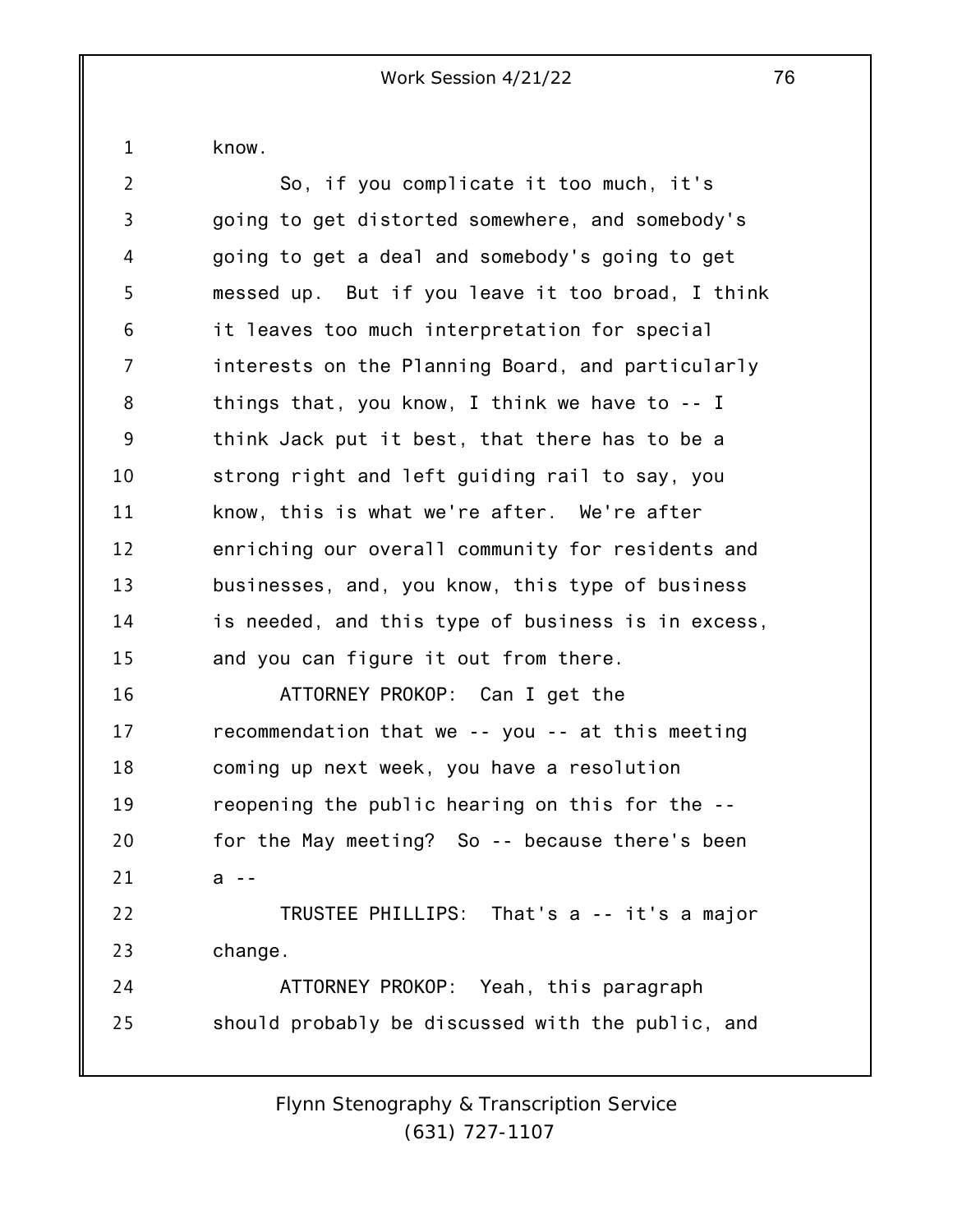1 2 3 4 5 6 7 8 9 10 11 12 13 14 15 16 17 18 19 20 21 22 23 24 25 Work Session 4/21/22 77 then -- and I'll take into consideration a couple of minor comments I got tonight. MAYOR HUBBARD: Okay. If you can, I mean, if you could do like a sliding scale. If you need under 10 spots -- ATTORNEY PROKOP: Okay. MAYOR HUBBARD: -- it's \$1,000 for a small little store, \$1,000 per spot. ATTORNEY PROKOP: Okay. MAYOR HUBBARD: If you need from 10 to 30 spots, it's 2500. If you need more than 30 spots, then it's \$5,000. ATTORNEY PROKOP: Okay. MAYOR HUBBARD: Because that's a big person that's doing a big project -- TRUSTEE PHILLIPS: Right. MAYOR HUBBARD: -- that has a lot more money. TRUSTEE PHILLIPS: Right. MAYOR HUBBARD: But that would safeguard a small person that wants to just do something, and they pay a cheaper fee than somebody that's just going to write out a check for 200,000, and say, "All right, I got my spots, let's go." TRUSTEE ROBINS: If you write those clear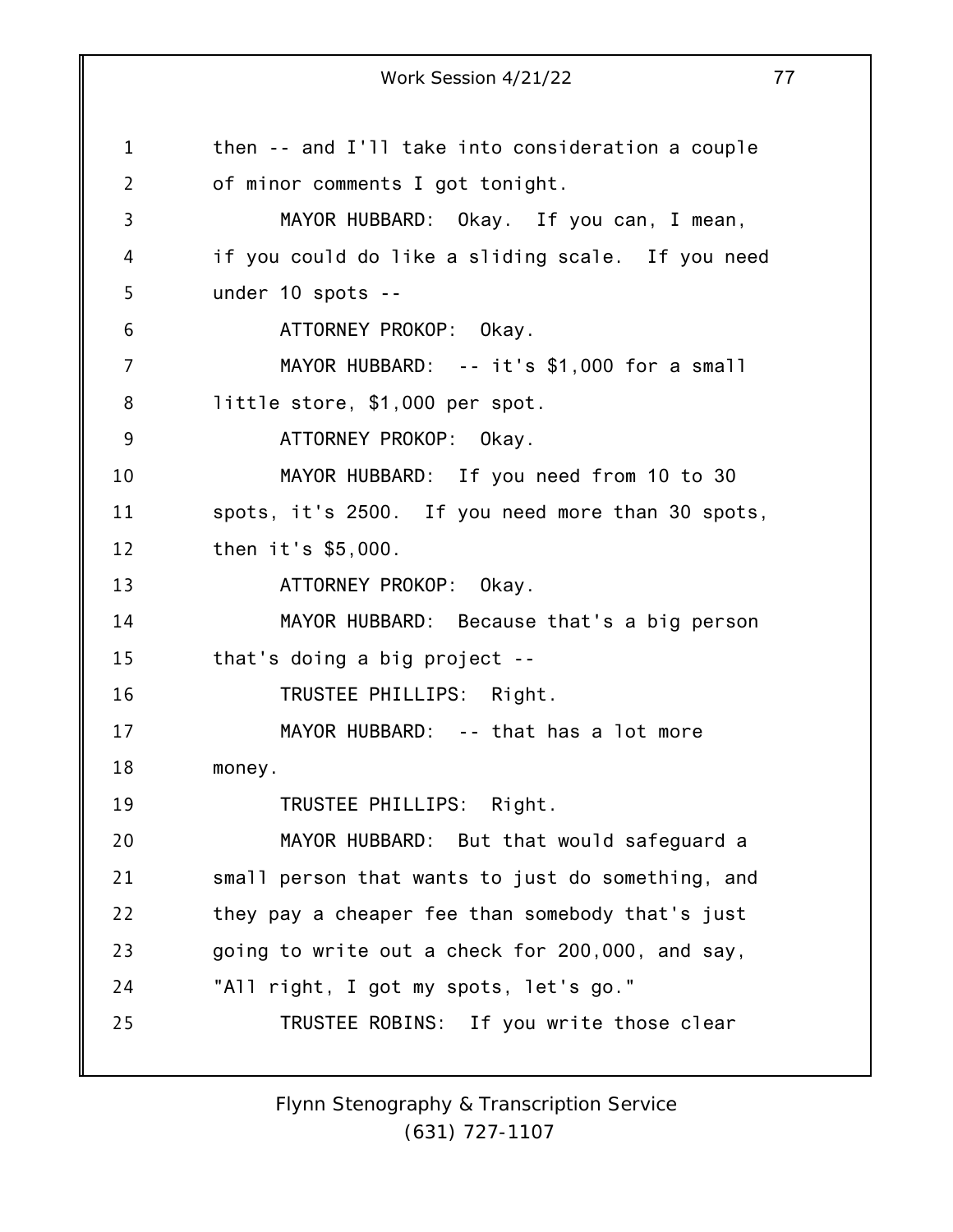1 guidelines in the law --

7

2 3 4 5 6 MAYOR HUBBARD: Right, well, that's -- TRUSTEE ROBINS: -- that makes sense to me. MAYOR HUBBARD: All right. So then, you know, small scale. If you're only doing a few - you need a few spots.

TRUSTEE ROBINS: Right.

8 9 10 11 12 13 14 15 16 MAYOR HUBBARD: So we're not killing that person that's doing a small project. All right? So Joe and I will talk about that with Paul, going over that, and just try to write in some kind of sliding scale that way, so that the bigger the project, the more money it's going to cost you, because, obviously, if you're putting in 30 rooms, and you got a tiny piece of property, you know you need --

17 18 19 TRUSTEE PHILLIPS: But getting back to the sliding scale, also gives the Planning Board a clearer understanding --

20 MAYOR HUBBARD: Right.

21 22 23 TRUSTEE PHILLIPS: -- of the project that's before them, okay? And they've been asking for some guidance for a while.

24 25 MAYOR HUBBARD: Yes, they have. That's why this all came up, so they know what can we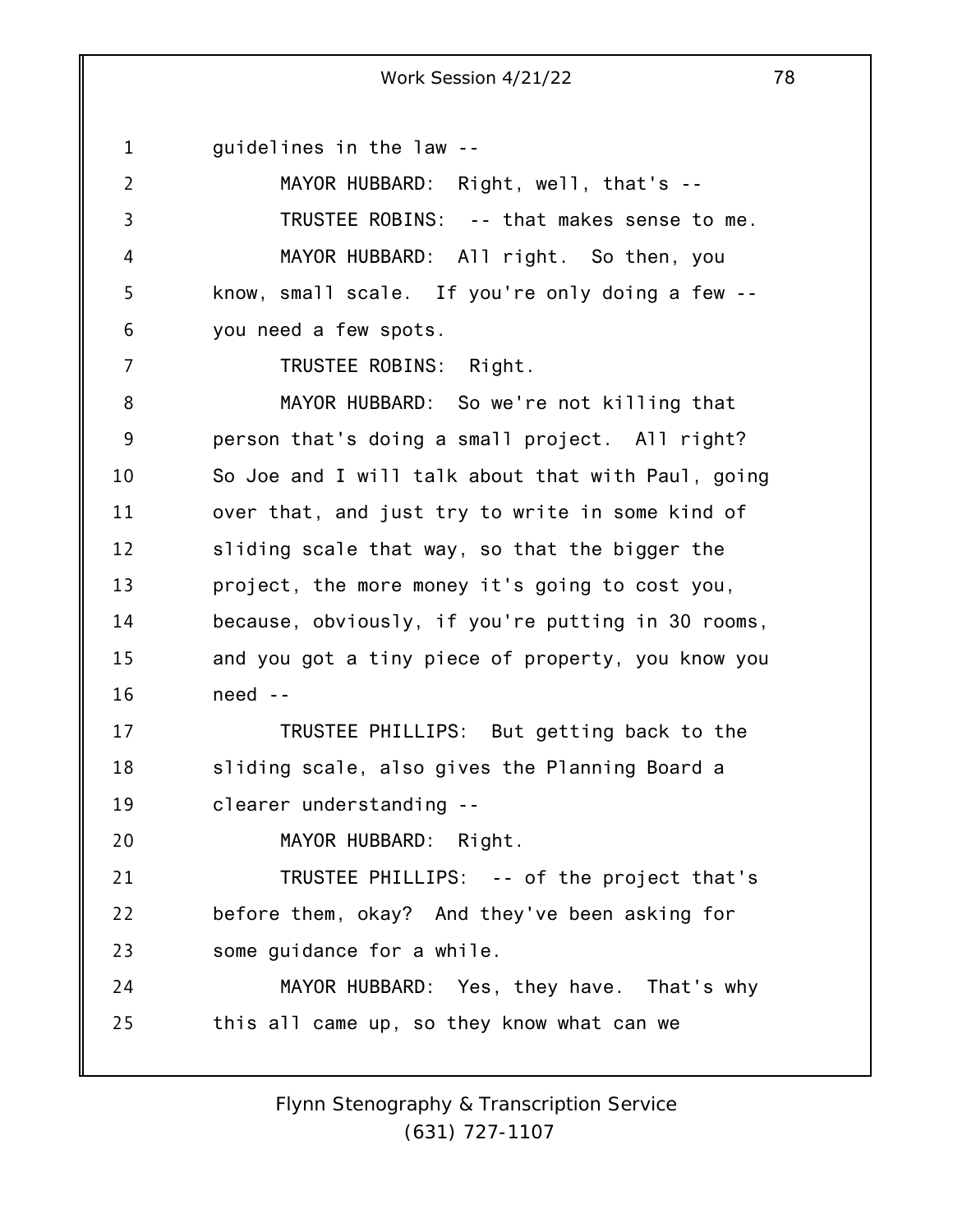1 2 3 4 5 6 7 8 9 10 11 12 13 14 15 16 17 18 19 20 21 22 23 24 25 Work Session 4/21/22 79 actually do, where do we go with what's written in the code. So this will clarify that. So work on that part, Joe. ATTORNEY PROKOP: Okay. TRUSTEE CLARKE: But we are also awaiting their comments and suggestions for this as well -- TRUSTEE PHILLIPS: Right. TRUSTEE CLARKE: -- which need to be taken into consideration. MAYOR HUBBARD: Uh-huh. TRUSTEE CLARKE: I don't believe they've arrived. ADMINISTRATOR PALLAS: Yeah, I -- no, they have not. In fact, I think they're going to be discussing it or finalizing it on the May 5th meeting. But it seems to me that there's been some significant changes. And from a procedural standpoint, I'm assuming that we should be sending the new language to them -- TRUSTEE PHILLIPS: Yes. ADMINISTRATOR PALLAS: -- now. TRUSTEE CLARKE: I would say so. I would say so. ADMINISTRATOR PALLAS: Because, otherwise, the comments you're going to get are going to be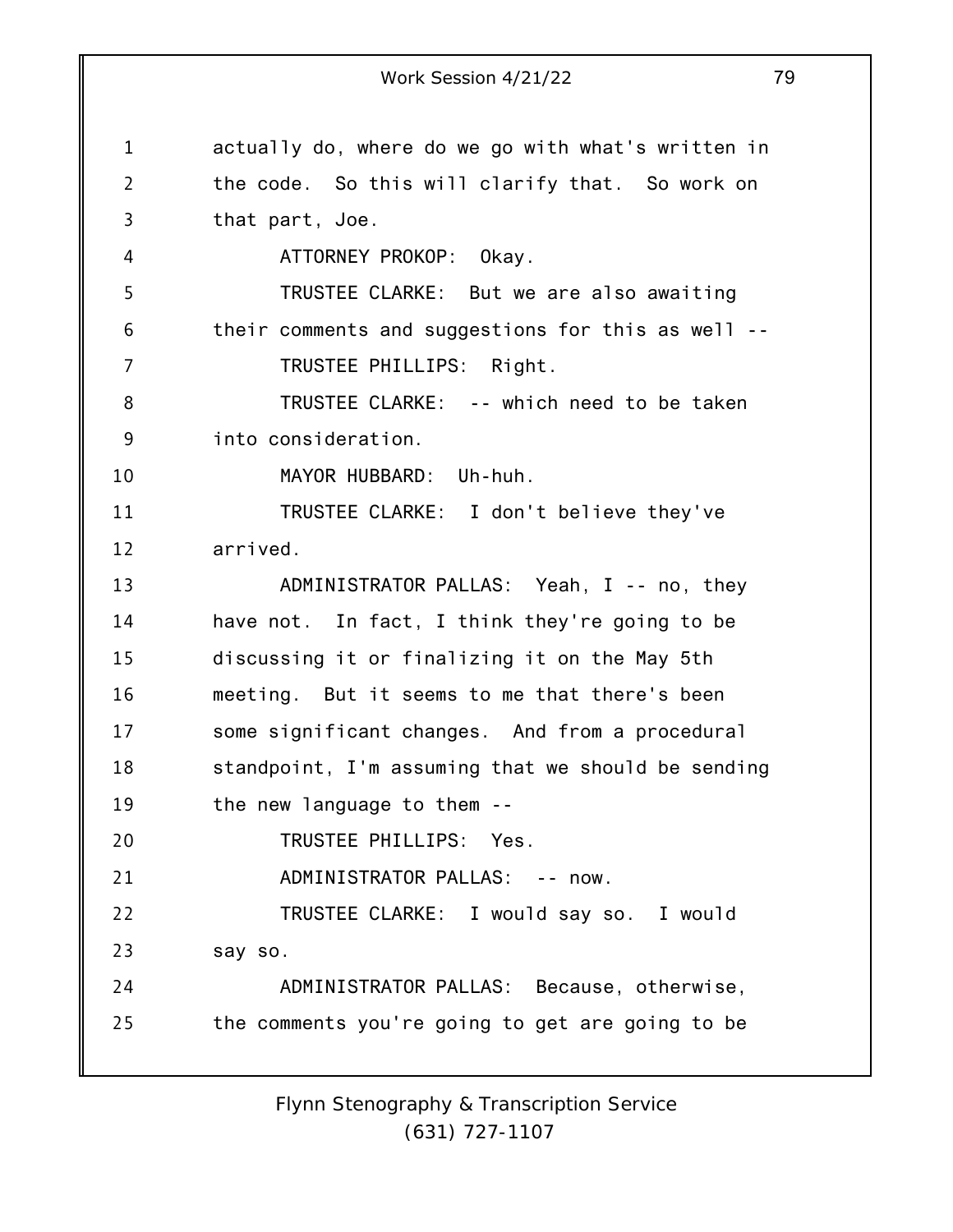1 2 3 4 5 6 7 8 9 10 11 12 13 14 15 16 17 18 19 20 21 22 23 24 25 based on the original language. ATTORNEY PROKOP: Okay. TRUSTEE PHILLIPS: No, they should be - yeah. No, they should be getting it, yes. ATTORNEY PROKOP: I'll do it right away. Okay. TRUSTEE CLARKE: Yeah. And the only other thing in there that I'm trying to hint at, if you will, in the guidelines, are that I understand the nature of retail has changed, and that there's not as much retail everywhere in the United States, and that the retail climate has changed. I'm not trying to live in the 1950s, or put my head in the sand and pretend that that hasn't changed. But I don't want to give up that the only business that can be in our Business District is a place to get something to eat or drink. There has to be encouragement for services, for retail outlets for people who don't want to leave the Village, for things that people are interested in, that people -- there has to be a happy medium. Otherwise, it's going to be a place that we don't want it to become, which we've seen happen to other East End towns. TRUSTEE ROBINS: And we're small, so it's --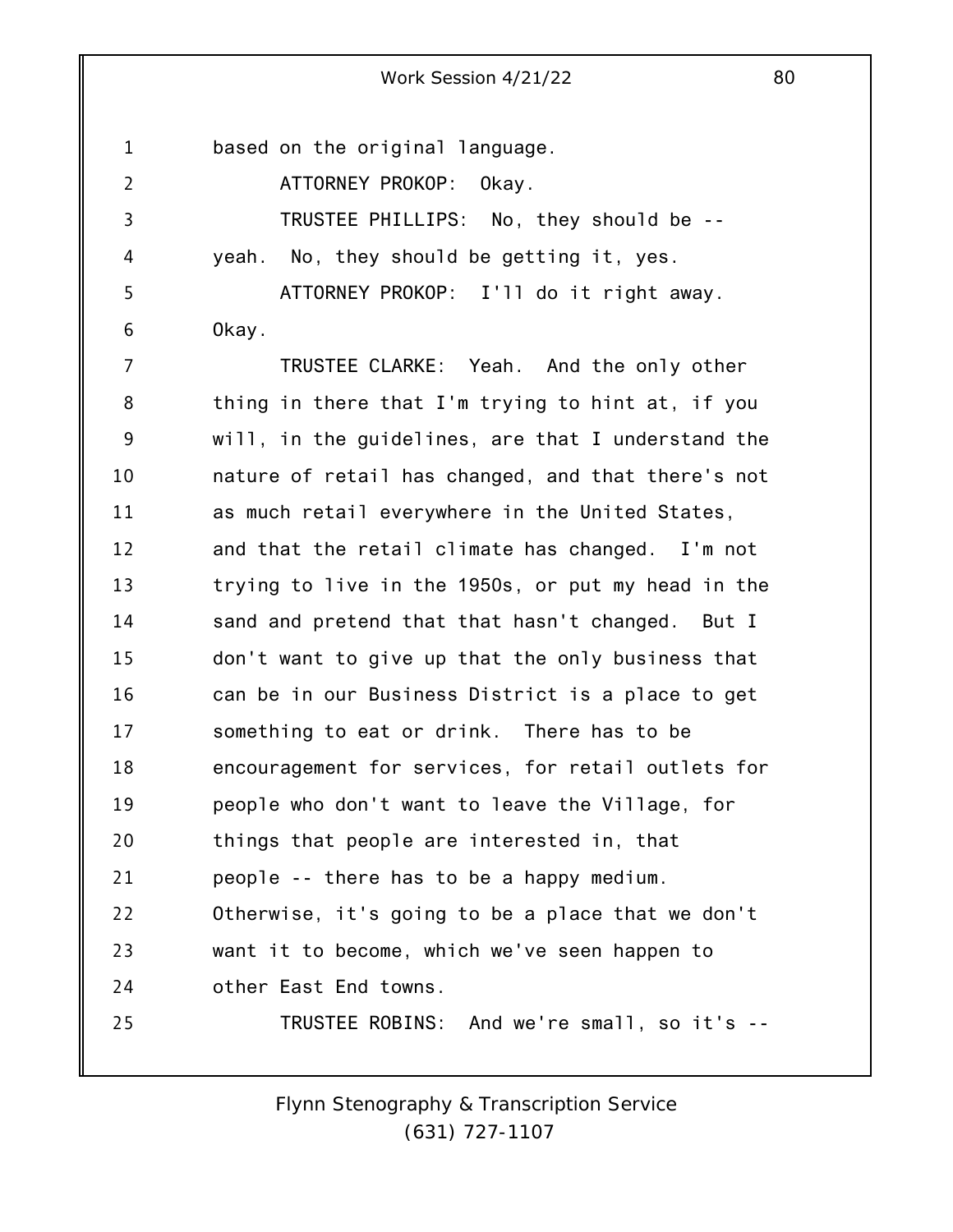1 2 3 4 5 6 7 8 9 10 11 12 13 14 15 16 17 18 19 20 21 22 23 24 25 Work Session 4/21/22 81 you know, that flip-over to what you're afraid of is very -- TRUSTEE CLARKE: It's very -- TRUSTEE ROBINS: -- very tenuous. TRUSTEE CLARKE: It's very tenuous, Julia. And, you know, I've said my piece. TRUSTEE PHILLIPS: Absolutely. MAYOR HUBBARD: Okay. Did you have anything else in your report, Joe? ATTORNEY PROKOP: No. (Laughter) MAYOR HUBBARD: Are you sure? ATTORNEY PROKOP: Just a suggestion that we go directly to public comment. (Laughter) MAYOR HUBBARD: Okay. TRUSTEE MARTILOTTA: I like it. MAYOR HUBBARD: All right. We have Board Discussions. Our Board discussion on the parking law. No, wait. (Laughter) MAYOR HUBBARD: I'll go down the list. Board Discussions: A public hearing regarding the Wetlands Permit Application submitted by Costello Marine Contracting on behalf of Nathaniel and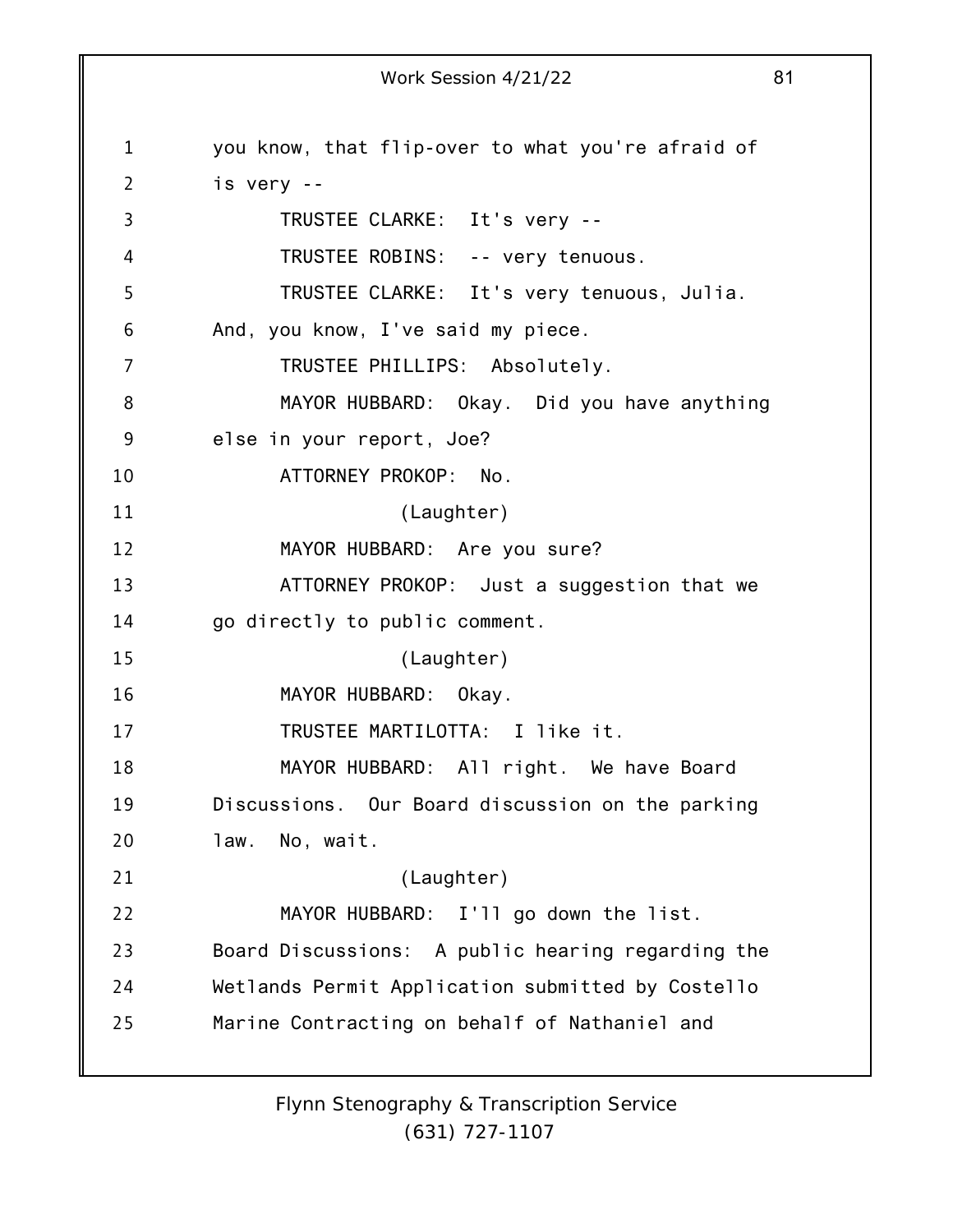1 2 3 4 5 6 7 8 9 10 11 12 13 14 15 16 17 18 19 20 21 22 23 24 25 Emily Ewing for the property located at 230 Fourth Street, to remove and dispose of 62 feet of bulkhead, and construct a new 62-feet bulkhead return in-kind, in place. Any Board discussion on that? TRUSTEE PHILLIPS: Paul, could you remind us, or refresh my memory, please, exactly what the CAC recommended? ADMINISTRATOR PALLAS: Yeah. It was just to maintain the -- of the non-turf buffer. That was the only recommendation. TRUSTEE PHILLIPS: Is that all it was? ADMINISTRATOR PALLAS: Yeah, that was it. TRUSTEE PHILLIPS: Okay. MAYOR HUBBARD: All right, yeah. Just the return, coming back off the bulkhead that's running out there. TRUSTEE PHILLIPS: Yeah, yeah, yeah. MAYOR HUBBARD: Take out the cement, put something new in. TRUSTEE PHILLIPS: Yeah. MAYOR HUBBARD: And it's just -- ADMINISTRATOR PALLAS: It exists there now. It exists there now. They said they would, and it's on the plans, but I think it would be just --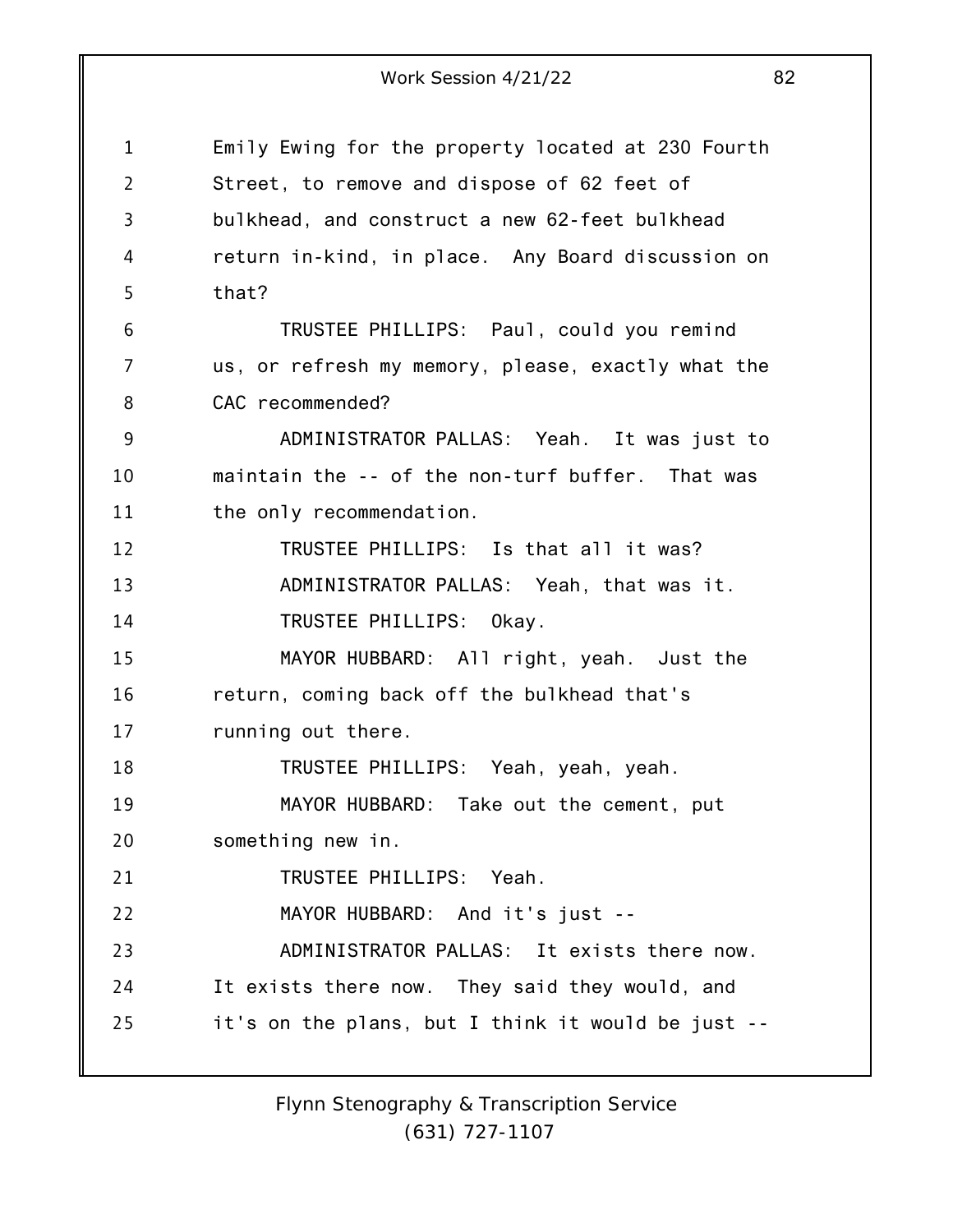4 5 asking, is --

if it's in the --

ADMINISTRATOR PALLAS: Yeah.

6 7 TRUSTEE PHILLIPS: -- I couldn't remember what it was, to be honest with you, so.

8 9 10 TRUSTEE ROBINS: We're putting in a plastic bulkhead, Paul? It's not a wood bulkhead, right? ADMINISTRATOR PALLAS: Not wood, no, it's

vinyl.

1

2

3

11

12

TRUSTEE ROBINS: Vinyl.

13 14 15 16 17 18 TRUSTEE CLARKE: My only comment on that was that on the plans that came from Costello, in that non-turf barrier was written "grass", meaning not turf grass, but larger grasses. And I wanted to make sure that we required native grasses and not invasive Asian species of grasses.

19 MAYOR HUBBARD: Okay.

20 21 22 23 TRUSTEE PHILLIPS: No, that's -- that's wise. That's why I was asking, because I couldn't remember exactly what the CAC said. But I believe the DEC -- is the DEC --

24 25 MAYOR HUBBARD: That's fine. Just write that into the resolution to approve their permit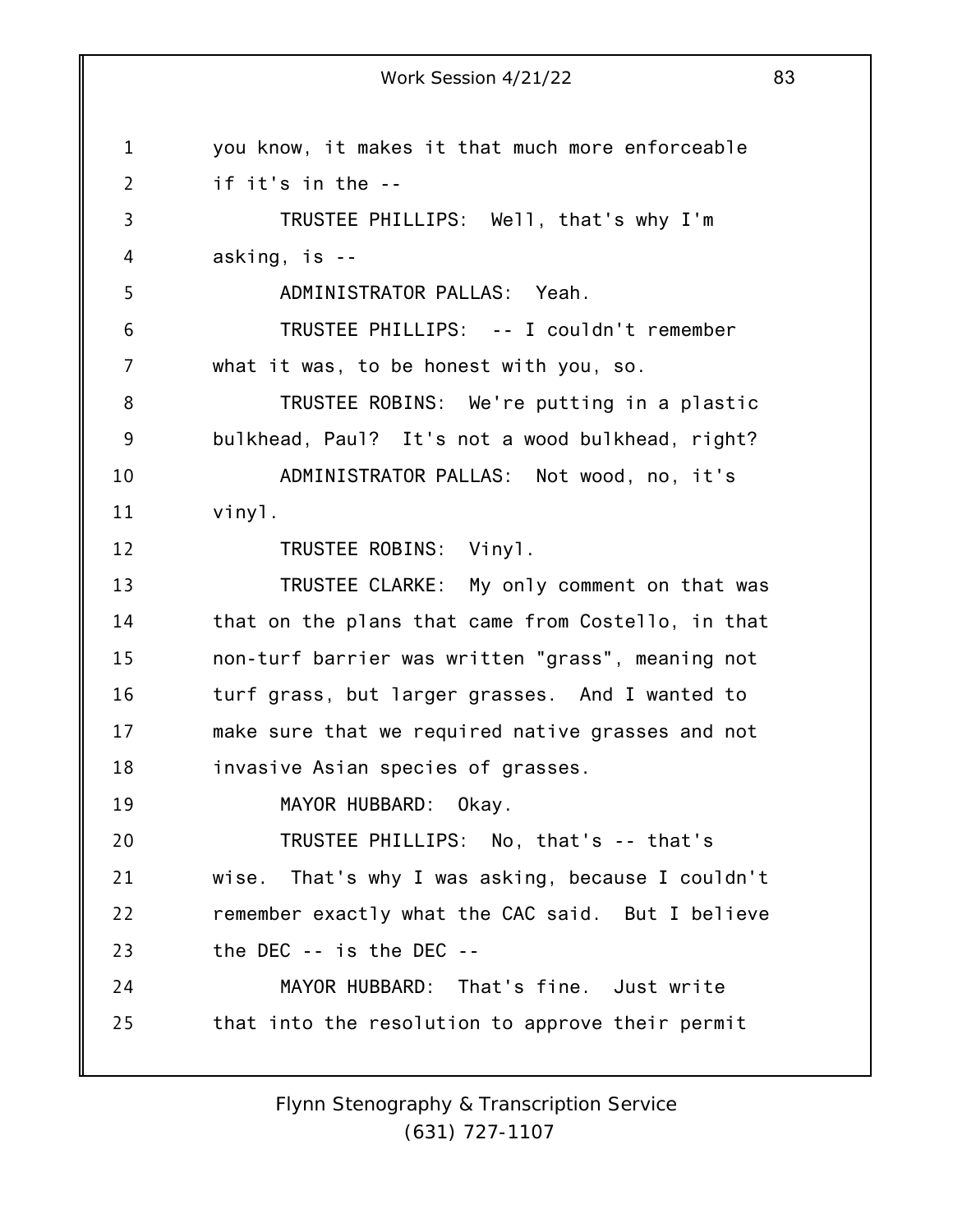1 2 3 4 5 6 7 8 9 10 11 12 13 14 15 16 17 18 19 20 21 22 23 24 25 and put that part on there. And just make sure you look at the agenda before it goes out to make sure the wording is what you're talking about. Okay? All right. The second discussion item, public hearing regarding a proposed Local Law creating Section 150-30.2 regarding curb cuts within the Village of Greenport and amending Section 115-13 of the Greenport Village Code. Any discussion on that? TRUSTEE PHILLIPS: I'm -- I'll be honest with you, I feel strongly that the Village Board is responsible for roadways, and the Planning - allowing the Planning Board to make the final decision on curb cuts is -- is a little scary to me. Just we've had -- we've had property owners who have completely taken their driveways out and put -- intensified the parking into the -- into the streets. I just -- I think there needs to be checks and balances for that, especially since we are the ones that are responsible for the roadways, and openings, and traffic, and flowing of traffic, and parking. And I just -- I would rather see some checks and balances on it, so that the Planning Board can get into -- I just -- I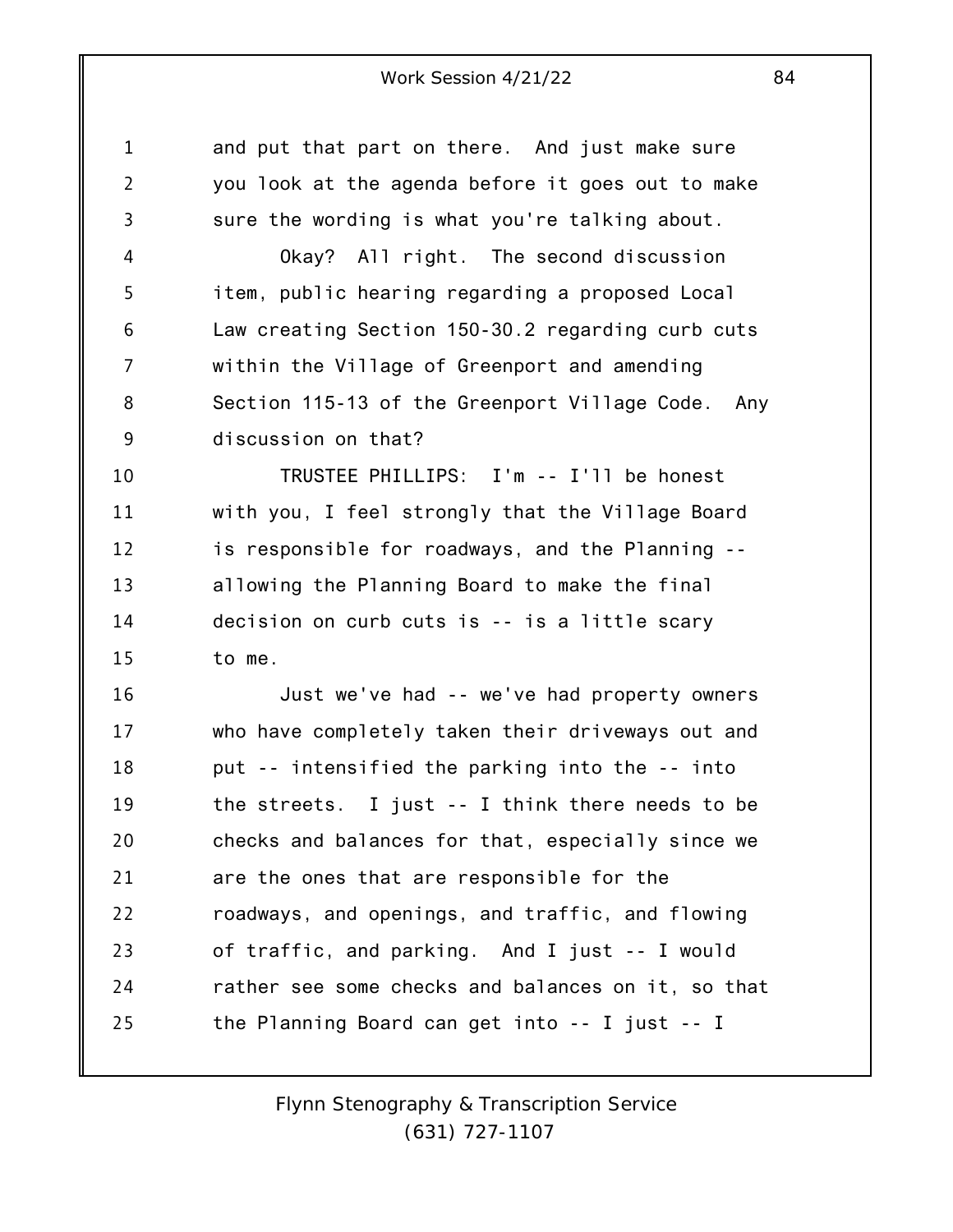1 2 3 4 5 6 7 8 9 10 11 12 13 14 15 16 17 18 19 20 21 22 23 24 25 just -- curb cuts scare me, especially after seeing some on North Street that completely did away with their driveways, and now we have a sidewalk that's got a driveway entrance and it dips down. And it's just -- it's a little scary. MAYOR HUBBARD: Okay. Well, right now, Paul, the code says Planning Board looks at it and the Village Board is supposed to review it, we're supposed to weigh in on it. ADMINISTRATOR PALLAS: That's the current code. I think the proposed code -- MAYOR HUBBARD: Right. ADMINISTRATOR PALLAS: -- eliminate -- it's just Planning Board, if I remember. MAYOR HUBBARD: It will be just the Planning Board, and not the Village Board at all? ADMINISTRATOR PALLAS: Correct. MAYOR HUBBARD: Okay. So what are you saying, you'd rather see the Village Board do curb cuts and not the Planning Board? TRUSTEE PHILLIPS: I would rather we have the final say on it. I think in the code already, we're supposed to be reviewing it, correct? MAYOR HUBBARD: That's -- the current code says it's supposed to go back.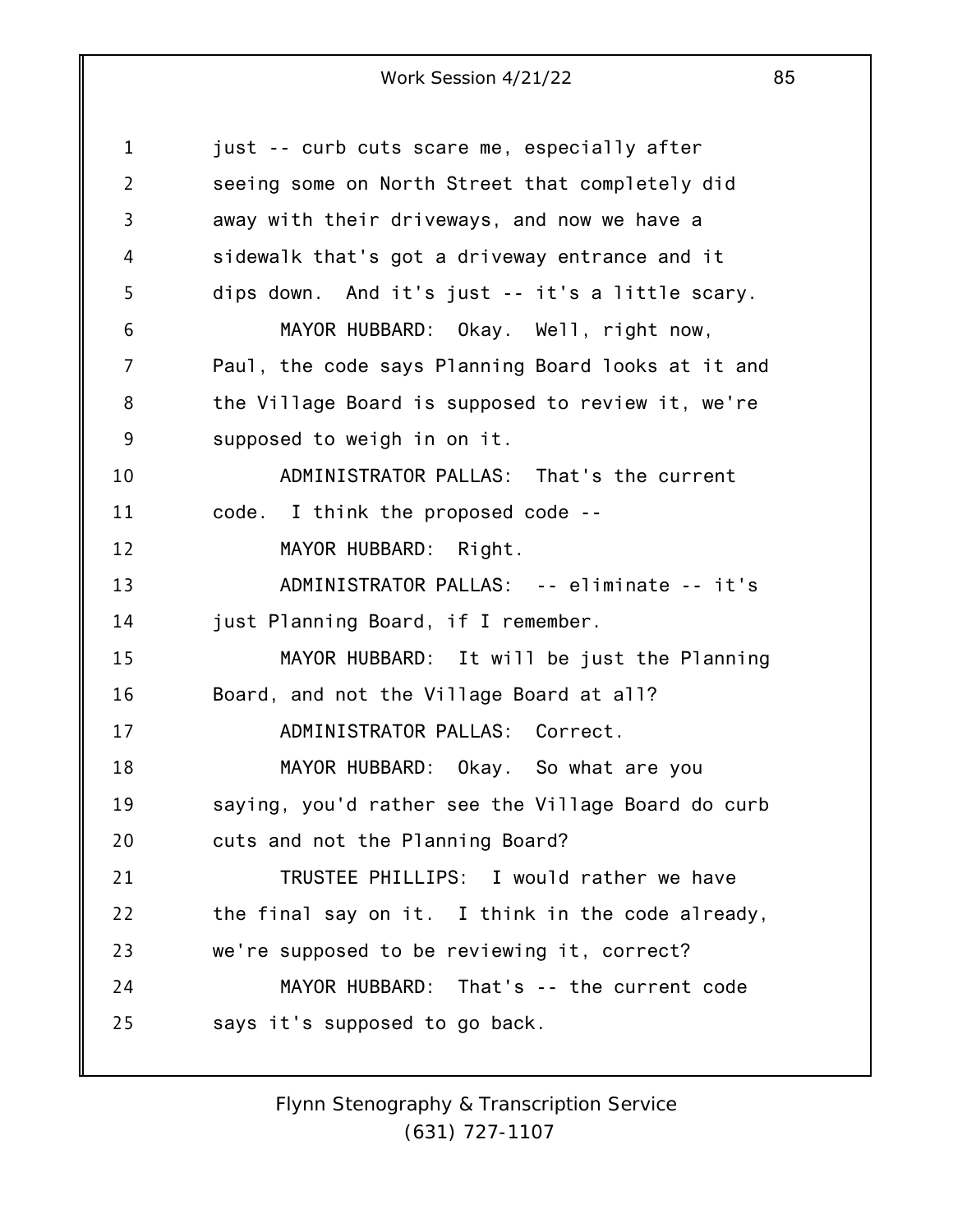1 2 3 4 5 6 7 8 9 10 11 12 13 14 15 16 17 18 19 20 21 22 23 24 25 ADMINISTRATOR PALLAS: The current code says that, yes. MAYOR HUBBARD: But it hasn't been done there. I can't remember. Very few curb cuts that we've talked about were discussed over -- over the past 10 years. TRUSTEE PHILLIPS: I can remember -- I can remember your father's Board discussing curb cuts, and they got into some lengthy discussions at times. So I'm just -- I just -- I'm just -- you know, I mean I'm going to vote against it if we put it on for a resolution, so that's okay. MAYOR HUBBARD: Okay. Well, I mean, because Planning Board does the site plan review. That's why it was in Planning Board, as they're going over the site plan looking at it, saying where - this is where a curb cut will fit in, that that's why it's been with them. That's why it's going completely to them, the Village Board is not part of it. TRUSTEE MARTILOTTA: I mean -- MAYOR HUBBARD: Well, that's what -- the Planning Board is looking at the site plan. If somebody's going to build a new house, boom, here's the houses that were missed. Some of the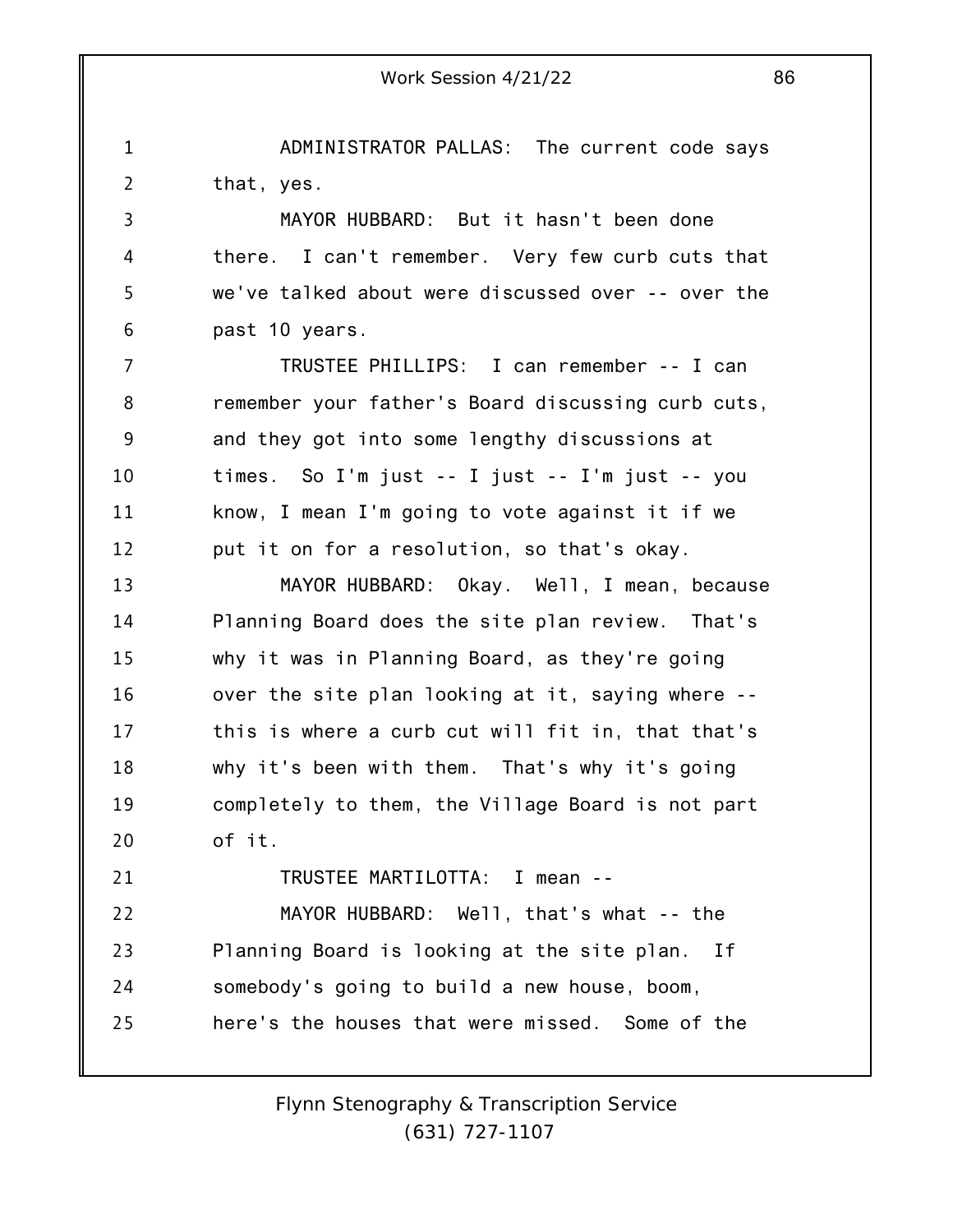1 2 3 4 5 6 7 8 9 10 11 12 13 14 15 16 17 18 19 20 21 22 23 24 25 other ones, well, they're changing or subdividing a piece of property, other things like that, and there's other curb cuts, not everything has been looked at per the site plan of adjacent houses or across the street, or something like that. That's why we're trying to clarify that part of it, right? ADMINISTRATOR PALLAS: And in -- yes. In addition to the procedural question, but yes. The Village Attorney put in a fairly extensive criteria list that the Planning Board is supposed to review, and, again, that's one of them. MAYOR HUBBARD: Okay. TRUSTEE CLARKE: My only comment on it was that I thought, and I don't remember whether this was added back in, but I thought that eliminating a curb cut, as well as creating one, both were an activity that should require review by a Board, whichever one is decided upon. TRUSTEE PHILLIPS: I had requested that, but I don't remember seeing it in the -- TRUSTEE CLARKE: I remember you bringing it up and I thought it was a very smart addition, and I don't know whether it's in the code. ADMINISTRATOR PALLAS: I thought -- I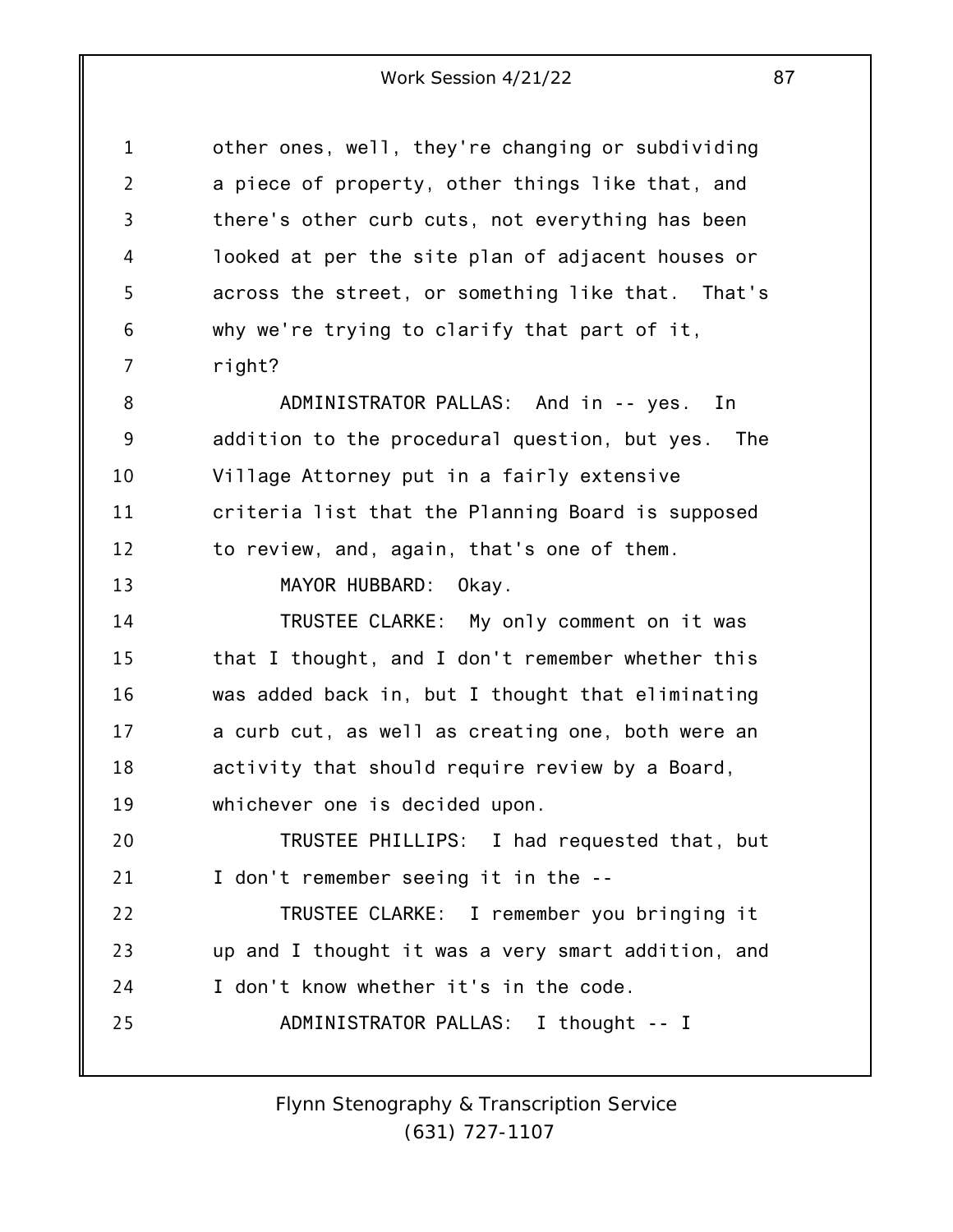1 2 thought it was put back -- put in. I don't have it with me.

3 4 TRUSTEE PHILLIPS: I don't have it with me right now.

5 6 7 TRUSTEE CLARKE: I don't have it with me either, I'm sorry. But that's just something I want to make sure of.

8 9 10 11 12 13 14 15 MAYOR HUBBARD: All right. Well, if you could check on that before we put something on the agenda. I mean, for somebody to remove a curb cut, they would have to go and open the road up to put in a regular curb, instead of having a curb cut there. And that should require a road opening permit from us to be able to have a contractor go and do that.

16

TRUSTEE CLARKE: Yes.

17 18 19 20 21 22 23 24 25 MAYOR HUBBARD: If the person follows the code. Some people don't always do that. But, I mean, that should be the checks and balances. If you're going to take one out and just put a curb and a sidewalk across there, they're supposed to ask us. But there's been other ones where people have put in the granite blocks and other stuff on their walkway, and everything else, on Village right-of-way in their driveway. It beautifies the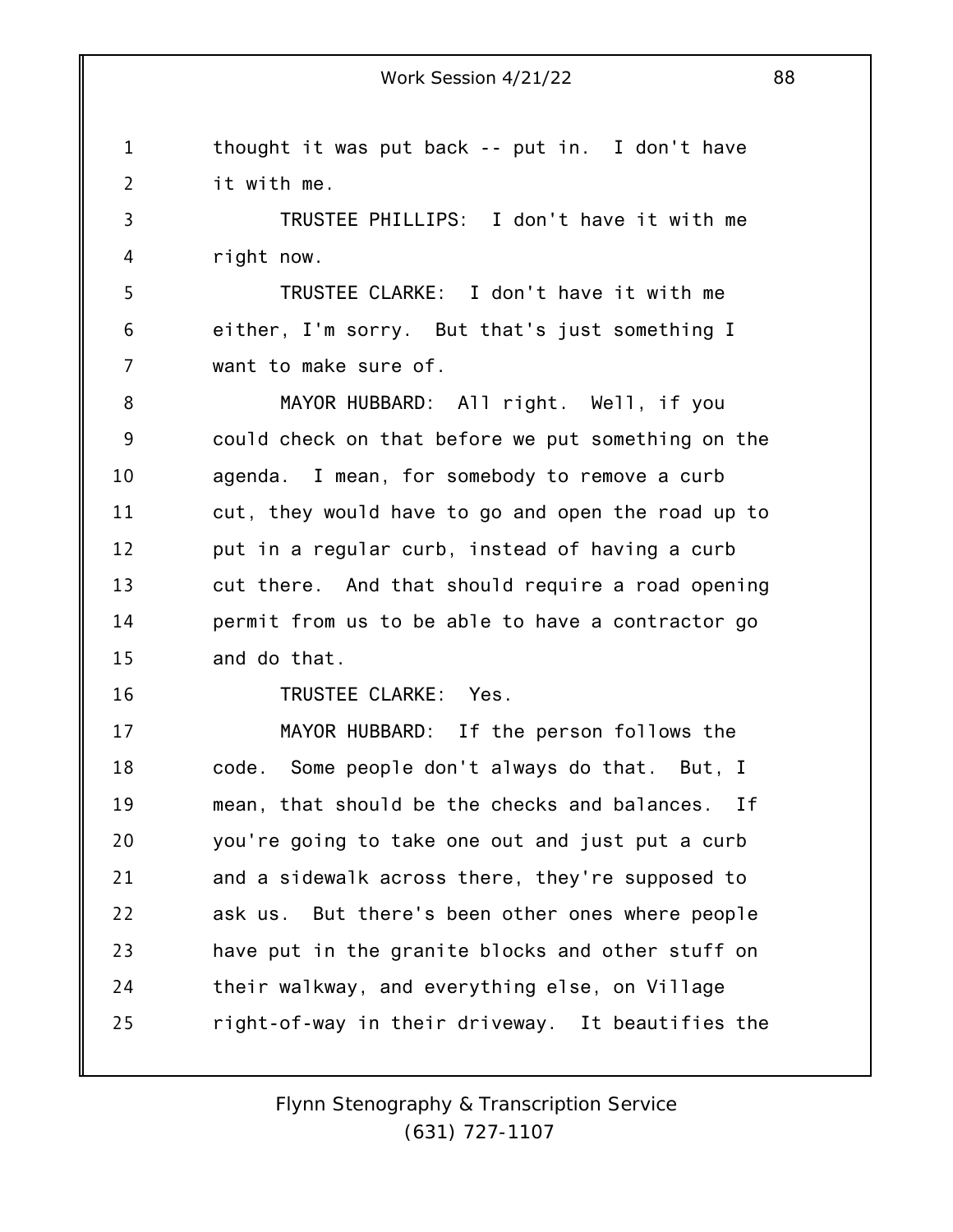1 2 3 4 5 6 7 8 9 10 11 12 13 14 15 16 17 18 19 20 21 22 23 24 25 Work Session 4/21/22 89 area and the person's property, so we have not said no, but I'm not sure that all those people got -- TRUSTEE PHILLIPS: Permits. MAYOR HUBBARD: -- road opening permits to go in to do that part of the project. TRUSTEE MARTILOTTA: Yeah. MAYOR HUBBARD: Which, again, you know, to be around the amount of construction going on, we can't be everywhere looking at every project. TRUSTEE PHILLIPS: No, no. MAYOR HUBBARD: You know, that's something -- they come at 7 in the morning, they dig it up, they put it done, they're gone in a day, and it's very hard to be everywhere to see all that. But I'm -- TRUSTEE PHILLIPS: Well, the reason is when they -- when they eliminate the driveway, it puts -- it -- their site plan now puts parking into the street instead of into their driveway. MAYOR HUBBARD: Without a doubt, yes. TRUSTEE PHILLIPS: And I think that's something that we have to get some checks and balances on somewhere, okay, because it's happened too often. And the intensification on Fifth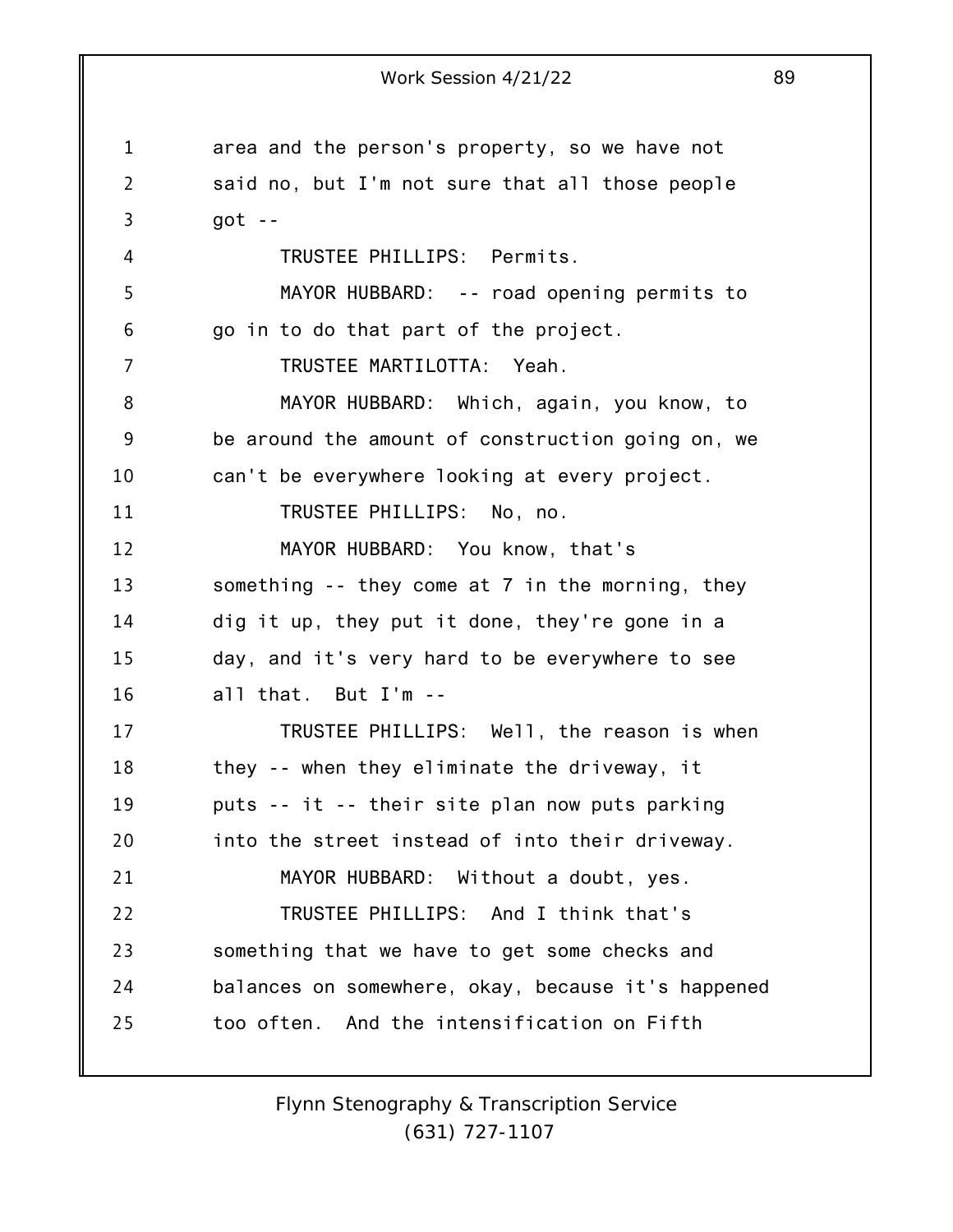1 2 3 4 5 6 7 8 9 10 11 12 13 14 15 16 17 18 19 20 21 22 23 24 25 Avenue, we have it going on on North Street. Some of these houses that have been improved, they've eliminated the driveway all together so they had a backyard, but that wasn't their original site plan. So I -- that's -- that's a concern. TRUSTEE CLARKE: I agree with you, Mary Bess. MAYOR HUBBARD: Okay. Well, Paul, go ahead. ADMINISTRATOR PALLAS: If I may. We just - we just took a look at it. It does -- I mean, it doesn't specifically say remove, but it says any -- any modification, which would be all encompassing. TRUSTEE CLARKE: Yeah. ADMINISTRATOR PALLAS: So would -- that to me would include that. CLERK PIRILLO: It reads construct or reconstruct, locate or relocate, relay or repair. ADMINISTRATOR PALLAS: I think -- I think -- I think that eventuality is covered. I do -- you know, I believe. MAYOR HUBBARD: Okay. TRUSTEE PHILLIPS: Okay. ADMINISTRATOR PALLAS: Just if I may, one other -- again, on a -- on a procedural comment. I think the Planning Board is sending comments on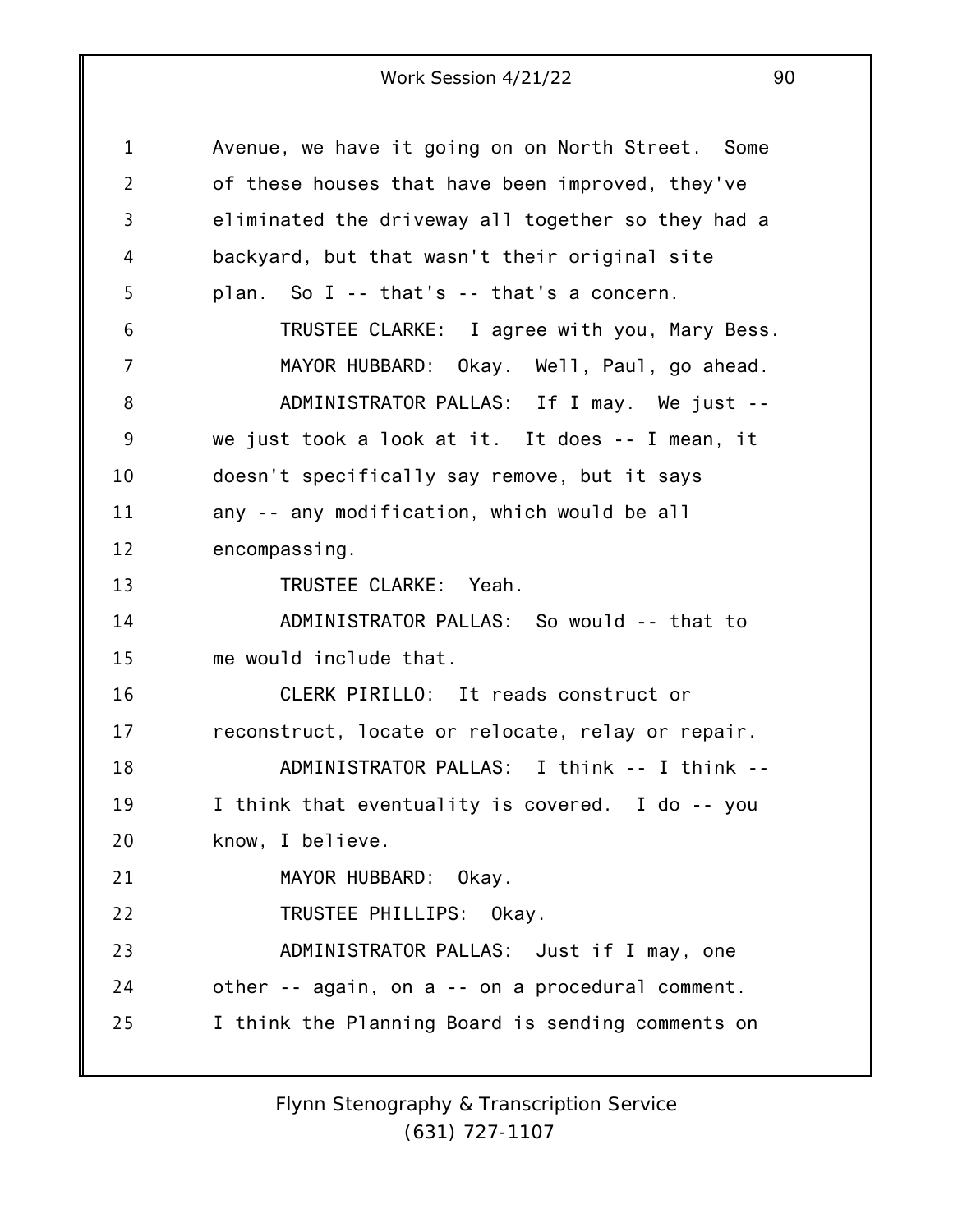1 2 3 4 5 6 7 8 9 10 11 12 13 14 15 16 17 18 19 20 21 22 23 24 25 Work Session 4/21/22 91 this as well, and I think they're scheduled to do that on -- probably on May 5th. MAYOR HUBBARD: Right. They have 45 days if they had to give comments on that, or whatever. ADMINISTRATOR PALLAS: Right, right. So I  $don't - -$ MAYOR HUBBARD: All right. So this is not something that we'd be able to vote on -- ADMINISTRATOR PALLAS: Until -- until -- MAYOR HUBBARD: -- next week, until we get their stuff, so it would be something for May. So having the discussion clarifies stuff for everybody and see what it is. And some of it, I could tell you, I know places where they're redoing a road and the driveway was removed, and people did it, and the Village redid the road and took the curb cut out when they redid the sidewalks and the curb, and our -- our Village guys did that, not recently, but -- TRUSTEE PHILLIPS: No, it's happened. MAYOR HUBBARD: But it's happened. So, you know, there's no -- you now, there's a fence put up here, there's no longer a driveway there, and they're fixing up the road, and they just went and took care of it. You know, so we need to be more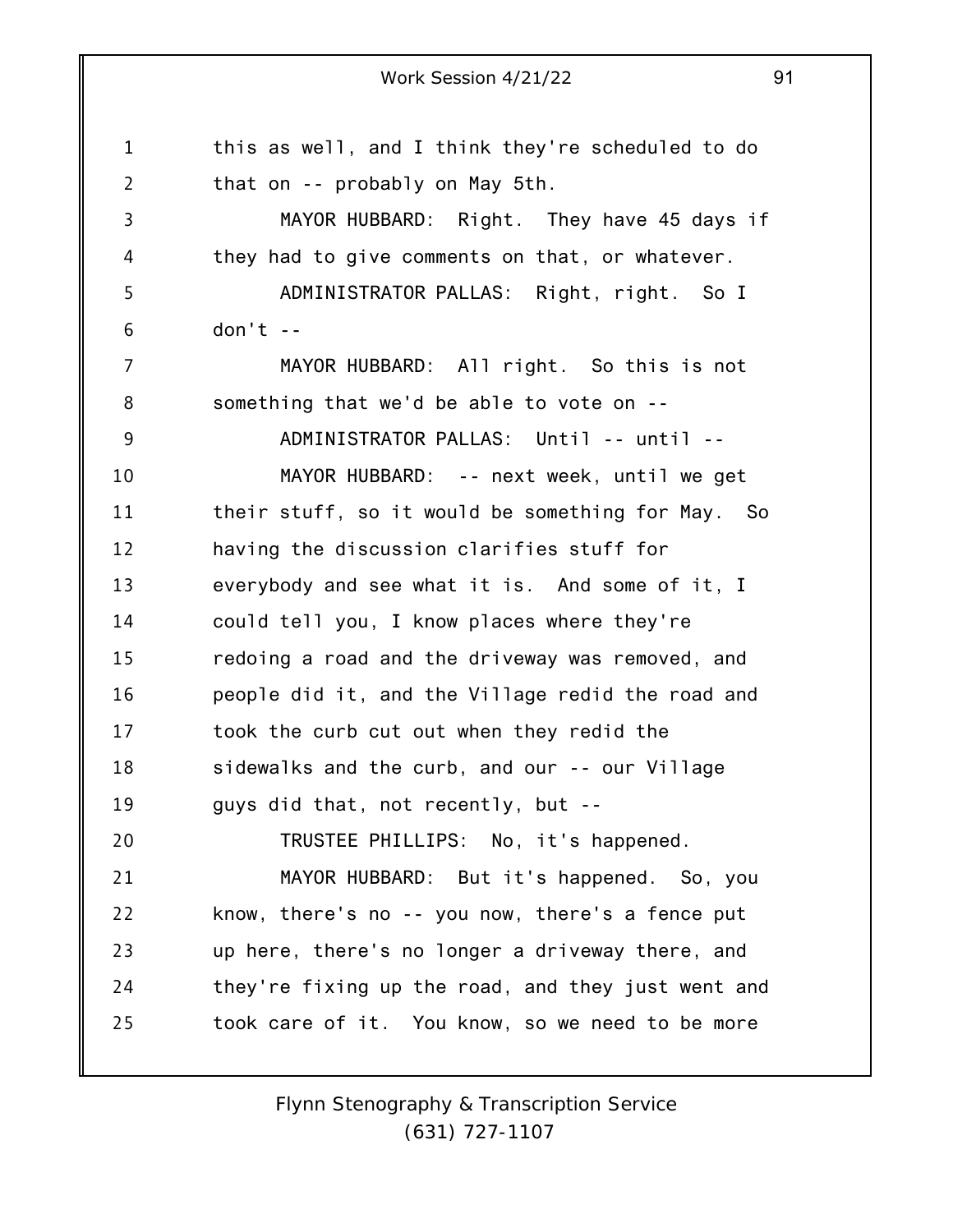1 diligent on that.

| 2  | Curb cuts were never really a major thing,         |
|----|----------------------------------------------------|
| 3  | but I've seen it now. I mean, I know somebody      |
| 4  | right across from my mother where there's one      |
| 5  | curb cut and a three-bay parking area. So they     |
| 6  | have to go through one curb cut and drive across   |
| 7  | the lawn to get over to them. Well, somebody       |
| 8  | bought it. It didn't have to go before the         |
| 9  | Planning Board or anything else, but they wanted   |
| 10 | more parking off the street. Most people take it   |
| 11 | away. They put more in, and did a nice brick       |
| 12 | driveway and everything else, but now the two cars |
| 13 | go in there, but you have to drive over the curb   |
| 14 | and the lawn to get into the parking areas.        |
| 15 | So okay. Well, we'll discuss this, and that        |
| 16 | will be for a vote in the May meeting, okay?       |
| 17 | CLERK PIRILLO: Mr. Mayor, we may need to           |
| 18 | renotice that, also, for -- to reopen the public   |
| 19 | hearing in May.                                    |
| 20 | MAYOR HUBBARD:<br>Yeah.                            |
| 21 | ATTORNEY PROKOP: It's a time -- it's not           |
| 22 | because of a change in the law, it's because of    |
| 23 | the timing factor. You can't -- you can't -- you   |
| 24 | can't go beyond a certain time period, you have to |
| 25 | reopen, reopen the hearing.                        |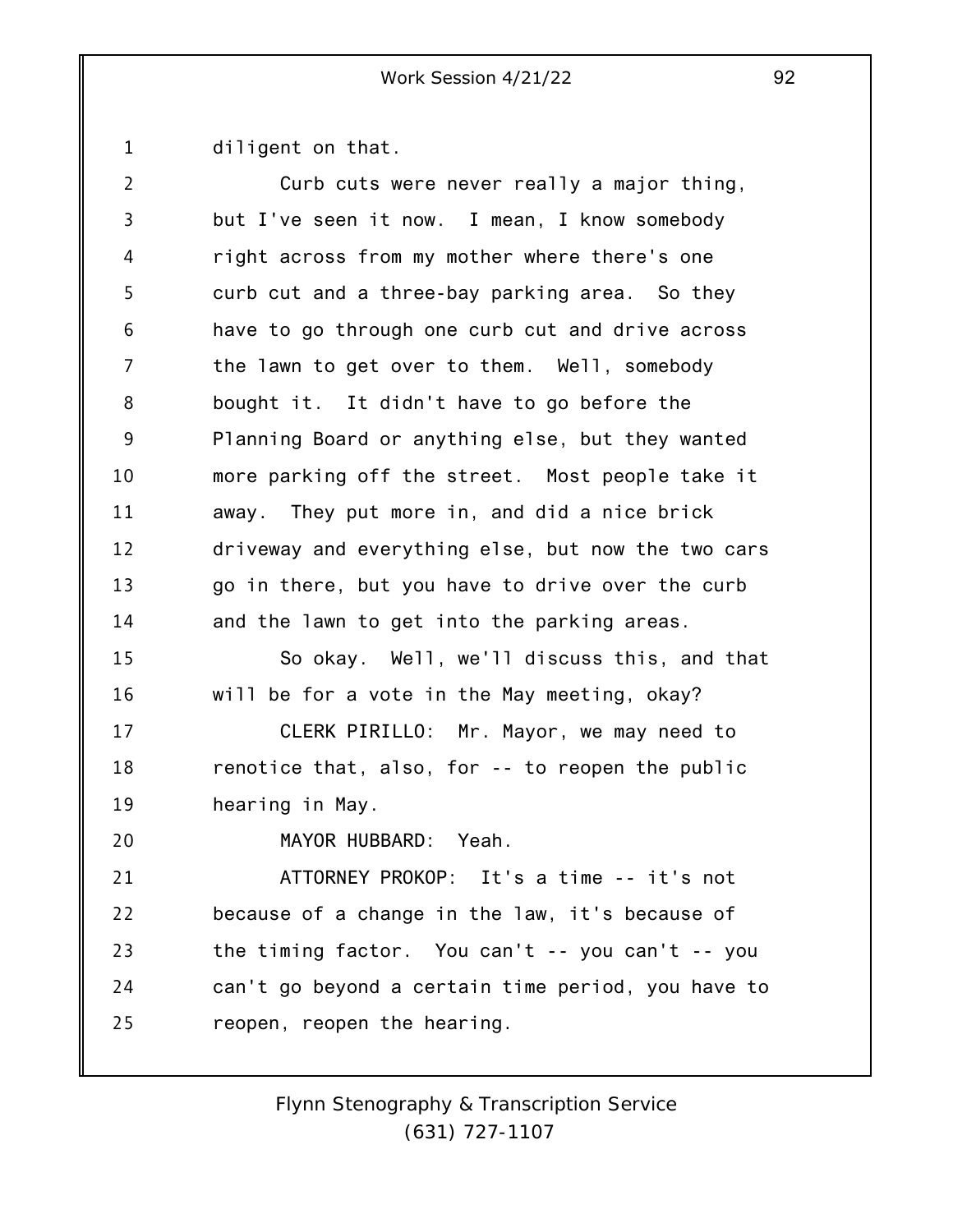1 2 3 4 5 6 7 8 9 10 11 12 13 14 15 16 17 18 19 20 21 22 23 24 25 Work Session 4/21/22 93 MAYOR HUBBARD: So for us to do next week, or something we should do this evening? ATTORNEY PROKOP: No. We should make a motion. TRUSTEE PHILLIPS: Whoa, whoa, whoa. Wait a minute. Wait, wait, wait a minute. You're talking about reopening the hearing on parking, or setting the new -- TRUSTEE MARTILOTTA: Curb cuts. ATTORNEY PROKOP: On curb cuts. TRUSTEE ROBINS: Curb cuts. TRUSTEE PHILLIPS: Oh, okay. CLERK PIRILLO: Curb cuts. TRUSTEE PHILLIPS: Curb cuts, okay. ATTORNEY PROKOP: Because if you don't adopt the law within a certain amount of time, you have to reopen the public hearing. So we just -- MAYOR HUBBARD: Right, 60 days, and then it becomes -- ATTORNEY PROKOP: Right. We should just do that as a formality, please. MAYOR HUBBARD: Okay. ATTORNEY PROKOP: So we should vote, we should vote at our meeting to -- to reopen the public hearing on -- at the May meeting on curb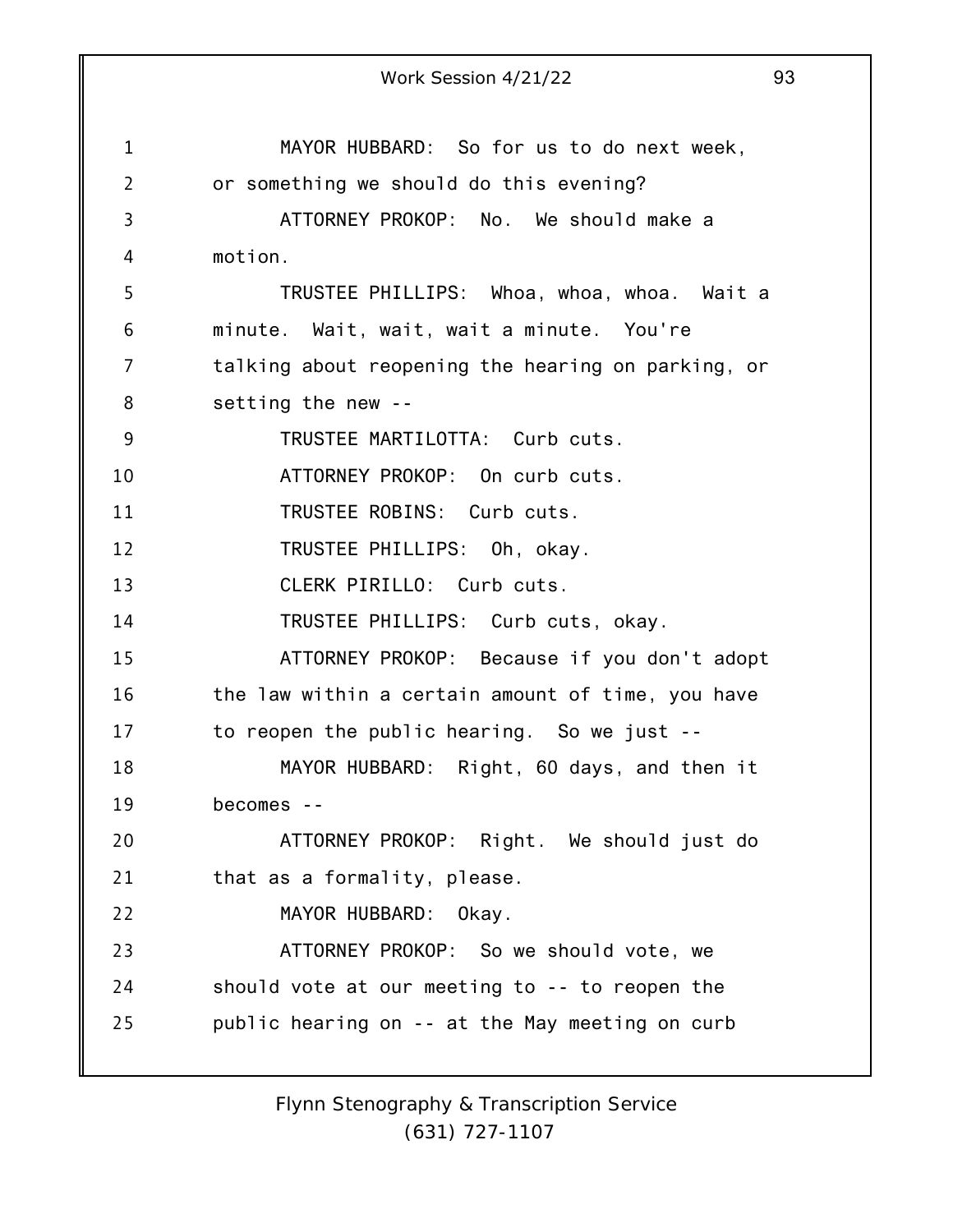1 2 3 4 5 6 7 8 9 10 11 12 13 14 15 16 17 18 19 20 21 22 23 24 25 Work Session 4/21/22 94 cuts, so we could vote on it at the same night. In May, we could have the public hearing and vote on it the same night, if there's no significant comments. MAYOR HUBBARD: Right. TRUSTEE PHILLIPS: Well, we'll have the comments from the Planning Board. ATTORNEY PROKOP: Well, we'll -- yeah. MAYOR HUBBARD: Well, we're waiting for those on May 5th on that, so -- TRUSTEE ROBINS: The May meeting? MAYOR HUBBARD: All right. So put that on the agenda. Reopen both public hearings for the meeting next week. Okay. ATTORNEY PROKOP: Okay. MAYOR HUBBARD: All right. The next -- Board discussion was on the parking, so we've already passed that over enough, we're not going to do that. All right. Update Historic Preservation Commission Guidelines. All right. We've all read that. That was all more procedural stuff on the guidelines of what they're doing, explaining to applicants where they are earlier in the process, letting them know what they have to do and all.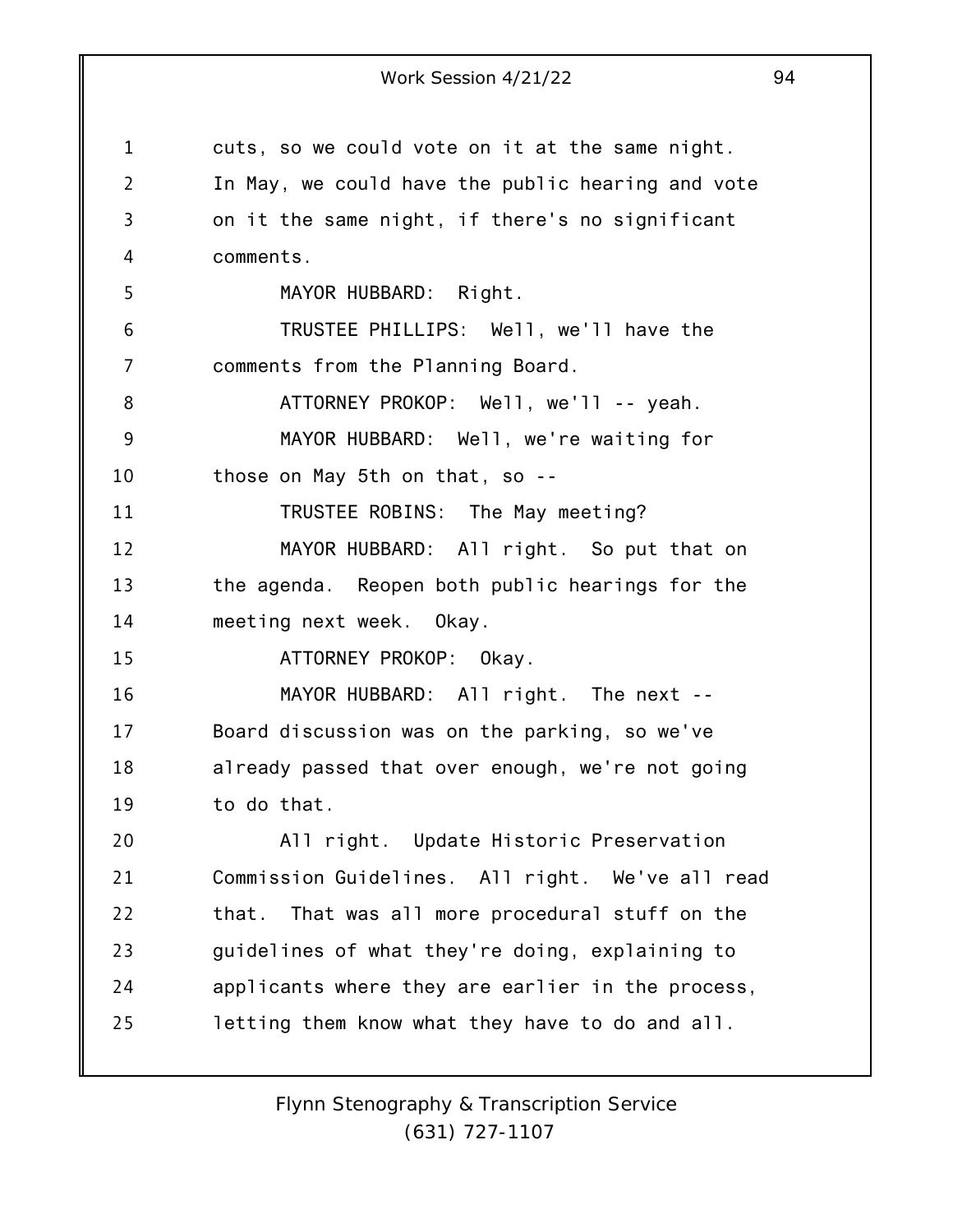1 2 3 4 5 6 7 8 9 10 11 12 13 14 15 16 17 18 19 20 21 22 23 24 25 Work Session 4/21/22 95 That was the guidelines that they had brought back to us. Was everybody comfortable with those guidelines? TRUSTEE PHILLIPS: Yeah, the guidelines I'm comfortable with. TRUSTEE CLARKE: The guidelines. MAYOR HUBBARD: All right with the guidelines. So -- TRUSTEE CLARKE: Yeah. The guidelines were, I think, in -- very well done. I have a great deal of respect for the work they put into it. MAYOR HUBBARD: Okay. So we'll put that on for a vote on the guidelines? TRUSTEE CLARKE: The -- MAYOR HUBBARD: Do we need to vote on those, or that's just become procedural? ATTORNEY PROKOP: No, I would. I would vote on that, yes. MAYOR HUBBARD: We do, we vote on that. TRUSTEE CLARKE: But the review and action on Historic Preservation recommendations, is that something that needs to be discussed and formalized to either be adopted, or put on hold, or rejected? MAYOR HUBBARD: That's the recommendations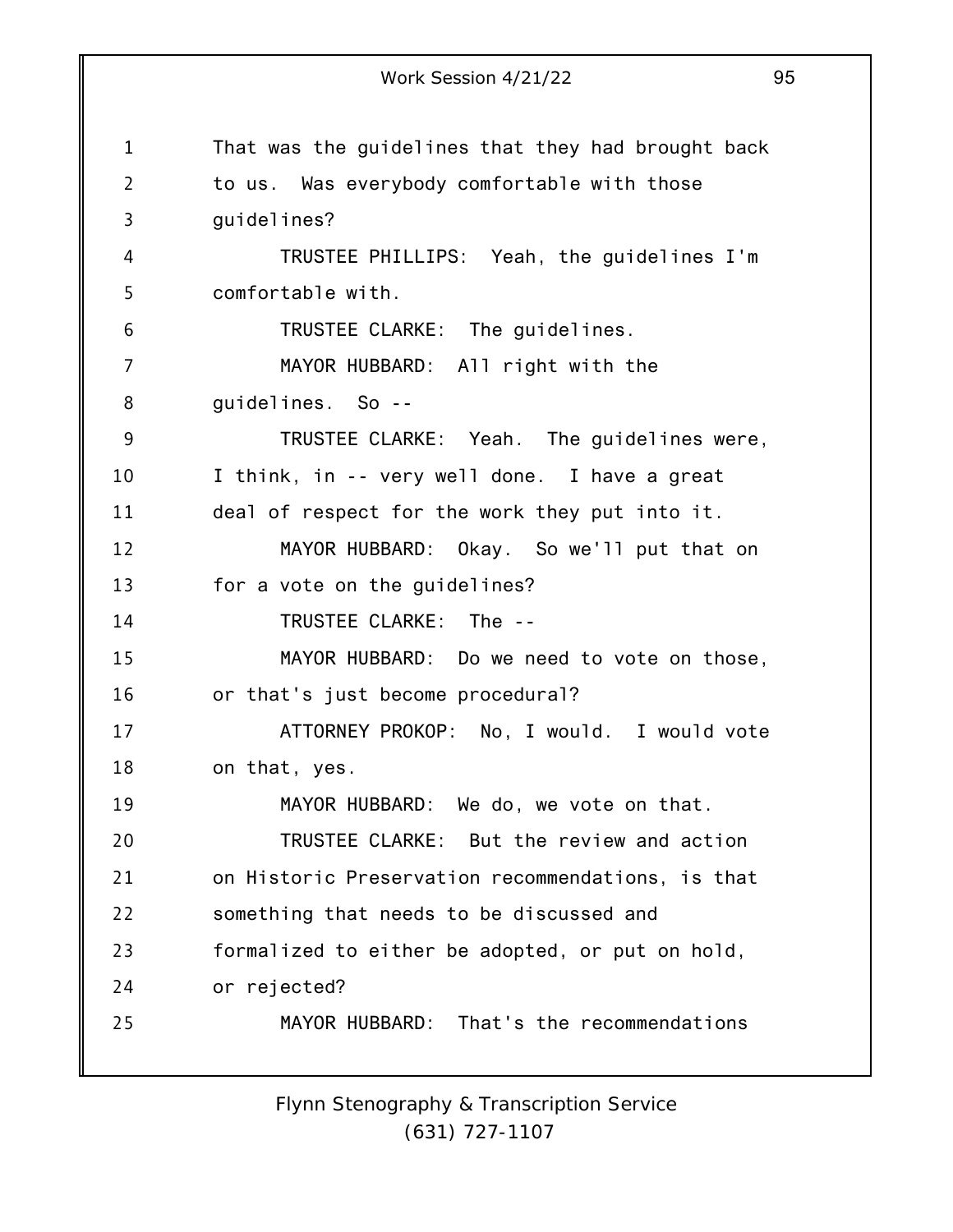1 from the Historic?

2 3 4 5 6 7 8 9 10 TRUSTEE CLARKE: (Nodded yes) MAYOR HUBBARD: Right. Yeah, well, the first one, we're going to vote on the guidelines, which is just the format and procedure where we're going with it. So we'll vote on that one. The next question is the recommendations from Historic Preservation Commission, which is more making the whole Village part of the Historic District, and that's open for discussion.

11 12 13 14 15 16 17 18 19 20 21 22 23 24 25 TRUSTEE PHILLIPS: Well, I think they - what they did is they set three priorities here, which ideally, I'm sure, they would like the whole Village put into it. But I think they went through the different -- Priority 1, Priority 2, and Priority 3. And I think perhaps Front Street to Main Street, to Third, on both sides of the street, that's a big discussion, that's a really big discussion. Priority 2 is even bigger discussion. But I think the third priority is dealing with Green Hill Cemetery, and I think that's something that we could discuss, and perhaps try to move that forward, because I think it is historic. I mean, it's got a lot of history to it.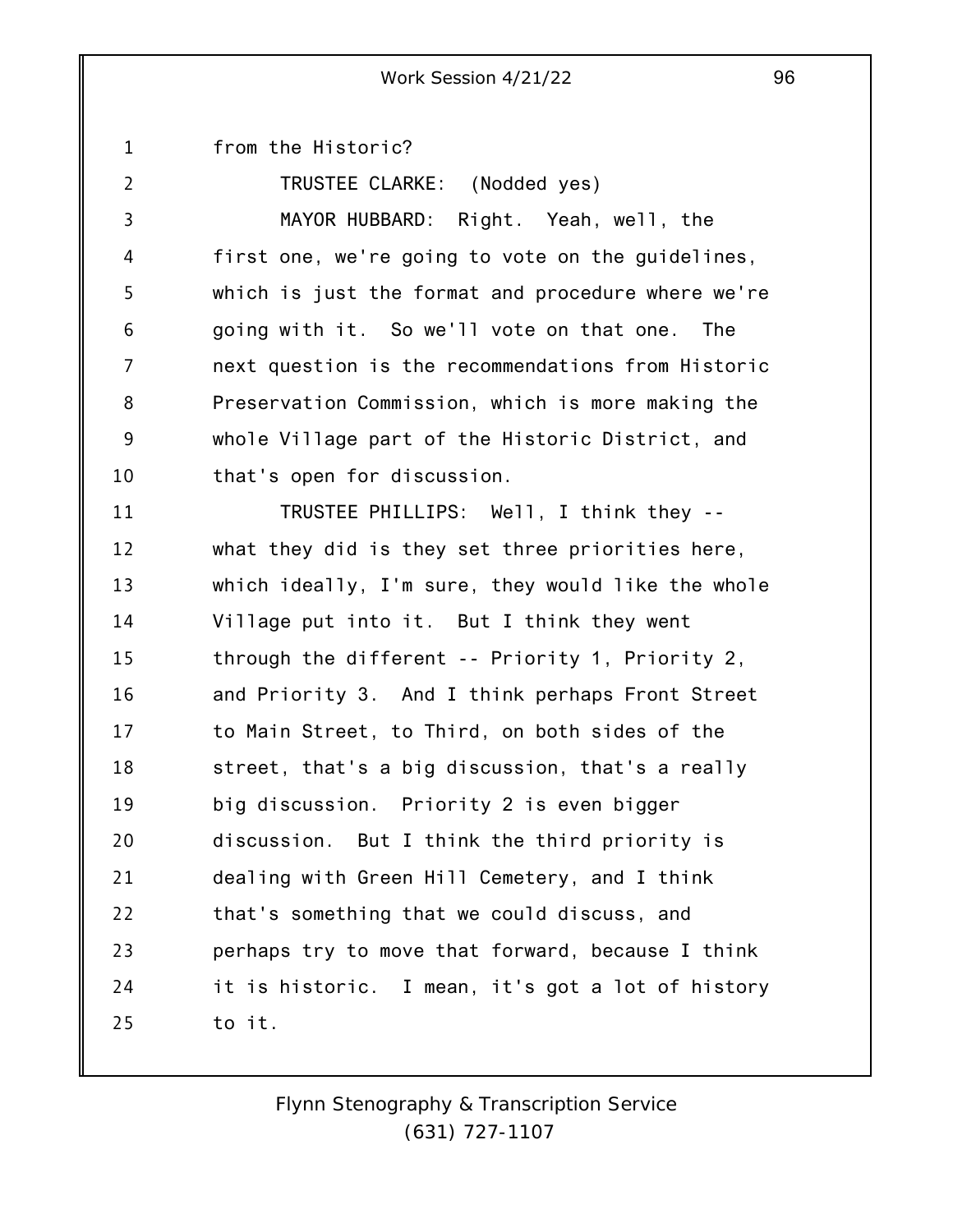1

MAYOR HUBBARD: Uh-huh.

2 3 4 5 6 7 8 TRUSTEE PHILLIPS: I think it would give the Board our opportunity for maybe some funding for it, or projects to go in there to take care of some of the tombstones and some of the area. And if we were going to talk about any of it, that's the one I would like to talk about first, is Green Hill Cemetery.

9 10 11 12 13 14 15 16 17 18 19 MAYOR HUBBARD: Okay. I mean, that's fine. I mean, making the whole Village part of the Historic District I am not in favor of. I think it would put a burden and change the character and stuff of what's going on outside of that district. The original district was done, meaning mostly just the downtown area. To expand that over at the end of Sixth Street and Sixth Avenue, and everything else, I think that's a stretch and it's -- I don't think that's recommended at this time for the project.

20 21 22 23 24 25 Green Hill Cemetery, definitely. I mean, a lot of work has been done down there since the Village took it over 16 years ago now, I believe it was, from the Clark Family. A lot of the stones have been uprighted and fixed, we had a grant for that. But to make that an historic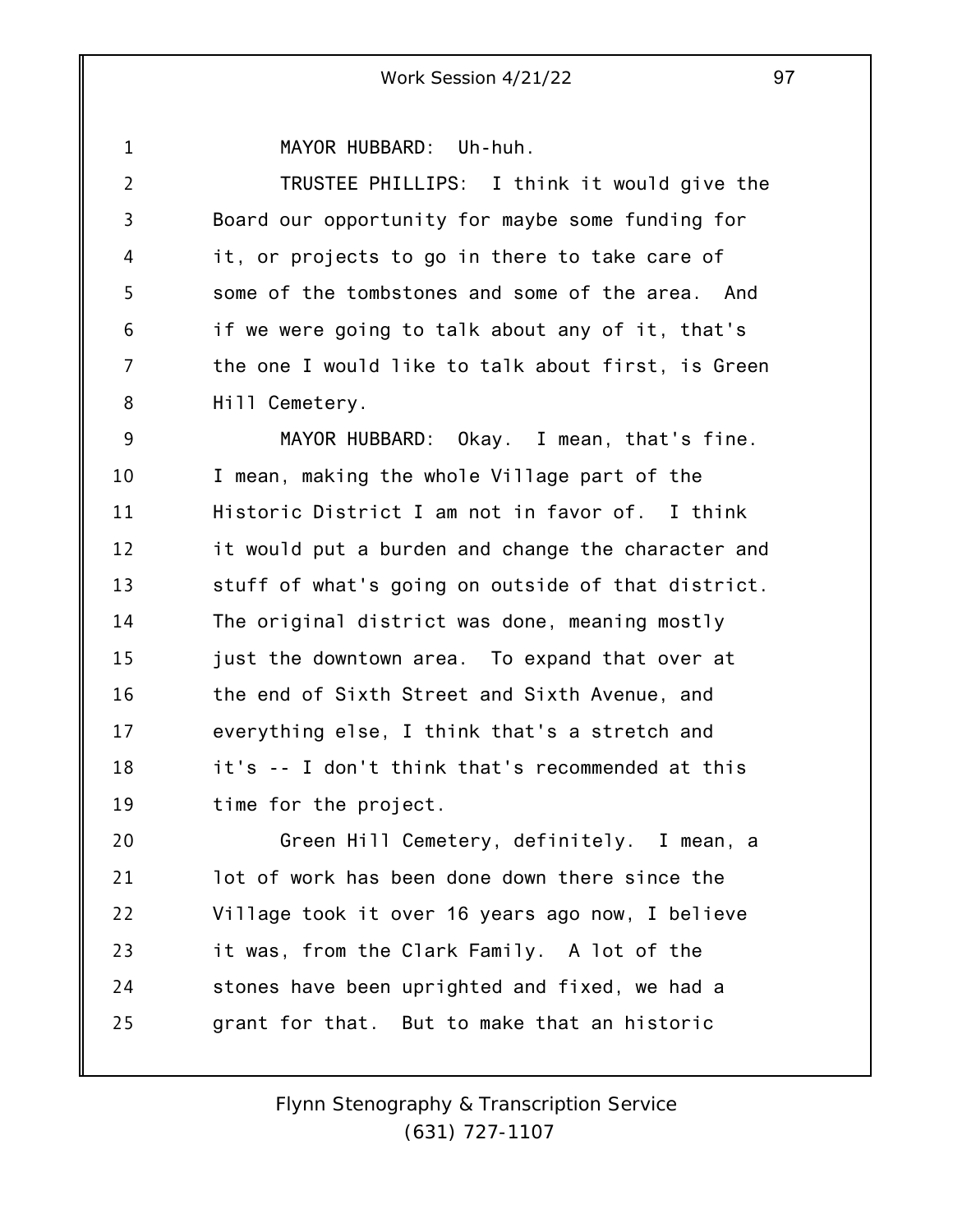1 2 area, I would be totally in favor of that, you know.

3 4 5 6 7 8 9 TRUSTEE PHILLIPS: I think that the Downtown Business District, when the original concept started, was to try and keep what we're still trying to keep now, okay? But they didn't do the stores on Front Street for some reason. I believe it's tied up with the Waterfront Commercial designation for those properties.

10 11 12 13 14 15 So I agree with you, putting the whole Village into historic, making residential areas do, through so many hoops for -- not hoops, but the cost for some of those houses that are outside the current district now would be putting a burden on a lot of people.

16 17 18 19 20 21 22 TRUSTEE CLARKE: Well, I agree with the commentary I've heard so far. Priority 3 seems like a good and noble task that's not hard to do. In just looking at the three priorities that they made, you know, I have a lot of respect for their work and their determination on asking for these three priorities.

23 24 25 Priority 2 does not bother me greatly, because there are a great deal of historic structures that are in that distance just on Front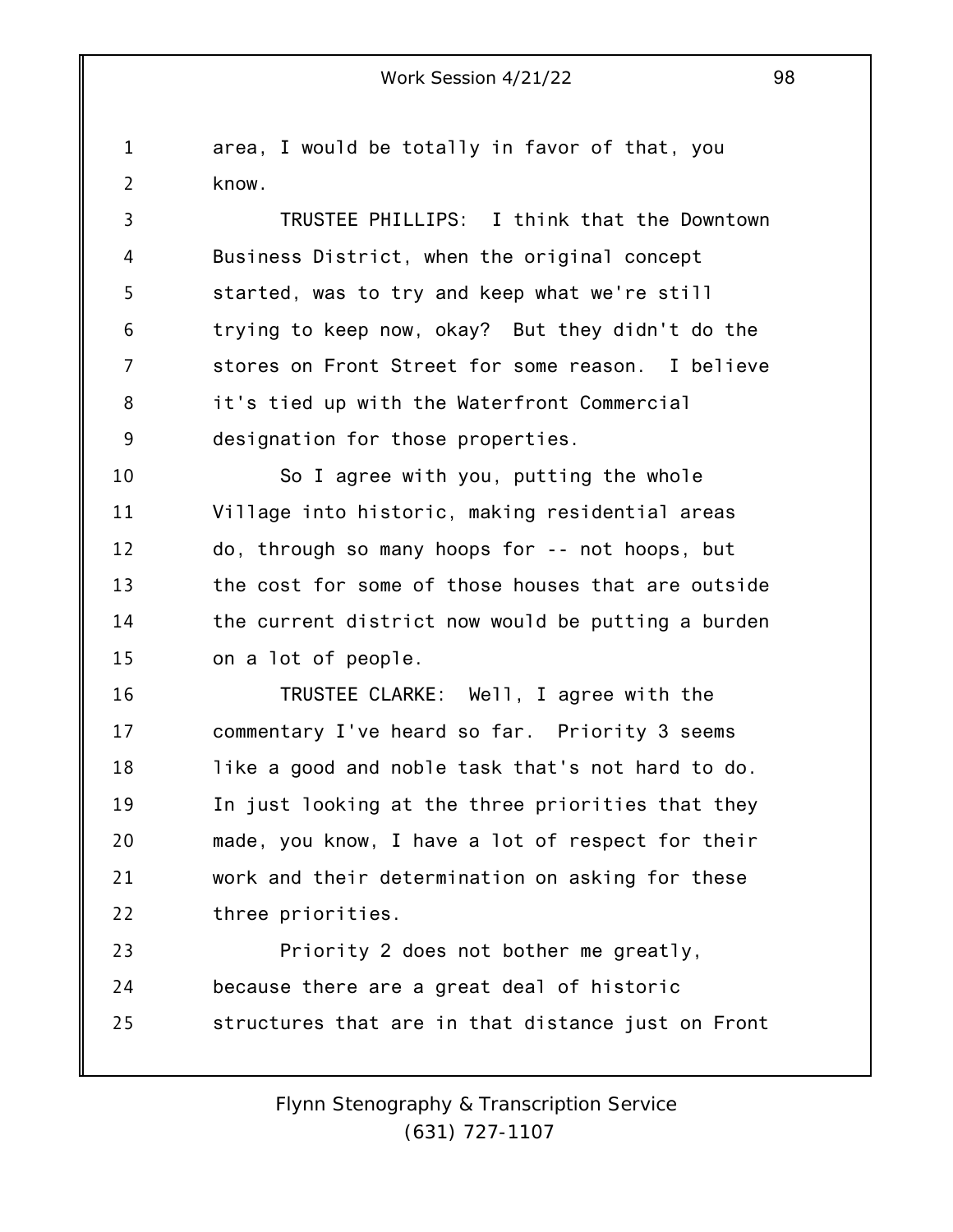1 Street that I think do warrant protection.

2 3 4 5 6 Priority 1 was the only priority that I - you know, it's a tough one. You've got about -- a building that Kessie's in that's historic, and you'd love to see preserved, and then you have a building such as --

7

TRUSTEE PHILLIPS: Colonial.

8 9 10 TRUSTEE CLARKE: -- Colonial Drug that has no specific historic significance to the Village in any vernacular to speak of.

11 12 13 14 15 16 17 18 19 And I understand they're trying to address the Business District streetscape, but I am having a hard time with Priority 1 in reconciling the idea of progressive development of the Business District with historic designation. And how would that work to combine historic designation on what I view as non-historic buildings that would then require additional requirements if they were be - to be redeveloped?

20 21 22 23 24 25 That said, there are individual properties within that area. The real estate company next to Greenport Wines and Spirits is a beautiful -- Linda Kessler's building, it's a beautiful historic building. I would hate to see someone tear it down and build something else. Aldo's is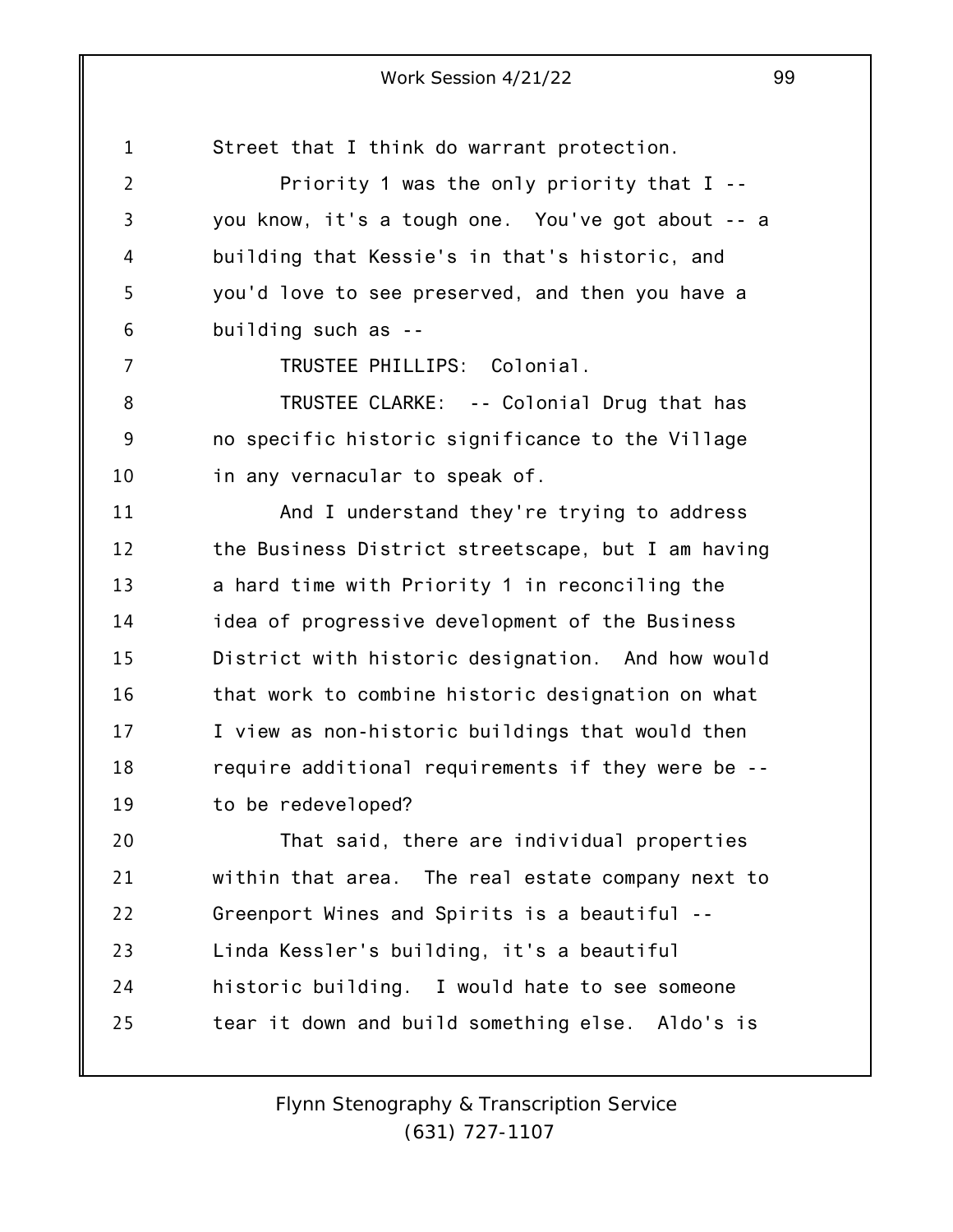a historic quaint structure. So those properties are vulnerable if they're not protected, but there are so many other properties on that stretch that don't necessarily warrant protection, that I get caught up in myself with Priority 1.

1

2

3

4

5

6 7 8 9 10 11 12 13 14 15 16 17 18 19 20 21 22 23 Priority 2 being mostly outside of the primary district, even though the distance from Third to Fourth Street is still part of the Business Improvement District. Kapell Real Estate is -- could be considered an historic building. The Greenporter, probably as it existed, would have been considered historic from the viewpoint of the Commission now, because it is in a Mid-Century vernacular, which 30 years ago nobody cared about, but in the past 30 years has gone from something that no one cared about to something that is extremely important in preserving, but most of that has already been lost, and, of course, with any plans to alter it further. So I could see -- I could see certainly letting go of Priority 1, but I do have some heart for Priority 2.

24 25 MAYOR HUBBARD: Okay. TRUSTEE CLARKE: And I don't know what my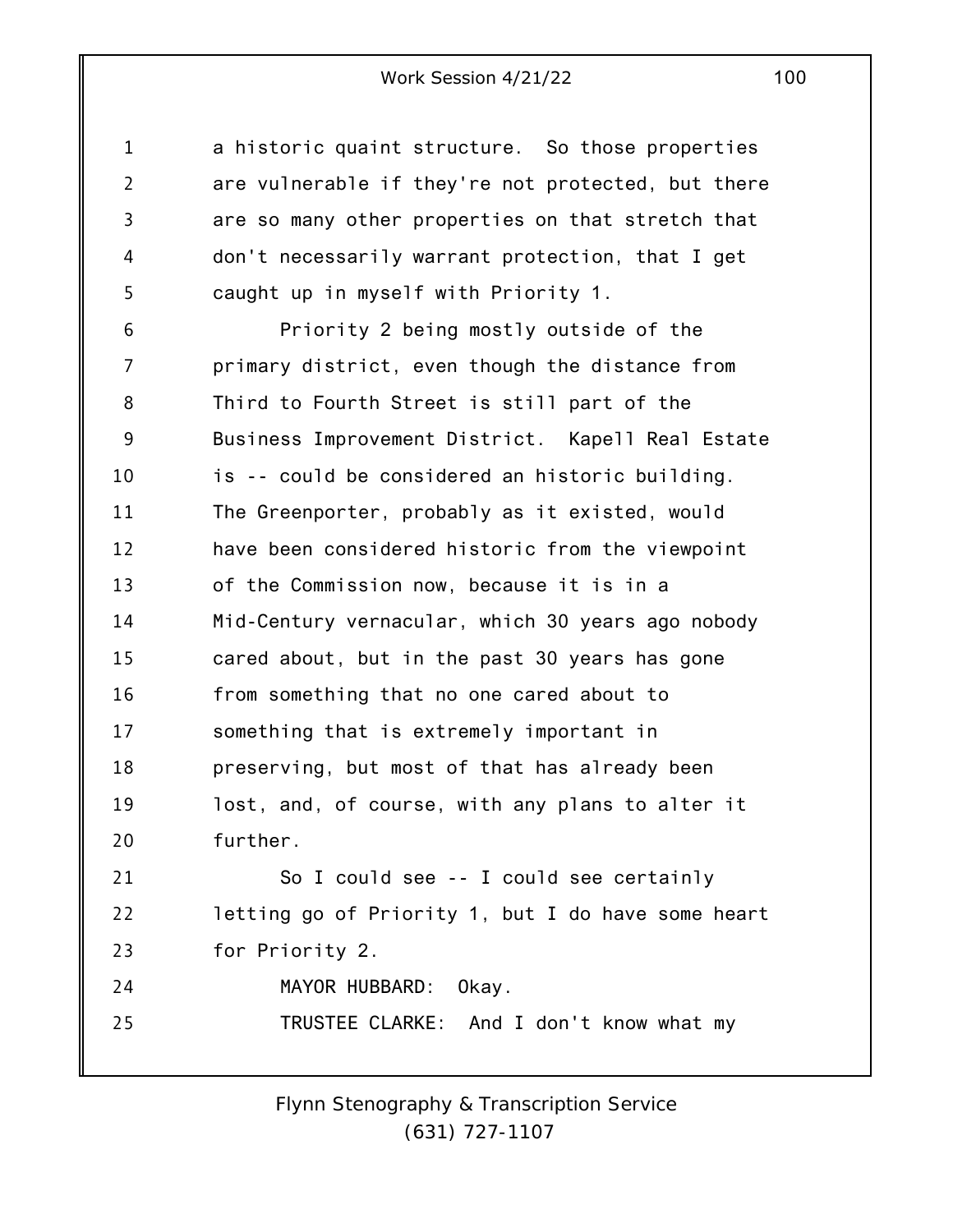1 2 3 4 5 6 7 8 9 10 11 12 13 14 15 16 17 18 19 20 21 22 23 24 25 opinion means in this conversation, other than, you know, if it's something we need to vote on or give feedback to, that is -- MAYOR HUBBARD: Well, they're just asking, really, for guidance, are we doing anything with the stuff that they had put together, they want to know where we stood with it. TRUSTEE CLARKE: Okay. MAYOR HUBBARD: That's pretty much what they -- Paul had discussions with, you know, the Chair and all what they wanted. So they said, "Well, we did all this work, we gave you recommendations, where do we stand?" TRUSTEE PHILLIPS: Well, I think that -- and not to interrupt you. In taking in what Peter said, and I think Priority 1 and Priority 2 is a much broader discussion. TRUSTEE ROBINS: Yeah. TRUSTEE PHILLIPS: And that's why I'm focusing in on Priority 3, because it is something that I think we all agreed to. I think it's to their -- it's to their advant -- it's something that they would dig their teeth into as well, and I think it would show that we're -- we're hearing them. And we still need to discuss 1 and 2, but 3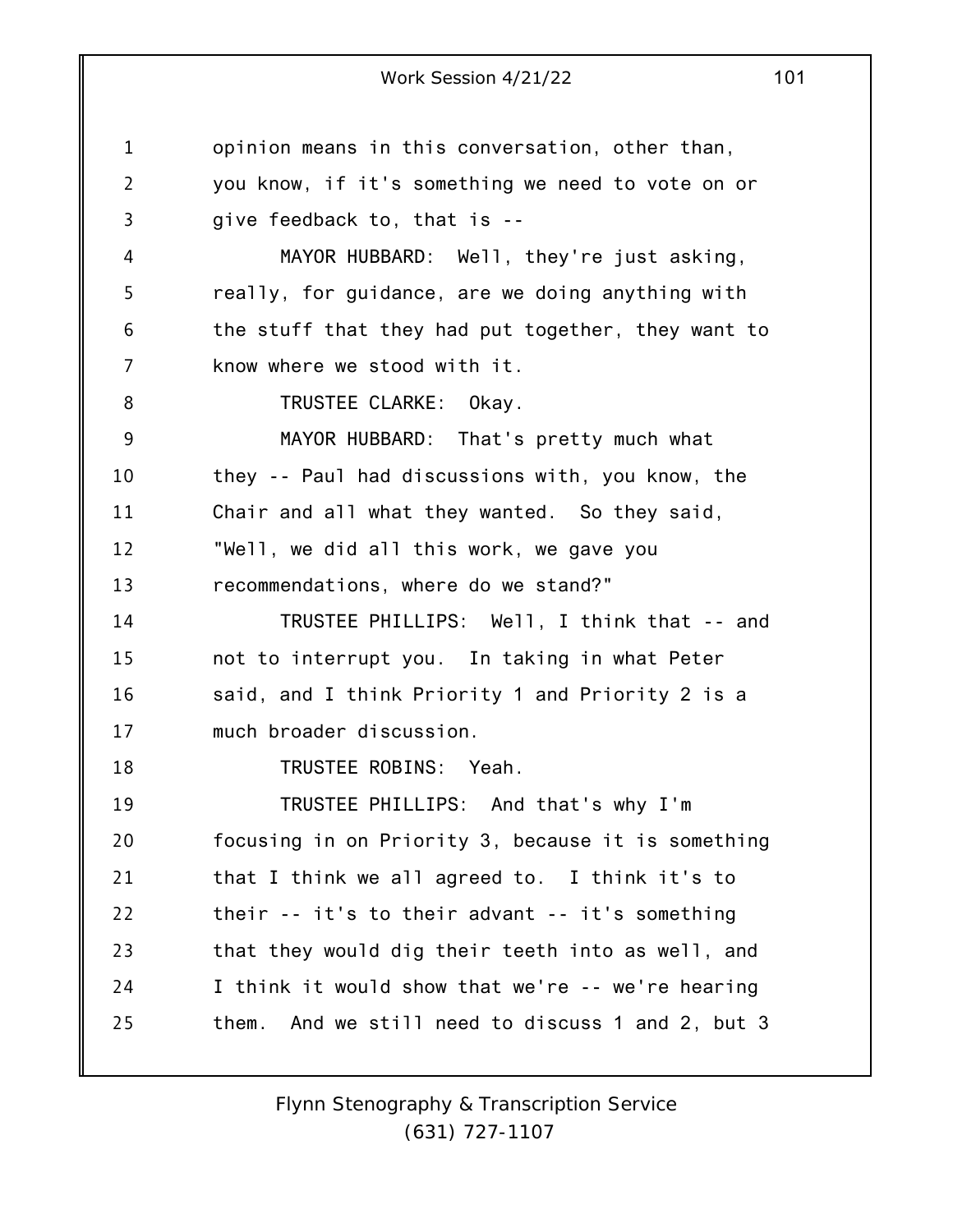1 2 3 4 5 6 7 8 9 10 11 12 13 14 15 16 17 18 19 20 21 22 23 24 25 gives them the idea that we are hearing you. You know, they did a lot of work and we appreciate it. And, you know, I would just love to see Green Hill Cemetery become a site that is true to the memory and the respect to those families that are in that cemetery. ATTORNEY PROKOP: So you might consider - you might consider adopt -- voting to move ahead with the discussion regarding Green Hill Cemetery, and respond that you're taking their first two recommendations under advisement, you know, something like that. MAYOR HUBBARD: Yeah, that would be fine. Paul could put that together and advise them of -- ADMINISTRATOR PALLAS: Yeah. MAYOR HUBBARD: -- what would go into all to do that. ADMINISTRATOR PALLAS: Did you also want to keep those items for discussion, the other two, on your agenda for another month, maybe? I don't know. MAYOR HUBBARD: No. I think, at this point, let's say take care of the one. We don't need to discuss it over and over again. It's something that at a later date, they can be brought up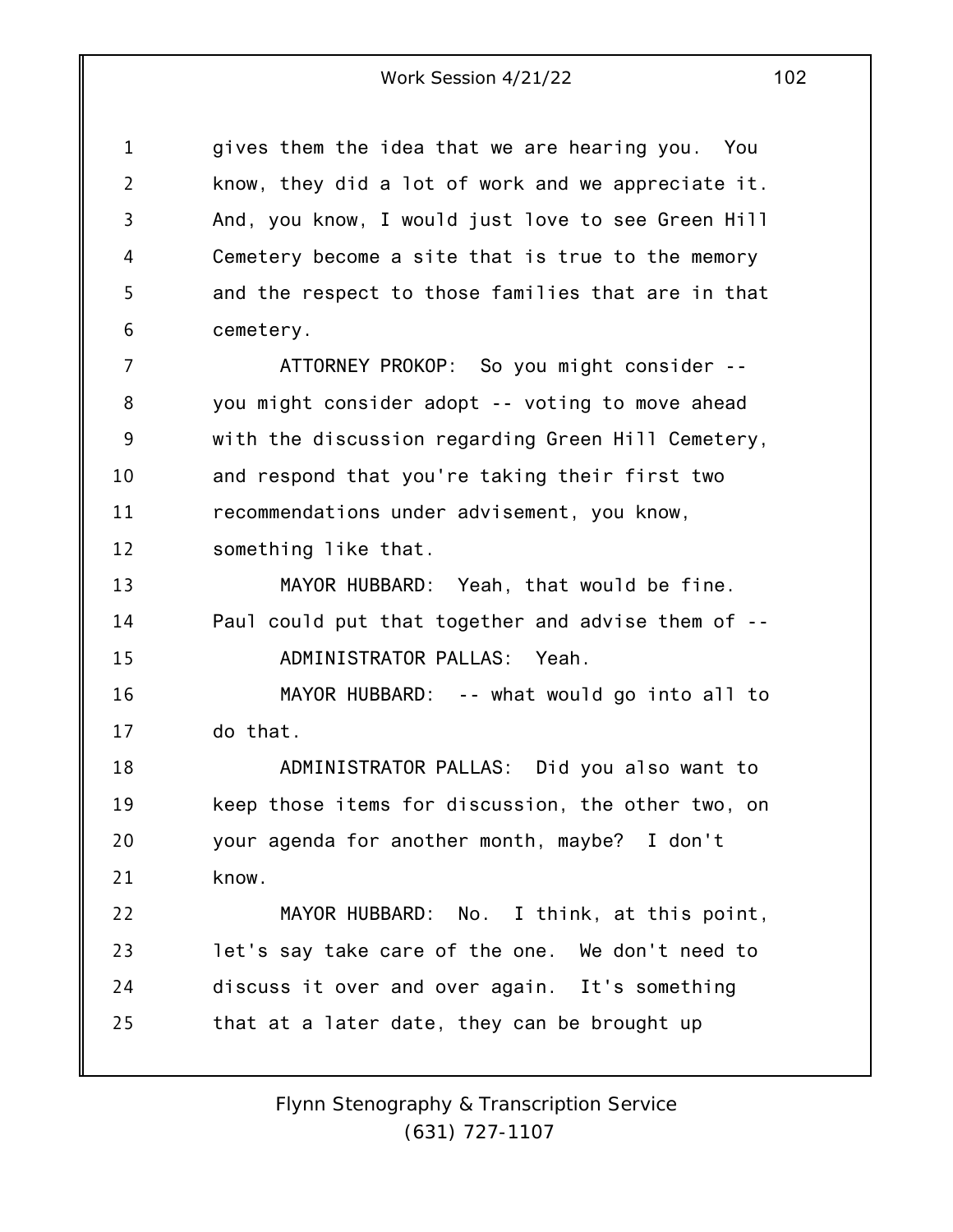again.

1

| $\overline{2}$ | ADMINISTRATOR PALLAS: Okay. All right.            |
|----------------|---------------------------------------------------|
| 3              | MAYOR HUBBARD: All right. Is everybody            |
| 4              | comfortable with that? Right now, I don't think   |
| 5              | we're going to move forward with them in the near |
| 6              | future, there's so much else going on, that the   |
| $\overline{7}$ | Green Hill Cemetery, yes, we could move that one  |
| 8              | forward. The other two we'll take up at a future  |
| 9              | date. So it doesn't have to be on the agenda for  |
| 10             | continued discussion at this point.               |
| 11             | ADMINISTRATOR PALLAS: Yeah, I will, I will        |
| 12             | advise of them of that, and we will start -- you  |
| 13             | know, Management will start looking into the      |
| 14             | process of getting that designation for the       |
| 15             | cemetery.                                         |
| 16             | MAYOR HUBBARD: Okay. All right. That's            |
| 17             | the last Board Discussion. I don't --             |
| 18             | TRUSTEE CLARKE: Mr. Mayor.                        |
| 19             | MAYOR HUBBARD: Yes.                               |
| 20             | TRUSTEE CLARKE: The Clerk brought up the          |
| 21             | letter to the DEC on the Widow's Hole             |
| 22             | conversation.                                     |
| 23             | MAYOR HUBBARD: Yes.                               |
| 24             | TRUSTEE CLARKE: Is that something that            |
| 25             | you'd like to discuss at a future date?           |
|                |                                                   |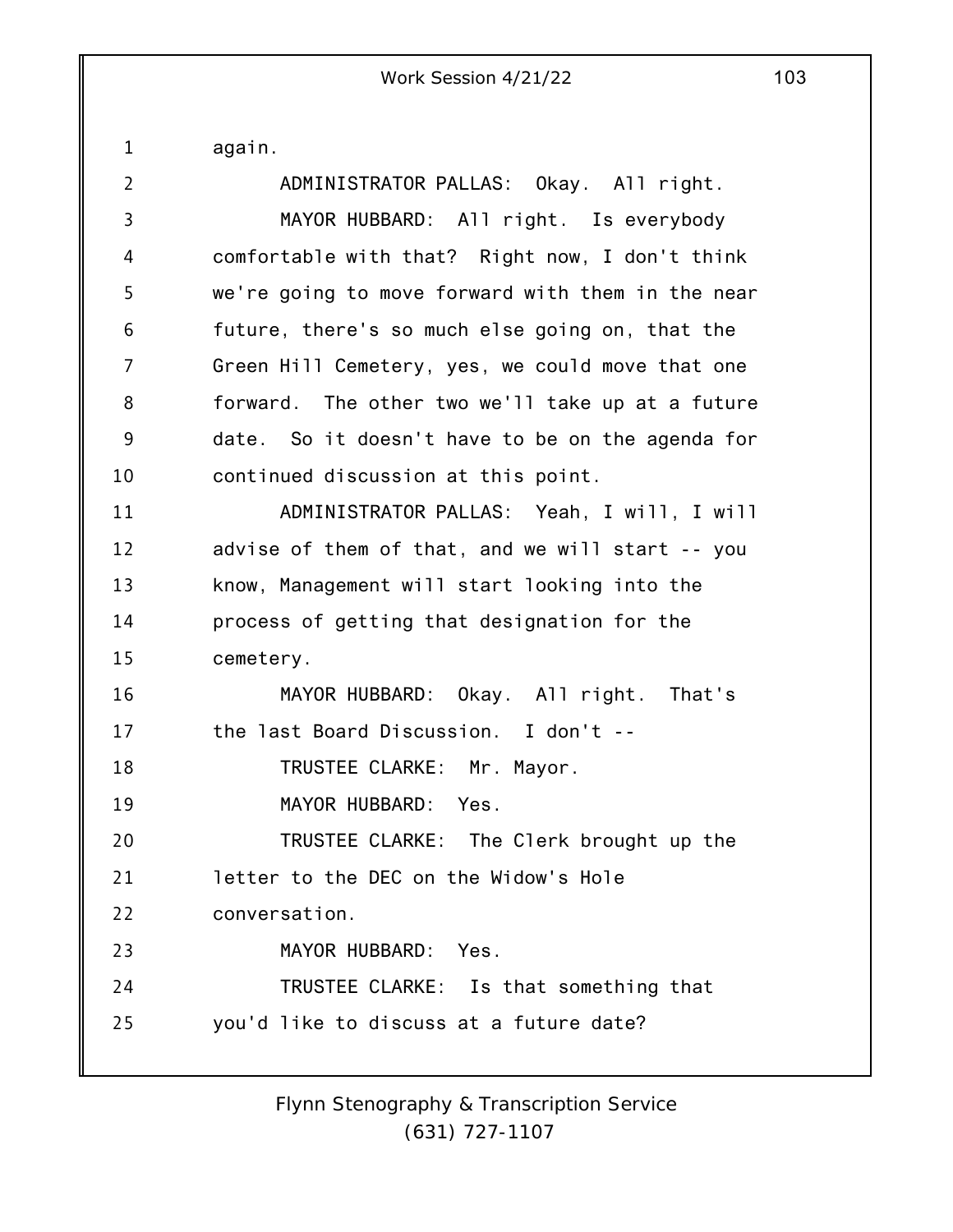1 2 3 4 5 6 7 8 9 10 11 12 13 14 15 16 17 18 19 20 21 22 23 24 25 Work Session 4/21/22 104 MAYOR HUBBARD: Actually, I think they want that letter soon, the Peconic Land Trust, the DEC letter. When do they want that? CLERK PIRILLO: I don't believe it's required immediately. MAYOR HUBBARD: Okay. CLERK PIRILLO: If we want to -- if we want to postpone it a little bit, we could, and not vote on it next week. I think that would be okay. MAYOR HUBBARD: No. I mean, if somebody has comments on it, we could do it right now. I mean, I did receive a text from a neighbor of the property down there who felt the wording of the letter states plural "aquaculture operations", and that family feels it would be a hindrance to their operation by doing the dredging. So he wanted that part of it removed, and he -- also, he asked that if he has to shut down his operations, he'd like to be reimbursed from -- for the closure of it, in his operations, from the applicant. TRUSTEE PHILLIPS: I want to -- in all honesty, I'd like to have the time to, and have - haven't had the time to go back and review. The word "modifying the permit" has caught my curiosity, so I -- and modifying a DEC permit,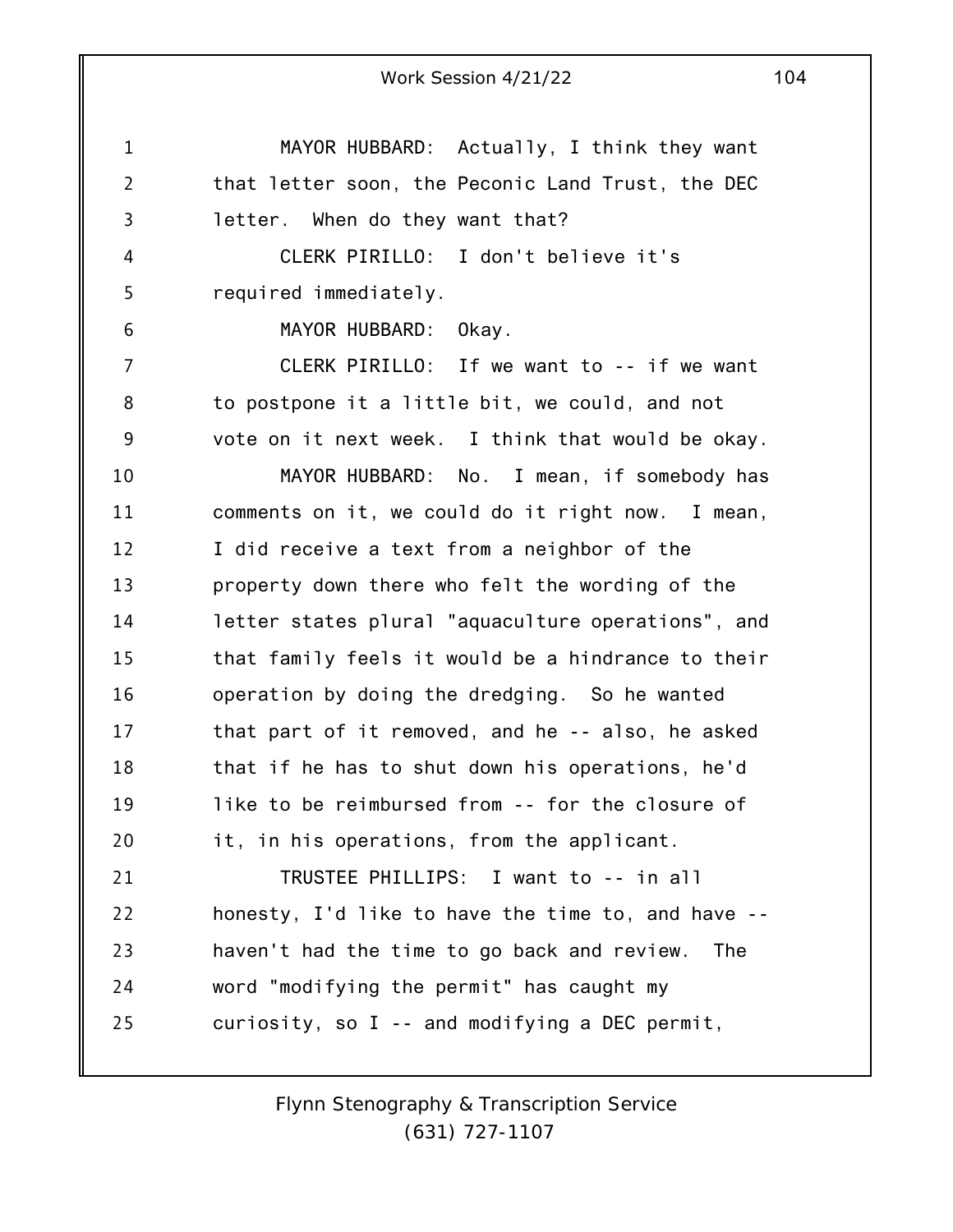1 2 3 4 5 6 7 8 9 10 11 12 13 14 15 16 17 18 19 20 21 22 23 24 25 Work Session 4/21/22 105 sometimes there are catches that we don't catch, and I just would like to have time to review it again, that's all. TRUSTEE CLARKE: Sounds good to me. TRUSTEE PHILLIPS: We could take it up next month. MAYOR HUBBARD: Yeah. The letter that was in the Clerk's report was just a form letter sent by them that they send out, and we'll sign the bottom and send it in. We're not going to do that. TRUSTEE PHILLIPS: The word "modify" became a red flag in my mind, so I just wanted to -- MAYOR HUBBARD: That's fine. So we'll just -- we can discuss that over the next couple of weeks, and we could do the letter for -- in May. TRUSTEE CLARKE: That sounds good to me. MAYOR HUBBARD: Okay. ADMINISTRATOR PALLAS: And if I may. Mr. Mayor, I apologize. Just to be clear, this is -- this is for the DEC permit. Once they get that, they would still have to come back to this Board to get a wet -- Village wetlands permit. TRUSTEE CLARKE: Yes.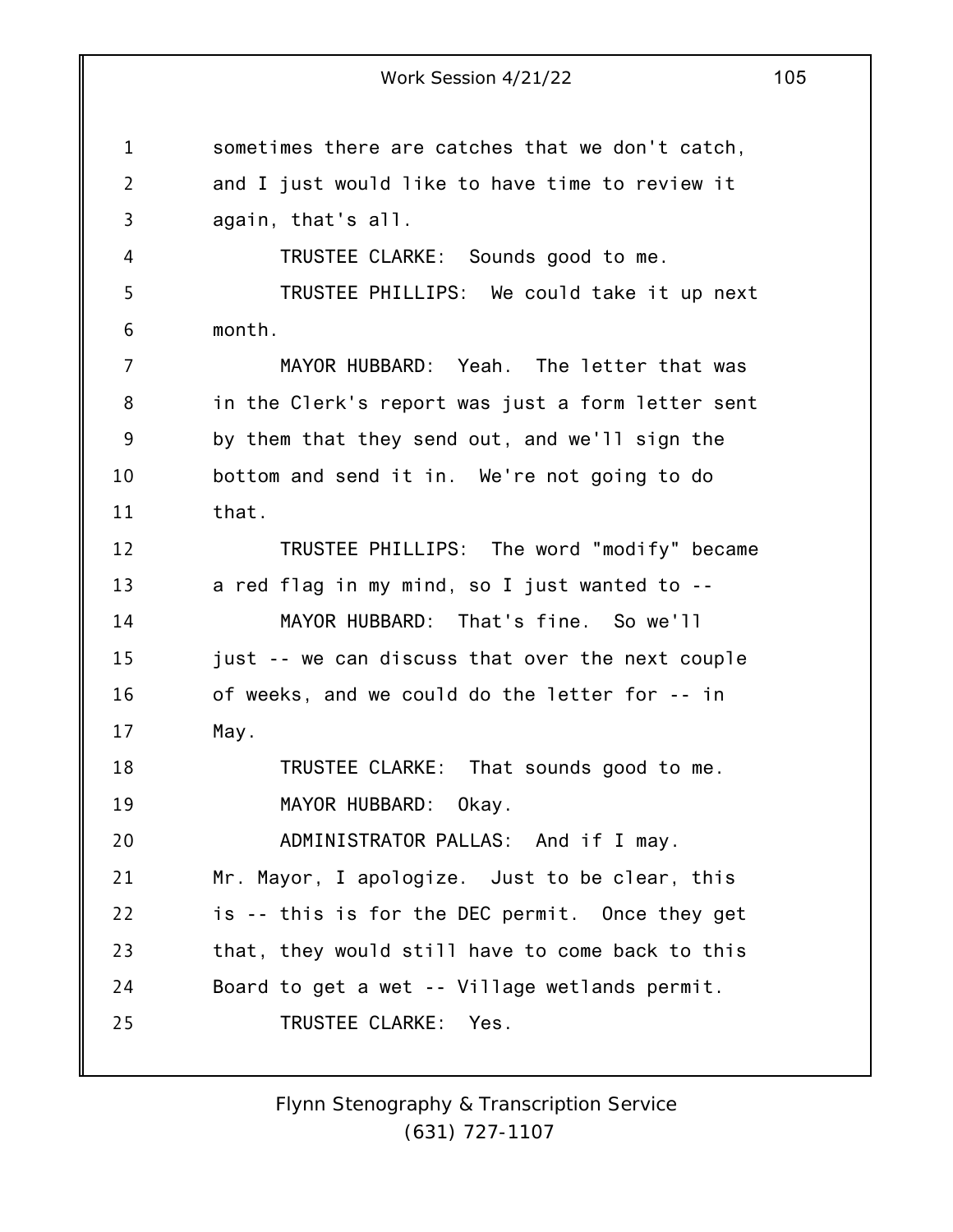1 2 3 4 5 6 7 8 9 10 11 12 13 14 15 16 17 18 19 20 21 22 23 24 25 Work Session 4/21/22 106 MAYOR HUBBARD: Yes. TRUSTEE PHILLIPS: Yes. TRUSTEE CLARKE: An additional control, so that's good. TRUSTEE PHILLIPS: Paul, in all honesty, for my part, I know everyone that's along there. I know what's going on. There's been local discussion about the project in some positive and negative ways. And for me, as I said, the word "modification" is raising a red flag, okay, so that's the only reason. ADMINISTRATOR PALLAS: Understood. The modifications from the DEC, we don't have that potential in our -- TRUSTEE PHILLIPS: I know. I know, but it could come into our permit, so I just -- I just wanted to cross the T's and dot the I's. MAYOR HUBBARD: Okay. We'll go on to Trustee reports. Start with Trustee Clarke. TRUSTEE CLARKE: Okay, great. I just want to remind the Board that on April 28th, we will be having a presentation from the Dark Skies Coalition, who will be bringing some materials to do a presentation, and speaking about code changes and LWRP implications, and examples of other East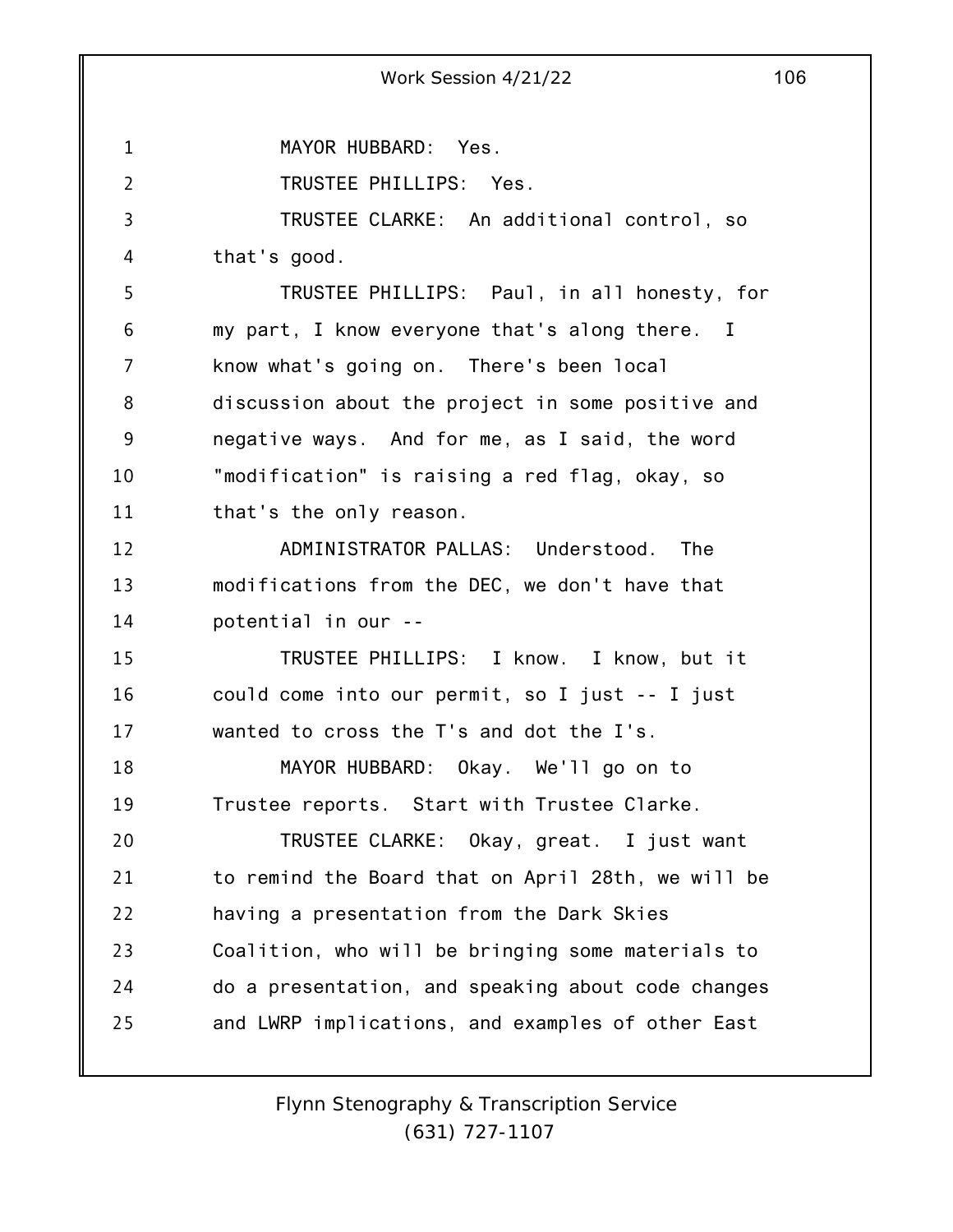1 End communities.

2 3 4 5 6 7 8 9 10 11 12 13 14 It was interesting timing tonight with Paul mentioning street lamps. That also would fall under requests that they're making for the adoption of standard Dark Skies code development within the Village and within our LWRP, particularly with respect to maritime navigation, not having landward lights that shine out that could confuse mariners, as well as for wildlife, having all of the lighting be downwardly focused, no up lighting, and no holiday lighting year-round within the Village. Just so that everyone knows what they're looking for, they'll be here next week.

15 16 17 18 19 20 21 22 23 24 25 The Village Clerk has in her report a resolution for us to vote on next week of the Story Walk in Mitchell Park, which is a project of Friends of Mitchell Park. And I want to make sure that everyone's aware of that, that they've read it, that they've looked at it. And if there's any questions I can answer or concerns, I'd love to have that conversation tonight, so that we don't have any obstacles to having a good vote on that resolution next week. Anybody? MAYOR HUBBARD: No. It looked good to me, so.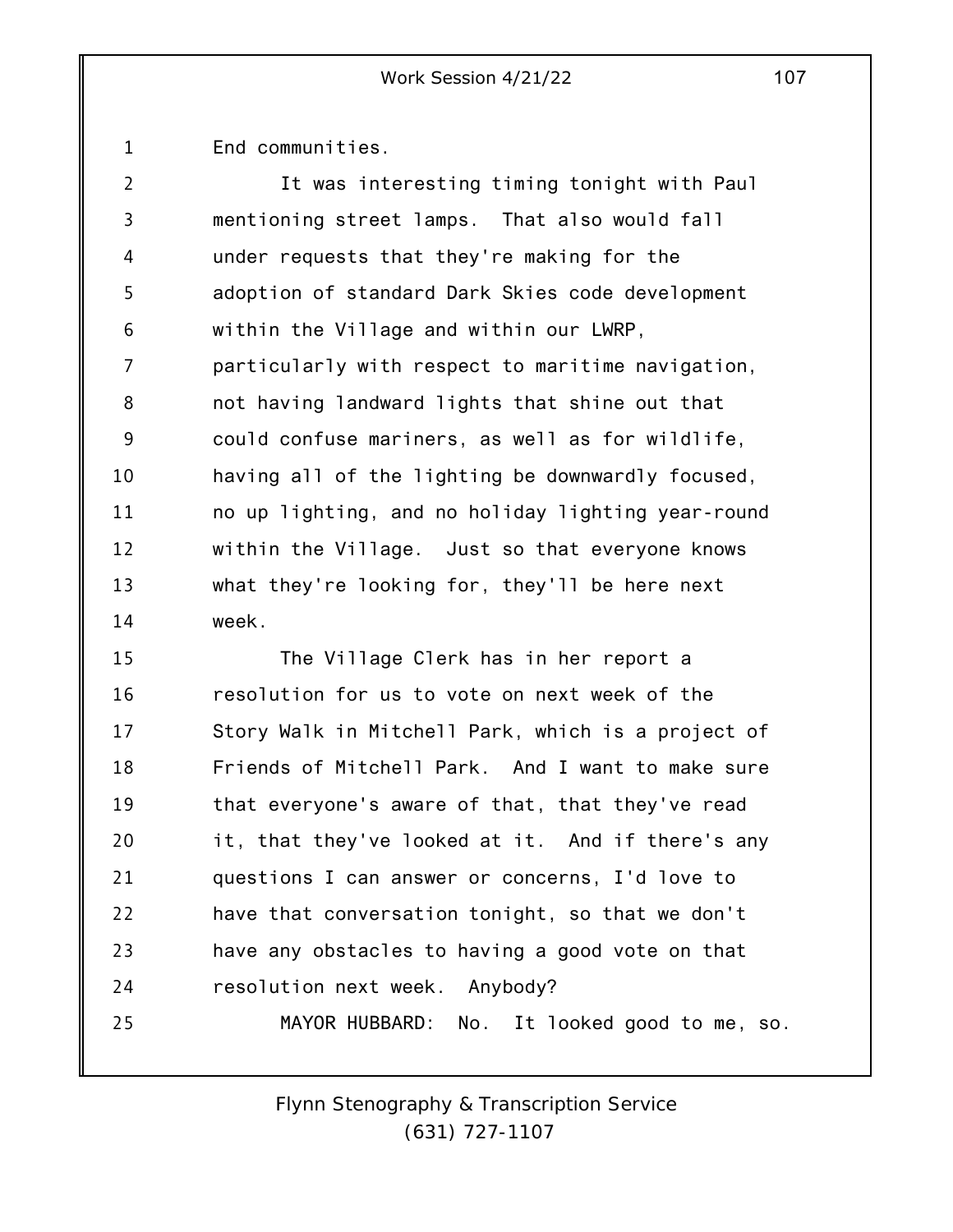1 2 3 4 5 6 7 8 9 10 11 12 13 14 15 16 17 18 19 20 21 22 23 24 25 Work Session 4/21/22 108 TRUSTEE CLARKE: Very good, thank you. I don't have anything else at this time. MAYOR HUBBARD: Okay, thank you. Trustee Martilotta. TRUSTEE MARTILOTTA: I don't really have much. I've been out of town the last few weeks in Texas. Just trying to get caught back up. MAYOR HUBBARD: Okay. Trustee Phillips. TRUSTEE PHILLIPS: A couple of things. I was asked to participate on this, on April 7th, in the League -- of the Hampton, Shelter Island and the North Fork program for the League of Women Voters for Running and Winning that -- ADMINISTRATOR PALLAS: Hold on, Trustee Phillips. With the trucks, there's a lot of noise. TRUSTEE PHILLIPS: Yeah, I'm waiting. ADMINISTRATOR PALLAS: The Transcriptionist  $can't --$ TRUSTEE PHILLIPS: I'm sorry, what? ADMINISTRATOR PALLAS: The Transcriptionist couldn't hear. TRUSTEE PHILLIPS: Oh, the trucks. MAYOR HUBBARD: She couldn't hear you. TRUSTEE PHILLIPS: All right, yeah.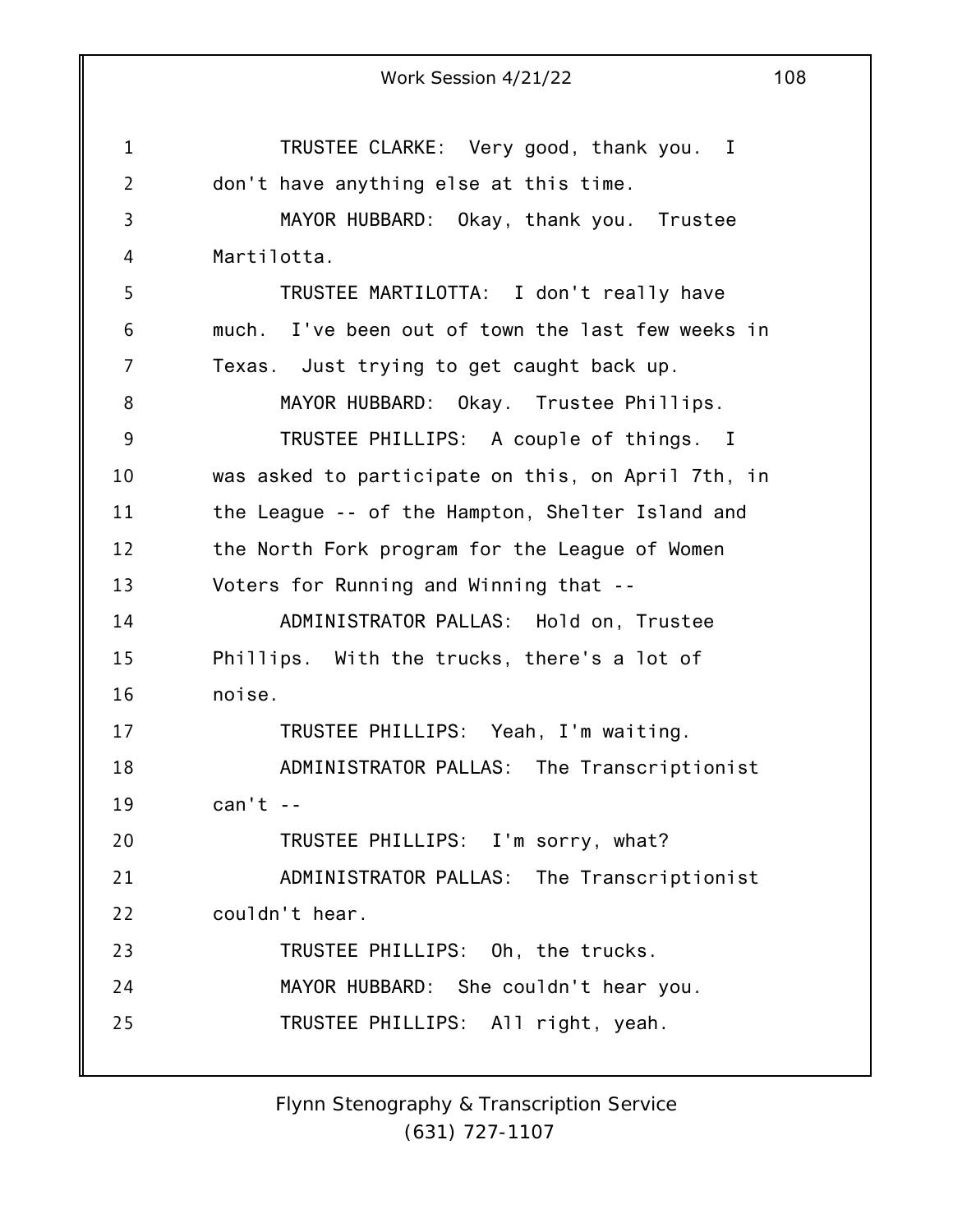1 2 3 4 5 6 7 8 April 7th I was asked to participate with the League of Women Voters program called Running and Winning that was to 11th and 12th Grade girls. Greenport School sent some students, and I would like at some point to invite them to come, come to a Village work session and maybe ask all of us questions about what it's like to be a Trustee or even Mayor.

9 10 11 12 13 I know that there used to be the Mayor's program that was for the children that was in school, but they haven't had -- in the grade school, but they haven't done that for a while, I don't think. NYCOM used to do that.

14 15 16 17 18 19 20 21 22 23 24 So I would like to encourage these young ladies, who were very -- it was very interesting and very invigorating to see how much they knew about politics that you wouldn't think 11th and 12th Graders would know about. It was -- so if I could work with the Village Clerk on that, and the -- and the Village Administrator, I would like to reach out to the school. MAYOR HUBBARD: That's fine. TRUSTEE PHILLIPS: Okay. MAYOR HUBBARD: Always good to get the young

25 kids involved.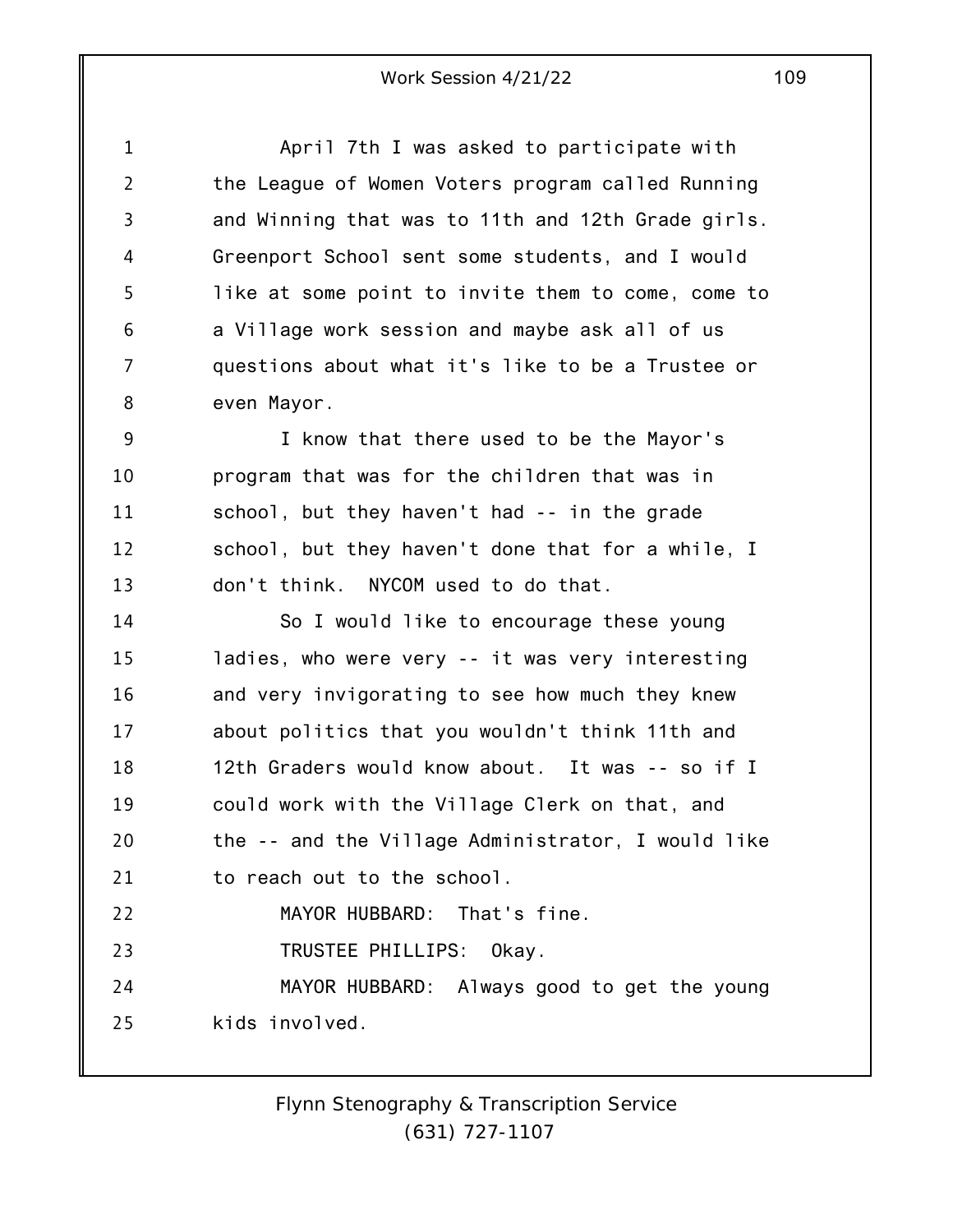1 2 3 4 5 6 7 8 9 10 11 12 13 14 15 16 17 18 19 20 21 22 Work Session 4/21/22 110 TRUSTEE PHILLIPS: Okay, all right. TRUSTEE MARTILOTTA: Awesome. TRUSTEE PHILLIPS: The other thing is, as part of the Transportation Commission for Southold Town, as the appoint -- Liaison, they've had some great discussions about speed signs that they've been dealing with on Peconic, on Peconic Lane, where they actually had solar powered signs. But Dan Goodwin was kind enough to send me this information about these signs that actually can be hooked into an electric -- electric on our poles. And I don't know if any of you have noticed it, but us going down to 25 miles per hour didn't really do much good for the speeding on Front and Main Street, to be honest with you. TRUSTEE CLARKE: Or First Street. TRUSTEE PHILLIPS: Or First Street, yes. So I was hoping that we could -- perhaps the Village Administrator and the Treasurer could work with me to see what these would cost, or if we could reach out to the New York State DOT and see if they could get some of these signs to go under our

23 24 25 25-mile-per-hour sign, so that when people are coming down Main Street, it starts to flash the speed that they're going, and do some type of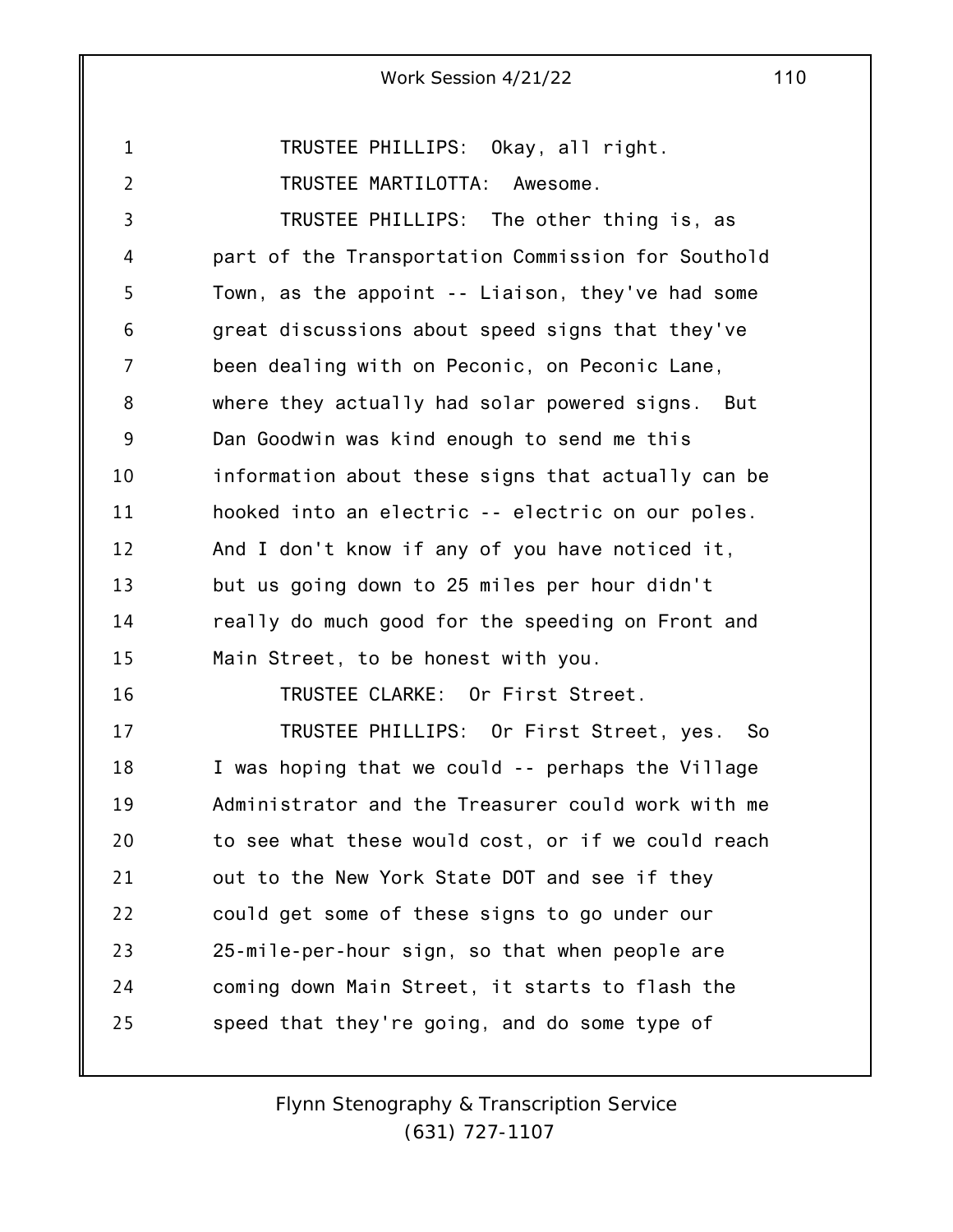1 2 3 4 5 6 7 8 9 10 11 12 13 14 15 16 17 18 19 20 21 22 23 24 25 reminder that you're supposed to slow down, because, I'll be honest with you, it's been pretty bad as of late. Trying to get out of Manor Place has been interesting during the daytime. And that brings up the other subject of I would really appreciate if we could write a letter to the Stony Brook Eastern Long Island Hospital management to ask their employees to remember that they are driving in a residential district, that there are children that are in. I know, Mayor, you are not home during the day, but I have seen some extremely scary, almost on two wheels, because we're late for work, or we're on a shift and getting into the parking lot, or even leaving work. I think they need to be reminded that they are in a residential district. You know, just a gentle remember, you know, we -- you know. TRUSTEE CLARKE: I would -- I would -- I would second Trustee Phillips' request, as well as trying to prioritize the crosswalk there, just because -- TRUSTEE PHILLIPS: Yeah. TRUSTEE CLARKE: -- it could be dicey. TRUSTEE ROBINS: Are you talking about Manor Place on Main Street.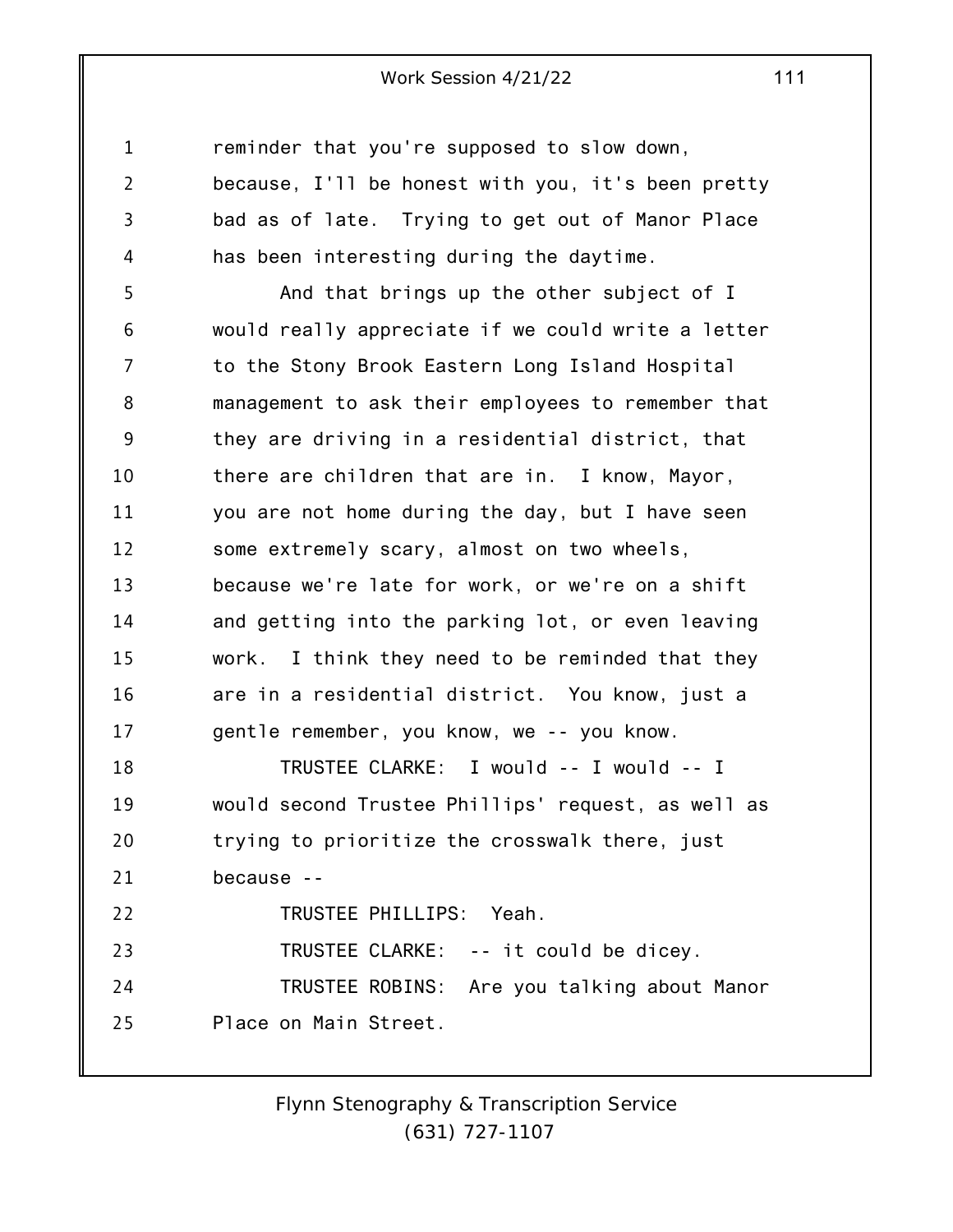1 2 3 4 5 6 7 8 9 10 11 12 13 14 15 16 17 18 19 20 21 22 23 24 25 Work Session 4/21/22 112 TRUSTEE CLARKE: (Nodded yes) TRUSTEE PHILLIPS: Oh, yeah. TRUSTEE ROBINS: Yeah. MAYOR HUBBARD: Okay. I can -- I don't know if Paul remembers the price. We did price those signs while we were changing the speed limit. It was around -- ADMINISTRATOR PALLAS: I don't remember. MAYOR HUBBARD: It was around \$8,000 per sign. ADMINISTRATOR PALLAS: Yeah. TRUSTEE PHILLIPS: Well, again, as I said, this was a new company that came out of -- MAYOR HUBBARD: It was around \$8,000 per sign. TRUSTEE PHILLIPS: Yeah. MAYOR HUBBARD: We were looking at two of them, one by Saint Agnes Church, and one up by -- TRUSTEE PHILLIPS: Right. MAYOR HUBBARD: -- Third Street. Then at the time, our Treasurer said, "I don't have \$20,000 for signs to be put up there." (Laughter) TRUSTEE CLARKE: It's always your problem. TRUSTEE PHILLIPS: Well, actually --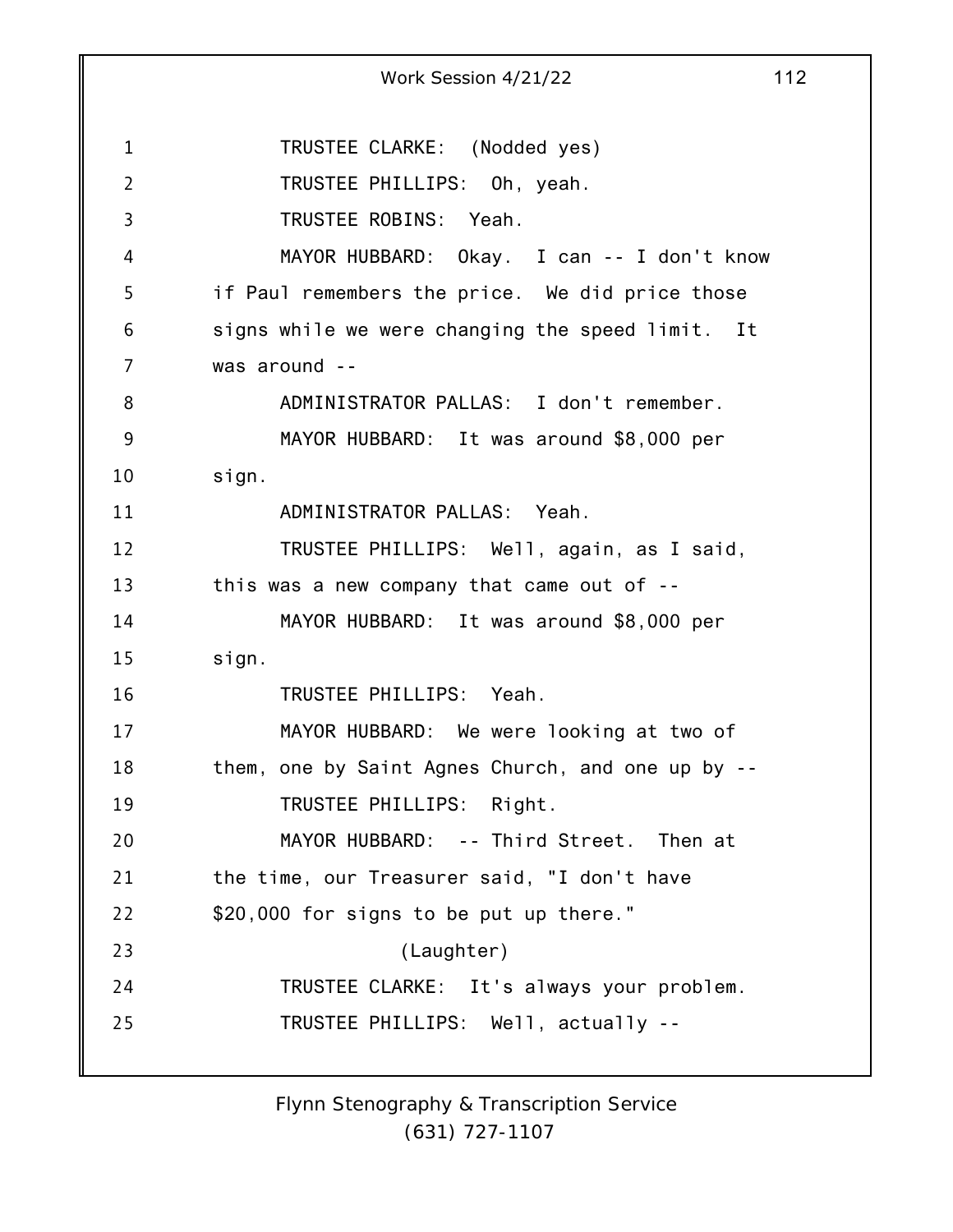1 2 actually, I think if we could actually get the DOT to help us --

3 4 5 6 7 8 9 10 11 12 13 14 15 16 17 18 19 20 21 22 23 24 25 MAYOR HUBBARD: But if we can get it from the State to do it, that's fine. They have a lot a lot on Shelter Island. They -- they have one that they move it around in different areas, so you see what you're going, and it does -- it alerts you. So they put -- this temporary sign was up there for a while when we first talked about changing the speed limit from 30 to 25, they had the sign up there. And you go past Spano's and you see the sign, well, you're going 42 in a 25, it wakes you up and you realize it. TRUSTEE PHILLIPS: Right. MAYOR HUBBARD: You know. TRUSTEE PHILLIPS: Well, that was my other request, is to Southold Town. MAYOR HUBBARD: So we may be able to rent one for the summer season to get people used to it, or buy one and just move it around. Those are solar powered, so they don't have to be hard-wired in, so they move it and put a pole in and they move it. TRUSTEE MARTILOTTA: The one on the trailer, you're talking?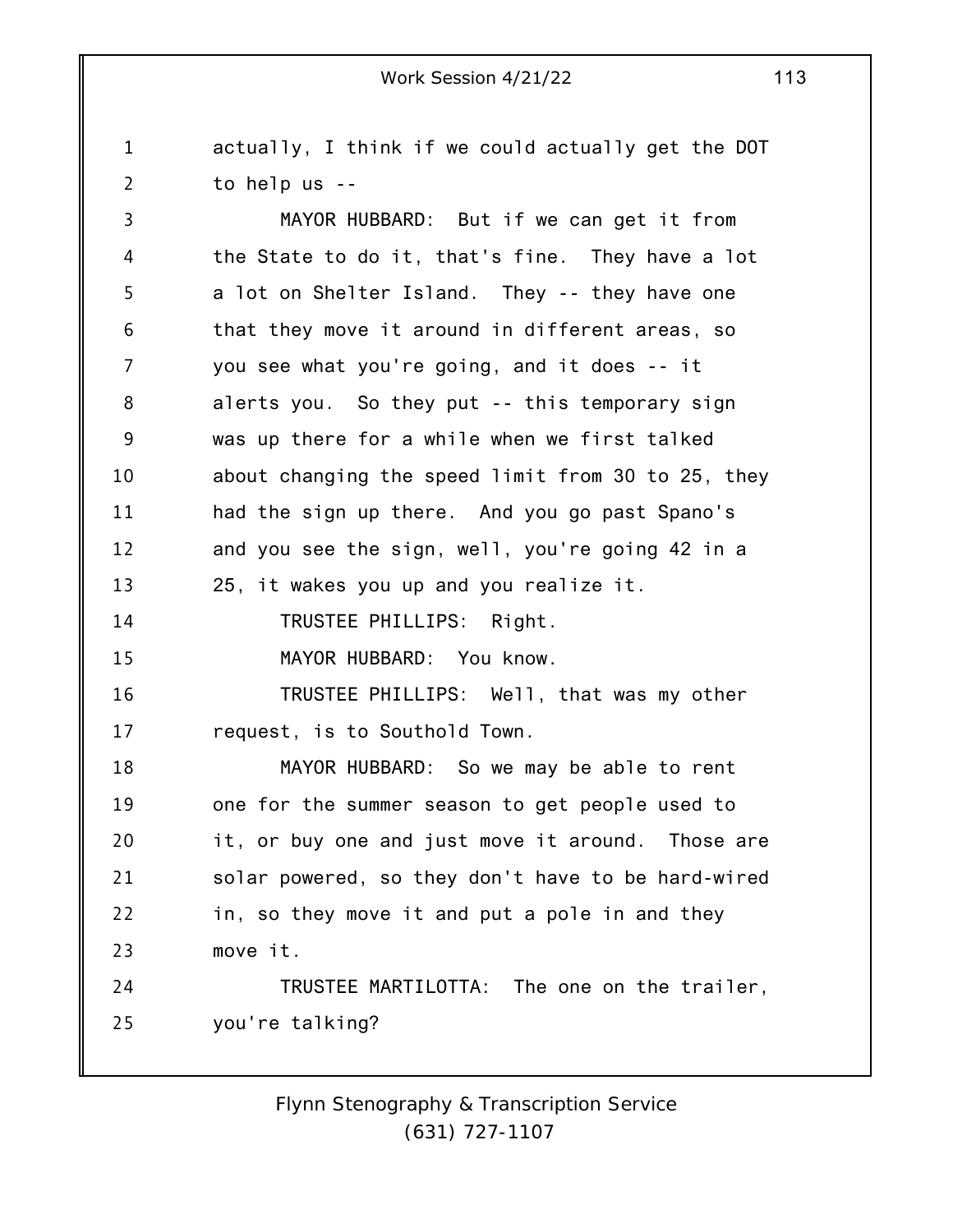1 2 3 4 5 6 7 8 9 10 11 12 13 14 15 16 17 18 19 20 21 22 23 24 25 Work Session 4/21/22 114 MAYOR HUBBARD: No. TRUSTEE PHILLIPS: Southold P.D. has one. MAYOR HUBBARD: These are -- these right on a pole. TRUSTEE MARTILOTTA: Oh, these are on a pole. TRUSTEE PHILLIPS: These are on a pole. MAYOR HUBBARD: Yeah. They could put in a street sign post -- TRUSTEE PHILLIPS: Right. MAYOR HUBBARD: -- and put it right on there, and it has the solar panel on the top. TRUSTEE MARTILOTTA: And move it around? MAYOR HUBBARD: Yeah. TRUSTEE PHILLIPS: Like the ones that Southold Town bought for Peconic Bay Boulevard are solar powered and they were extremely expensive. MR. BRANDT: There's a wire, actually. TRUSTEE PHILLIPS: The wire goes right into -- as Dan explained to me, that these get wired right into our electrical system on a pole. So, as I said, he sent me this information today, so I will -- MAYOR HUBBARD: That's fine. TRUSTEE PHILLIPS: It's the first time.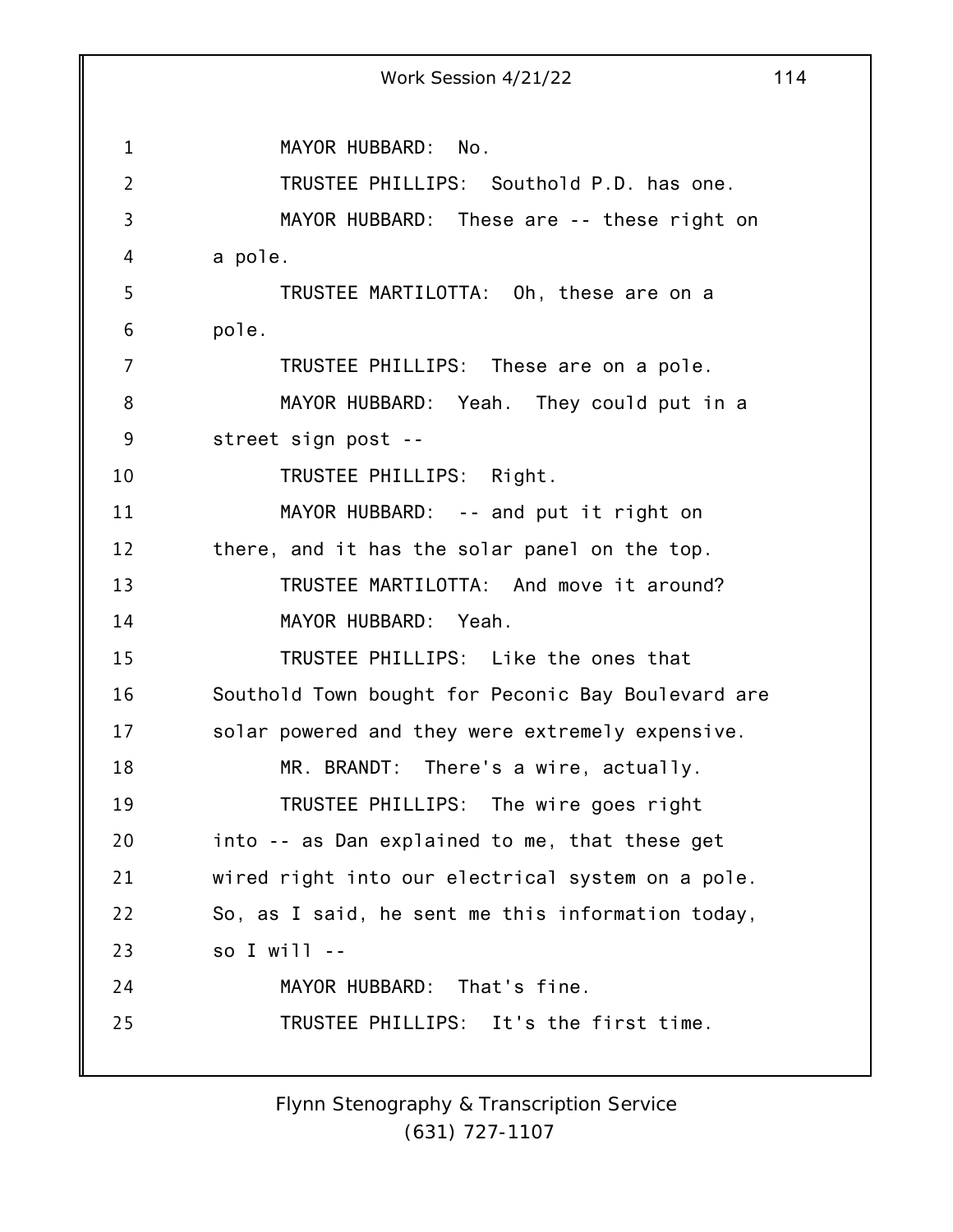| $\mathbf{1}$   | The other thing is $I - Paul$ , I have to ask      |
|----------------|----------------------------------------------------|
| $\overline{2}$ | this question. The staged model that you           |
| 3              | described at 123 Sterling, does that really fit    |
| 4              | within the Waterfront Commercial descriptions that |
| 5              | is in that agreement that we have? Have you and    |
| 6              | Joe discussed that?                                |
| 7              | ADMINISTRATOR PALLAS: I haven't. I'm               |
| 8              | not -- I'm not quite sure -- I'm not quite sure I  |
| 9              | understand the question. So all the -- as far as   |
| 10             | I understand, all they did was put some stuff in   |
| 11             | there. There was something in a room when they     |
| 12             | showed it -- show it, that's what they did.        |
| 13             | TRUSTEE PHILLIPS: Show it for -- for all of        |
| 14             | the items that are listed in the agreement under   |
| 15             | Waterfront Commercial, or to show it as a staged   |
| 16             | model for the rooms up -- for the --               |
| 17             | ADMINISTRATOR PALLAS: No, no, no. It was           |
| 18             | for the use -- for the use of the space, not --    |
| 19             | they put furniture in one of the units, in the     |
| 20             | residential units, and they put some items -- I    |
| 21             | don't recall the list off the top of my head, but  |
| 22             | it was not for residential use.                    |
| 23             | TRUSTEE PHILLIPS: Okay, because it wasn't          |
| 24             | very clear in the email. That's why I -- you       |
| 25             | said -- you said staged model, so -- and that's    |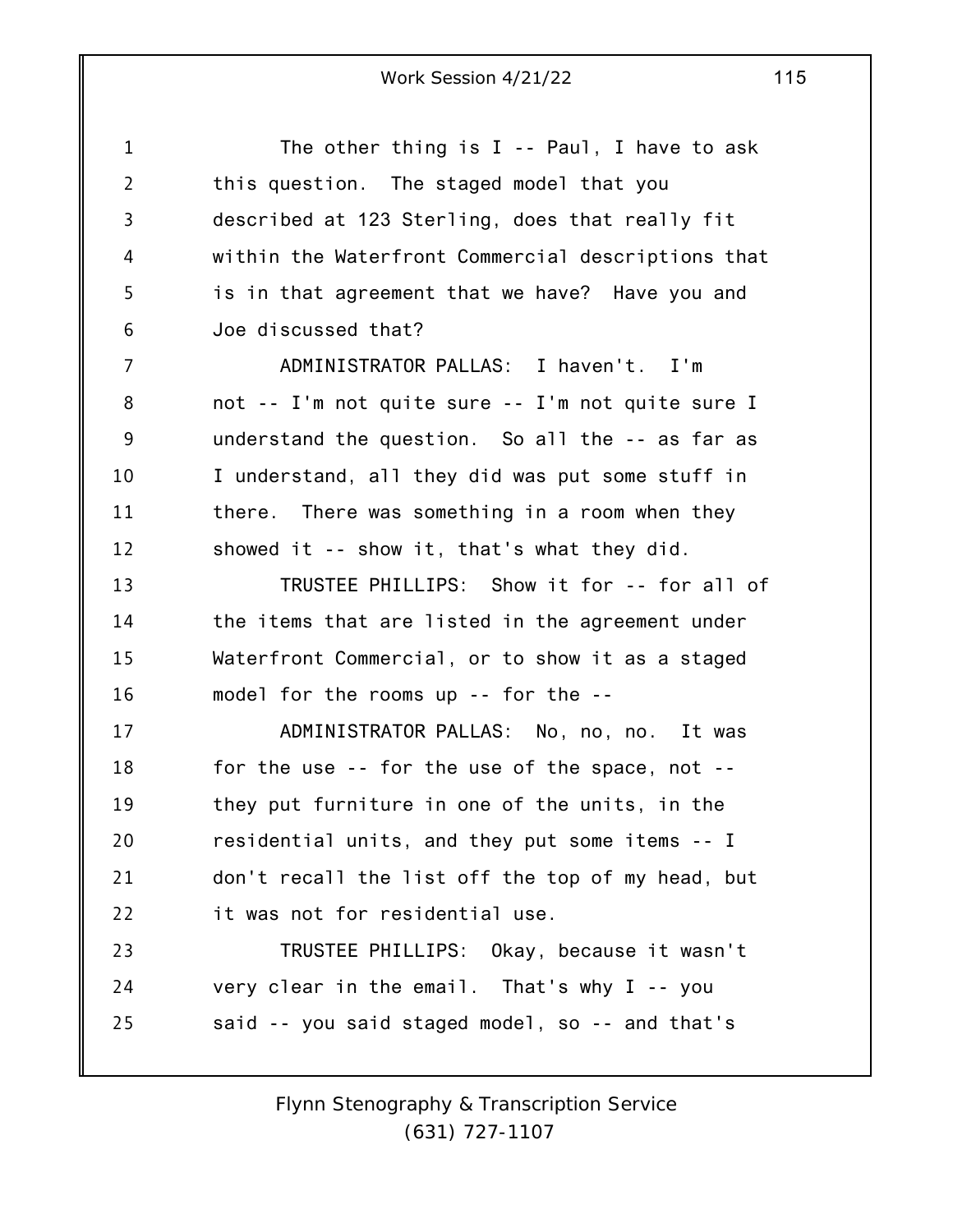1 2 3 4 5 6 7 8 9 10 11 12 13 14 15 16 17 18 19 20 21 22 23 24 25 Work Session 4/21/22 116 why I'm asking. I understood the staged model to be residential, so that's why I'm asking. ADMINISTRATOR PALLAS: No, the model for that use. That's -- TRUSTEE PHILLIPS: Oh, okay. ADMINISTRATOR PALLAS: Yeah, each for the different use, one residential, one not. TRUSTEE PHILLIPS: Okay. ATTORNEY PROKOP: Is it the upstairs residential, or is the first floor yacht -- so the yacht club spaces that they did? ADMINISTRATOR PALLAS: They did both. They put -- they put some furniture in a residential unit, and some -- again, I don't recall what they are, but they were not residential, for residential use on the first floor. ATTORNEY PROKOP: I'm sorry. ADMINISTRATOR PALLAS: It was not for residential use on the first floor. ATTORNEY PROKOP: It was for the yacht - so -- ADMINISTRATOR PALLAS: Yeah, whatever -- TRUSTEE PHILLIPS: For Waterfront Commercial? ADMINISTRATOR PALLAS: Correct.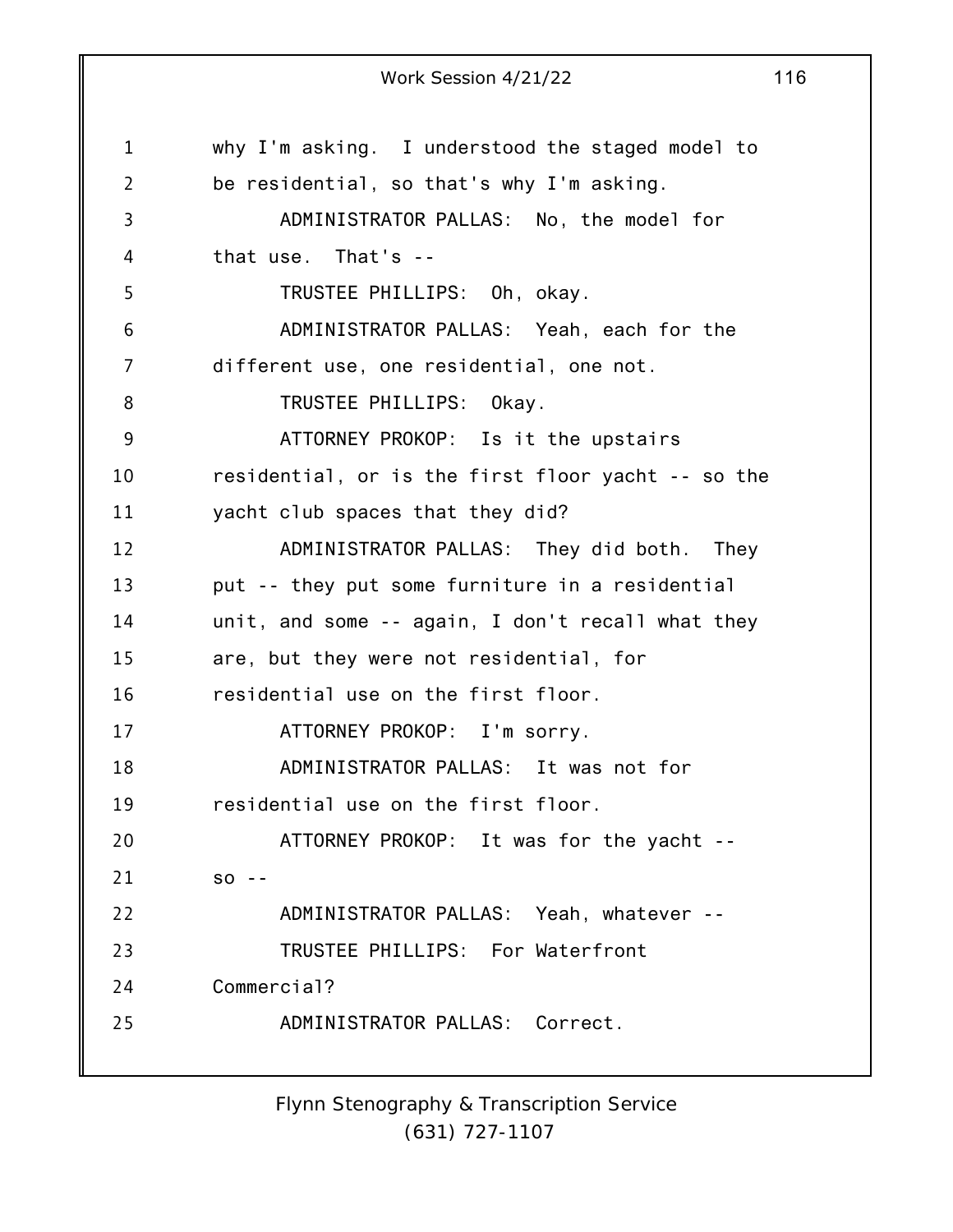1 2 3 4 5 6 7 8 9 10 11 12 13 14 15 16 17 18 19 20 21 22 23 24 25 Work Session 4/21/22 117 TRUSTEE PHILLIPS: For Waterfront Commercial. ADMINISTRATOR PALLAS: Yes, for something, you know, like that. TRUSTEE PHILLIPS: Okay. Thank you. I think that just needed to get clarified a little bit. The other thing is how are we coming -- the LWRP consultant, I'm sure you're putting out a new RFP; is that what you're doing with that? TRUSTEE ROBINS: It's almost done. TRUSTEE PHILLIPS: Are we -- are we -- we did the LW -- you did the -- did you decide on anything? ADMINISTRATOR PALLAS: We'll verify. We did -- we believe we sent the second one. It appears we may not have gotten any response, but we'll verify that. TRUSTEE PHILLIPS: Okay. But before we get to that, I'm going to put on the table, and I think that Trustee Robins and I have talked about it, and Trustee Clarke and I have talked about it, is the Waterfront Commercial Code Chapter 150. I would really like to review the Sections B through G. And I don't know if that's something that we would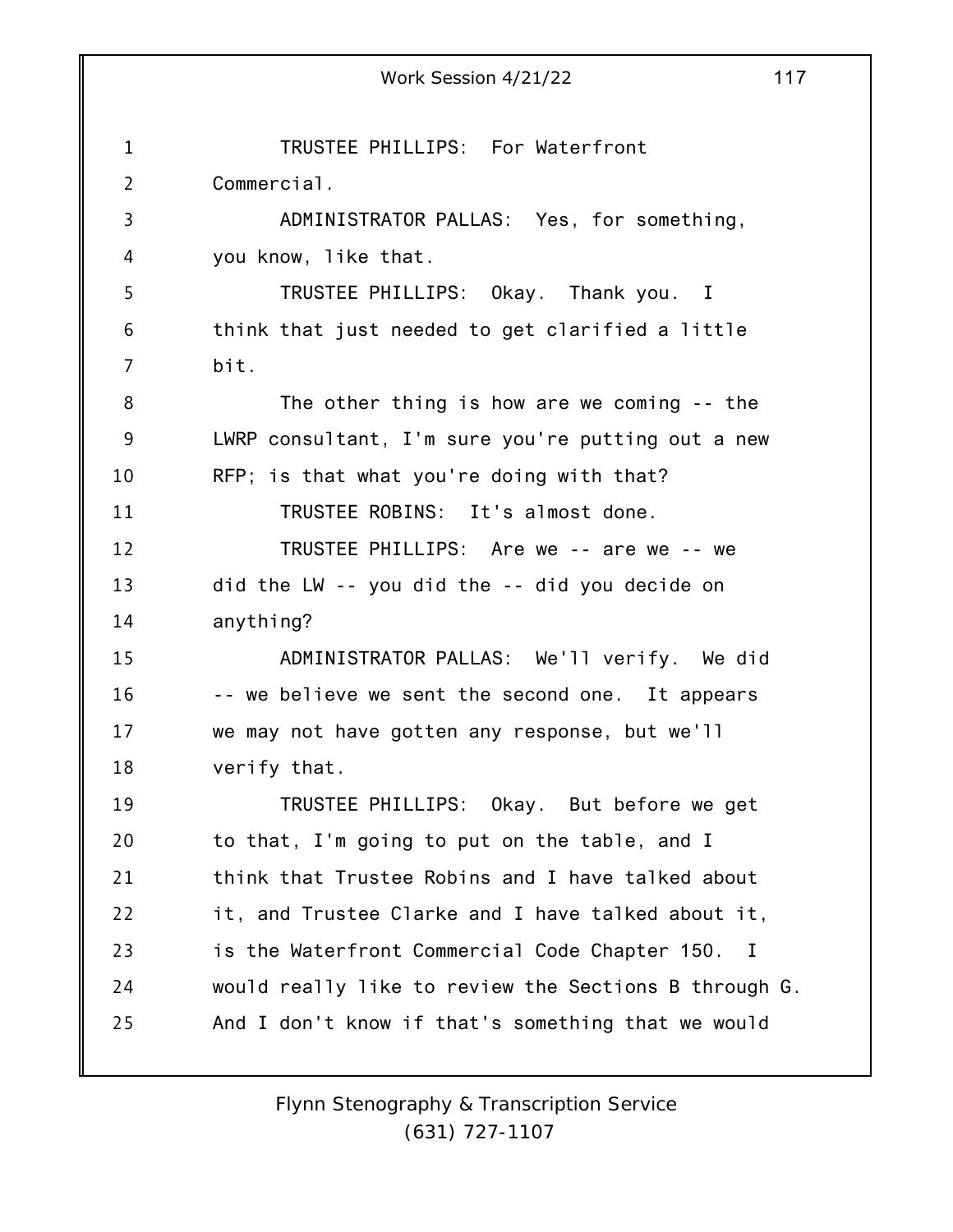1 2 3 have to put a moratorium on for a certain time or period. I would -- I would ask the Village Attorney what we need to do with that.

4 5 6 7 8 9 10 11 12 Our LWRP suggests that we have two separate codes within the Waterfront Commercial for different -- for different descriptions, and I really want -- I want our Waterfront Commercial to say Waterfront Commercial. And I just feel that B through G gives too many loopholes, that we eventually will lose what people come out to see, and that's the waterfront, and waterfront, working waterfront.

13 14 15 16 17 18 19 So I'm putting it up that I really would like to go out to public hearing to -- either we put a moratorium on for a couple of months to review this and come up with something. I'm not sure what the best structure would be for that. And I'm going to kindly ask the Village Attorney what he thinks.

20 21 22 23 24 25 ATTORNEY PROKOP: Well, a moratorium is done by Local Law, and what you -- whatever the moratorium is that you'd like to have, you normally do a resolution until the Local Law can have a hearing. But an enforceable moratorium could only be done by a Local Law, and you need --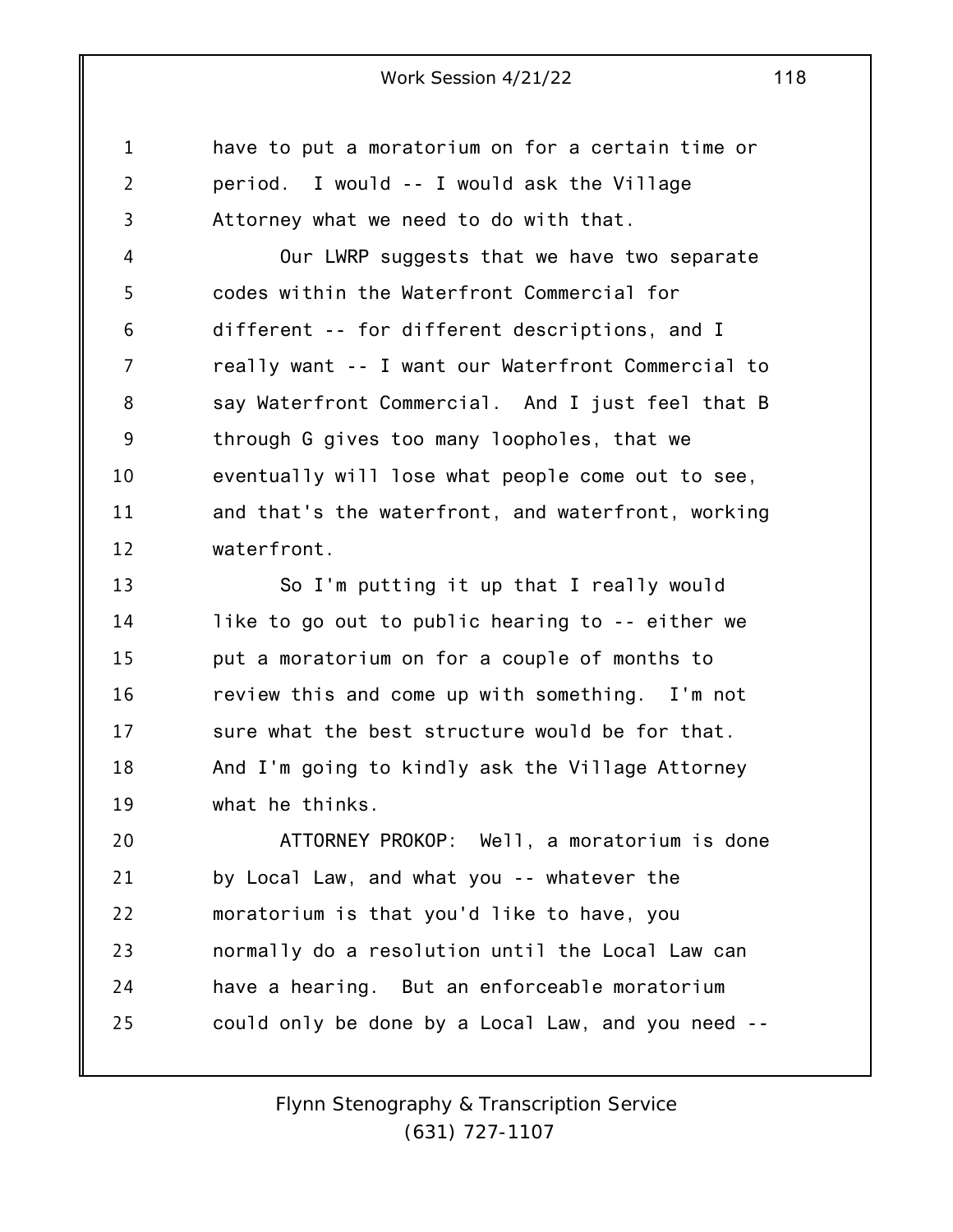1 2 3 4 5 6 7 8 9 10 11 12 13 14 15 16 17 18 19 20 21 22 23 24 25 in order to have it justified, you need to have some reason to have the moratorium, like plan - you know, study -- a study, planning, things like that. You can't -- you shouldn't adopt a moratorium just for the sake of having a moratorium. You need to have some kind of - something you're going to do during the moratorium period. TRUSTEE PHILLIPS: So -- TRUSTEE ROBINS: That's what Mary Bess is suggesting. TRUSTEE PHILLIPS: Is to review, to review -- TRUSTEE ROBINS: Upgrade the LWRP. I mean, it's very clear. TRUSTEE CLARKE: It sounds clear to me. ATTORNEY PROKOP: If that's the purpose, then, yeah, that's -- TRUSTEE ROBINS: Is that okay for a reason? ATTORNEY PROKOP: If it's something that - that's going to be worked on in the meantime, then I think it's a legitimate -- it's a supportable reason, yes. TRUSTEE PHILLIPS: Well, our current LWRP is the one that suggests that, at some point, we're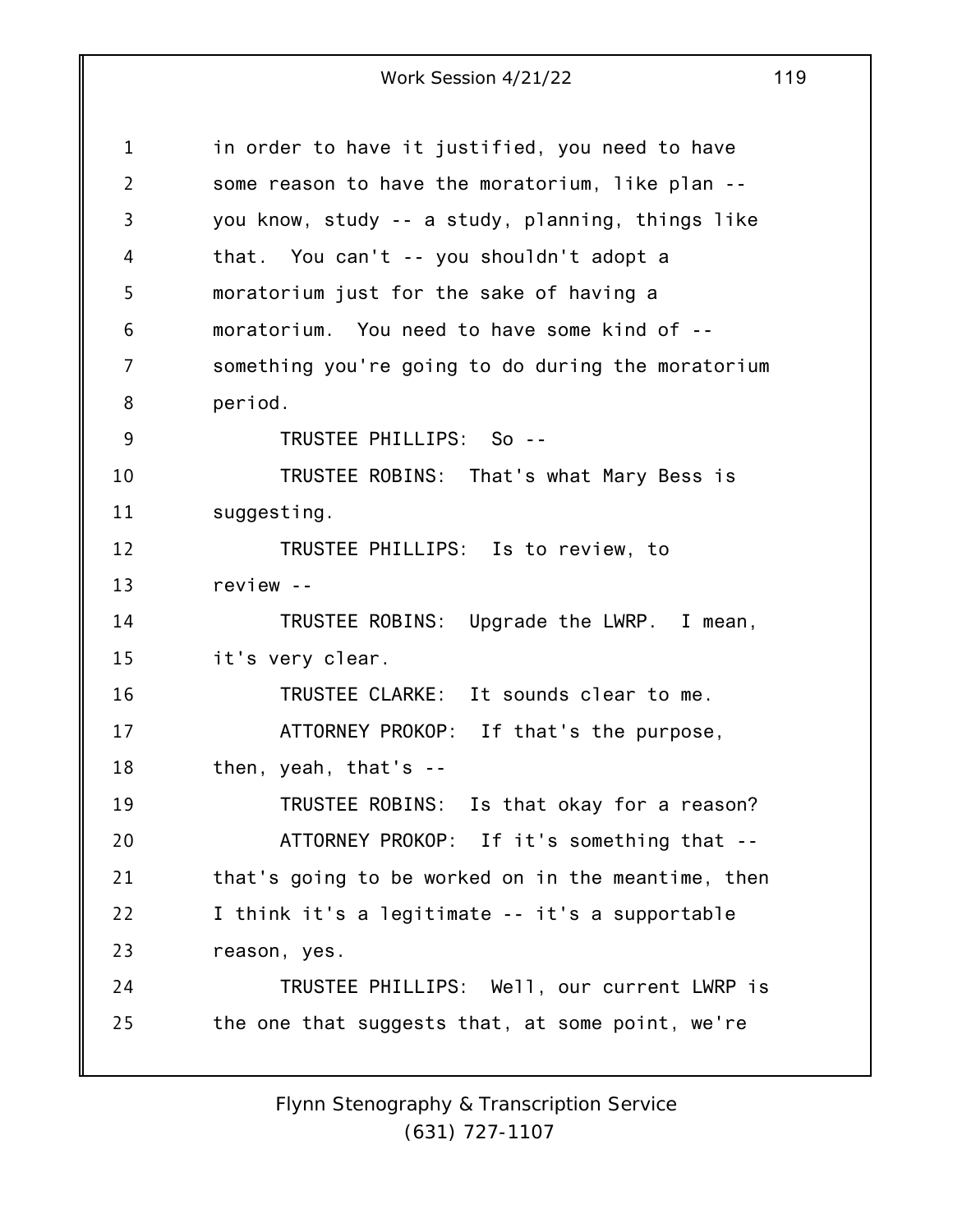1 2 3 4 5 6 7 8 9 10 supposed to go back and review the code to create two separate waterfront commercial in the current -- in the current LWRP that's we're under. The other one has still not been approved, and that still says the same thing. So just the sheer fact that we should be reviewing it and getting public comment on it, I just -- and it's -- it's something where our LWRP just didn't continue on dealing with that portion of the code. So is that a reason enough?

11 12 13 14 ATTORNEY PROKOP: Yes, as long as you had something going. As long as you set, you know, a date to take public comments, or something like that.

15 16 17 TRUSTEE ROBINS: Joe, isn't the LWRP our comprehensive planning document? I mean, every -- ATTORNEY PROKOP: Yes.

18 19 20 21 TRUSTEE ROBINS: -- municipality I heard at this conference has to have a comprehensive plan. ATTORNEY PROKOP: You're not required to have a comprehensive plan. We did opt to have an

22 23 24 25 LWRP, so we have an LWRP. You're not required to have a comprehensive plan. When you opt to have an LWRP, the LWRP becomes your comprehensive plan for the area that it covers. In this case, it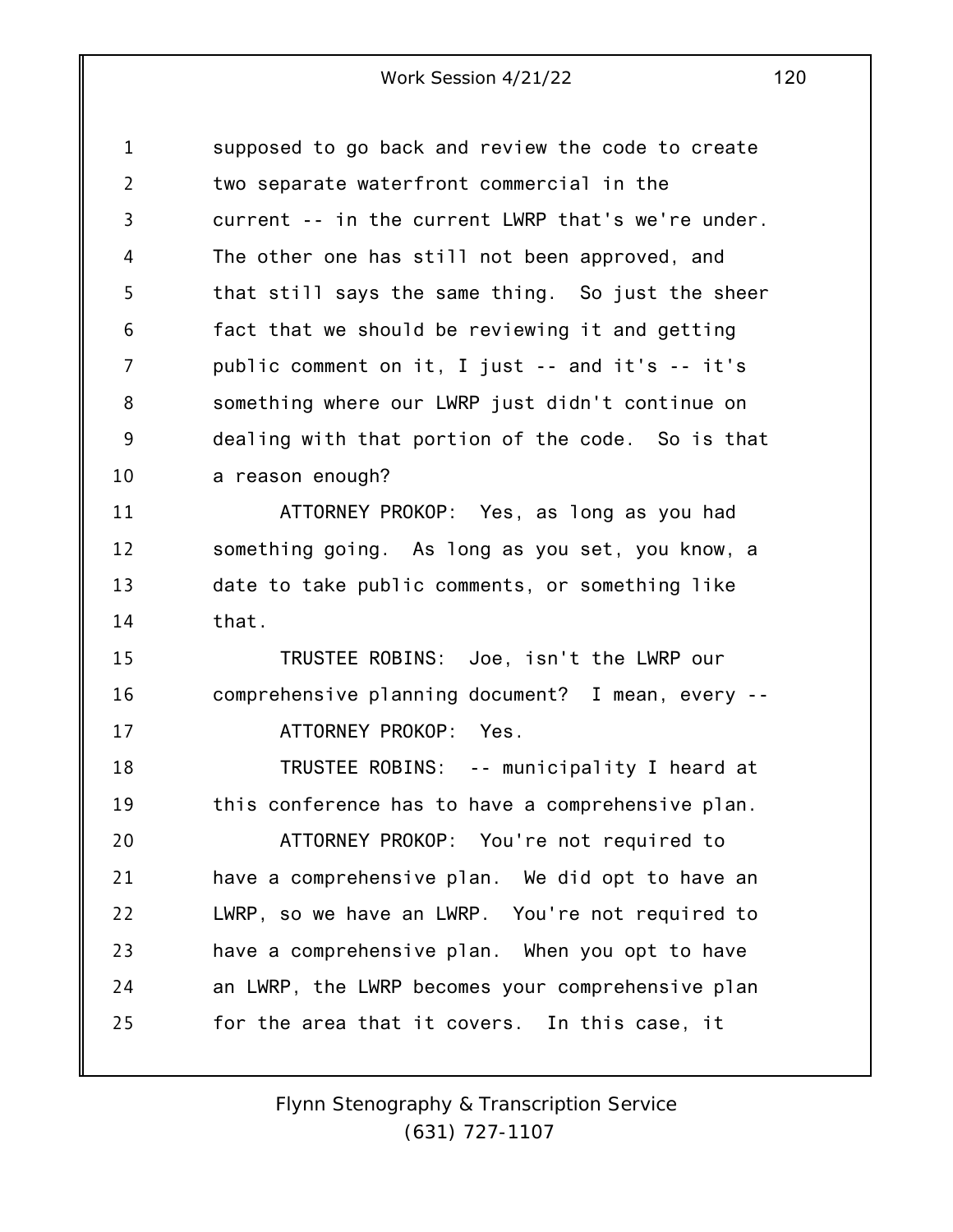1 2 3 4 5 6 7 8 9 10 11 12 13 14 15 16 17 18 19 20 21 22 23 24 25 covers the entire Village, so most or all of the Village. So if you're -- you know, as long as you have an active plan that -- to make a consideration or a study, or, you know, possible changes, things like that, that would justify a moratorium. TRUSTEE ROBINS: And the reason for the consultant is because we really don't have staff that's, you know, available to do this review right now, so we're hiring a consultant. And we just did not receive, I guess, bids from anybody at this point; is that correct? ADMINISTRATOR PALLAS: I apologize. What was your question? TRUSTEE ROBINS: A consultant to do the review of the LWRP, we have not received any additional names, people responding to it? TRUSTEE PHILLIPS: No. We're going to - we're going to verify, but it just -- for from own clarification, what I thought Trustee Phillips was asking for was not a -- not the moratorium for the LWRP, a moratorium for the code itself, correct, to review those sections of code? TRUSTEE PHILLIPS: Right, to review the sections of the code.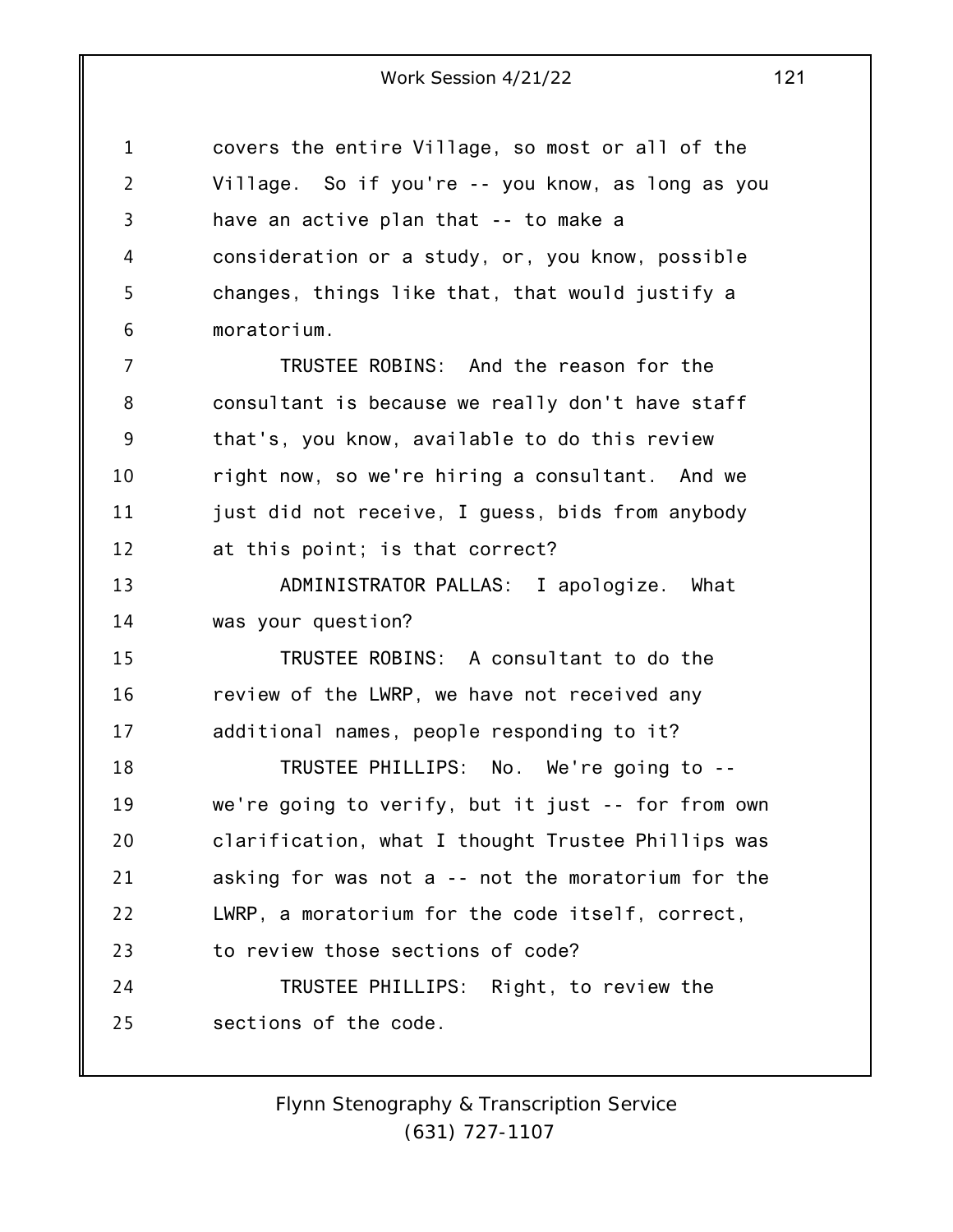1 2 3 4 5 6 7 8 9 10 11 12 13 14 15 16 17 18 19 20 21 22 23 24 25 Work Session 4/21/22 122 ADMINISTRATOR PALLAS: Not the LWRP. That's a separate matter, yes? TRUSTEE PHILLIPS: No. What she's talking about is in our -- in our current LWRP, the current one that we're under, because we still have to -- the other one's not finished yet, okay? I think what Trustee Roberts is -- Robins is saying is that that is one of the reasons to review the code. ADMINISTRATOR PALLAS: Okay. TRUSTEE PHILLIPS: Okay. TRUSTEE ROBINS: That's what I meant. TRUSTEE PHILLIPS: Does that make that clear? ATTORNEY PROKOP: Yeah. I mean, I just want to point out there, so everybody knows what we're talking about, the -- I've been through the LWRP several times, you know, this new -- the new draft of the LWRP. The reason why -- the update that's required is to -- there's many portions of that document that are outdated, because there's changes that have taken place that need to be reflected in that document. So there's -- if we hire -- I know we made a decision to hire an outside consultant, because we're all involved in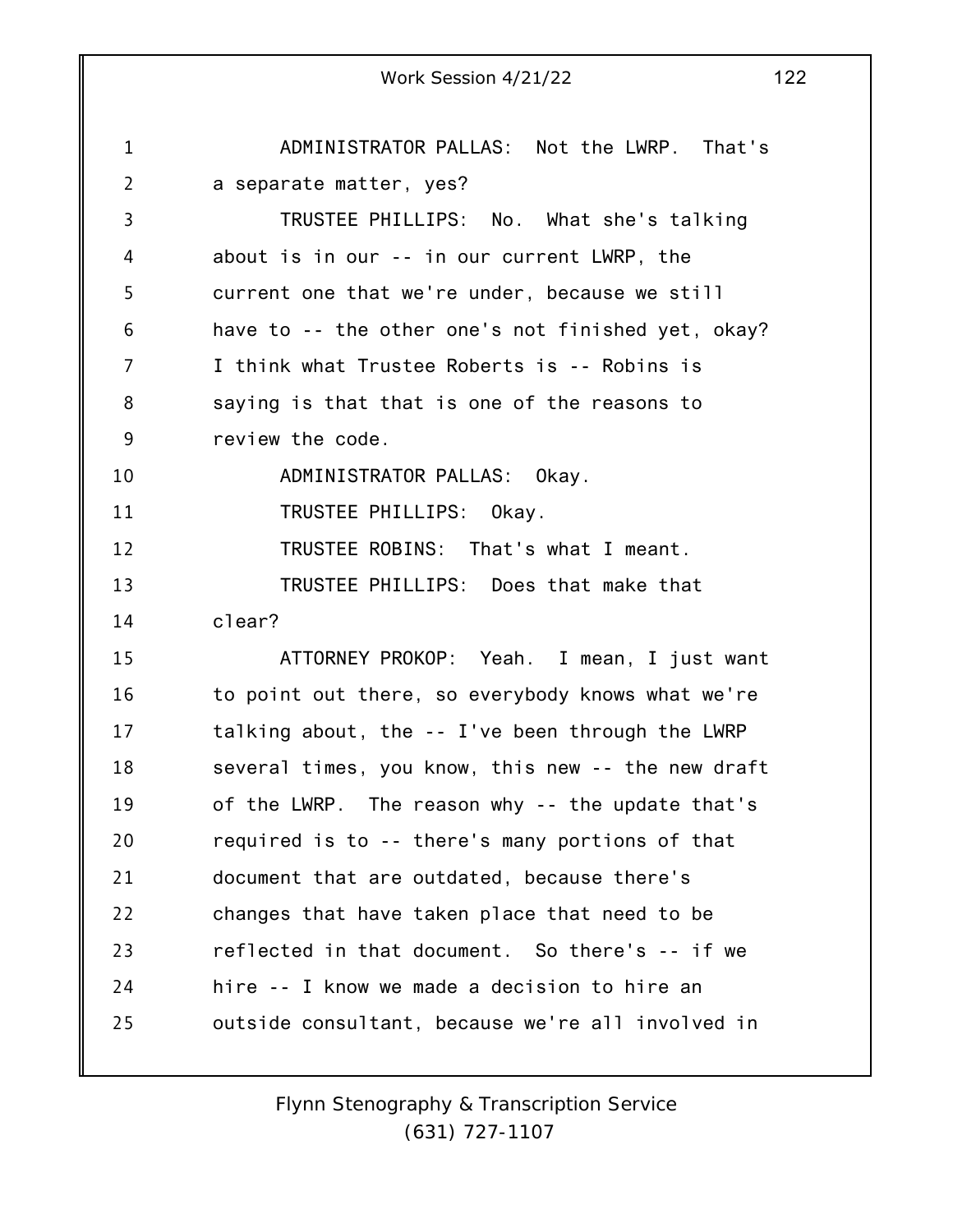| 1  | everything else that is going on in the Village,              |
|----|---------------------------------------------------------------|
| 2  | but what -- there's going to be an uphill learning            |
| 3  | curve for that, whoever that person is that comes,            |
| 4  | or a company, if we end up hiring somebody. And a             |
| 5  | lot of what -- the work that needs to be done is              |
| 6  | to just sit with the LWRP and update it, like I               |
| 7  | said, not to -- I'm sorry, I'm repeating myself,              |
| 8  | for the changes that have taken place. So if one              |
| 9  | of -- when somebody comes in, if one of us could              |
| 10 | work with that person, or that we would get past              |
| 11 | that initial curve. But if you have a plan in                 |
| 12 | place for that to happen, then that could justify             |
| 13 | a moratorium, if the moratorium is approved.                  |
| 14 | TRUSTEE ROBINS: When you're talking about                     |
| 15 | one of us, you mean a member of the Board, or are             |
| 16 | you talking about, you know, Management?                      |
| 17 | ATTORNEY PROKOP: Well, myself, myself and                     |
| 18 | management, basically.                                        |
| 19 | TRUSTEE ROBINS: Okay.                                         |
| 20 | ATTORNEY PROKOP: I mean, to the point where                   |
| 21 | Paul and I can just read through it and circle                |
| 22 | things that we know, know have to be changed.<br>$\mathbf{I}$ |
| 23 | mean, we've probably done half of it already.                 |
| 24 | It's just that when we got to half, then                      |
| 25 | there's -- so many other things came up and we                |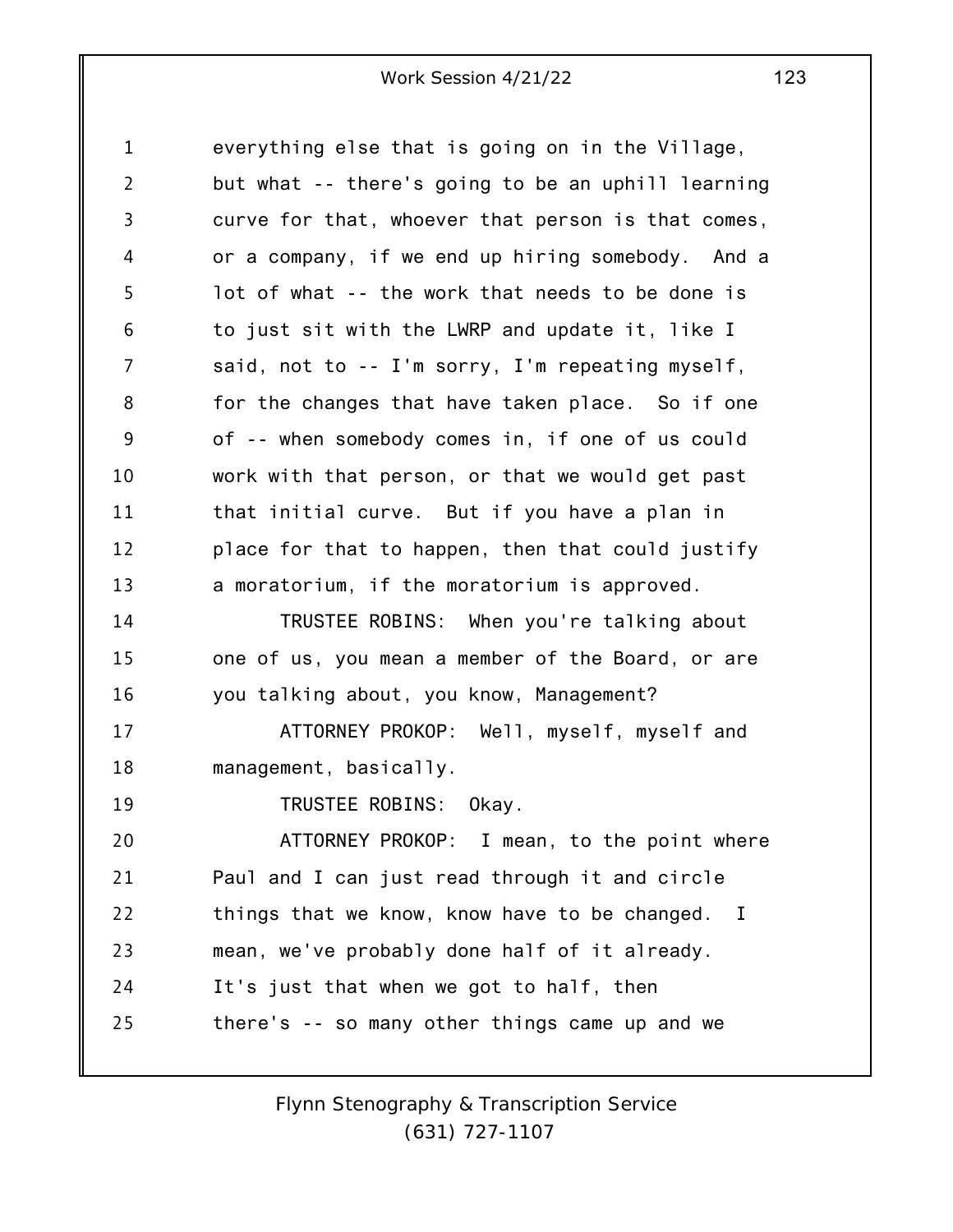1 couldn't finish.

2 3 4 5 6 7 8 9 10 11 12 13 14 15 16 17 18 19 20 21 22 23 24 25 TRUSTEE ROBINS: Understood, that's why we think you should have some help. MAYOR HUBBARD: Okay. So you're talking - what do you want the moratorium on, what -- TRUSTEE MARTILOTTA: Yeah, I don't understand. TRUSTEE PHILLIPS: I want -- okay. I believe that we need to, as a Board, take a look at the code, and take a look at our LWRP, take a look at some of our buildings that really aren't -- now I'm getting out of -- hold on a second, let me get back to this, okay? I had this in my mind before and now I'm confused. Okay. Somehow, somehow, whether it's a moratorium, or we start the discussion on Chapter 15, the Waterfront Commercial, I -- I want us to set a goal of protecting, or to make sure the code will protect what we have left as the true working waterfront. And, also, at the same time, we have properties that are in the Waterfront Commercial District that, really, they're waterview, they're not waterfront. I just think it's time that we discussed truly protecting what is left of our working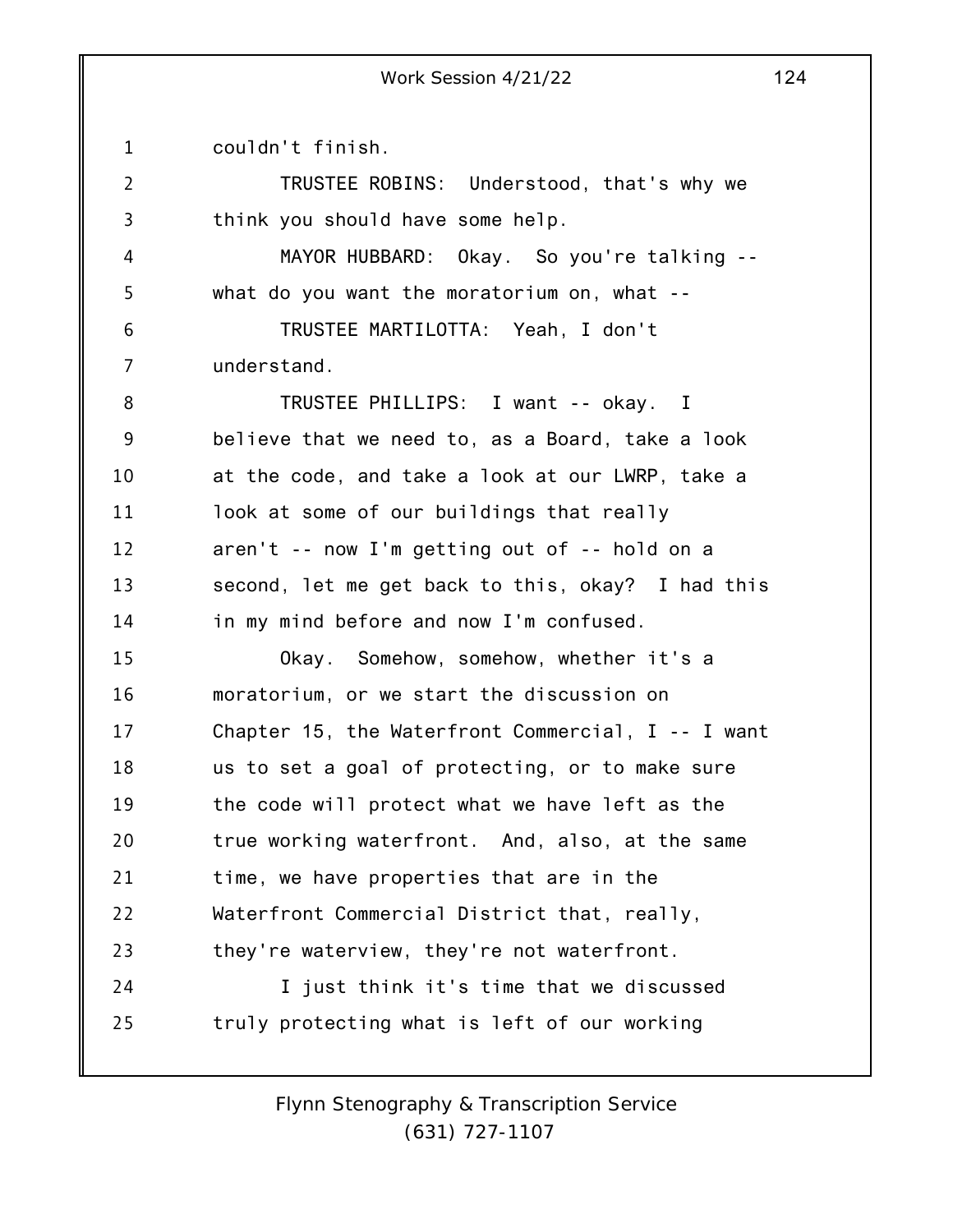| $\mathbf 1$ | waterfront. I don't want -- I don't want -- I      |
|-------------|----------------------------------------------------|
| 2           | don't want to see a conditional use of a motel on  |
| 3           | a large piece of waterfront property, because      |
| 4           | that's not what our Village is. So whether it's a  |
| 5           | moratorium, or we start working on the code        |
| 6           | ourselves, somehow I want something so we start    |
| 7           | discussing it. So -- and $I$ -- I'm asking the     |
| 8           | Village Attorney, and maybe the Village            |
| 9           | Administrator, what is the best method to do that? |
| 10          | ADMINISTRATOR PALLAS: Yeah. I mean, I --           |
| 11          | if I may, I mean, I -- it sounds like what you're  |
| 12          | asking for is for us to review the Waterfront      |
| 13          | Commercial code. I don't -- I don't know what you  |
| 14          | would put a moratorium on.                         |
| 15          | TRUSTEE PHILLIPS: Well, I'm asking, okay?          |
| 16          | It's been discussed and -- but I just would like   |
| 17          | to get it going. We've talked about for a while    |
| 18          | and $-$                                            |
| 19          | TRUSTEE CLARKE: You're concerned about the         |
| 20          | conditional uses.                                  |
| 21          | TRUSTEE PHILLIPS: The conditional uses.            |
| 22          | TRUSTEE CLARKE: And that they're too loose         |
| 23          | at this point in our development to allow it to    |
| 24          | continue, as well as separating the properties     |
| 25          | that already have conditional uses in place, but   |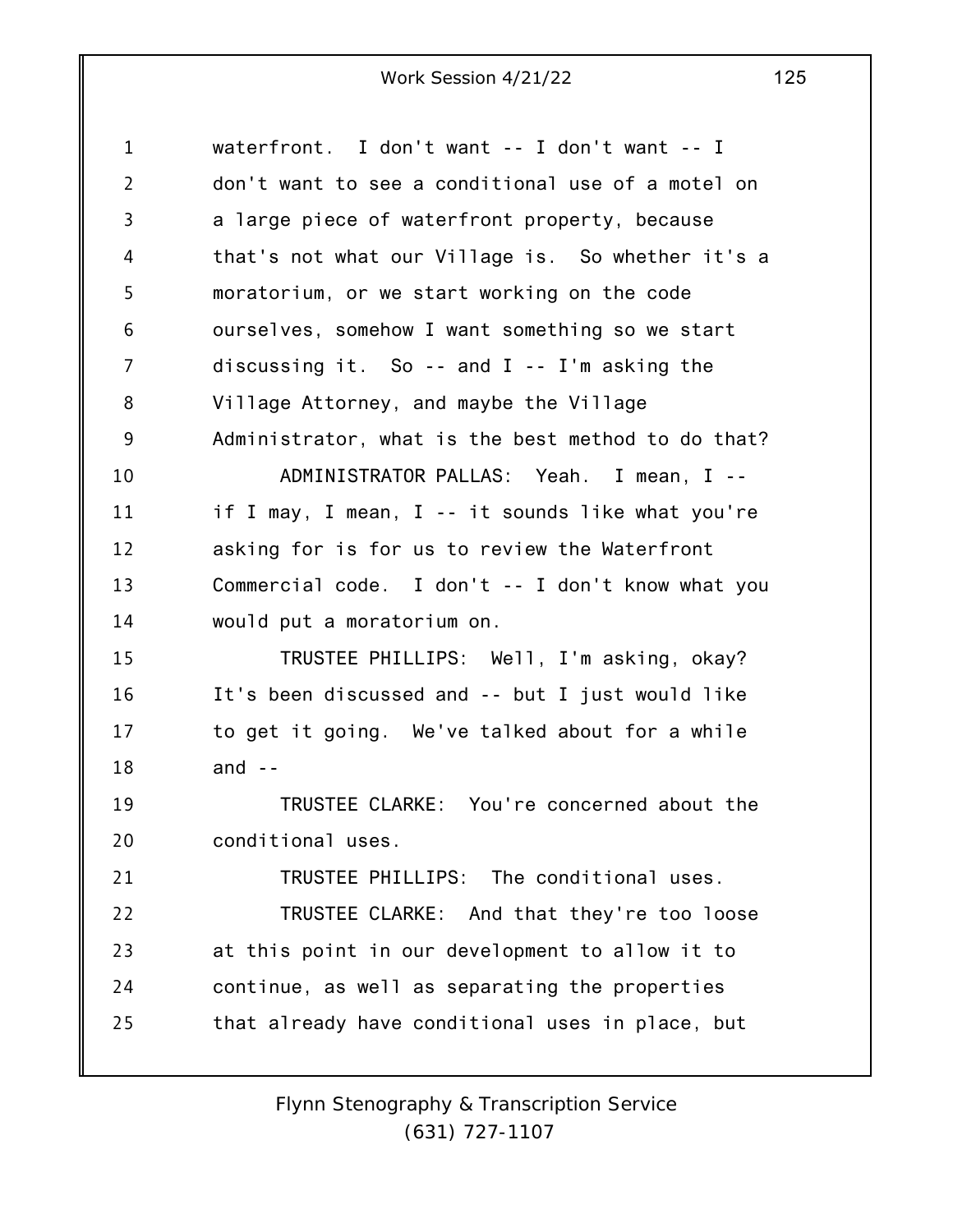1 are still zoned WC.

2

TRUSTEE PHILLIPS: Correct.

3 4 5 6 7 8 9 10 11 12 13 14 15 16 17 18 19 20 21 22 23 24 25 TRUSTEE CLARKE: For example, just to use your own street as an example, you have a very clear WC business with Alice's Fish Market, but you have three nonconforming properties with residences on them that are in WC. So, if I remember correctly from my reading of the LWRP, the recommendation was made to create two zones that legitimize the conditional uses of the properties that were built in the WC section that were conditional uses already, but strengthens the protection of those that have not yet gone into a conditional use path, and trying to eliminate conditional uses in the short term, for fear of the developmental pressures that are on the Village right now. I hope I'm speaking -- TRUSTEE PHILLIPS: You got it. Yeah, that's exactly it, Peter. I'm sorry, I'm getting tongue-tied, I've been up for quite a while. TRUSTEE CLARKE: I understand, I understand. TRUSTEE PHILLIPS: But -- TRUSTEE CLARKE: But, you know -- TRUSTEE PHILLIPS: And, also, you know, it's -- it's a topic. I mean, as I had explained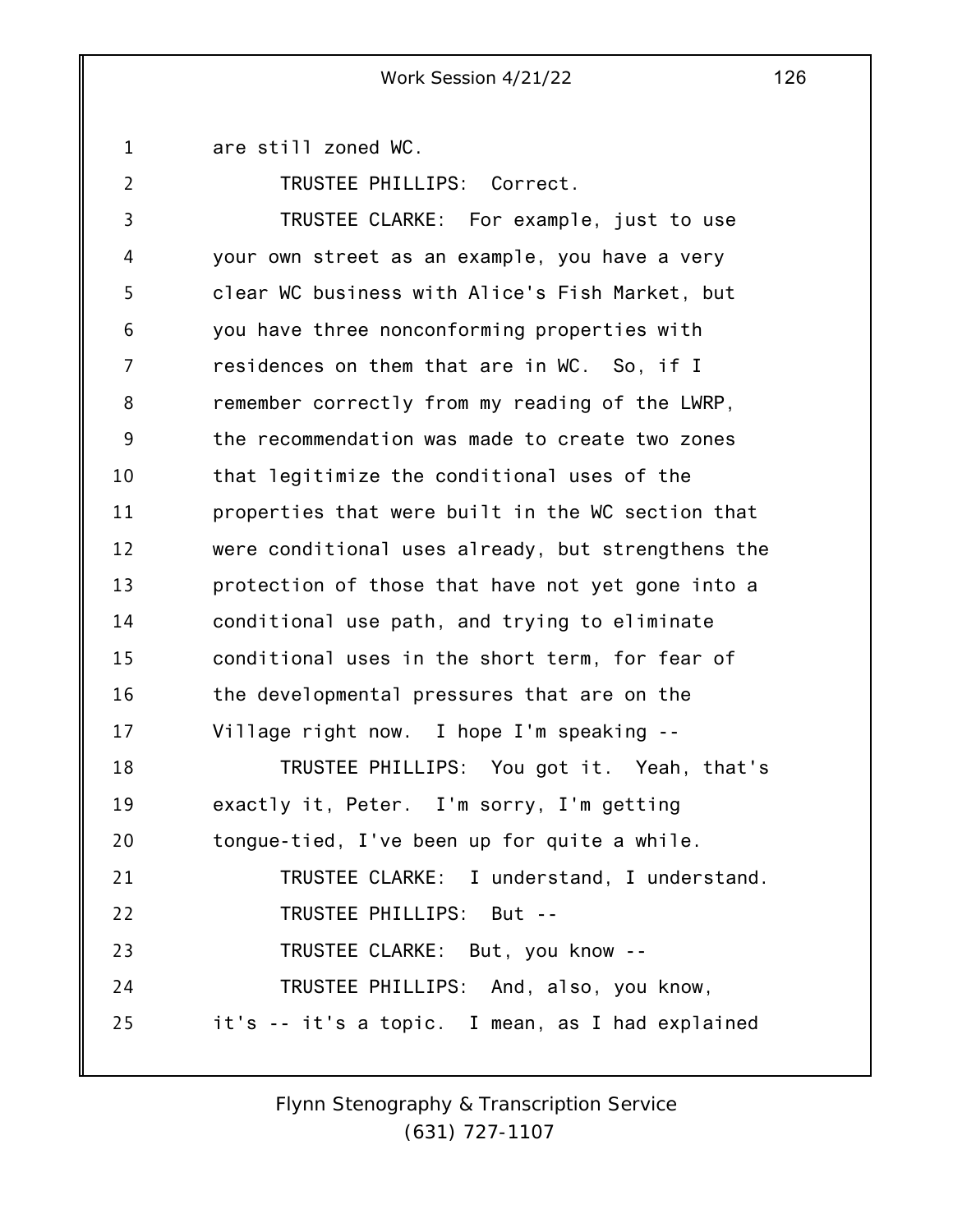| 1              | to somebody once, I said, you know, I could take   |
|----------------|----------------------------------------------------|
| $\overline{2}$ | what I own and knock everything down and build a   |
| 3              | restaurant and a hotel, if I wanted to. I don't    |
| 4              | want to. And I think that that's something we      |
| 5              | need to take a look at and make sure that we       |
| 6              | protect our working waterfront, what's left of it, |
| 7              | okay? So I'm looking for guidance, what's the      |
| 8              | best way to do it.                                 |
| 9              | ADMINISTRATOR PALLAS: Well, I think, I             |
| 10             | think if it -- if it's the Board's, you know,      |
| 11             | consensus that -- to do that, I think I can --     |
| 12             | certainly, Village Attorney and I can take a look  |
| 13             | at specifics of the LWRP and how it -- what the    |
| 14             | implication is with the code and make a            |
| 15             | recommendation on the change, if that's what you   |
| 16             | all want.                                          |
| 17             | MAYOR HUBBARD: Well, I thought that's why          |
| 18             | we went and hired a consultant to try to review    |
| 19             | the LWRP. I thought that's what we did when we     |
| 20             | went out to do that.                               |
| 21             | ADMINISTRATOR PALLAS: Maybe I'm -- maybe           |
| 22             | I'm -- maybe I'm misunderstanding.                 |
| 23             | TRUSTEE PHILLIPS: That's only -- that's            |
| 24             | only a portion of it. The LWRP has to be -- there  |
| 25             | are some things in there, Mayor, that need to be   |
|                |                                                    |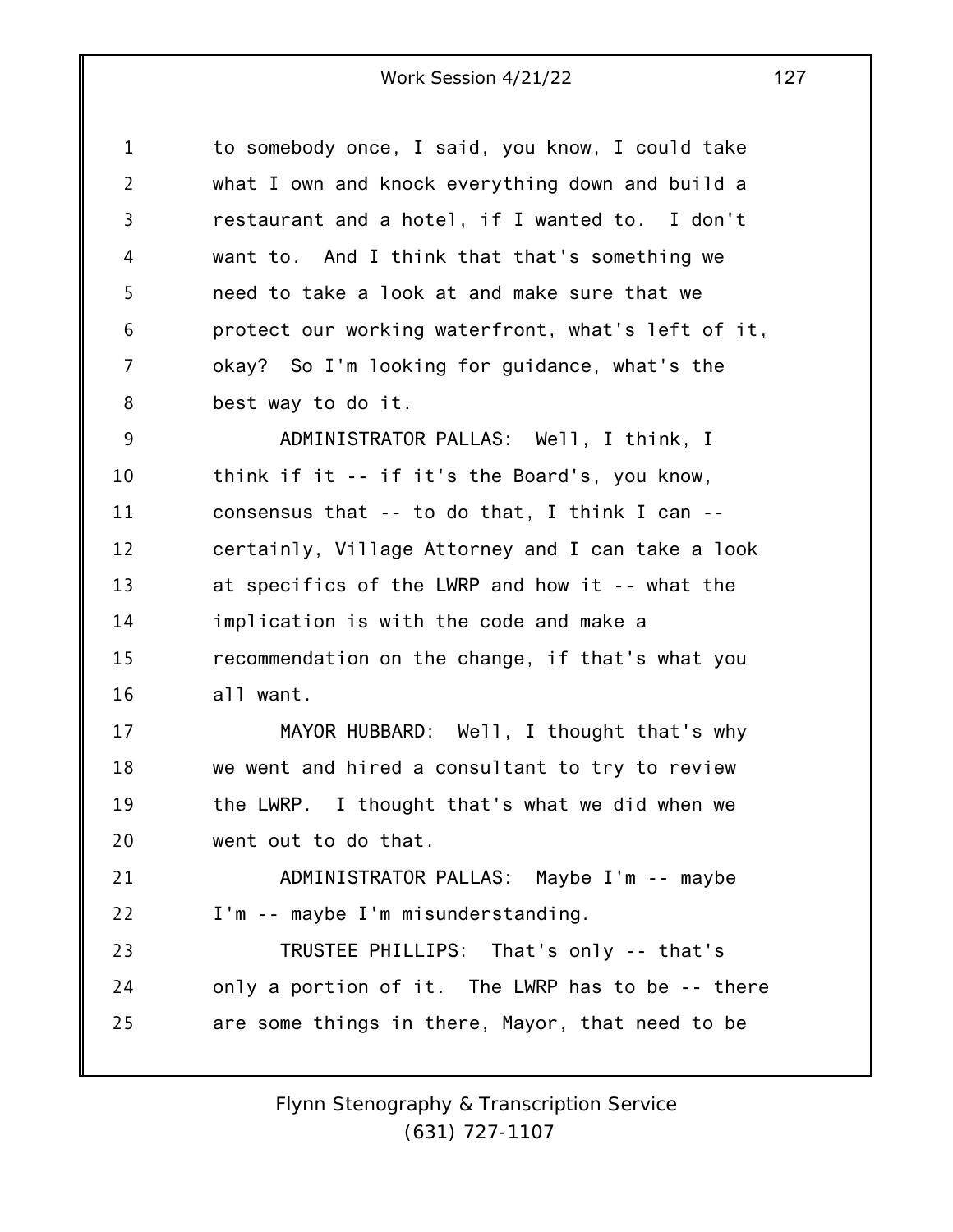updated from when that LWRP was done, and that's why the consultant was being hired, from my understanding. The waterfront, this is -- this is -- this is just specific, this is just on one section of the LWRP.

1

2

3

4

5

6 7 8 9 10 11 12 13 14 15 16 17 18 19 20 21 22 23 24 25 TRUSTEE CLARKE: One section of the code. TRUSTEE PHILLIPS: Excuse me, the code, yes. TRUSTEE CLARKE: I mean, I'm not trying to paraphrase here for Trustee Phillips, but she's spoken to me about this. It's been something on our Trustee reminders that a moratorium was requested. I believe that the moratorium is being requested in order to restrict the temptation for conditional uses being brought forward to the Planning Board until we can strengthen the code, because the code has conditional and nonconforming uses written very clearly. But, technically, as we've seen, a developer or an owner could come forward to the Zoning and Planning Boards tomorrow with commercial ideas that would include the very things that Trustee Phillips is mentioning, hotels and restaurants, on the last portions of the working waterfront. Of course, they would have to go through those Boards. They may not get approved, but I believe -- I'm paraphrasing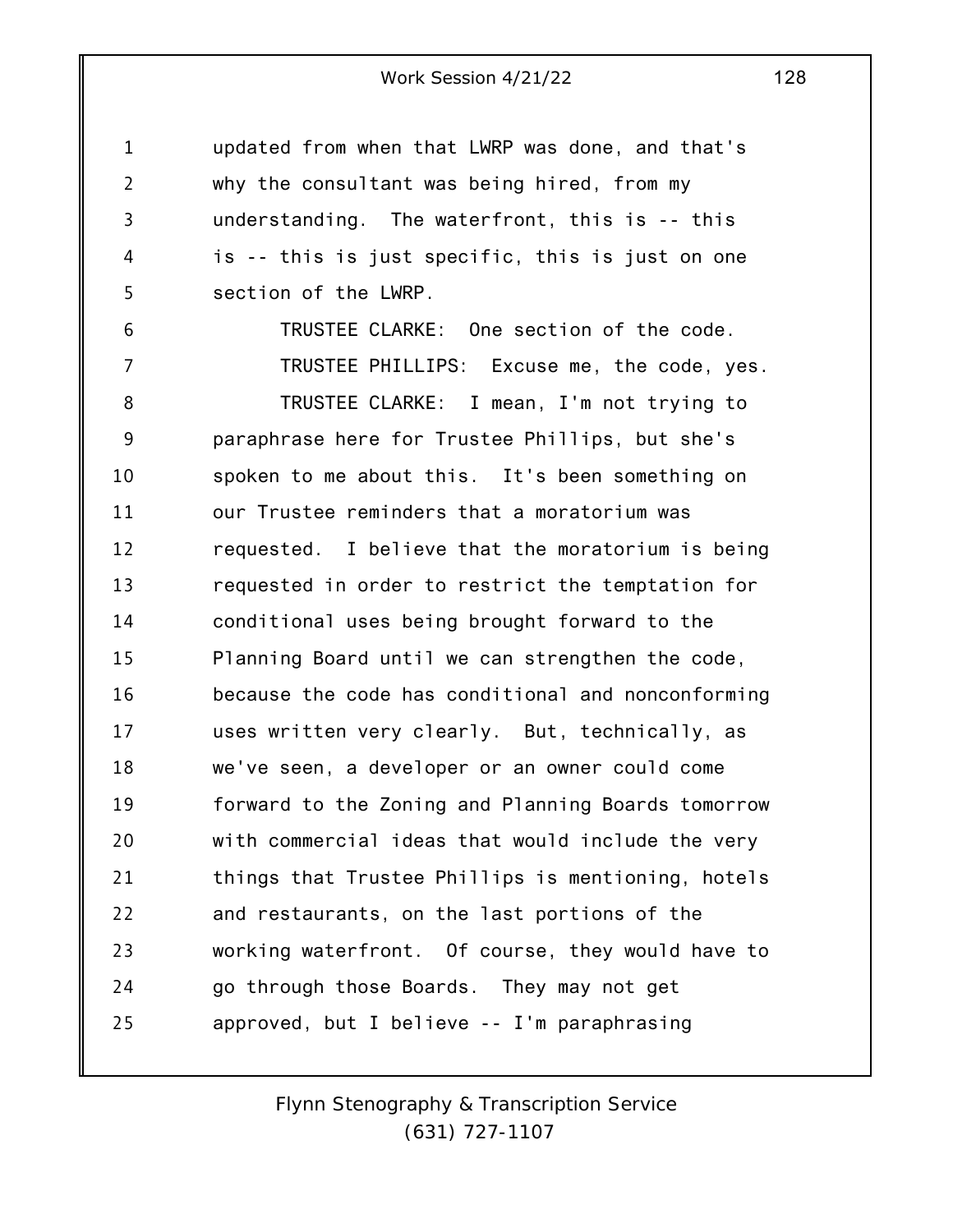1 2 3 4 5 6 7 8 9 10 11 12 13 14 15 16 17 18 19 20 21 22 23 24 25 again -- you're looking to strengthen it so that those conditional uses are never an option for a Board to even consider. TRUSTEE PHILLIPS: That's right. MAYOR HUBBARD: Okay. So what do you want a moratorium on? A moratorium saying no building, no nothing in the W -- that's why I'm asking. TRUSTEE PHILLIPS: No, no, no, no. MAYOR HUBBARD: What do you want the moratorium on? TRUSTEE PHILLIPS: The moratorium would only be a time frame, a -- can only be a time frame to do the work on reviewing, reviewing that section of the chapter. That's why I'm saying, is do we need to have a moratorium, or -- or can we just start working on looking at that chapter and getting it done? MAYOR HUBBARD: All right. Because the three of you have already said you all want the moratorium. I'm saying what -- if we're going vote on a moratorium, the moratorium has to say something. We want a moratorium on no construction in WC -- TRUSTEE CLARKE: Yes. MAYOR HUBBARD: -- until you guys decide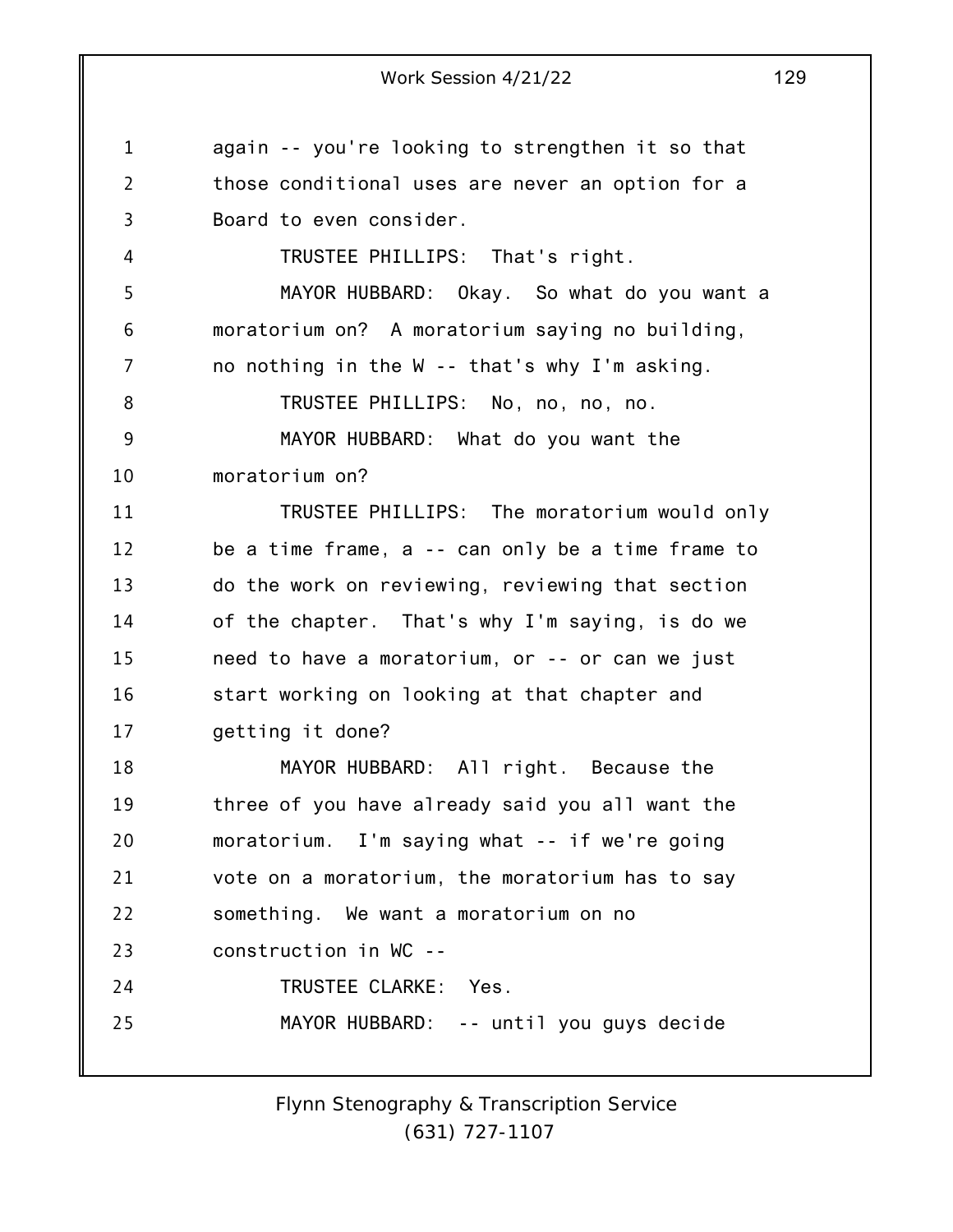1 2 3 4 5 6 7 8 9 10 11 12 13 14 15 16 17 18 19 20 21 22 23 24 25 Work Session 4/21/22 130 what you want to do? TRUSTEE ROBINS: Correct, yeah. TRUSTEE CLARKE: Until the code -- MAYOR HUBBARD: Is that what you're asking for? TRUSTEE CLARKE: Until the code is -- MAYOR HUBBARD: You want to halt all construction in WC for a year? TRUSTEE PHILLIPS: For a time, for a time period, right. TRUSTEE ROBINS: "X" time period, yes. You know, and nothing happens quick in government, we know it takes some time. TRUSTEE CLARKE: Until -- MAYOR HUBBARD: Well, we also -- we're going to need input from what you guys want, if you're going to try to do this, if we're going to put this to the public and vote it. ATTORNEY PROKOP: Isn't it the -- MAYOR HUBBARD: I mean, because you're going to shut down a whole bunch of places that won't be able to do anything for a year. You're going to stop anything going on in WC, then, that's what you three want? TRUSTEE PHILLIPS: Well, Mayor, that's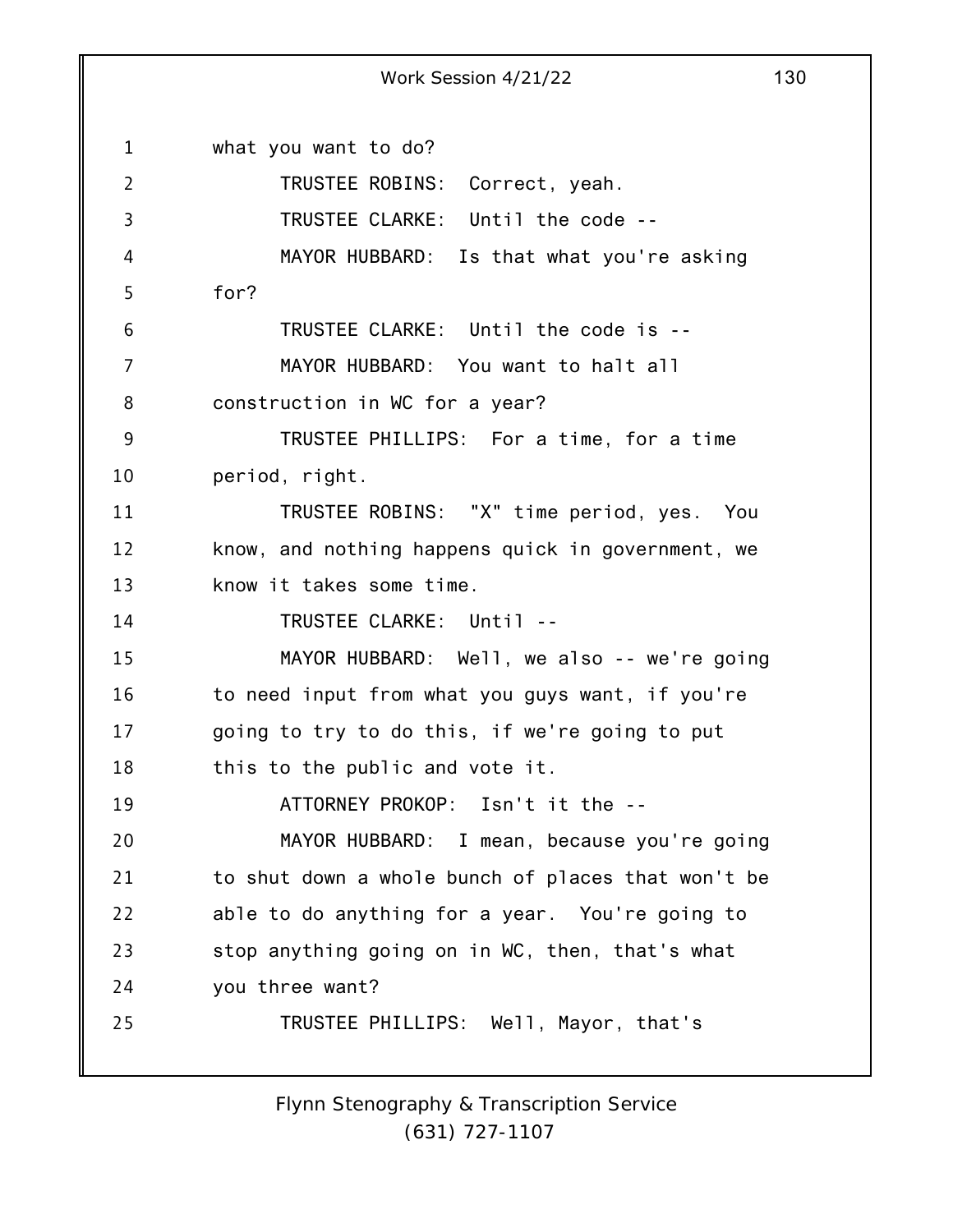1 2 3 4 5 6 7 8 9 10 11 12 13 14 15 16 17 18 19 20 21 22 23 24 25 why -- okay. That's why I'm asking. And I'm asking the Village Attorney and the Village Administrator, is this something that Chapter 15, in the Waterfront Commercial -- can we get through this in a time frame of a month or two, so that we could get it out to the public? ATTORNEY PROKOP: Get through what? I'm sorry. TRUSTEE PHILLIPS: Creating -- creating a document to give to the public for a public hearing. ATTORNEY PROKOP: For -- for changes, recommended changes -- TRUSTEE PHILLIPS: For the changes. ATTORNEY PROKOP: -- or for a moratorium? TRUSTEE PHILLIPS: No, for recommended changes to the code. TRUSTEE CLARKE: Changes to the code. ATTORNEY PROKOP: We could do that. That's some -- ADMINISTRATOR PALLAS: Yeah, yes. ATTORNEY PROKOP: Something. TRUSTEE ROBINS: Or make some conditional uses and make them prohibitive uses, correct? TRUSTEE CLARKE: Yes, that's exactly --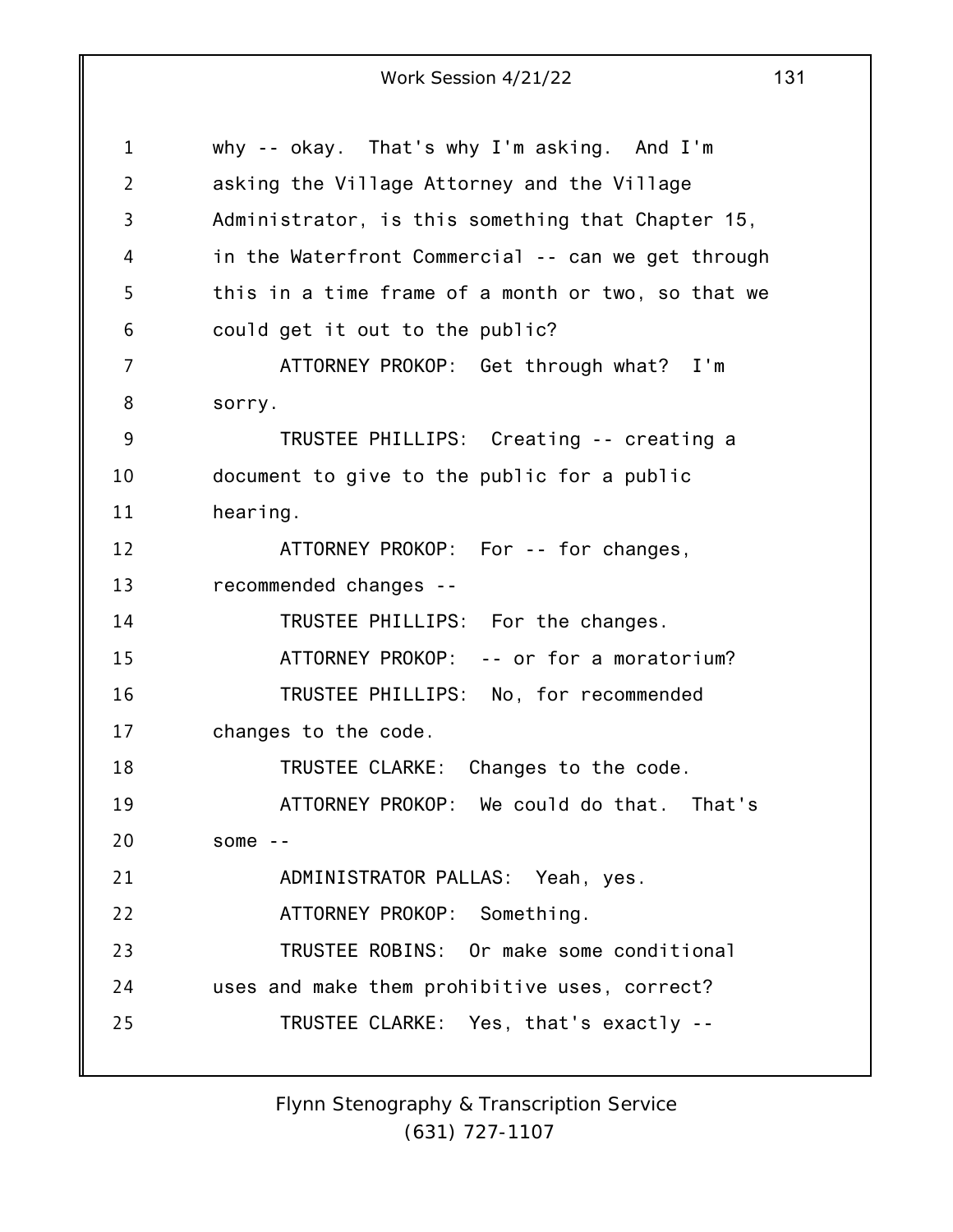|                | Work Session 4/21/22<br>132                        |
|----------------|----------------------------------------------------|
| $\mathbf 1$    | MAYOR HUBBARD: I think it would be helpful         |
| $\overline{2}$ | for the two of them. You got all these ideas, all  |
| 3              | these discussions. Put in writing what you want.   |
| 4              | ADMINISTRATOR PALLAS: Yeah.                        |
| 5              | MAYOR HUBBARD: So just saying we got to            |
| 6              | discuss it is not discussing it, it's not giving   |
| 7              | us any solution of what you have in your minds of  |
| 8              | what you want.                                     |
| 9              | TRUSTEE PHILLIPS: I --                             |
| 10             | MAYOR HUBBARD: So we need something of what        |
| 11             | they're going to work with, instead of just saying |
| 12             | we need to discuss this, or we'll take two months  |
| 13             | to discuss it.                                     |
| 14             | TRUSTEE PHILLIPS: Well, we --                      |
| 15             | MAYOR HUBBARD: But we have a whole bunch of        |
| 16             | discussion items and we don't get input on it.     |
| 17             | TRUSTEE PHILLIPS: But then what we need --         |
| 18             | MAYOR HUBBARD: So we need something more           |
| 19             | than just saying we want to discuss it, please.    |
| 20             | TRUSTEE PHILLIPS: Well, I just -- I said           |
| 21             | before that we need to create two separate zones   |
| 22             | in the Waterfront Commercial, and that means we    |
| 23             | have to -- to create taking B through G and        |
| 24             | creating a different zone, and what's the process  |
| 25             | for changing the zone on those properties.<br>That |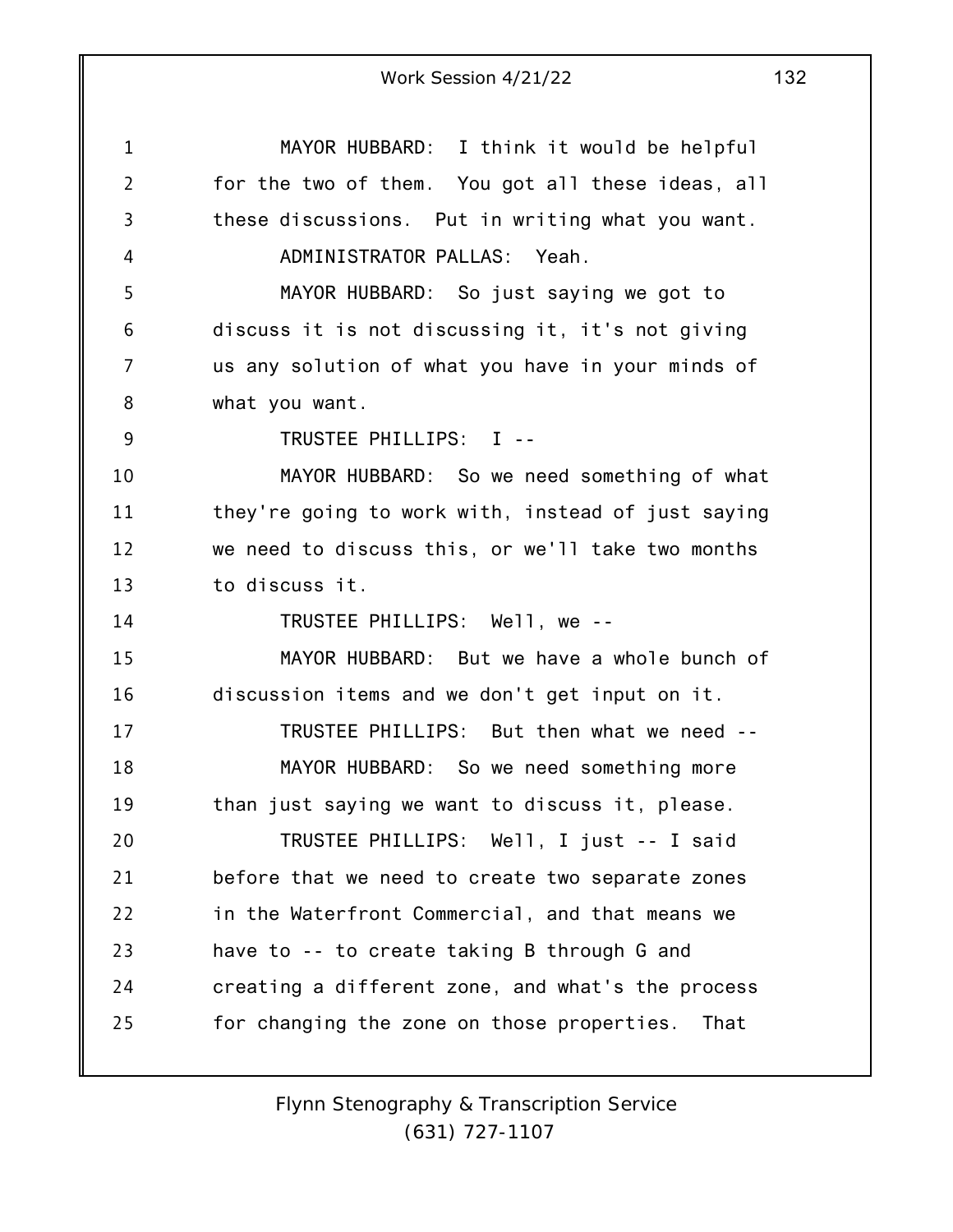1 has to be a public hearing as well.

2

ATTORNEY PROKOP: Okay.

3 4 5 6 7 8 9 10 11 12 13 14 15 16 17 18 19 TRUSTEE PHILLIPS: And that has to have the information. That's why I'm saying, is my goal has been from the beginning, and moratorium was a word that's been thrown around, because I'm not sure what the process is, but I want to see a zone change that protects the true waterfront, waterfront and those that are -- fall within those conditional waterfronts have a Zoning Code that fits for them, but doesn't create a loophole - not a loophole. Doesn't create where hotels and motels can get into our last waterfront pieces of property in the Village of Greenport. That's - that's, as Trustee Clarke said, strengthening our waterfront, our WC to make sure that the conditional uses that are in existence here stay on the properties that are already zoned that way. ATTORNEY PROKOP: So if I could make a

20 21 22 23 24 25 suggestion, why don't you five Paul and I until the next work session, until a week before the next work session with our reports to come up with some language, suggested language. And then if you feel that you need additional time, or you want to put a hold on everything, then consider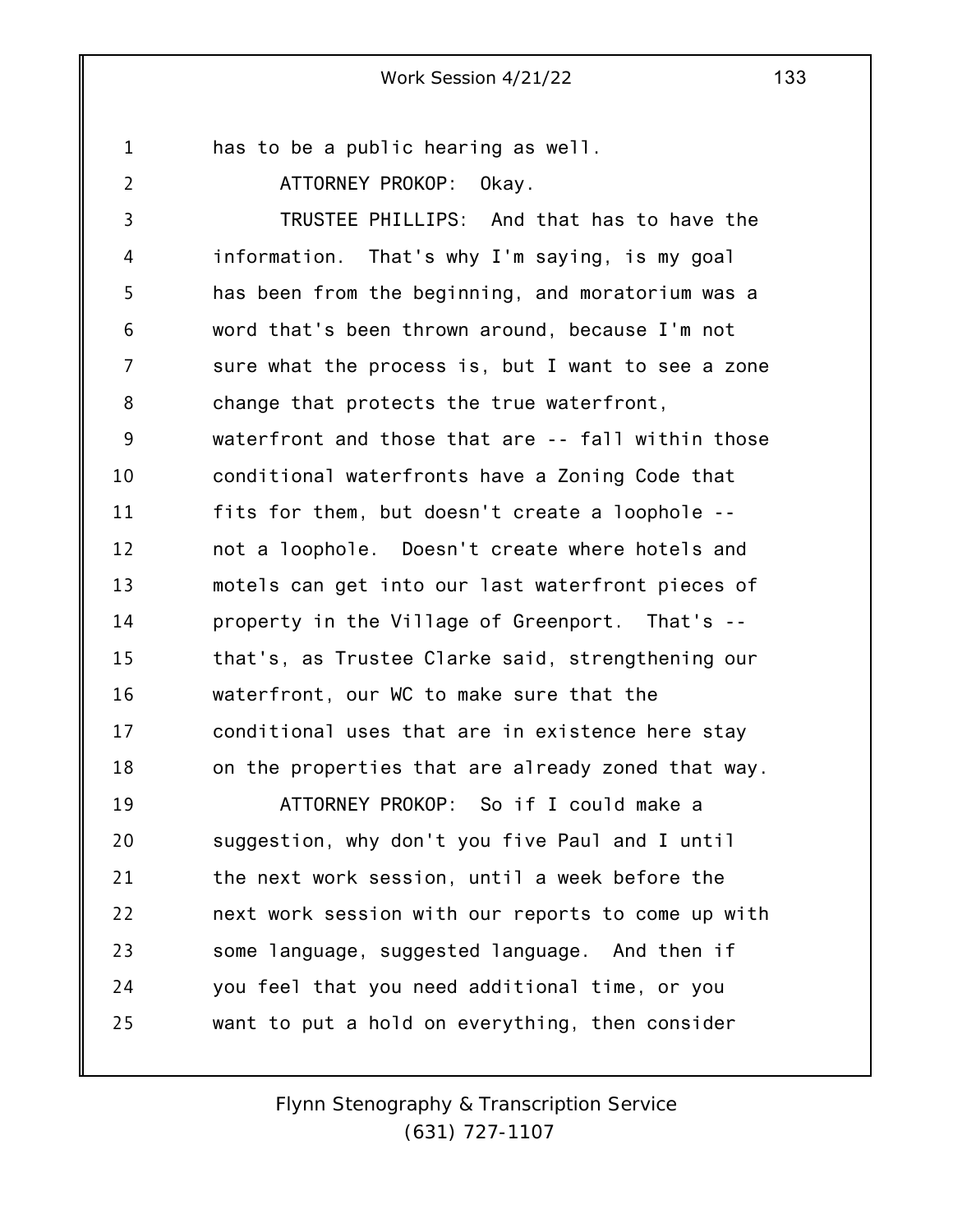1 2 3 4 5 6 7 8 9 10 11 12 13 14 15 16 17 18 19 20 21 22 23 24 25 Work Session 4/21/22 134 the moratorium after that. But let's at least get to that first step and give you some -- give you some -- TRUSTEE PHILLIPS: And I'll be more than happy to write -- I just want to get to the first step. I'll be more than happy to send you -- ATTORNEY PROKOP: Well, if you could give us -- TRUSTEE PHILLIPS: -- some of my thoughts. ATTORNEY PROKOP: If you could give us bullet points in an email, or something, that would be -- that would be helpful. But in the meantime, we'll get -- we'll start with this. ADMINISTRATOR PALLAS: Yes. TRUSTEE PHILLIPS: Okay. And then the other thing that -- I know this, we've had the discussion of chickens before, but the avian flu has kind of become a topic in the newspapers lately. And I happened to notice that there's a few chicken coops that are around. And I'm not sure how to deal with them in the code, but it would be great if we could get them registered with the Town -- with Village Hall, so that we have an idea, if the Department of Ag Markets comes in and wants to know where the chicken coops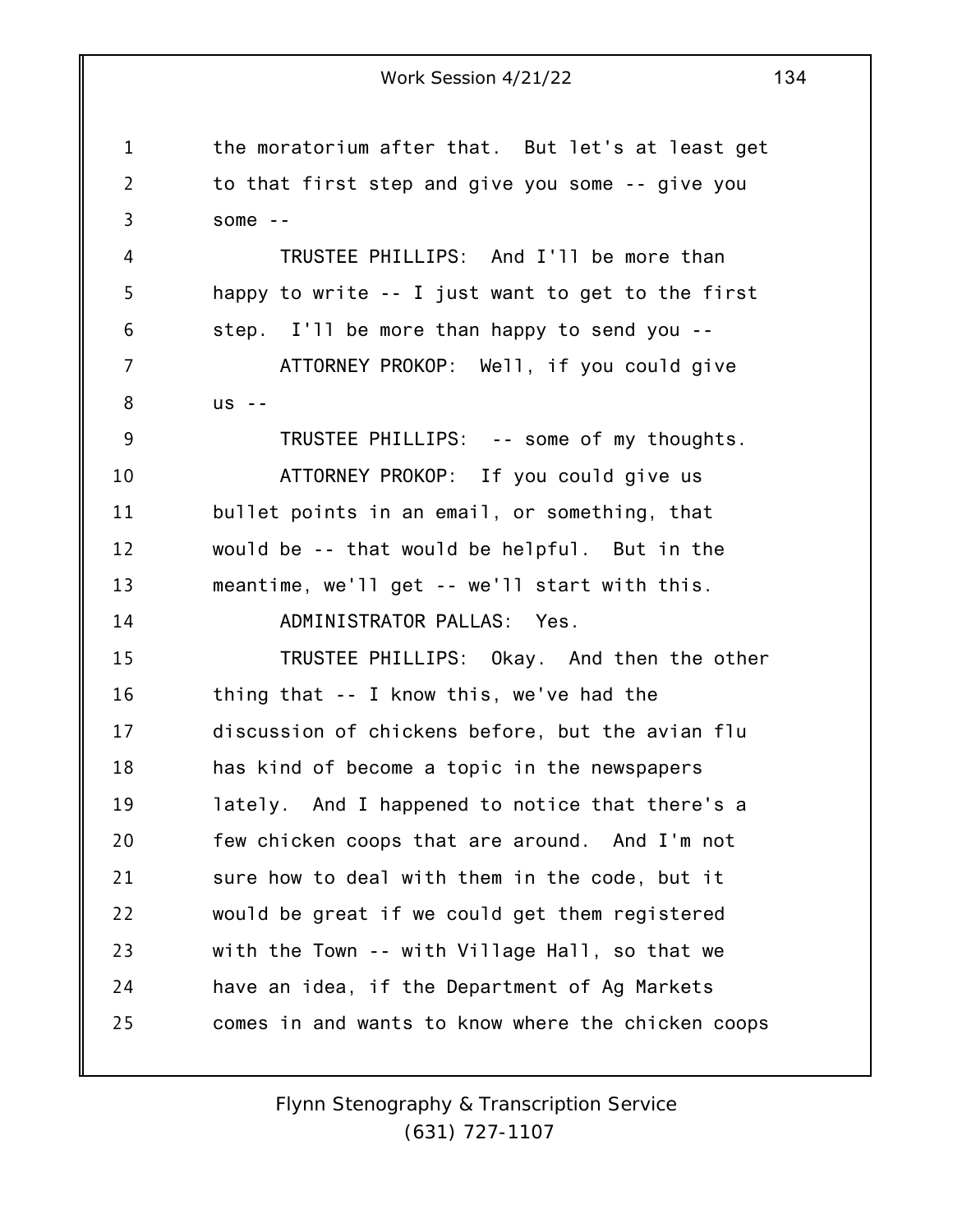1 2 3 4 5 6 7 8 9 10 11 12 13 14 15 16 17 18 19 20 21 22 23 24 25 are, that they have access to the information. And I don't know how to go about that, so. ATTORNEY PROKOP: Well, we have a policy, it's -- which we're enforcing against somebody right now, so you're not allowed to have an animal that's not -- you're not allowed to harbor or possess an animal that's not a regular domestic animal, and we've had -- we've had questions about that with regard to chickens in the past. If you want to -- if you want to license them, you could adopt a policy without a Local Law, or you could -- a registration. TRUSTEE PHILLIPS: Registration. ATTORNEY PROKOP: You could adopt a policy without a Local Law, or you could adopt a Local Law. So, I mean, because this is an immediate temporary, hopefully, a temporary thing, but it has immediacy to it, you probably could consider -- should consider a policy. TRUSTEE ROBINS: Yeah, I'm okay with that. The only thing is, I mean, it's not just chickens. I think it's all water foul, you know, the ducks around, and geese, and everything else that could all be carrying this. So, you know, you might control it by, you know, the flocks that people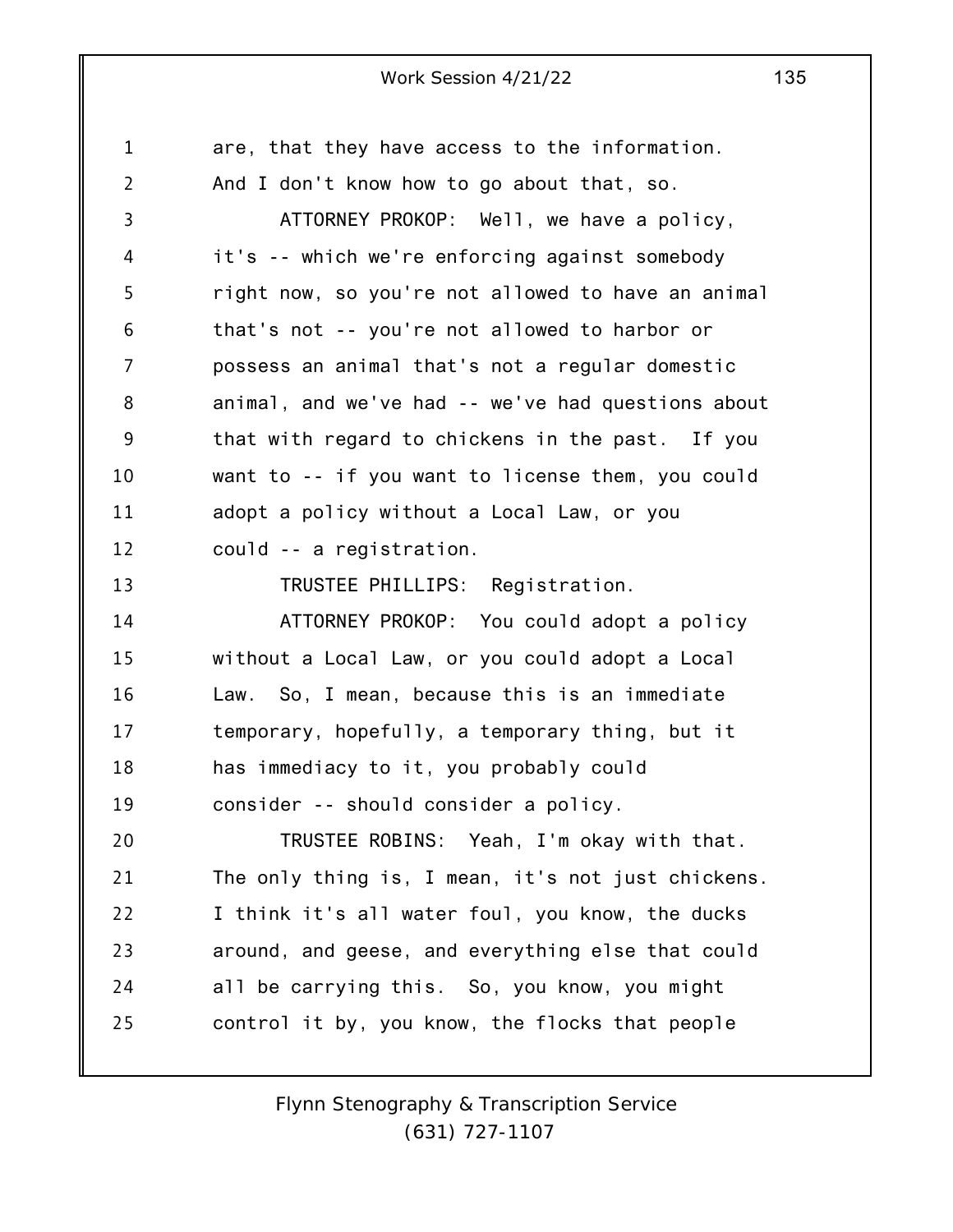1 2 3 4 that are keeping chickens in the Village, but it doesn't necessarily mean that you're going to keep the bird flu out of the Village because of all the wildlife around here as well, so.

5 6 7 8 9 10 11 TRUSTEE PHILLIPS: I don't think it's more keeping, I think it's just having the information available for if there does become a problem, where the Department of Ag and Markets comes in and proceeds to go through the Village, and just wants to know where the chicken coops are, or where the chickens are.

12 13 14 15 16 17 I think it's -- we've had complaints from some residents that have had issues with their neighbors, and I just -- I understand it's also everybody believes we're rural. The Village isn't really a rural farm area, but I just -- I just think we need to make sure we know what we have.

18 19 20 ATTORNEY PROKOP: Well, I think Alex has - excuse me, I think the Code -- the Code Enforcement has a pretty good idea.

21 22 23 24 25 MAYOR HUBBARD: Okay. I mean, per our code right now, are chickens allowed in the Village? We've had a discussion when everybody wanted them. They wanted to do it. They brought us deviled eggs at a meeting here 10 years ago and all.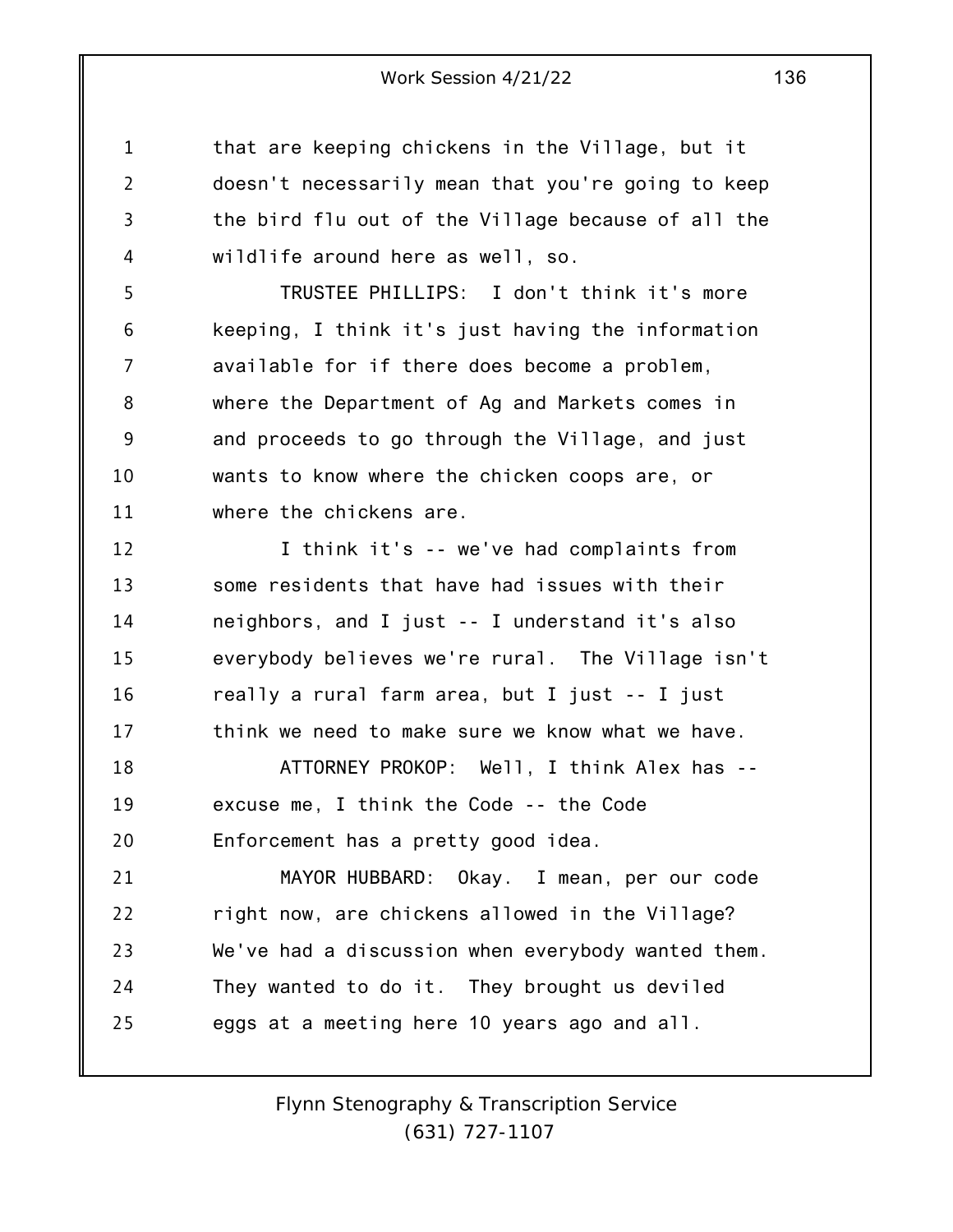1 2 3 4 5 6 7 8 9 10 11 12 13 14 15 16 17 18 19 20 21 22 23 24 25 Work Session 4/21/22 137 (Laughter) MAYOR HUBBARD: So are chickens -- TRUSTEE CLARKE: I didn't get any eggs. MAYOR HUBBARD: Are chicken coops legal in the Village? ADMINISTRATOR PALLAS: I don't think so, right? ATTORNEY PROKOP: The only -- what's -- no, I don't think they're normal, what's called a normal domestic animal, so I don't think. MAYOR HUBBARD: Correct. That's -- I think that's what we went through then. So we can't make a list of something that's against our code to give to somebody else, because, technically, they're not legal in the Village. TRUSTEE PHILLIPS: Okay. MAYOR HUBBARD: So we can't register them or anything else, so -- no, I'm just going -- TRUSTEE PHILLIPS: No, I know. I -- MAYOR HUBBARD: Because when everybody wanted to, people wanted to do it, were complaining about neighbors that had them, and everything else. Per our code, I don't believe that they're legal to be in the Village. But everybody said that you got eggs in your backyard,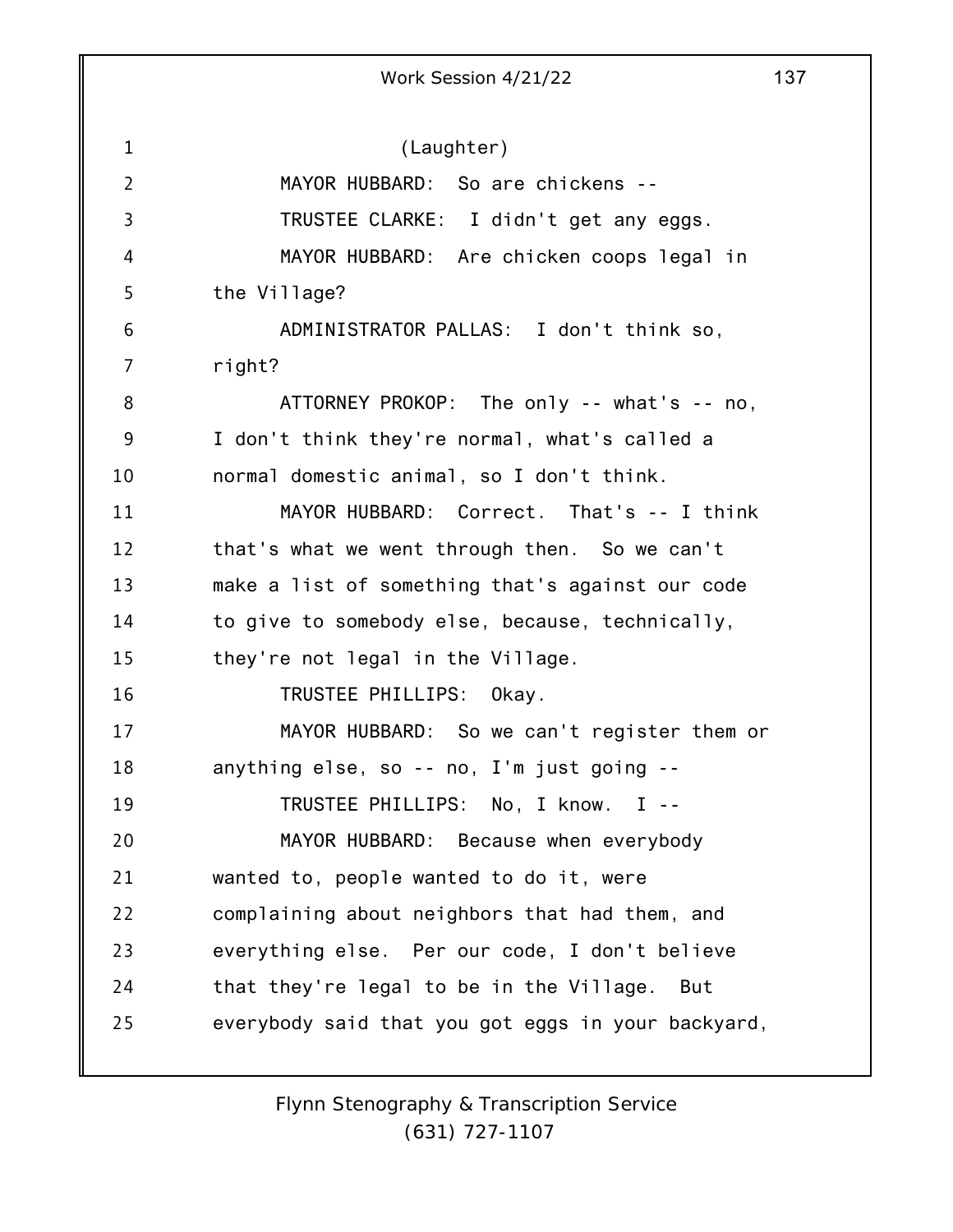1 2 3 4 5 6 7 8 9 10 11 12 13 14 15 16 17 18 19 20 21 22 23 24 25 the kids loved them and everything, go ahead, we kind of looked the other way. But we can't register and say, "We know you got them here," because then we could never do anything about it, because we're justifying them breaking our code. TRUSTEE PHILLIPS: No, I'm just -- I'm bringing up the topic, because I -- MAYOR HUBBARD: No, I understand what you're saying about the bird flu and everything else. The guy in Hampton Bays, or whatever, that killed his whole flock. Been in business for 60 years, killed every bird on his property and closed up, they said like you can't do it anymore. You know, so, I mean, that was his whole life and that's very disappointing that that happened, but we -- I just don't see how we could justify something that's illegal. TRUSTEE PHILLIPS: I'm just -- MAYOR HUBBARD: Okay? No. TRUSTEE PHILLIPS: I'm saying I'm just -- MAYOR HUBBARD: They can verify that and check the code and look at it, but I believe that's where that was. TRUSTEE PHILLIPS: So the complaint that we got about the chicken coop the other day, or the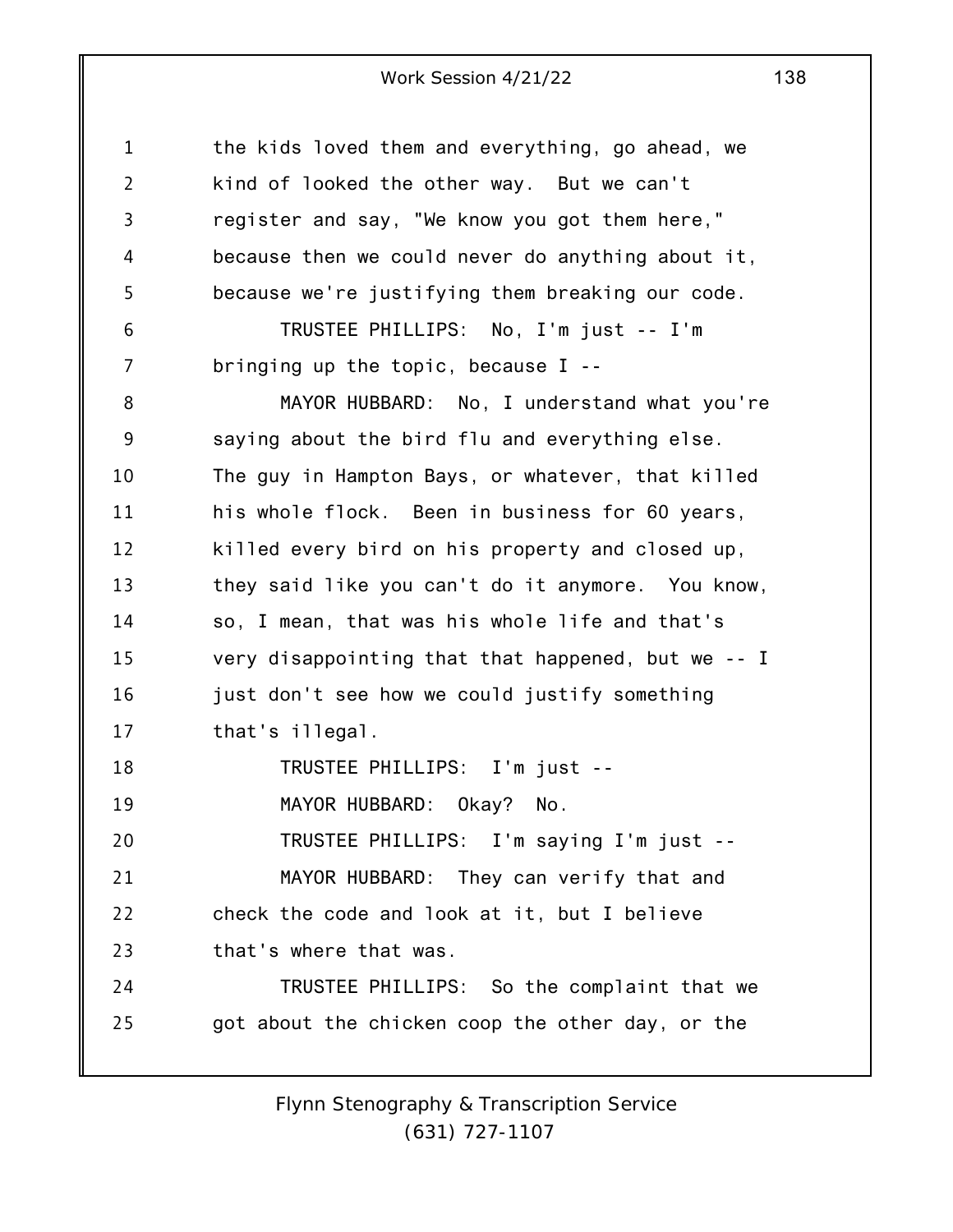1 2 3 4 5 6 7 8 9 10 11 12 13 14 15 16 17 18 19 20 21 22 23 24 25 chickens the other day, what enforcement action did we do? ATTORNEY PROKOP: We have -- we have a pile of tickets against somebody. We've had enforcement action pending for a while. TRUSTEE PHILLIPS: Okay. MAYOR HUBBARD: They just got four or five tickets against them, but -- but we've also gone up there and never heard the rooster making a sound. At least a dozen times they've been up there and have never found it. It could be running around the Cablevision property, which is right behind all that, and it could just be loose up there. I don't know. TRUSTEE CLARKE: I have never heard a rooster. MAYOR HUBBARD: You never heard it? You live across the street from -- TRUSTEE CLARKE: I hear the street-cleaner. MAYOR HUBBARD: Yeah, okay. (Laughter) TRUSTEE CLARKE: I don't hear the rooster. MAYOR HUBBARD: Okay. TRUSTEE PHILLIPS: Well, there used to be one down our end of the world.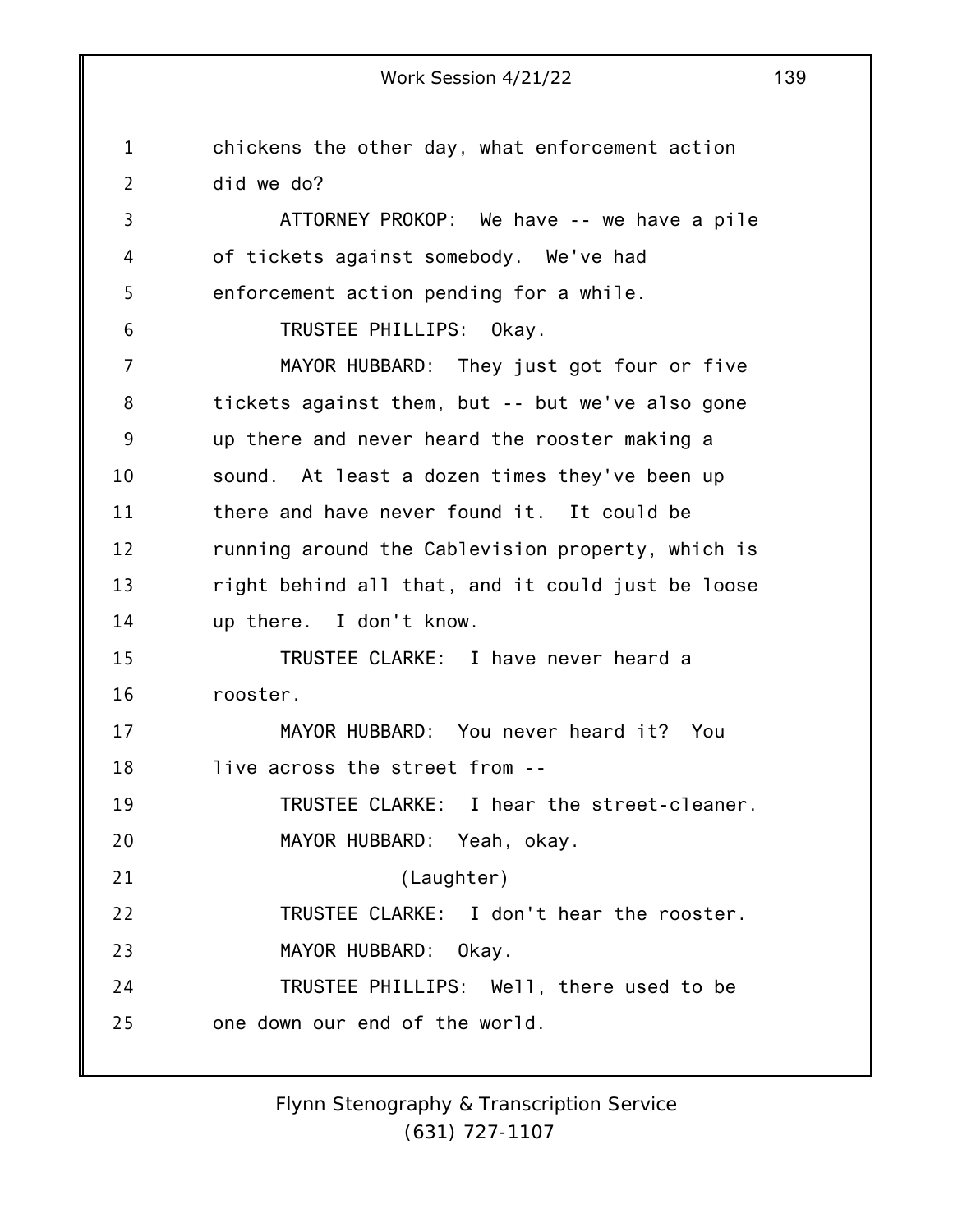1 2 3 4 5 6 7 8 9 10 11 12 13 14 15 16 17 18 19 20 21 22 23 24 25 Work Session 4/21/22 140 MAYOR HUBBARD: It's a late-rising rooster or at work already. TRUSTEE CLARKE: Maybe, maybe. (Laughter) TRUSTEE PHILLIPS: Anyway, that's it for me. Thank you. MAYOR HUBBARD: Okay, thank you. Trustee Robins. TRUSTEE ROBINS: Okay. Just again, I'll give a little report next month on that meeting I attended up in Saratoga Springs with Paul. It was really fascinating, interesting, and stuff that's very relevant to our Village. I had a nice opportunity to talk with Mayor Fran -- Francis -- I'm losing his name all of a sudden. Fran Murray from Rockville Centre. We talked a lot, and he's getting -- you know, he's -- they're the -- one of the two municipalities on Long Island, along with Freeport, that's a member of, you know, I guess the hydropower. MAYOR HUBBARD: Uh-huh. TRUSTEE ROBINS: So we had some interesting conversations, and I'd like to share that information with everybody as well.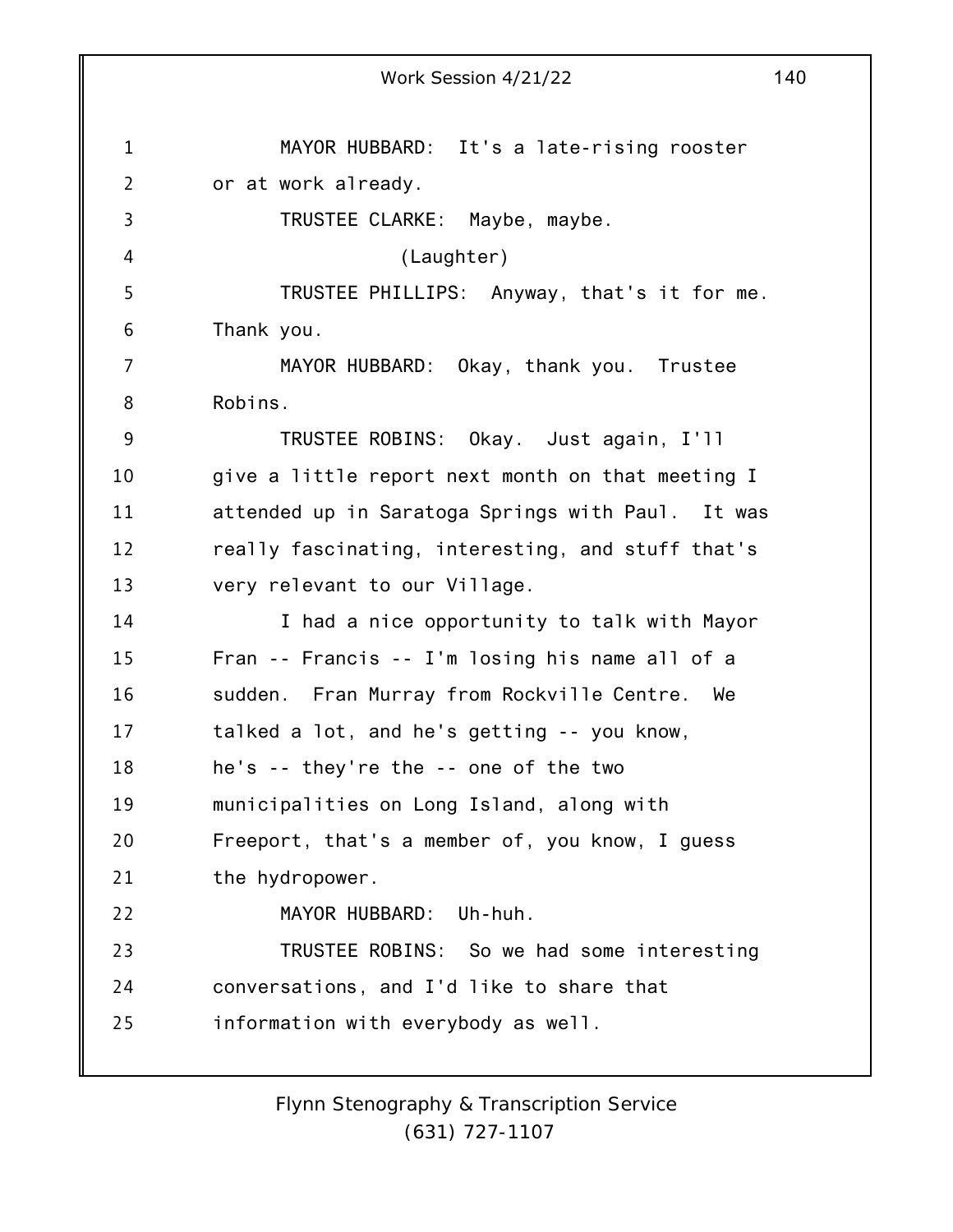1 2 3 4 5 6 7 8 9 10 11 12 13 14 15 16 17 18 19 20 21 22 23 24 25 So I'm just -- I've given my -- given my BID report. The BID is starting to get pretty active. They did a nice Egg Roll. I don't know if anybody was able to go down to Mitchell Park last weekend. They had a magician that the children absolutely loved. I mean, that guy was really funny and -- TRUSTEE PHILLIPS: Yes, he is. TRUSTEE ROBINS: You know, there was two mixups in terms of his arrival, and he was late, and stuff like that. But all in all -- and I saw Sylvia down there, kind of, you know, punted a little bit with the free Carousel rides and everything. And I think that a lot of -- a lot of kids had a really good time, so -- and I knew the Easter Bunny, too. I won't tell who it was. But, anyhow, they also are going to be doing this -- on the 30th, they're going to be doing the 5K race, okay? It's a fund-raiser. They're coordinating it with the Cherry Blossom Festival. Deborah from the Greenporter has T-shirts printed, and a lot of activities going on for people coming to the Village. They'll walk around the Village. Restaurants are going to be featuring drinks with cherry blossom themes and stuff like that. So, you know, some nice things going on.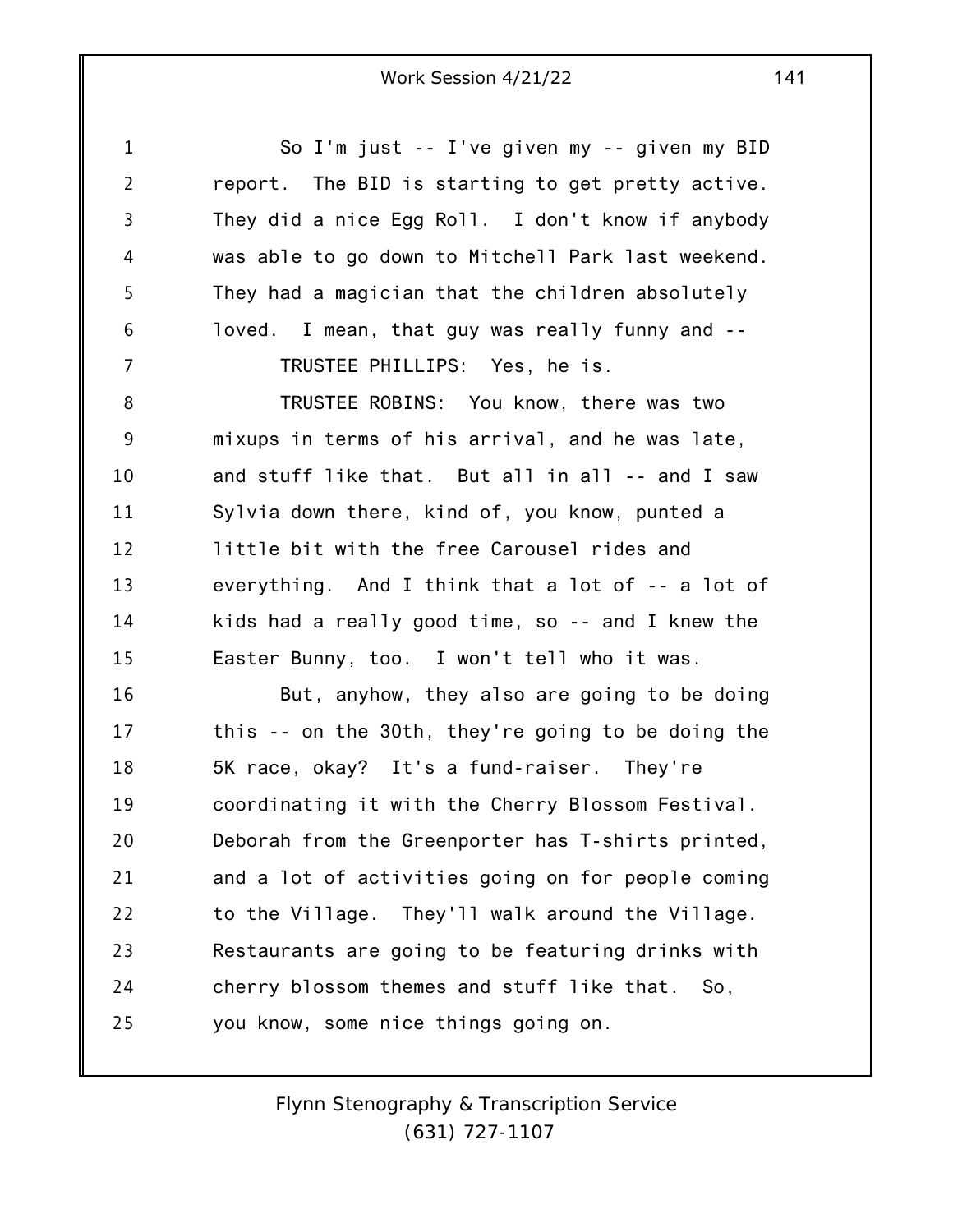| $\mathbf 1$    | So that race is going to be Saturday               |
|----------------|----------------------------------------------------|
| $\overline{2}$ | morning. It's going to start, I believe, at        |
| 3              | 9 o'clock here, at the firehouse, not inside the   |
| 4              | firehouse, but just out in the driveway. The       |
| 5              | route has been established, you know, and they're  |
| 6              | going to get some help from volunteers from ROTC   |
| 7              | to assist with, you know, oversight and stuff like |
| 8              | that. They've been working with Chief Flatley,     |
| 9              | and so everything has been set up for that.        |
| 10             | They -- also, David Abatelli, I think, was         |
| 11             | working with the Tree Committee. They're giving    |
| 12             | the Village the spruce trees that they've taken    |
| 13             | out of the planters, and year-round spruces. And   |
| 14             | they $-$ I think they have 50 of them.             |
| 15             | MAYOR HUBBARD: Fifty-seven of them.                |
| 16             | TRUSTEE ROBINS: Fifty-seven, yeah. So I            |
| 17             | think they said they were willing to help deliver  |
| 18             | them, and then if the Village would plant them,    |
| 19             | what they -- I think he coordinated with them to   |
| 20             | see where you want to locate them now, some of     |
| 21             | them by $-$                                        |
| 22             | MAYOR HUBBARD: Yeah, Carol Edwards is              |
| 23             | working on it from the Tree Committee, along with  |
| 24             | John Quinlan. And we're coordinating with Paul     |
| 25             | Pallas, because he's back now, for the Electric    |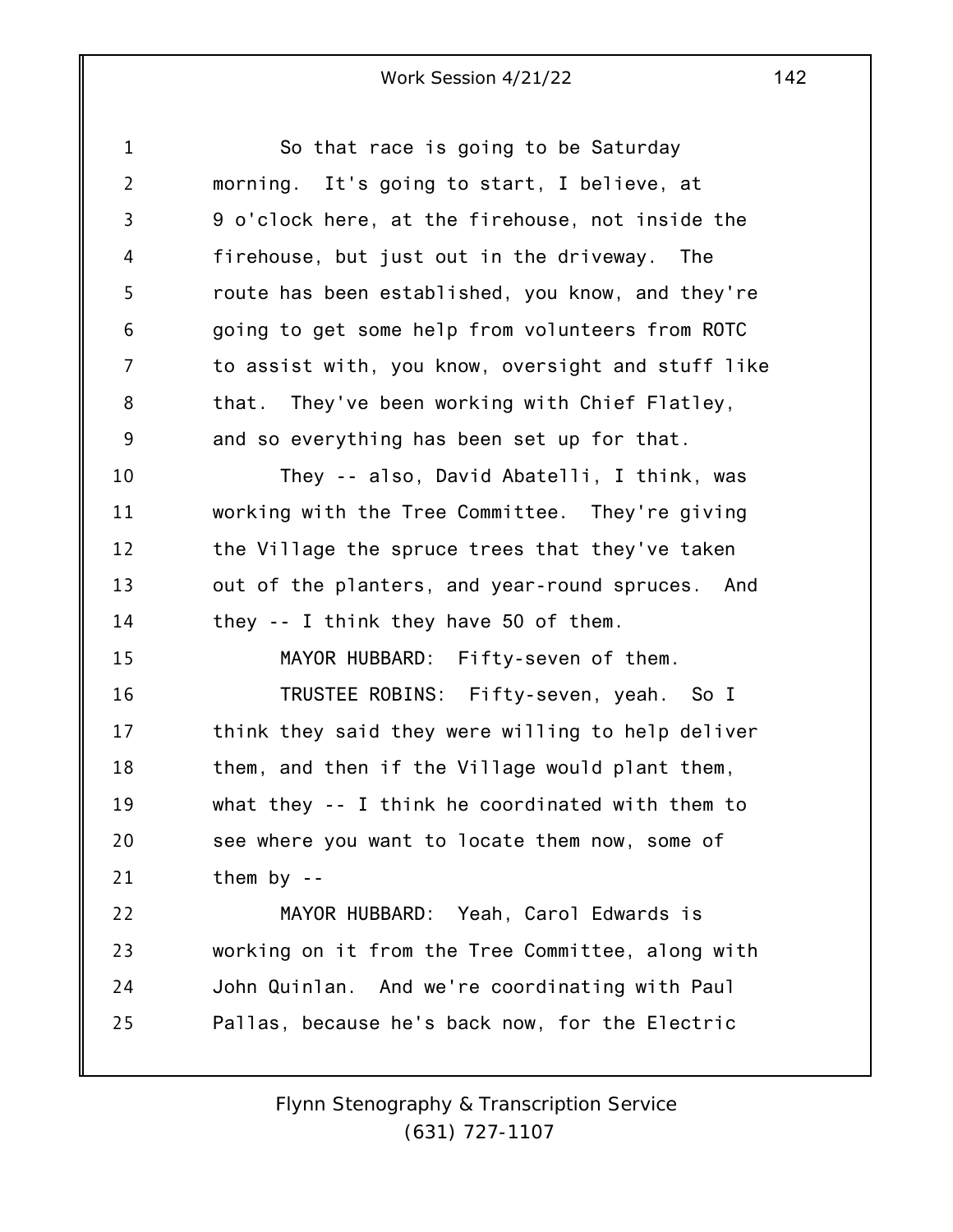1 2 3 4 5 6 7 8 9 10 11 12 13 14 15 16 17 18 19 20 21 22 23 24 25 Work Session 4/21/22 143 Department to take the -- the digger truck and dig down -- TRUSTEE ROBINS: Okay. MAYOR HUBBARD: -- 18 inches to make it easier, so they don't have to dig it all by hand. TRUSTEE ROBINS: Uh-huh. MAYOR HUBBARD: And then they'll expand out what they need to do and they'll put them in. And Jack Weiskott has them all stored at his property -- TRUSTEE ROBINS: Right. MAYOR HUBBARD: -- and they'll be bringing them down there when they need them. TRUSTEE ROBINS: So, and, you know -- you know, coming off of, you know, maybe some contentious stuff with the parklets and stuff like that, I think it's nice for the BID and the Village to be working together on some things like that again. So, hopefully, you know, they will continue to foster a working relationship. They have a -- they're trying to do some work on their website right now to increase membership, and encourage members to use the website, you know, to promote their businesses. People still don't really do it on a level that it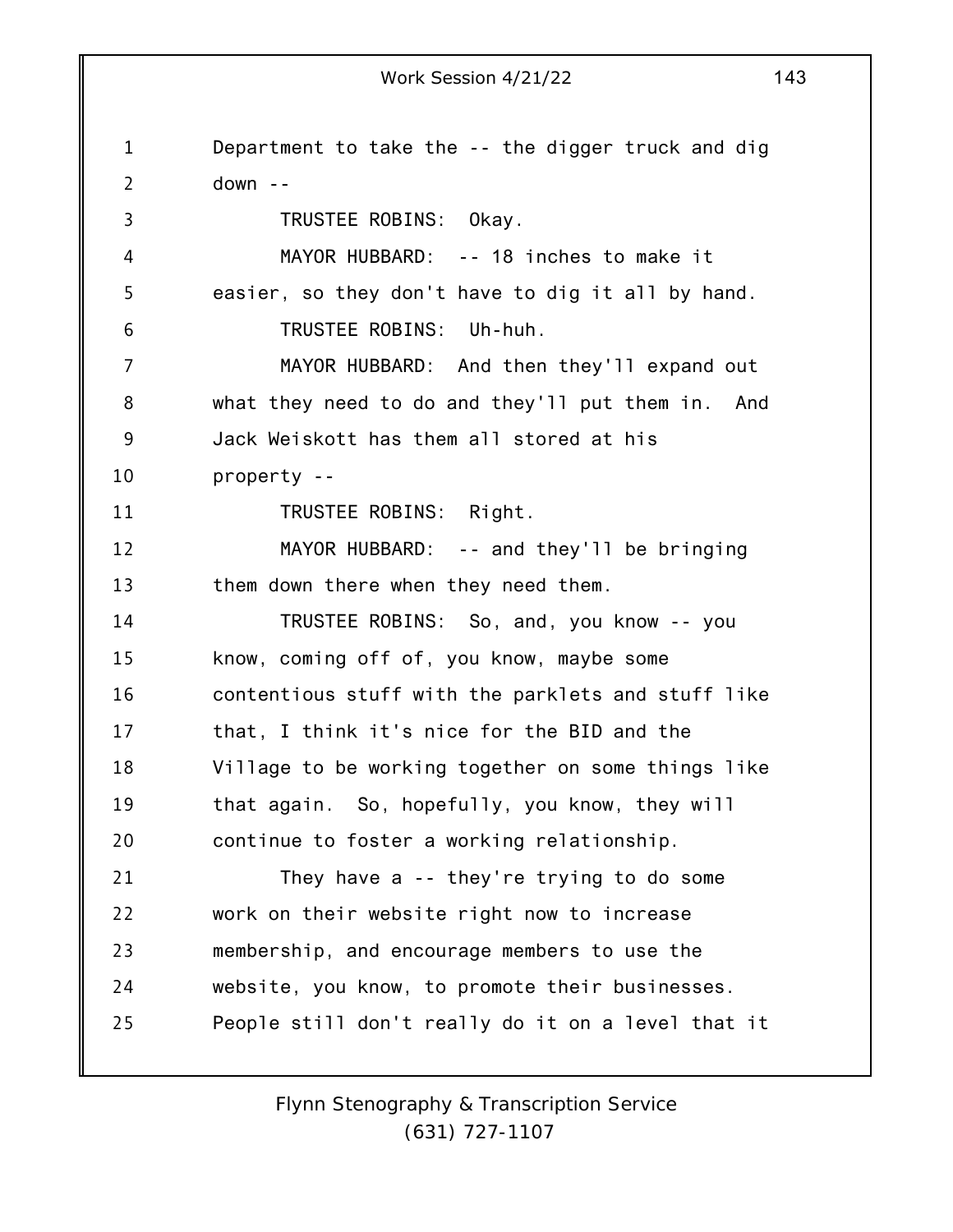1 should be done.

| $\overline{2}$  | Gail Barlow, who's one of our newer Board          |
|-----------------|----------------------------------------------------|
| $\overline{3}$  | Members, talked about having one big tent pole     |
| 4               | event every season. You know, so, featuring one    |
| 5               | big thing, like, you know -- I mean, spring and    |
| $6\phantom{1}6$ | summer are easy, you know, with things like the    |
| 7               | kickoff with the Egg Roll, and then they go into   |
| 8               | Mother's Day, and then all the activities that are |
| 9               | going to happen, but there are other big events,   |
| 10              | you know, which are very, very popular in the      |
| 11              | Village now.                                       |

12 13 14 15 16 17 18 19 20 Mayor, you mentioned this the other day, you know, the Christmas Parade, which is fantastic now. It's one of the best things, I think, that this Village does. And Halloween, I -- also, is a really, really nice event now, too, with the kids, and everybody coming down in costumes. You know, those are two events that I think have really been improved a lot. So that's what they're trying to do.

21 22 23 24 25 They are getting ready. There will be an annual meeting, I think it's going to be June 10th. I'll have to correct and update on that before. But, no, it would be good to see some of the members of the Board maybe to attend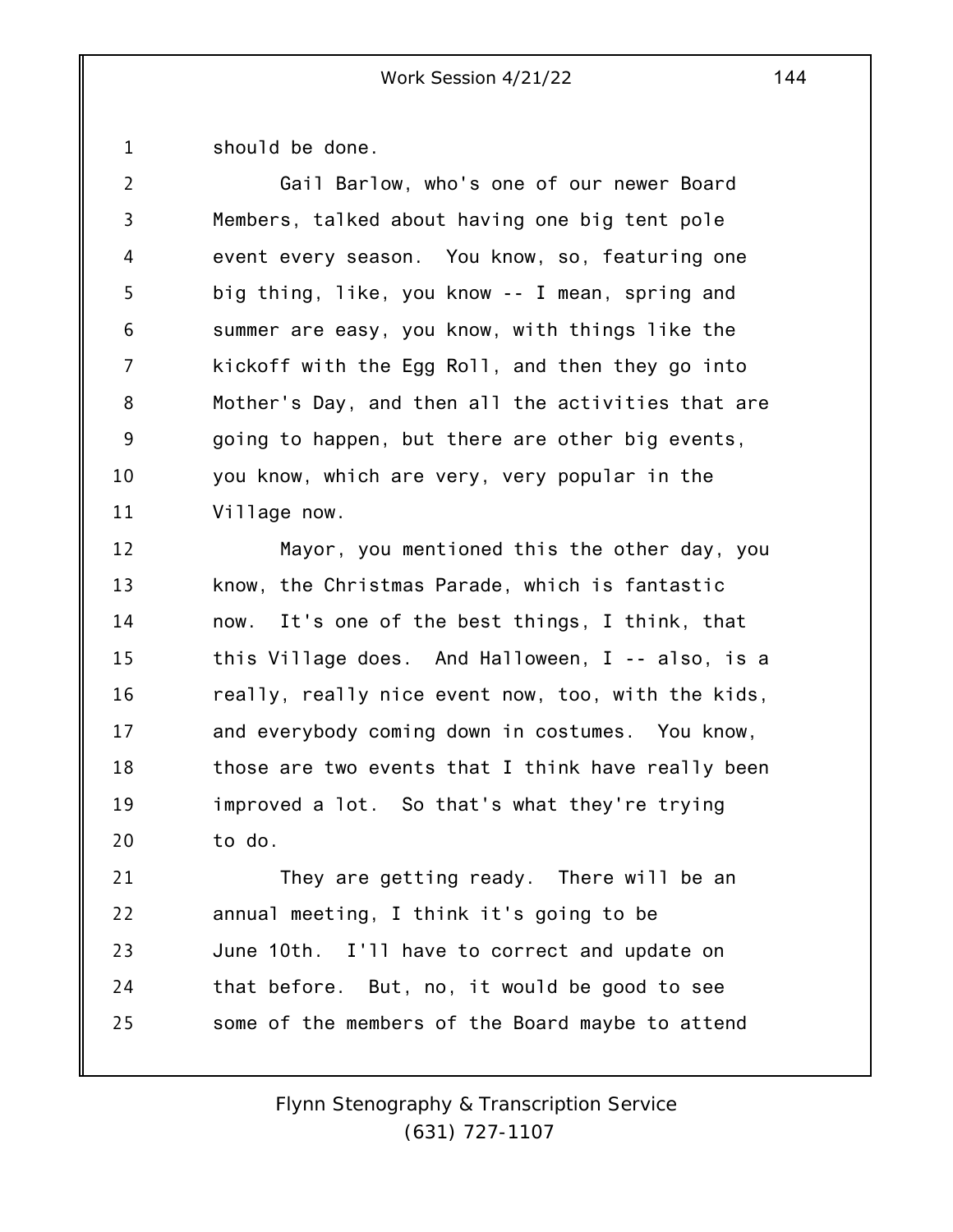1 2 3 4 5 6 7 8 9 10 11 12 13 14 15 16 17 18 19 20 21 22 23 24 25 that annual meeting to hear what they're proposing to do, and get to know a few more Board -- the BID members face to face. I think it wouldn't be the worst thing in the world. You know, it's an hour, two-hour meeting, and they'll tell you about their budget, and what they're planning on doing. And there'll be some refreshments, and I believe they're having it at Claudio's this year. TRUSTEE CLARKE: Do you know the date? TRUSTEE ROBINS: I thought it was June 6th, but talking to Linda, I think it's in the -- I think it's probably the next week. I will get that information to you before. TRUSTEE CLARKE: I think that's an excellent suggestion. TRUSTEE ROBINS: I'm sorry? TRUSTEE CLARKE: I think that's an excellent suggestion. TRUSTEE ROBINS: Oh. We had a Gate meeting. That's where we meet with Paul Pallas. We have Dave Abatelli, Deborah Rivera, Rich Vandenburgh, Brendan Spiro. So, you know, and we talked about parking needs, obviously, and they -- we talked about their noise study that they did. We haven't really kind of circled back on noise, but I think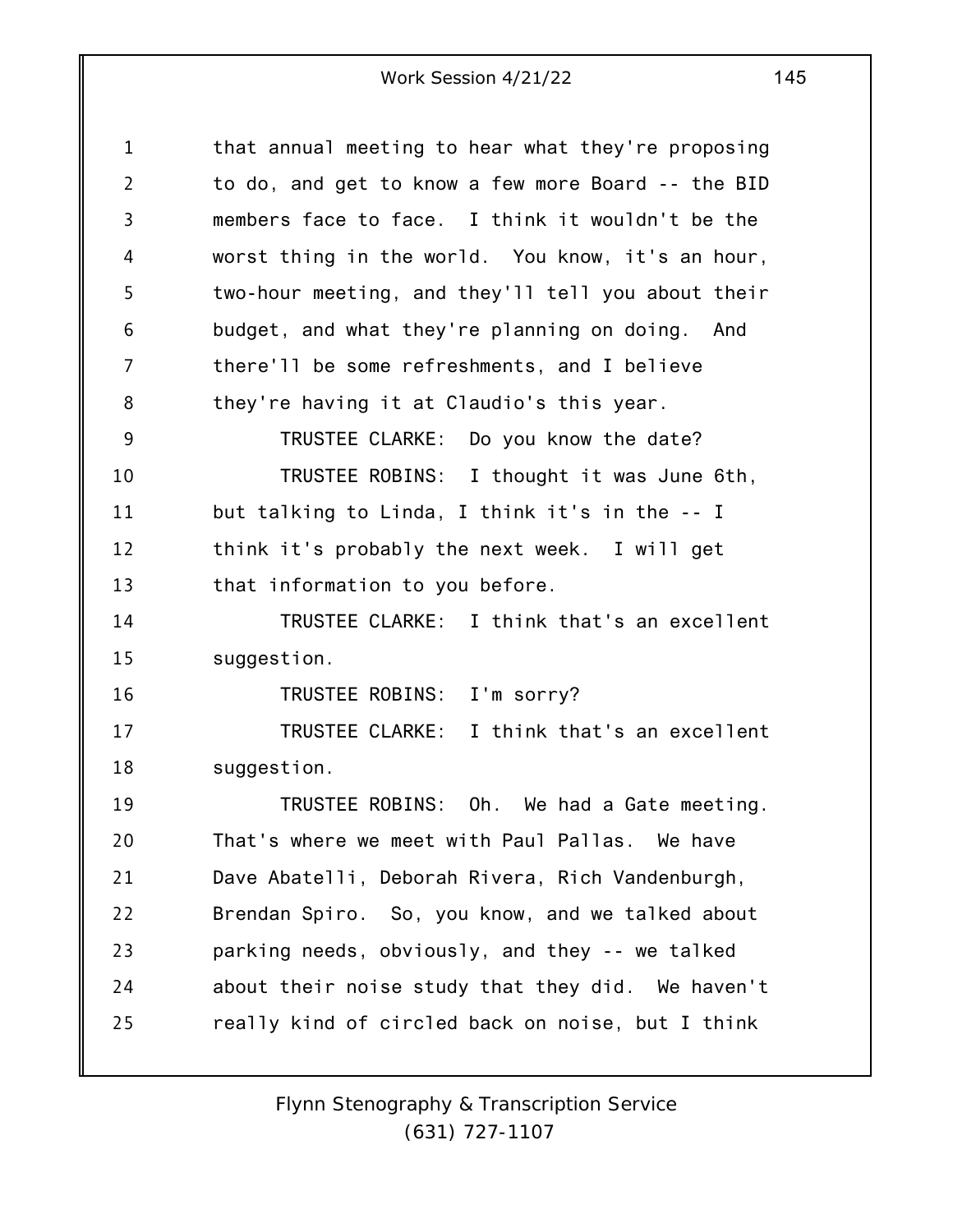1 2 3 4 we probably will some time in the next couple of months. You know, if not -- if we don't, the residents will ask for it, obviously, because the music is going to start again.

5 6 7 8 9 10 So they did do a noise study, so I asked if they have the information from that study, and present it to the Board, hopefully next month, you know. So if they have recommendations and things that they want to be considered, that they should bring that to us.

11 12 13 14 15 They approved a couple of funding things. They're going to -- I think they're going to give \$500 to Dances in the Park. And they tabled the discussion on what to contribute to the Maritime Festival at the moment.

16 17 18 19 20 21 22 23 24 25 5K race, okay. So -- and they wanted to have some information about the ferry project. We talked about that a little bit. Not in terms of wanting to give any particular input on it, but simply the fact that they are looking to do some kind of a sculpture that celebrates the maritime history of the Village, and where it would be located, not necessarily in the area of the ferry project itself. It could also be somewhere over in Mitchell Park, the entrance to Mitchell Park.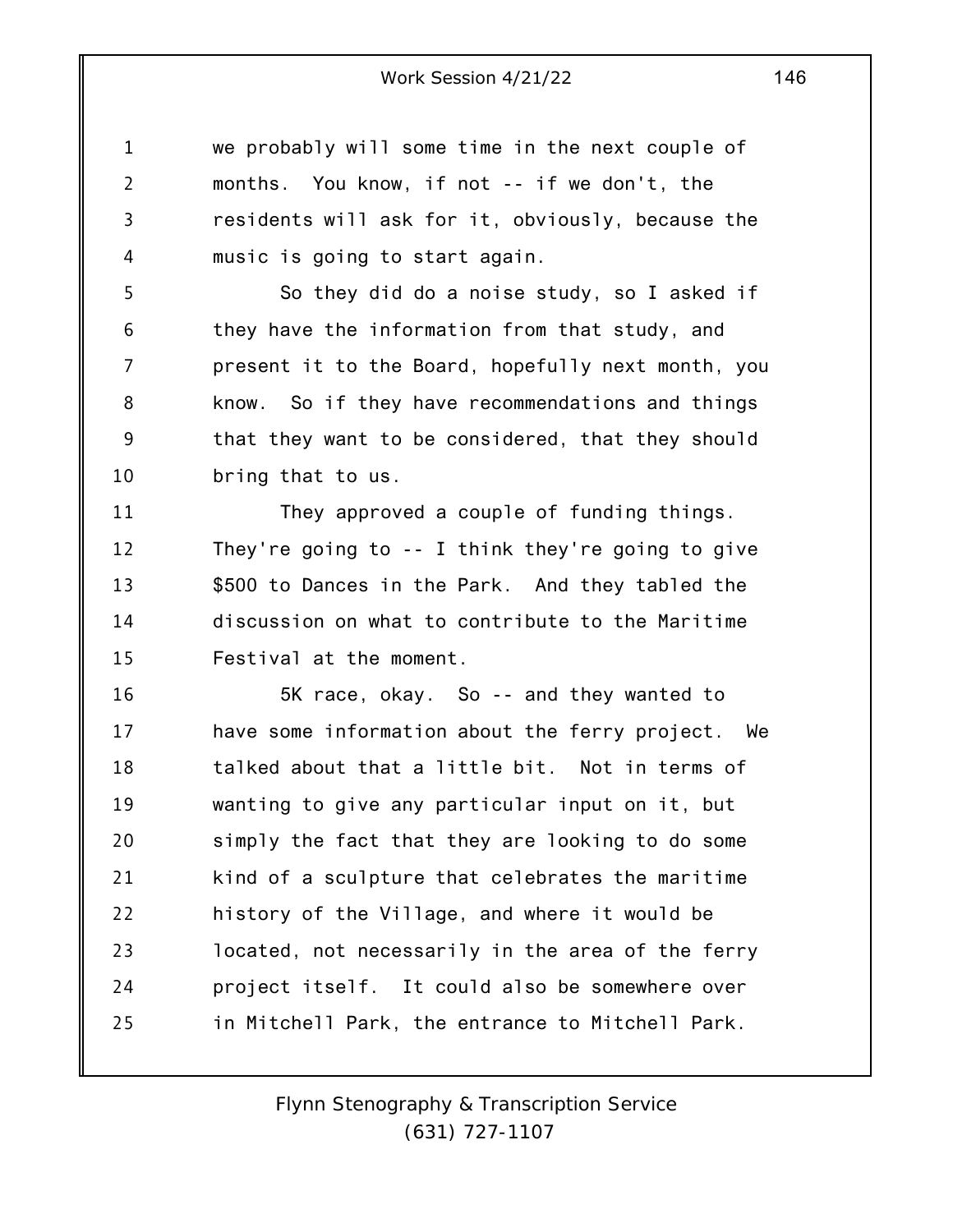1 2 3 4 5 6 7 8 9 10 11 12 13 14 15 16 17 18 19 20 21 22 23 24 25 Work Session 4/21/22 147 So they just would like to be part of the dialogue and -- you know, with the Village about that at some point, okay? MAYOR HUBBARD: Okay. What kind of monument are they talking about? TRUSTEE ROBINS: Well, they don't know yet. I mean, they're -- I think they're talking about maybe going out to local artists and stuff like that, and getting some suggestions. But it would be probably a sculpture, a sculpture of some sort. MAYOR HUBBARD: Okay. It will be four feet, 20 feet? TRUSTEE ROBINS: It's only a concept right now, and -- MAYOR HUBBARD: Okay. Well, that makes a difference, the size -- TRUSTEE ROBINS: Yeah, yeah. MAYOR HUBBARD: -- of what they're planning and what they're talking about. TRUSTEE ROBINS: Yeah. No. I think -- like I said, I'll -- hopefully, they'll have a little bit more definition. But I wanted to bring that up, because they've been talking about it a little bit. And when they asked about the ferry project, Paul said, "Look, you know, right now, the ferry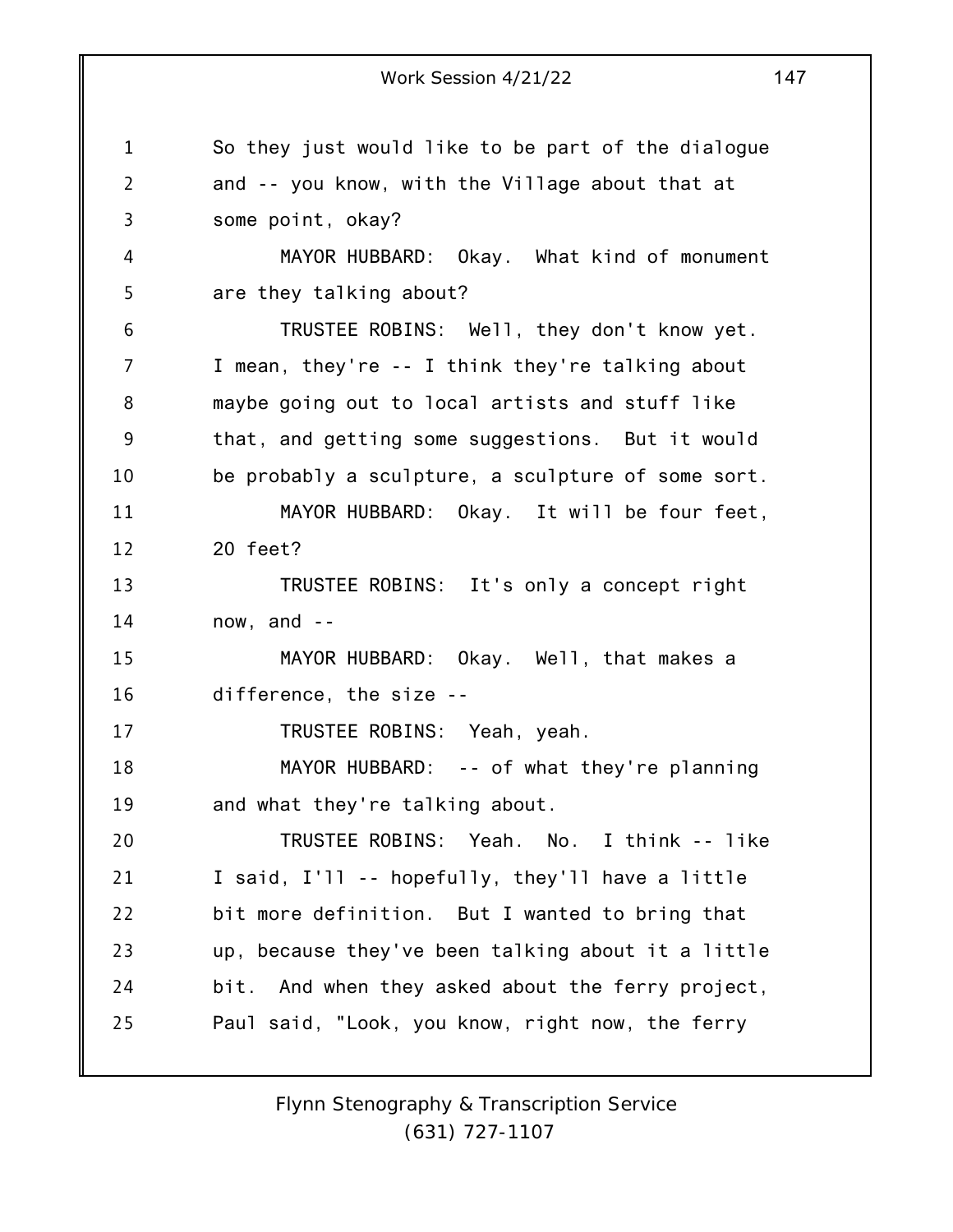1 2 3 4 5 6 7 8 9 10 11 12 13 14 15 16 17 18 19 20 21 22 23 24 25 project" -- you know, he keeps sending it back to us every time, so we just didn't want to mess with the process at all, and introduce anything new about the possibility of a sculpture down there that would slow the process down again, he didn't want it to get pulled back. So that's -- that's all the conversation. It really wasn't about -- MAYOR HUBBARD: Okay, that's fine. But when you have more information, you can bring it back up and  $we'$ ]]  $-$ TRUSTEE ROBINS: Right, right. MAYOR HUBBARD: -- discuss it. TRUSTEE ROBINS: Just a couple of things. We did have a Carousel meeting. We had a few more people attending now, which was nice. And Dave Abatelli shared some information. A Carousel renovation company apparently reached out to him, and they specialize in all things Carousel. A couple of members talked about things that, you know, needed to be refurbished, like maybe the sleigh seats on the Carousel. All the stuffing is sort of -- you know, it's kind of warn looking, and it would probably be nice to repaint them. We talked about maybe local artisans getting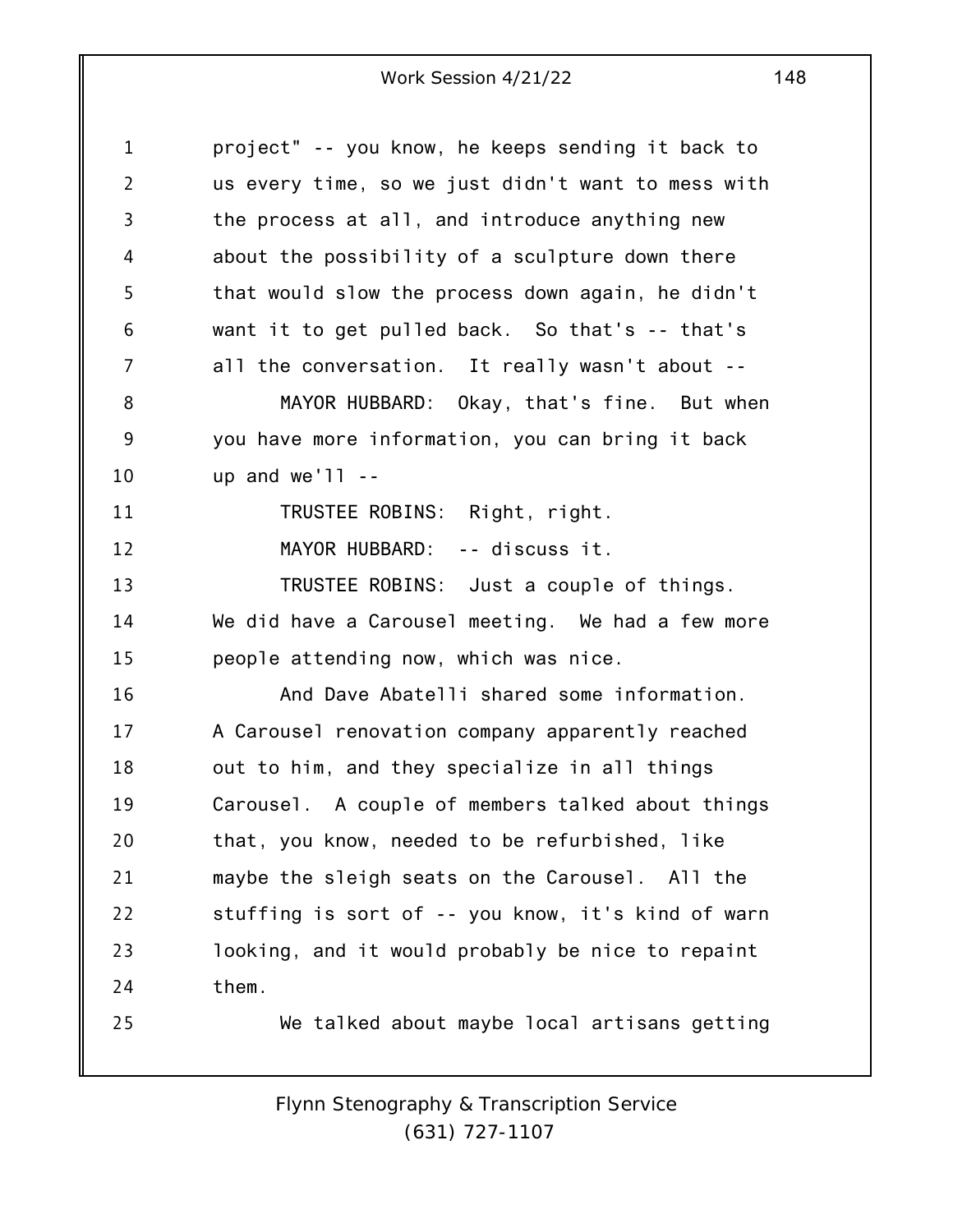1 2 3 4 5 6 7 involved in some of the work on the wooden horses, and I suggested maybe -- I don't know if they're still doing it or not, but we had people that do duck decoy work, wood carvers and stuff like that. So, you know, it's kind of like an idea, maybe to reach out to local artists and stuff to help with stuff on the Carousel.

8 9 10 11 12 13 14 15 16 17 18 19 20 21 I actually suggested something -- mentioned to Paul about the fact that I though maybe we should hire a company to do a comprehensive survey on the Carousel at some point. It's a valuable asset to this Village. It's irreplaceable, to be honest with you. And, you know, to do a thorough top-to-bottom survey of the condition of it, and then prioritize what needs immediate attention, what needs just general maintenance and stuff like that, but to hire a professional to do that might be something we might want to consider doing. So, you know, that's for Board discussion, maybe, at some point, something for consideration. That's my report. Thank you very much.

22 23 24 25 MAYOR HUBBARD: Okay. Thank you. Okay. The only thing I had to bring up is, I don't know if everybody knows, I've received several phone calls this week asking for comments. The Suffolk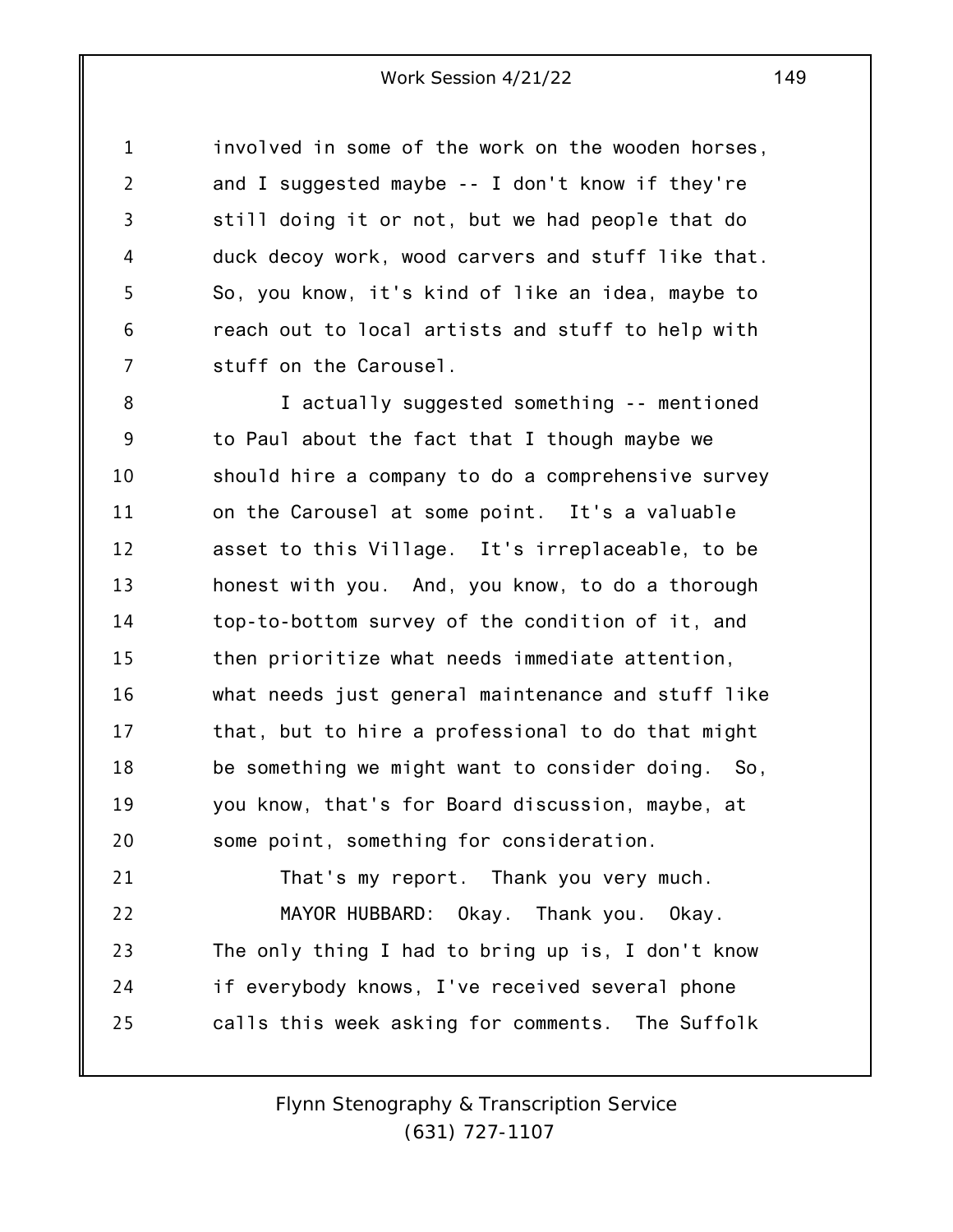1 2 3 4 5 6 7 8 9 10 11 12 13 County Legislature approved the ferry agreement for Hampton Jitney going from Mitchell Park to Long Wharf in Sag Harbor. We have not agreed to that or anything, but they voted on it and they gave a five-year license to operate a ferry. And I was kind of shocked when they called me and asked me that, but that's -- it happened, and it's done and it's approved by them. They said it can be modified or changed if we have objections to it, but we didn't approve anything, so we really don't have an objection, because right now, the Board consensus was it wasn't coming in Mitchell Park, so --

14 15 16 17 18 19 20 21 22 23 24 25 TRUSTEE PHILLIPS: Well, my understanding, when I talked to Legislator Krupski about it, because I was a little shocked when I got a phone call, was that he said, "Well, we can't tell the Village what to do." I said, "No, you can't tell the Village what to do." And he says it's really -- you know, they were looking towards the timing. And I said, well -- you know, I explained to him a few things that, you know, we all kind of agreed to the concept it is great, it's an idea, but that where they wanted to go just wasn't - wasn't going to be a decision the Board was going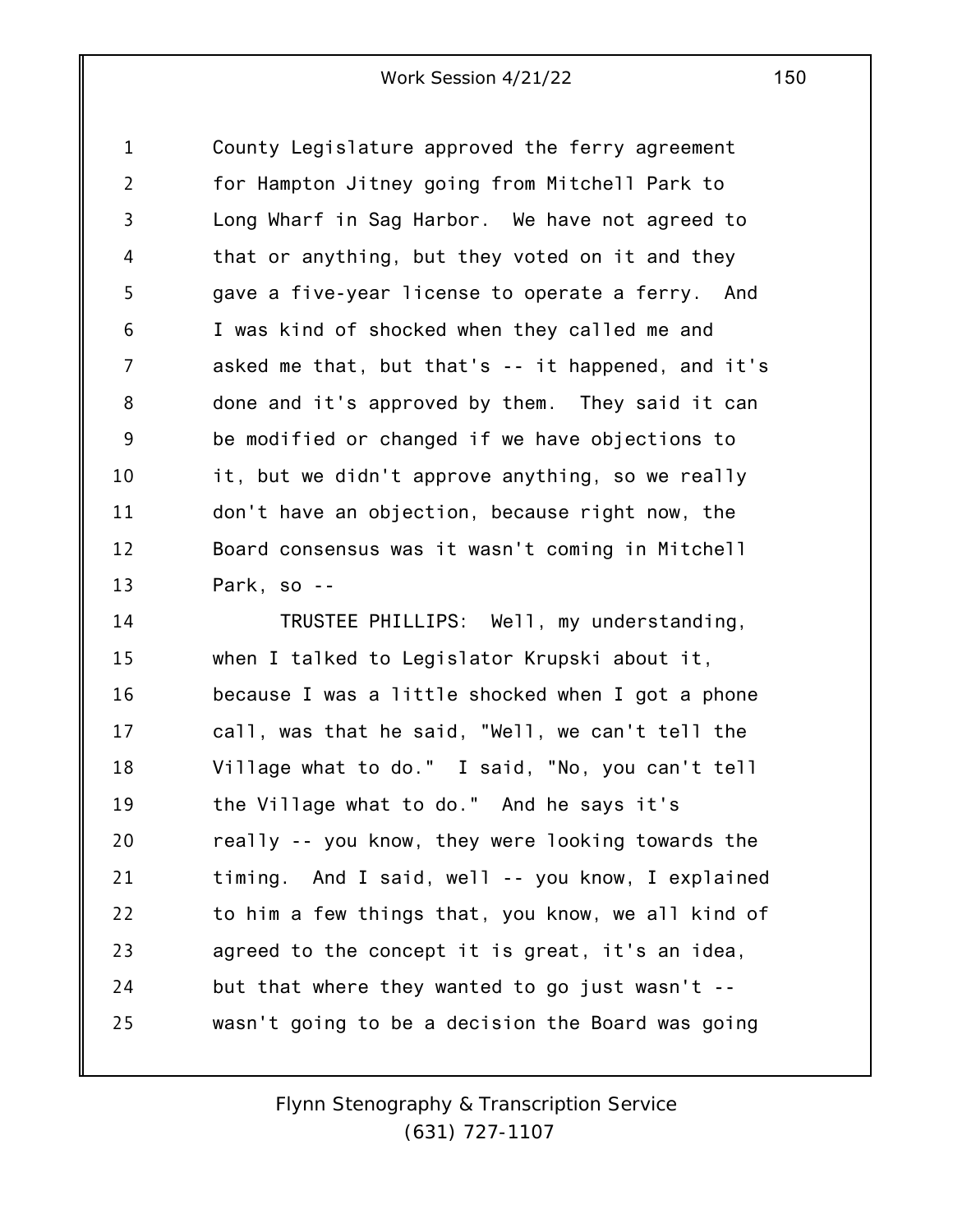1 2 3 4 5 6 7 8 9 10 11 12 13 14 15 16 17 18 19 20 21 22 23 24 25 to approve. And he said, "Well, Suffolk County Legislator can't tell" -- "Legislature can't tell you where they could go within your Village." And I said, "Well, that's great to hear." MAYOR HUBBARD: Okay. TRUSTEE ROBINS: I was reading in the news today, actually, that apparently Sag Harbor is softening on their willingness to use the Long Wharf right now. TRUSTEE PHILLIPS: Well, they had to go to a -- they had a public hearing, I think they had one April 12th. TRUSTEE ROBINS: April 12th? TRUSTEE PHILLIPS: I think it was the 12th of -- April 12th, because they have to change their code, Village of Sag Harbor has to change their code in reference to Long Wharf. But -- ATTORNEY PROKOP: I mean, the Leg -- TRUSTEE PHILLIPS: Okay. ATTORNEY PROKOP: The Legislature does this all the time, and, you know, they -- MAYOR HUBBARD: Yes. ATTORNEY PROKOP: They go ahead and create chaos in villages, because they have no regard for local government --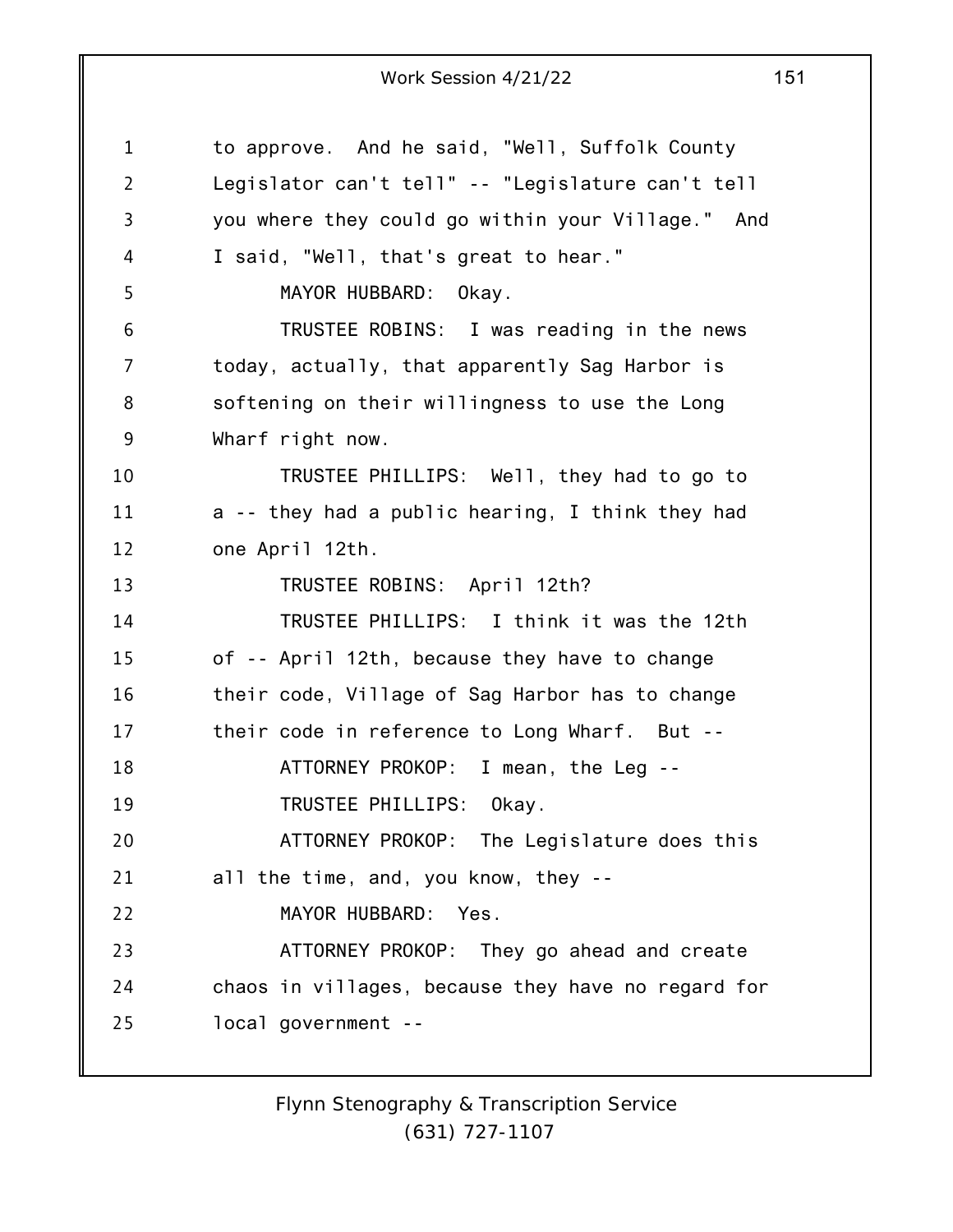1 2 3 4 5 6 7 8 9 10 11 12 13 14 15 16 17 18 19 20 21 22 23 24 25 Work Session 4/21/22 152 MAYOR HUBBARD: Right. ATTORNEY PROKOP: -- home rule, home rule. TRUSTEE MARTILOTTA: Creating any chaos. MAYOR HUBBARD: Seems to me. (Laughter) MAYOR HUBBARD: I mean, the main question I have, really, is just are we still opposed to them going in the cutout at Mitchell Park -- TRUSTEE ROBINS: Yes. MAYOR HUBBARD: -- as a Board. TRUSTEE PHILLIPS: I am against it, yes. TRUSTEE MARTILOTTA: I don't see how it's going to work. TRUSTEE PHILLIPS: As I said, we -- we have created -- we've moved on. We created the large vessels coming in here. We -- the Marina is much busier than it's ever been. We've tried to work with them on other sites. It's not that we - it's not that suggestions haven't been flying back and forth. And they pretty much -- it was pretty clear in the beginning that Mitchell Park just wasn't an option for them. TRUSTEE CLARKE: I missed the work session where this was discussed. The alternate locations that were put forward didn't seem to be nothing --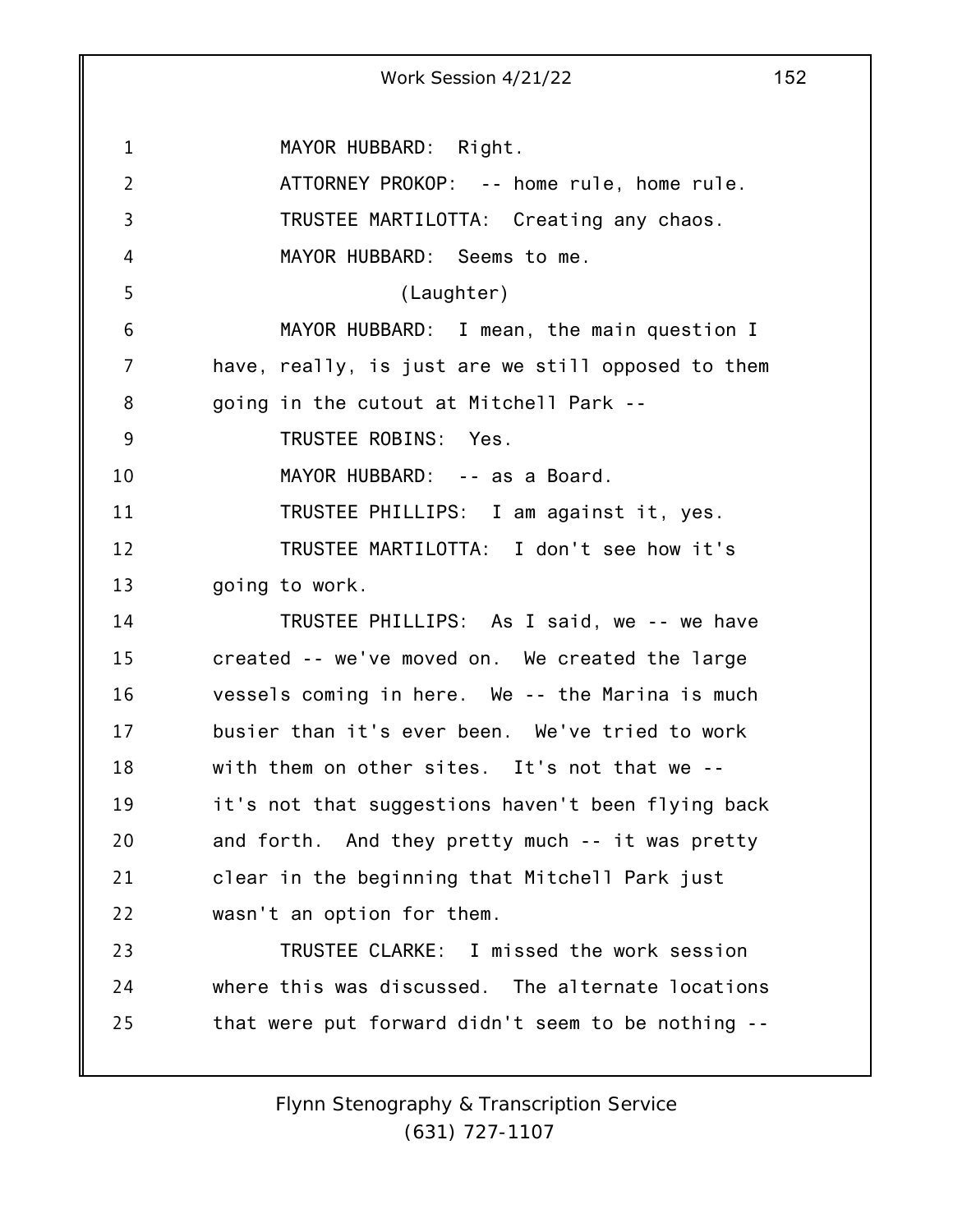1 2 3 4 5 6 7 8 9 10 11 12 13 14 15 16 17 18 19 20 21 22 23 24 25 Work Session 4/21/22 153 MAYOR HUBBARD: Nothing viable from the alternate locations. TRUSTEE CLARKE: Not in my mind. I was less opposed to the Mitchell Park idea than any other Trustee. I continue to be very favorable to this idea, as I know you all are. I have great respect for, you know, the Marina and operating of the Marina. The only phrase that caught my ear in their presentation was that they are accustomed to operating in New York Harbor. And so I was more amenable to the location. I don't know any other location to offer to encourage this service. MAYOR HUBBARD: Right. TRUSTEE CLARKE: We've exhausted everything else, it seems like. MAYOR HUBBARD: Okay. TRUSTEE CLARKE: But, you know, my opinion does not make a majority. MAYOR HUBBARD: No, I know. It's just they're going to be calling up and asking, I'm sure, are we going to be voting on something on next Thursday. And if it's their original plan that they had come with, we're not going to be voting on that. So I'm sure after our meeting tonight, they'll be calling. I just want to make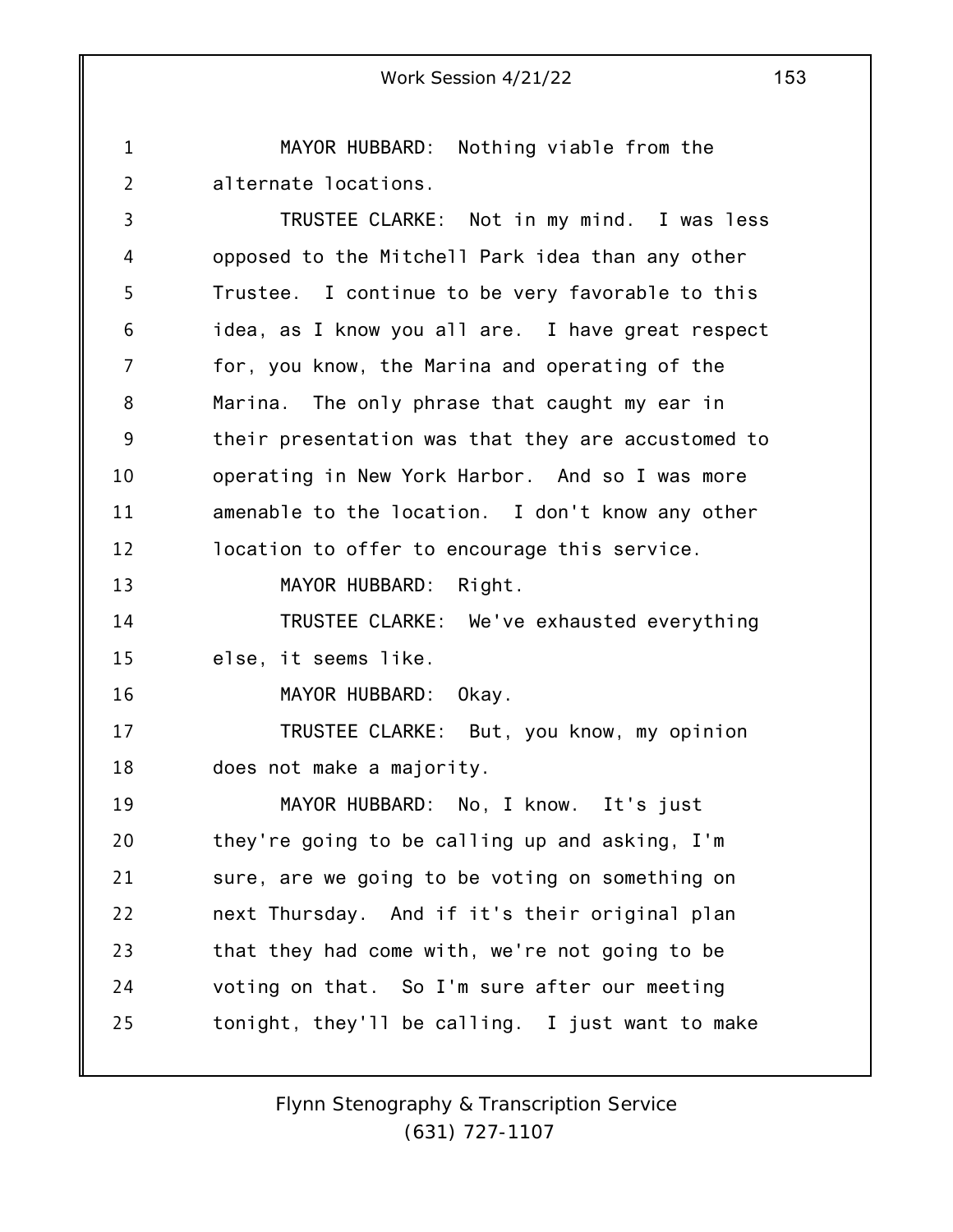1 2 3 4 5 6 7 8 9 10 11 12 13 14 15 16 17 18 19 20 21 22 23 24 25 sure -- I don't want to give the answer for my - just myself. I want it to be the Board saying Mitchell Park is not an option at this point. They can work on plans to update the Visitors Dock for next season, or whatever. They wanted this all to run in three weeks, and they don't have an agreement with Greenport or Sag Harbor yet, but they have permission from the County to run a ferry service. TRUSTEE PHILLIPS: I'm sorry, Mr. Mayor, in -- TRUSTEE MARTILOTTA: I'm sure you feel the same way, that Mitchell Park is -- MAYOR HUBBARD: Mitchell Park, no, it's not an option down there. It could -- TRUSTEE MARTILOTTA: Okay. I just want to make -- all right. MAYOR HUBBARD: People that are paying money to stay at our marina and everything else, with this taxi running through -- yes, they say they can operate in there, you can. I mean, I operated a barge going into Coecles Harbor Marina with pictures on it and doing other stuff. And I can go in, and I worked on the barge for ten years, operating it myself, you know. And I could get in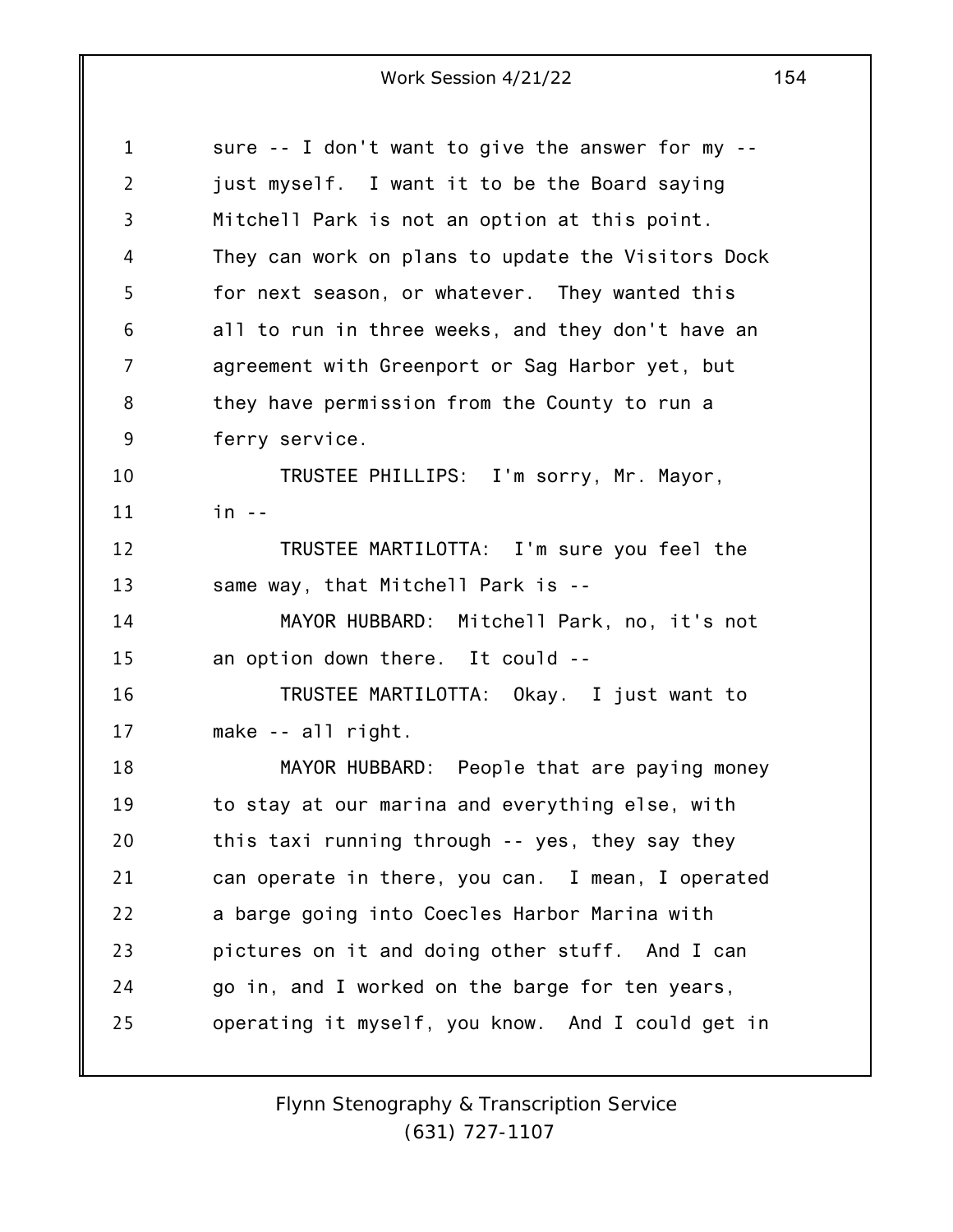| 1              | there, I could turn it around and get back out      |
|----------------|-----------------------------------------------------|
| $\overline{2}$ | without damaging anything. But there's a very       |
| 3              | protected area there. With the wind blowing and     |
| 4              | everything else, or you're coming in with a         |
| 5              | crosswind with the big boats up there, it only      |
| 6              | takes hitting one \$40 million boat and gouging it, |
| 7              | and we'll have nobody left here.                    |
| 8              | TRUSTEE PHILLIPS: That's right.                     |
| 9              | MAYOR HUBBARD: And you could lose the               |
| 10             | whole -- the whole operation by one little          |
| 11             | accident, and, you know --                          |
| 12             | TRUSTEE PHILLIPS: Mr. Mayor.                        |
| 13             | MAYOR HUBBARD: Yes.                                 |
| 14             | TRUSTEE PHILLIPS: To be honest with you, I          |
| 15             | took the effort to reread, or to take a look at     |
| 16             | the minutes through the committee where they made   |
| 17             | the presentation that proceeded to push through     |
| 18             | this Legislative piece, 12-18, I think was the      |
| 19             | number. And nowhere was it described the fact       |
| 20             | that they didn't have an agreement with us, it was  |
| 21             | still that we're in discussions, and that's         |
| 22             | exactly how they let it. And that upsets me also,   |
| 23             | that, you know, we've asked them, "Okay, this       |
| 24             | doesn't work for this year. Are you willing to      |
| 25             | continue with" -- you know, "to keep working        |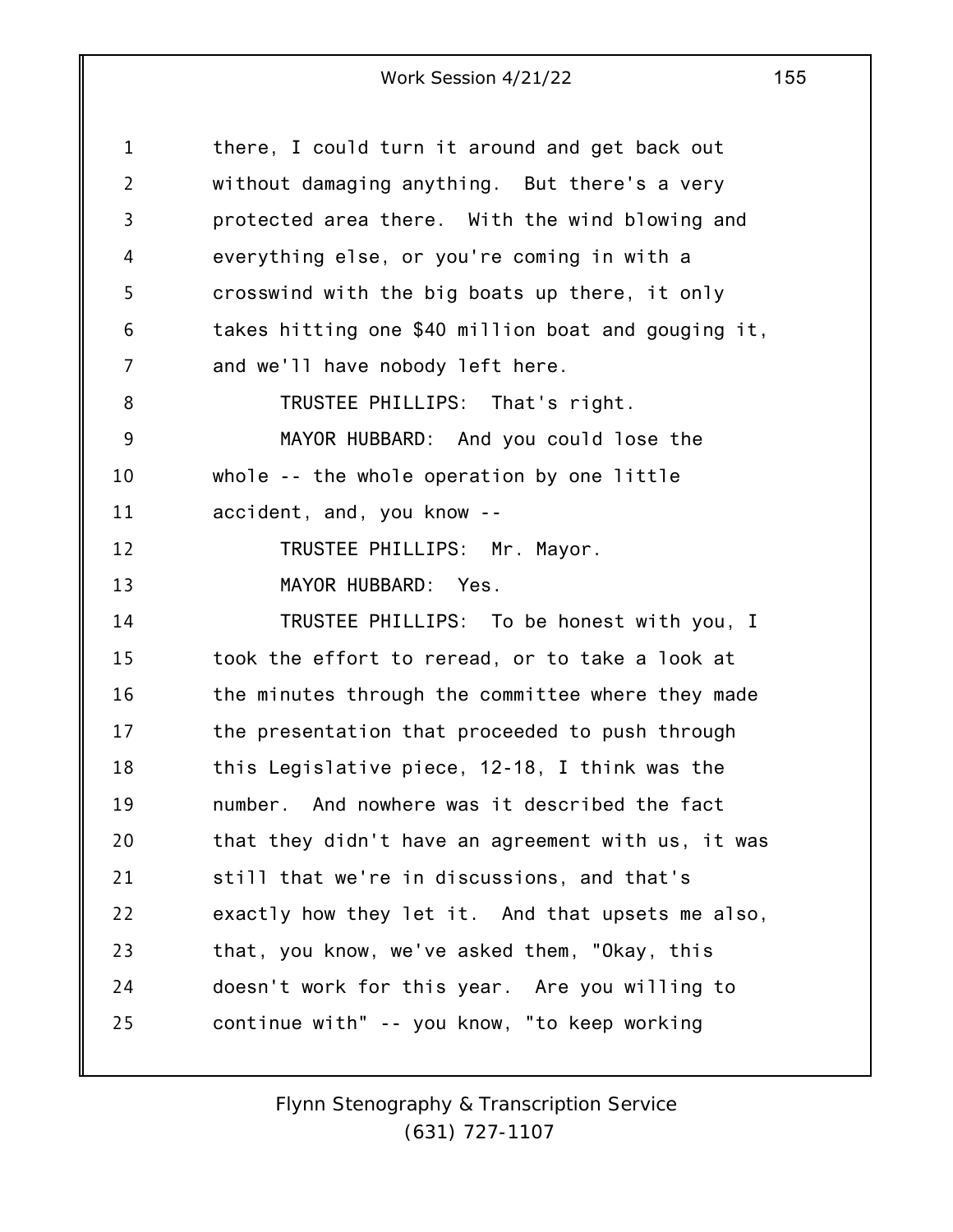1 2 3 4 5 6 7 8 9 10 11 12 13 14 15 16 17 18 19 20 21 22 23 24 25 Work Session 4/21/22 156 towards next year to create this concept?" And it just -- that just doesn't seem to be applying in any of their discussions. MAYOR HUBBARD: Uh-huh. TRUSTEE PHILLIPS: I'm sorry, I just -- TRUSTEE MARTILOTTA: To your point, I mean, it's a concept. TRUSTEE PHILLIPS: It's a concept. TRUSTEE MARTILOTTA: The guy came here one time and said he wanted to run a ferry out of Mitchell Park. "How are you going to do it?" "We do it in New York City." Well, okay. (Laughter) TRUSTEE PHILLIPS: Plus, I don't understand how Suffolk County Legislature, who has to have a report from the business -- their BRO to do a financial statement on something that they put and jumped through the hoops in North Ferry, South Ferry, for Fire Island Ferries. How they could do it for this one without any actual backing, other than information from financial stuff from 2012? Okay. So I just -- I just feel that we had been strong-armed with politics within Suffolk County Legislature. ATTORNEY PROKOP: Yeah, that's right.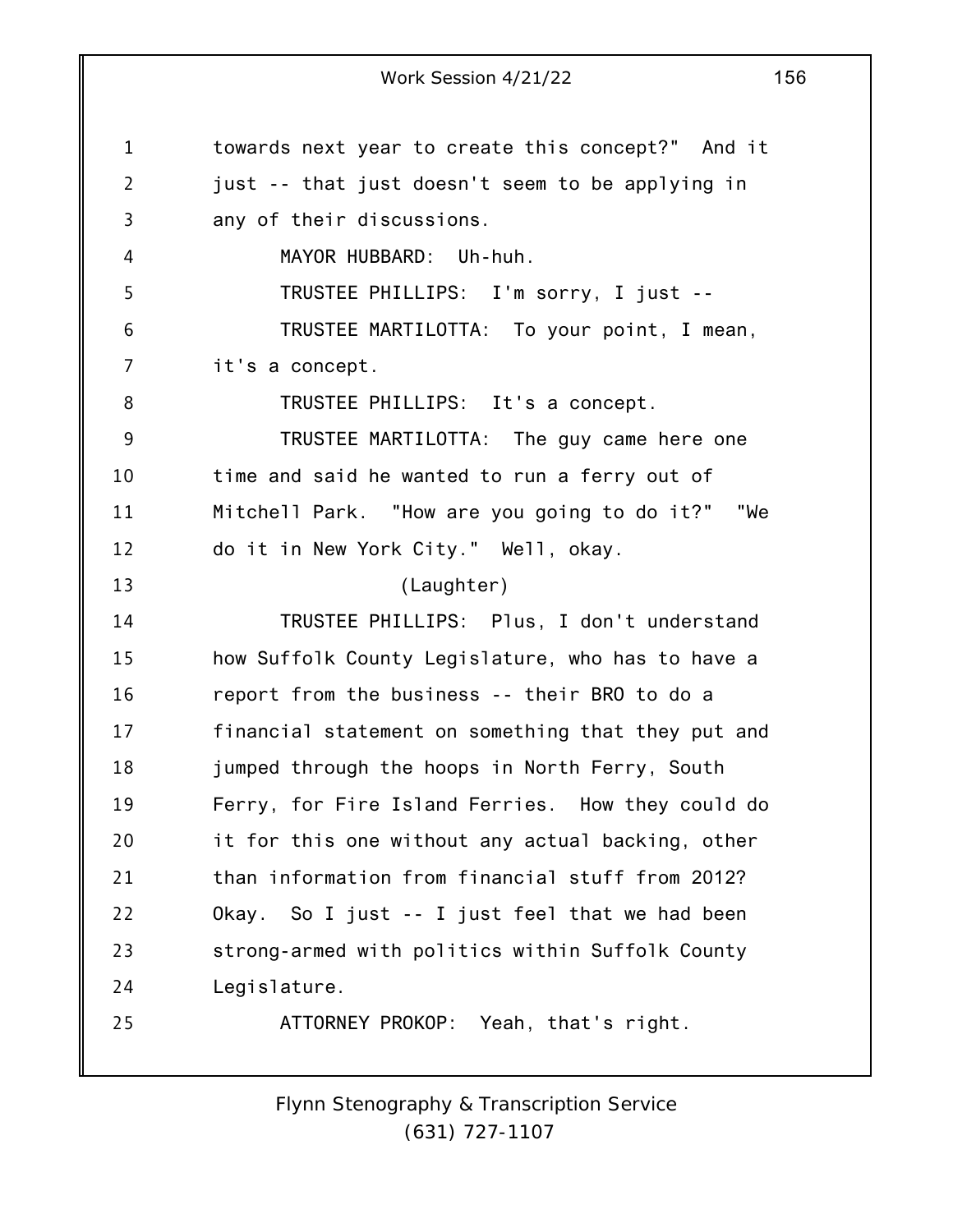1 2 3 4 5 6 7 8 9 10 11 12 13 14 15 16 17 18 19 20 21 22 23 24 25 Work Session 4/21/22 157 TRUSTEE PHILLIPS: And may that be blunt, but that's how I am, so -- TRUSTEE MARTILOTTA: I mean, it's a concept. TRUSTEE PHILLIPS: It was a concept. TRUSTEE MARTILOTTA: Where are you going to put the queue, you know what I mean? Like I -- TRUSTEE CLARKE: Was there still recourse to go to a private location still? MAYOR HUBBARD: They said -- they have a written agreement to dock at night when it's not being used over at Claudio's. TRUSTEE CLARKE: But they could go back to their original idea of loading and unloading at Claudio's as well. MAYOR HUBBARD: That would something for them to decide, yes. ATTORNEY PROKOP: They would need Planning Board. TRUSTEE CLARKE: And that would not be against our code for them to do that, if they had the approval from the Legislature? TRUSTEE PHILLIPS: Claudio's has to go the Planning Board. ATTORNEY PROKOP: Yeah, they have to go to Planning.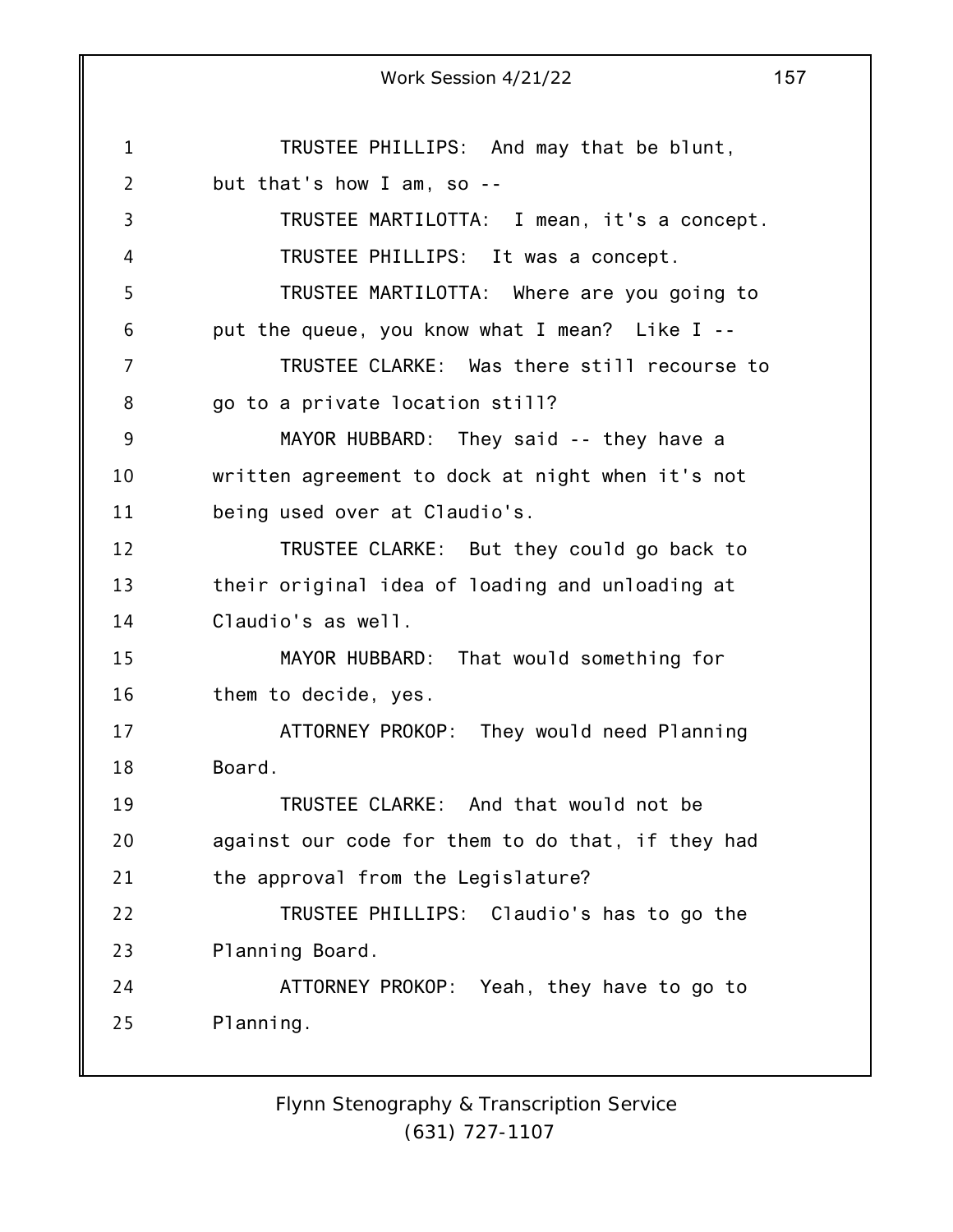1 2 3 4 5 6 7 8 9 10 11 12 13 14 15 16 17 18 19 20 21 22 23 24 25 Work Session 4/21/22 158 MAYOR HUBBARD: I believe that's something that Joe would have to answer. I don't -- TRUSTEE CLARKE: Got it. ATTORNEY PROKOP: They'd have to go to the Planning Board. TRUSTEE CLARKE: Got it. ATTORNEY PROKOP: So, you know, I just want to say -- you know, I'm sorry, I won't -- I have to put on the table, we can't -- under the - under the Suffolk County Charter, we -- there's many things here that we can't do. Anything that's of any significance we can't do without the approval of Suffolk County Planning, notifying them and getting their approval. But the County has no regard for the local home rule of villages. They'll never consult a village about any action that they want to do inside a village, which is very disheartening, and -- MAYOR HUBBARD: No, I agree. ATTORNEY PROKOP: Thank you for letting me say that. MAYOR HUBBARD: Yeah. TRUSTEE ROBINS: Mayor, I got a text message before 7 o'clock on Monday morning from a reporter who was questioning me about this, what did -- "I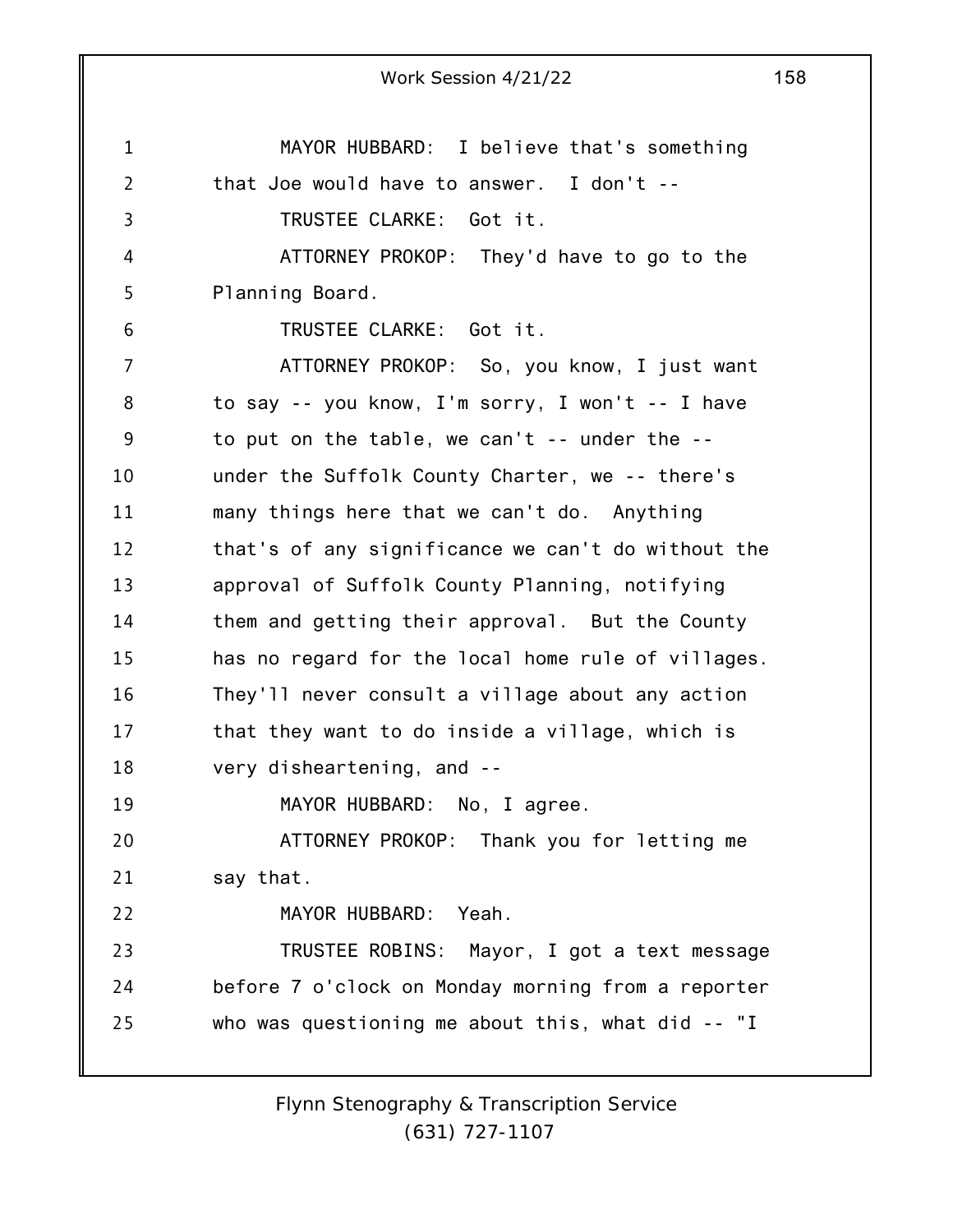was reading the Village's minutes. What happened with the Jitney? Because I just found out that the Legislature passed this unanimously. Don't they talk to the Village?" I said, "I don't think so," you know.

1

2

3

4

5

6 7 8 9 10 11 12 13 14 MAYOR HUBBARD: Right, okay. Well, that's it. So when they ask tomorrow, whatever, they want to be on the agenda for next meeting, this is not happening. It's just -- it's a nonissue, and get to try to make some plans and apply to strengthen the Visitors Dock, or whatever, and make it so it's usable for a ferry to go in there. That's -- TRUSTEE CLARKE: Right.

15 16 MAYOR HUBBARD: That's pretty much the only option that we have with property that we own.

17 18 19 20  $21$ Okay. All right. That's all I had. We'll open up to the public to address the Board on any topic. Would anybody from the public like to speak? CLERK PIRILLO: Mr. Mayor.

|    | ULLINI I INILLUI III I IIUVUI. |                                            |
|----|--------------------------------|--------------------------------------------|
| 22 |                                | MAYOR HUBBARD: Yeah, come on up and --     |
| 23 | CLERK PIRILLO: Mr. Mayor.      |                                            |
| 24 | MAYOR HUBBARD: Yes.            |                                            |
| 25 |                                | MAYOR HUBBARD: May we please have a recess |
|    |                                |                                            |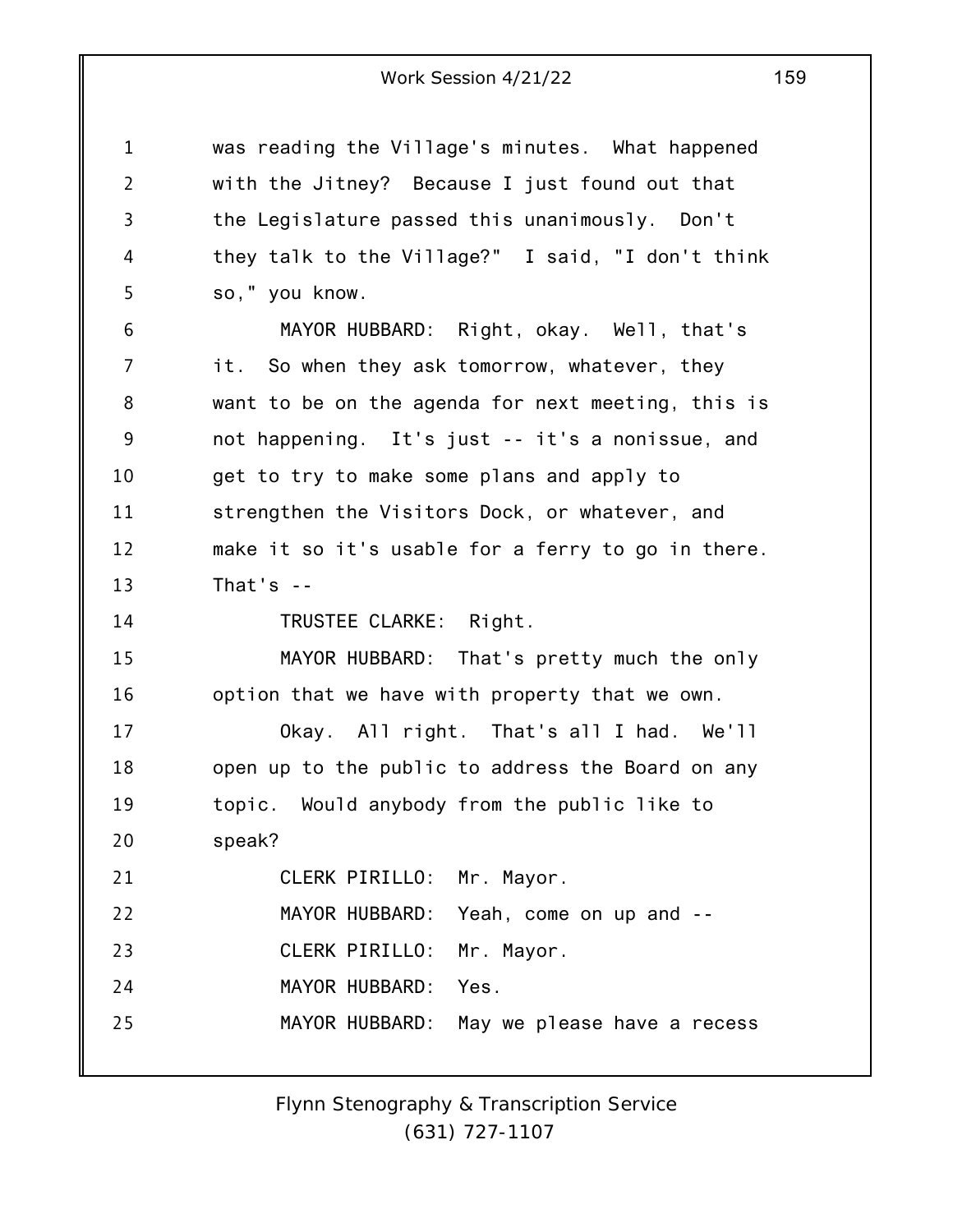1 2 3 4 5 6 7 8 9 10 11 12 13 14 15 16 17 18 19 20 21 22 23 24 25 Work Session 4/21/22 160 for our Transcriptionist? MAYOR HUBBARD: Yeah, five-minute break? Sure. Okay. CLERK PIRILLO: Thank you. MAYOR HUBBARD: Oh, yeah, it's going on 10 o'clock. I didn't realize it was getting that late. TRUSTEE PHILLIPS: I didn't either. (Laughter) MAYOR HUBBARD: All right. Five-minute break. (Recess: 9:39 p.m. - 9:46 p.m.) MAYOR HUBBARD: Okay. We'll get back to our agenda. All right. Public to address the Board. If you wanted to -- your name and address for the Transcriptionist, so we have it for the record. BARBARA KUJAWSKI: My name is Barbara Kujawski, and I spell it K-U-J-A-W-S-K-I, and I live in Mattituck, Sound Avenue. Two days ago, I was before the ZBA. I own a house on 316 Front Street that CAST was in. TRUSTEE CLARKE: Yeah. BARBARA KUJAWSKI: And they moved to south of the property. I bought the house maybe 10 years ago, it was a three fam -- three apartments,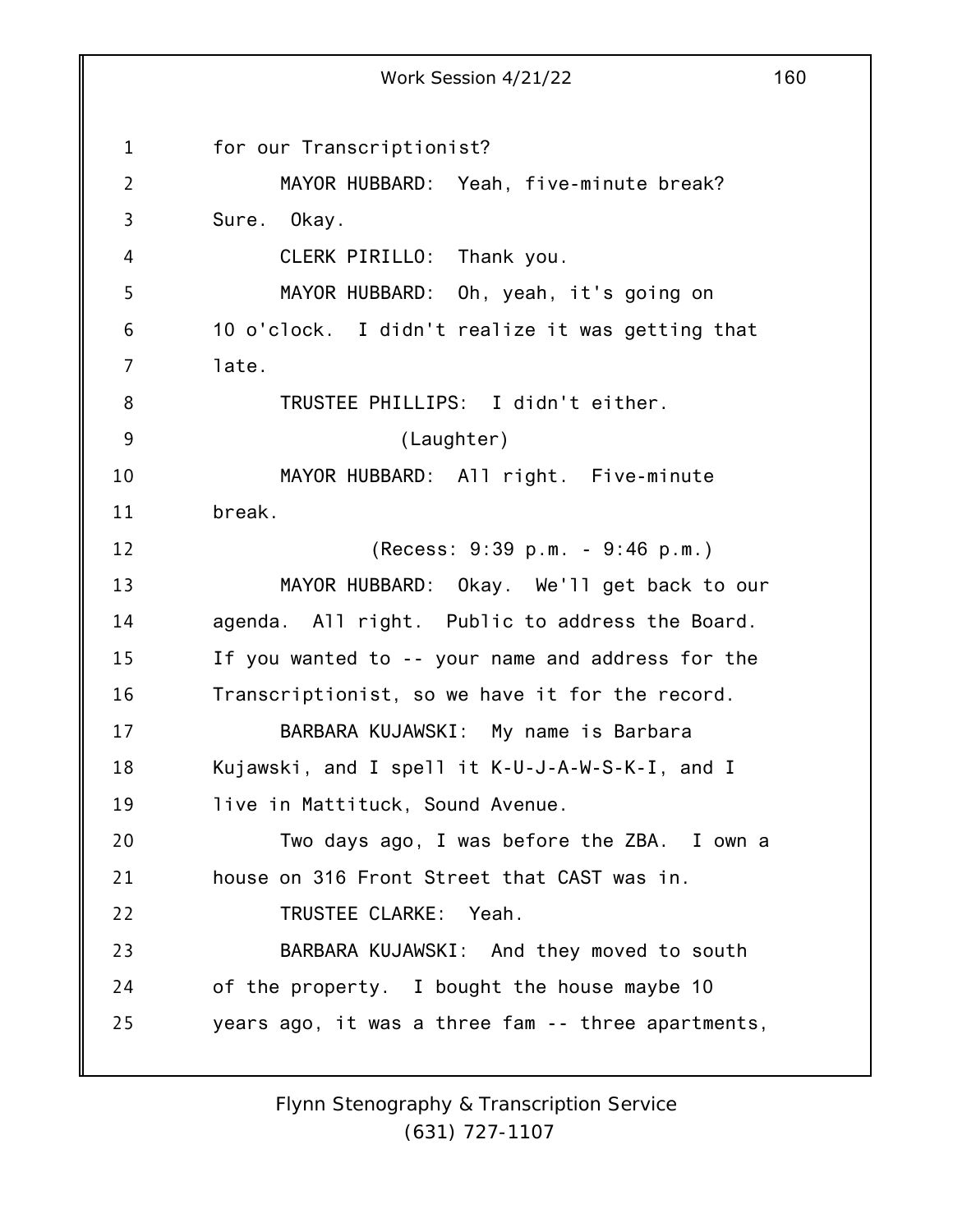1 2 3 4 5 6 three one-bedroom apartments, three separate meters, and I had it rented as that. And then CAST came to me, because they had no place to go to, they were across the street. They had lost their lease. They had no parking, they had no place.

7 8 9 10 11 12 The Village came to me, the Town came to me, and I had worked for North Fork Housing in the '80s, and what could I say? Of course. It just meant opening one hallway and having the whole downstairs, and they had parking, they had everything they needed. That was six years ago.

13 14 15 16 17 Now I went before the ZBA to try and get my three apartments back, and they said no. It's now zoned commercial, you can have commercial downstairs and one apartment upstairs. I don't need commercial, I need workforce housing.

18 19 20 21 22 23 24 25 I have -- I had 50 people come to try and rent those apartments. I'll be frank, I have them rented. If you get -- make me get rid of the people, you're going to lose the chef at Peconic Landing, you're going to lose the manager of Lucharitos, you're going to lose a local insurance agent, you're going to lose a nails worker at the salon across the street, and a carpenter.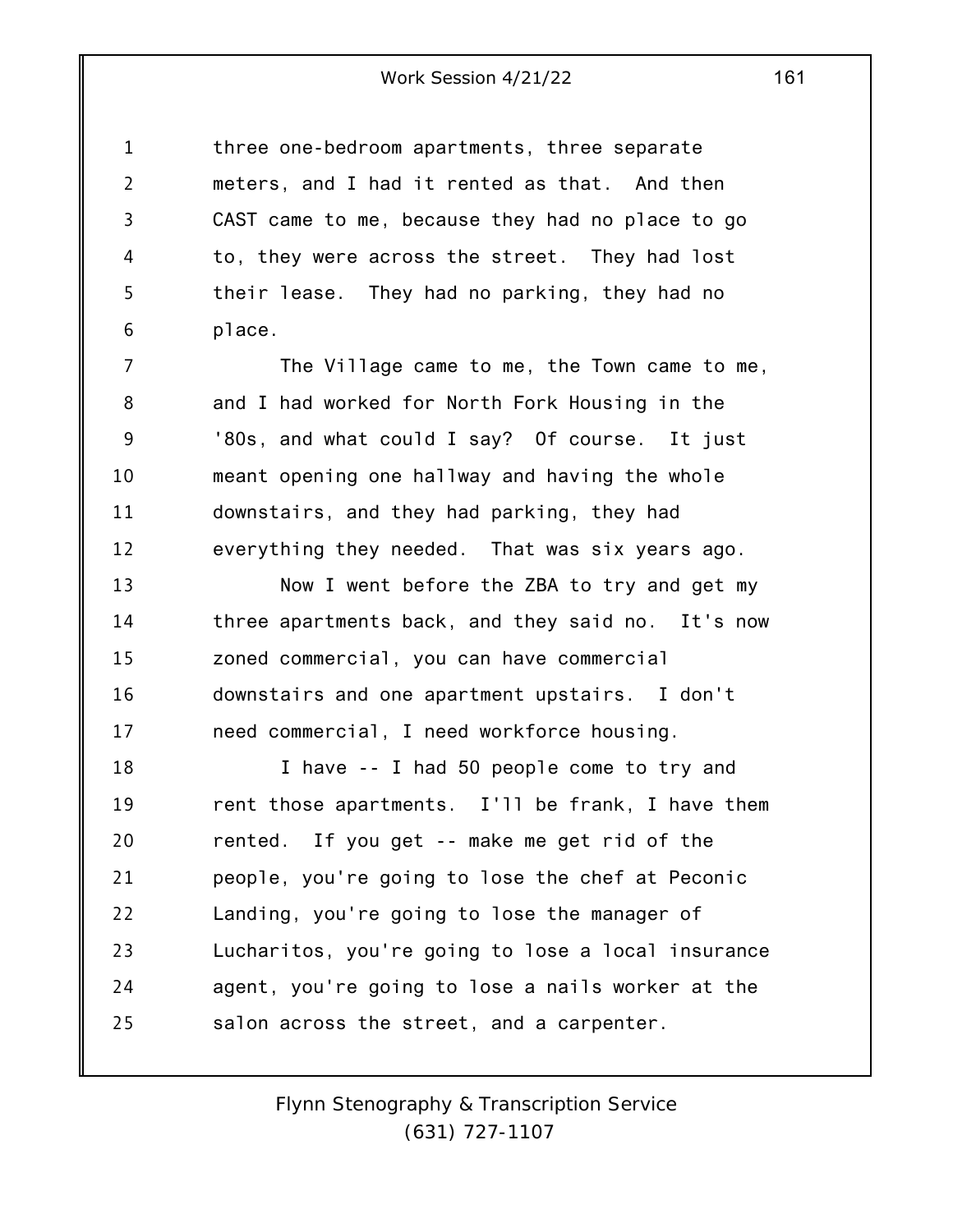1 2 3 4 5 6 7 8 9 10 11 There is no place in Greenport for the local workers to live, and you've got to make it easier for all the apartments that  $I - -$  the houses that had apartments. When I worked here in the '80s, and they used to have to go and inspect for Section 8, most of them are gone. I mean, they're beautiful houses now, they've all been renovated. They're probably second homes, I'll admit. The people moved out during COVID to work. I don't know what you have to do, but you have to do something.

12 13 14 15 And the other thing I wanted to suggest was about the parking. That's the two things in the Village that really need addressing, parking and workforce housing.

16 17 18 19 20 21 22 23 24 25 I -- my daughter went to Skidmore. She was in Saratoga Springs 20 years ago, more than 20. It was in the '80s, and it was just like Greenport was in the '80s. It expanded just like Greenport expanded. They now have a parking garage. And I don't know who paid for it, or if it's the town's parking garage or if it's private. This is where the parking garage should be, right where we're sitting here, and the Fire Department should be on Moores Lane. You can walk anyplace in the Village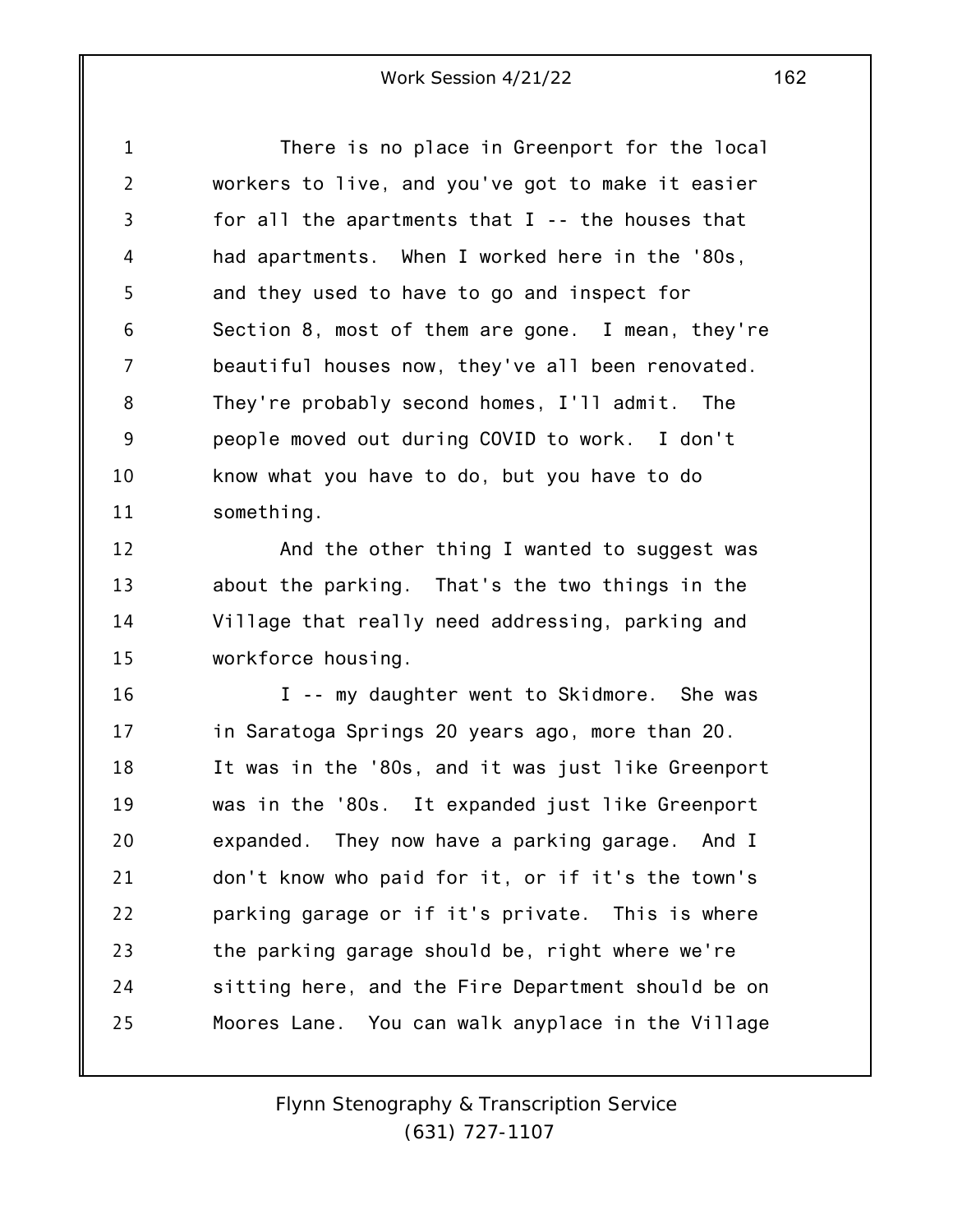1 2 3 4 5 6 7 8 9 10 11 12 13 14 15 16 17 18 19 20 21 22 23 24 25 Work Session 4/21/22 163 from here. You can't walk from Moores Lane. You can put the parking there, nobody's going to walk from Moores Lane. Think about it. Something for the future. MAYOR HUBBARD: Okay. BARBARA KUJAWSKI: That's all I have to say. Please address the workforce housing, because, as I said, that is a big problem here. Okay. MAYOR HUBBARD: Thank you. TRUSTEE CLARKE: Thank you very much. MAYOR HUBBARD: Anybody else wish to address the Board? RANDY WADE: Randy Wade, Sixth Street. I am so glad to have witnessed what I've seen tonight, really smart ideas. The evolution of the talk of the preexisting grandfathering in the parking is sounding so good. Paul Pallas was unbelievable with the grants on the electric and the batteries. I -- before I get into details, I'm just curious if you could explain how to help the woman who just spoke. Would that be -- would you have to pass a resolution? Would you have to have a public hearing? Can you -- I'm just curious, because I bet she's curious also and was too polite to ask.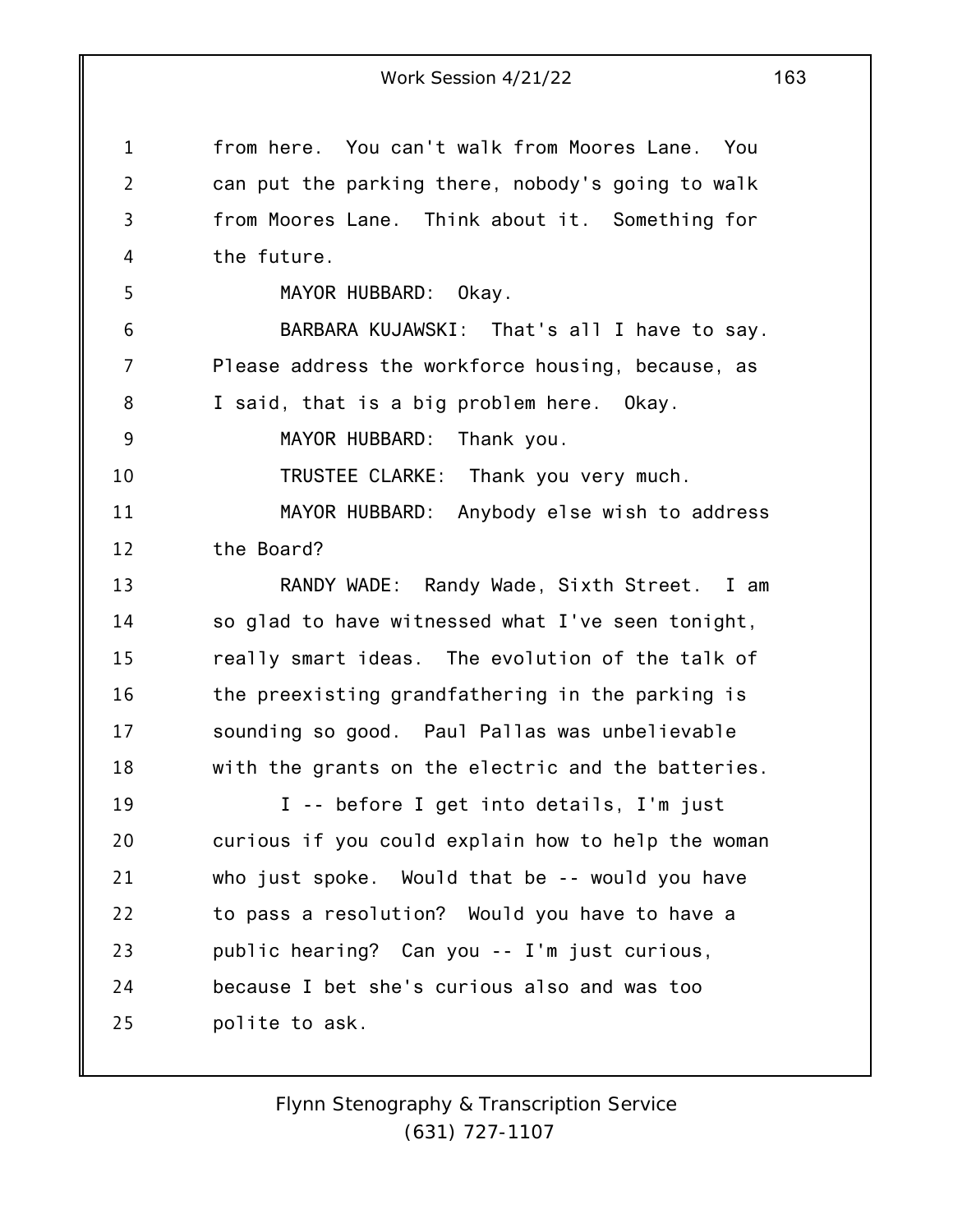1 2 3 4 5 6 7 8 9 10 11 12 13 14 15 16 17 18 19 20 21 22 23 24 25 Work Session 4/21/22 164 TRUSTEE PHILLIPS: What is the property zoned? RANDY WADE: She -- the ZBA told her it was zoned commercial. It is -- there is residential on one side of her, and then the dentist office on the other. ATTORNEY PROKOP: Are you her representative? I think if she contacts the Village, we might be able to discuss it with her. Thank you for asking. RANDY WADE: So who should she ask for at the Village? You're not there all the time. Paul Pallas, should she ask for Paul? MAYOR HUBBARD: Yeah, she can -- she can sit and meet with Paul and talk to Paul. BARBARA KUJAWSKI: It has cost me already a fortune. I had to have the plans redone. MAYOR HUBBARD: Okay. BARBARA KUJAWSKI: That was an architect. I had to pay \$800 just to go before the ZBA, and now they want me to hire a lawyer. MAYOR HUBBARD: Okay. There -- I mean, there is a procedure to challenge the ZBA ruling to go to the Village Board, but you have to go through the procedure, and that would be something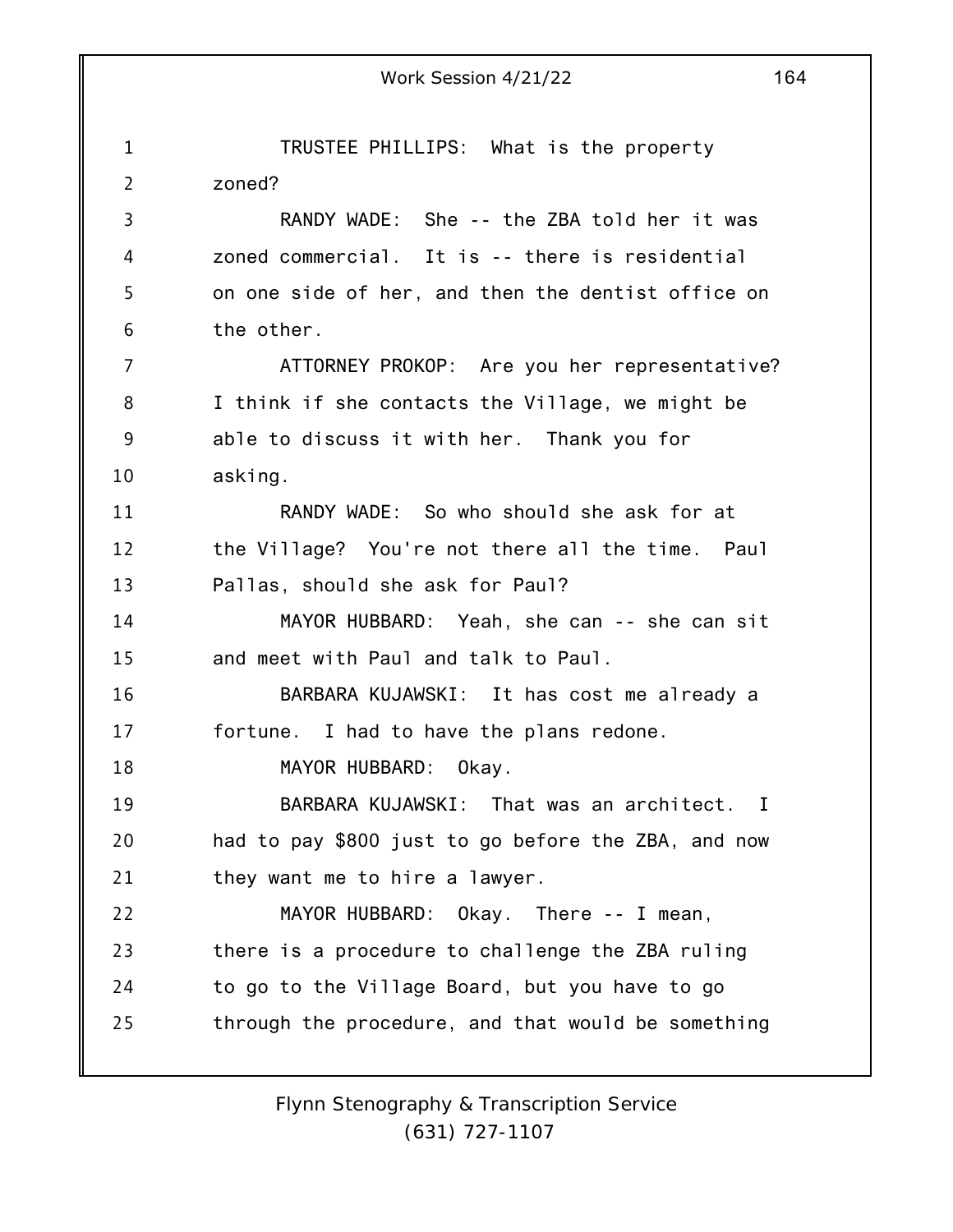1 2 3 4 5 6 7 8 9 10 11 12 13 14 15 16 17 18 19 20 21 22 23 24 25 Work Session 4/21/22 165 that you would speak to the Village Administrator about, and he would confer with the Village Attorney. BARBARA KUJAWSKI: It seems to me you should make it a lot easier. MAYOR HUBBARD: Okay. That's -- BARBARA KUJAWSKI: I'm sorry. RANDY WADE: Thank you. I hope she gets to do it without hiring an attorney. The parking, when you were talking about costs, I read once that money doubles every 10 years, so it really should be 20,000 a spot. I really messed it up here, I'm so sorry. And that would bring you back to what it was in -- when it was '91, right? So -- TRUSTEE PHILLIPS: What are you suggesting, Randy? MAYOR HUBBARD: Twenty thousand dollars a spot she wants for parking. RANDY WADE: No. I'm saying that with the increase in money and the value of money doubling every 10 years, that the same -- that they instituted in '91 would be 20,000 today. So when anybody says that's too much, too much, you just have to think, well, really, right now, it should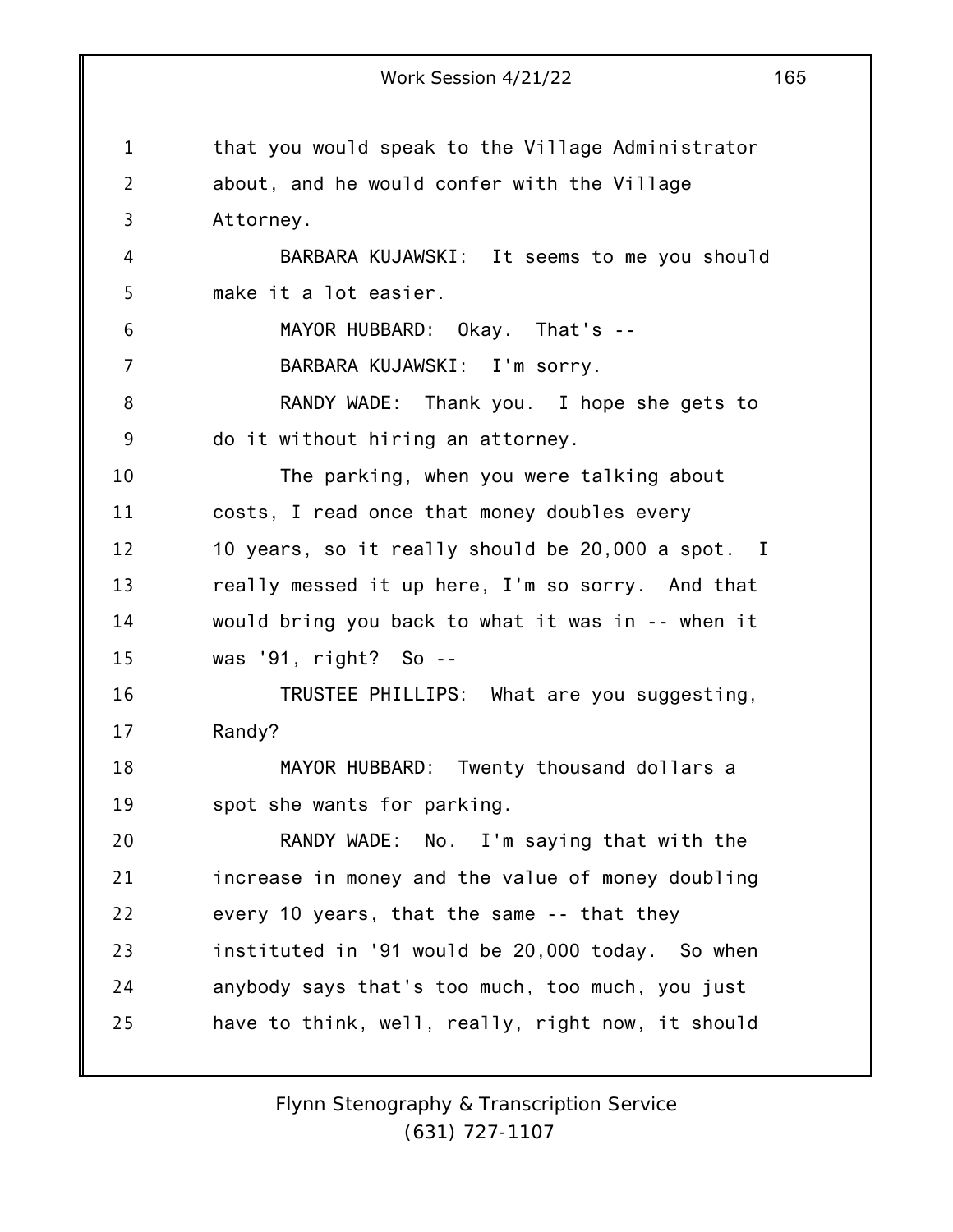be 20,000, if every year we were increasing it as it should have been.

1

2

3 4 5 6 7 8 9 10 11 12 13 14 15 You were talking about making it 10 to 30, you know, like if you only need 10 spots, or whatever. I would say it -- just address what the issue is, and if it's resort, hotel, restaurant or bar, it should be the full fee. And if it's any of the other things in a commercial, then you could have another rate for it, but -- remember I got so confused at the public hearing, because I wasn't really sure what the goal was? And now that I understand, that you don't want to like have like this transformation of the Village all of a sudden into way more intense uses, and I love that the code has been, you know, addressing that.

16 17 18 19 20 21 I think resort, hotel, restaurant, bar should be its own category, and then -- and then, if you want to have it by the number of spots, it could be addressing the other types of businesses that we really are losing, every other type that might be in the Commercial District.

22 23 24 25 And one of the other things is hotels are not -- like if we're going to have a walkable community, there are certain things that are kind of dead on the street, and a hotel is one of them.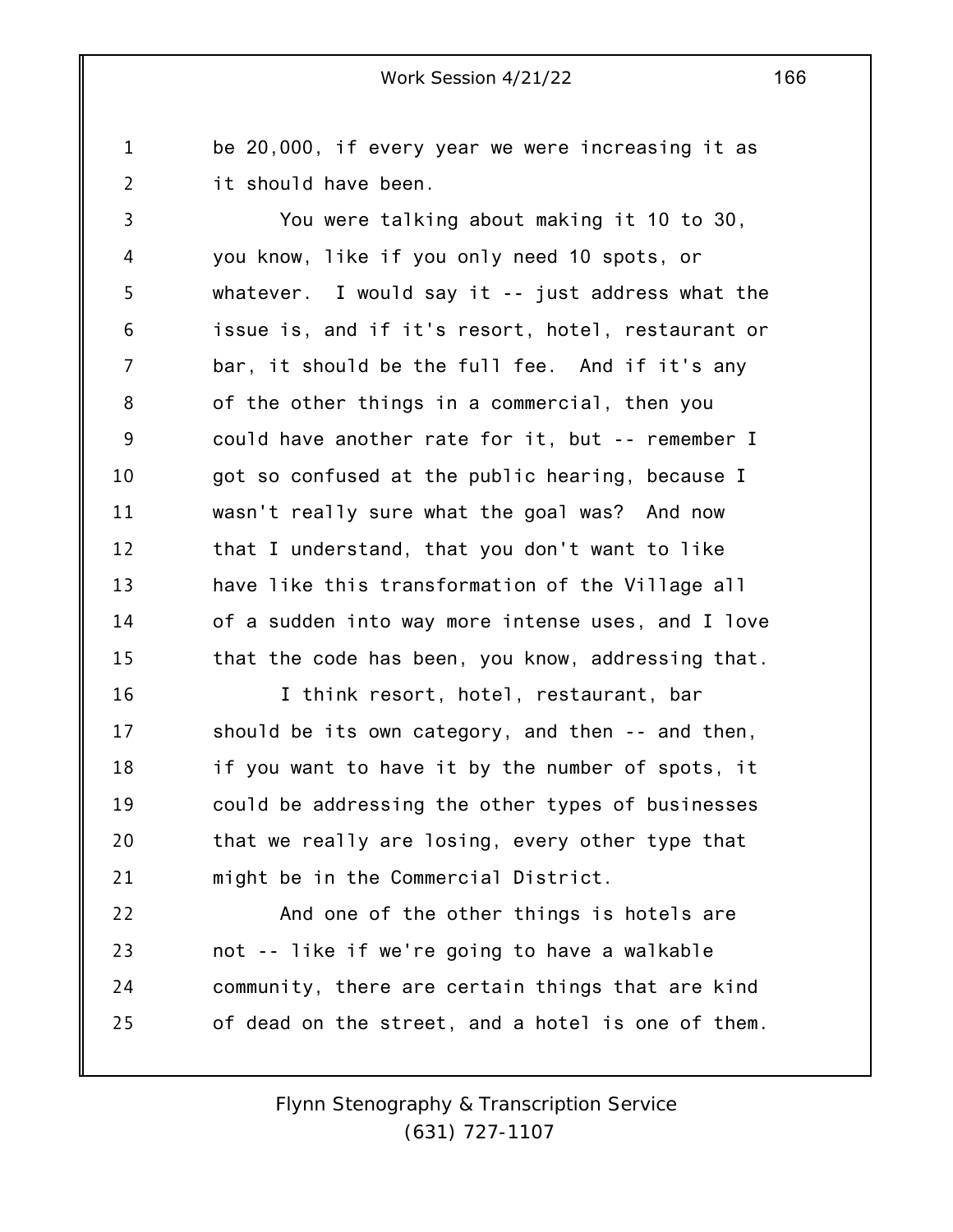1 2 3 4 5 You know, you want retail. Outdoor cafes can be charming, but hotels, you know, it's really an office that you walk into, except for maybe the way they did American Beech with the -- it's more exciting, or whatever, to walk by.

6 7 8 9 10 11 12 13 14 15 16 17 18 And I love that you're looking at the Waterfront Commercial Zone. And I, again, also think that it -- these could be simple changes. And I don't see why you wouldn't do a moratorium. With -- within two months, three months, we're going to have code changes to address our Waterfront Commercial. And change the map, so that the landlocked properties that have residents above on Front Street could be out of the Waterfront Commercial and in regular, you know, Commercial, where it's legal, and they protect our remaining waterfront properties that there are so few of.

19 20 21 22 23 24 25 Oh. So it's great that the Planning Board would charge 20, 20 spots or 50%. I agree with you, that 20% sounds -- to get away with an extra 20% sounds too much, that either break even, or sometimes they do 10% change. You know, you're allowed to do a 10% change in zones, and that's considered a minor change, or just the flat rate.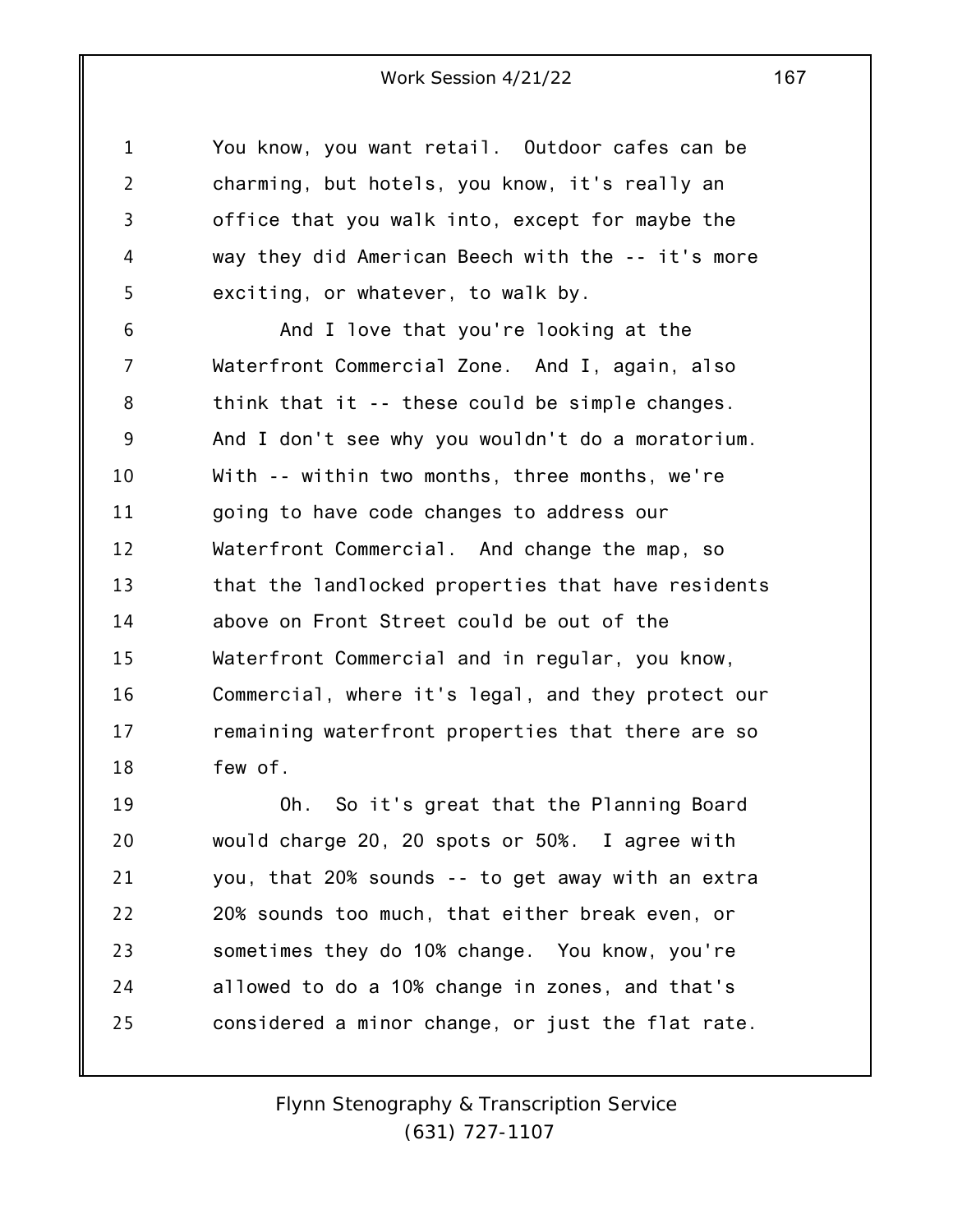1 2 3 4 5 6 7 8 9 10 11 12 13 14 15 16 17 18 19 20 21 22 23 24 25 But I'm wondering if the ZBA, if it would be legal to have the ZBA have the authority also to charge, because isn't that kind of what happened with the Menhaden? And then they went and got -- you know, anybody can go to the ZBA, and just if the ZBA excused them, then they don't have to pay anything. So it would be nice if the ZBA also had code that they could -- maybe it could be identical, so that applicants -- it was clear, you really can't get more than 50% or 20 spots. Is this something you could ask the Lawyer? Maybe he has to look into it or something. MAYOR HUBBARD: We can talk to him about it. RANDY WADE: Okay. TRUSTEE PHILLIPS: I'll be honest with you, the ZBA is a quasi judicial board. RANDY WADE: Uh-huh. TRUSTEE PHILLIPS: So I don't think the State Legislature Law would allow that, but I would defer to the Attorney, but that's not the role of the ZBA. RANDY WADE: Well, waiving all needed parking. TRUSTEE PHILLIPS: Planning Board did that for the Menhaden, not the ZBA.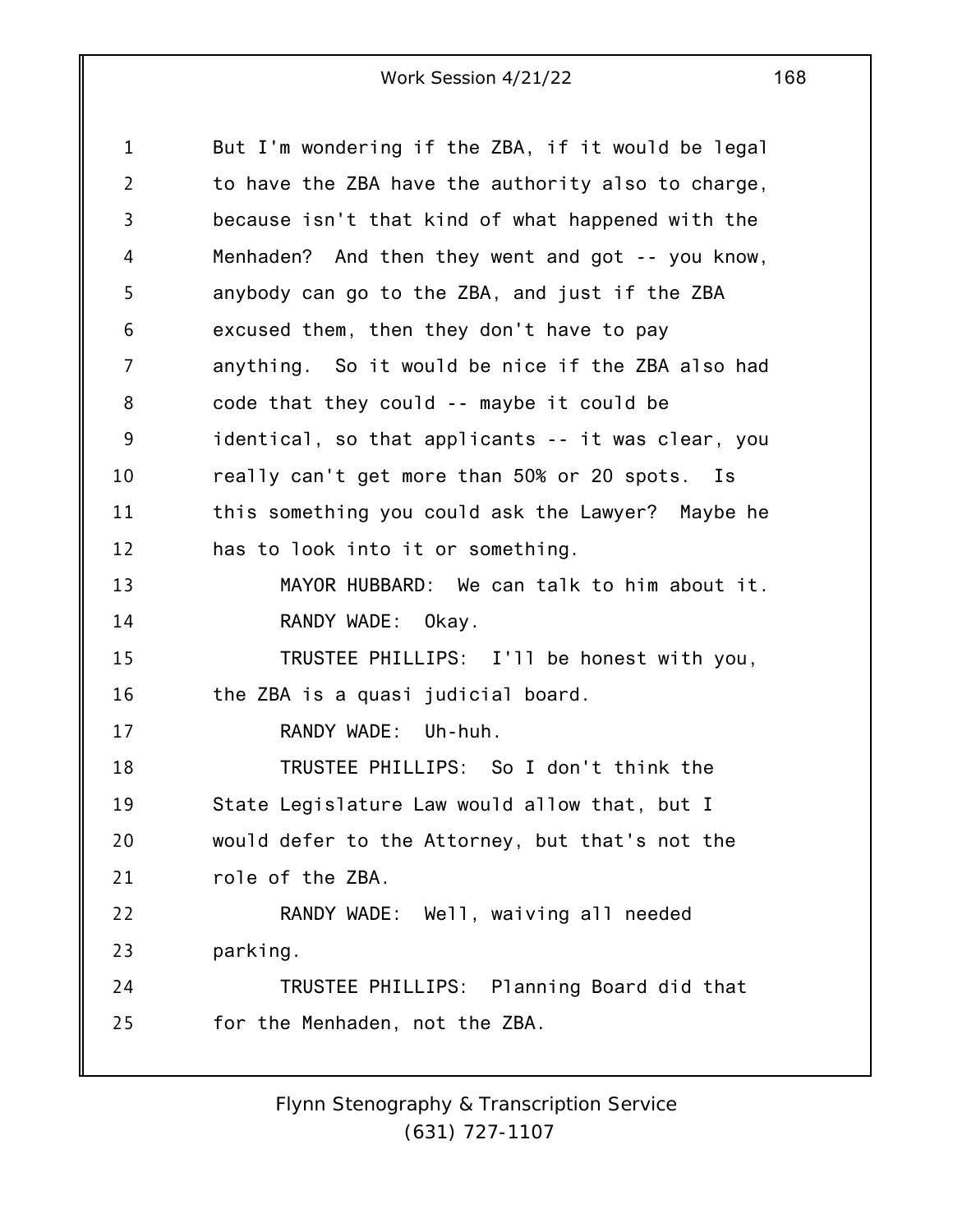1 2 3 4 5 6 7 8 9 10 11 12 13 14 15 16 17 18 19 20 21 22 23 24 25 Work Session 4/21/22 169 RANDY WADE: But the ZBA could do it, right, they could waive? TRUSTEE PHILLIPS: Not technically. RANDY WADE: No? TRUSTEE PHILLIPS: They would be -- no, I don't think within the -- RANDY WADE: Anyway, I'm glad you guys will look into the details of it. Thank you very much. And like also with the Waterfront Commercial, defining Yacht Club as having like so many members that are unrelated, that -- you know, that would be good, also. So thanks. Really impressive work you're doing. Thank you so much. MAYOR HUBBARD: Thank you. TRUSTEE CLARKE: Thank you, Randy. MAYOR HUBBARD: Anyone else wish to address the Board? (Laughter) TRUSTEE PHILLIPS: Come on, John. John -- MAYOR HUBBARD: John, it's 10 o'clock, not real long. (Laughter) MR. SALADINO: It has nothing to do with -- John Saladino, Sixth Street. It has nothing to do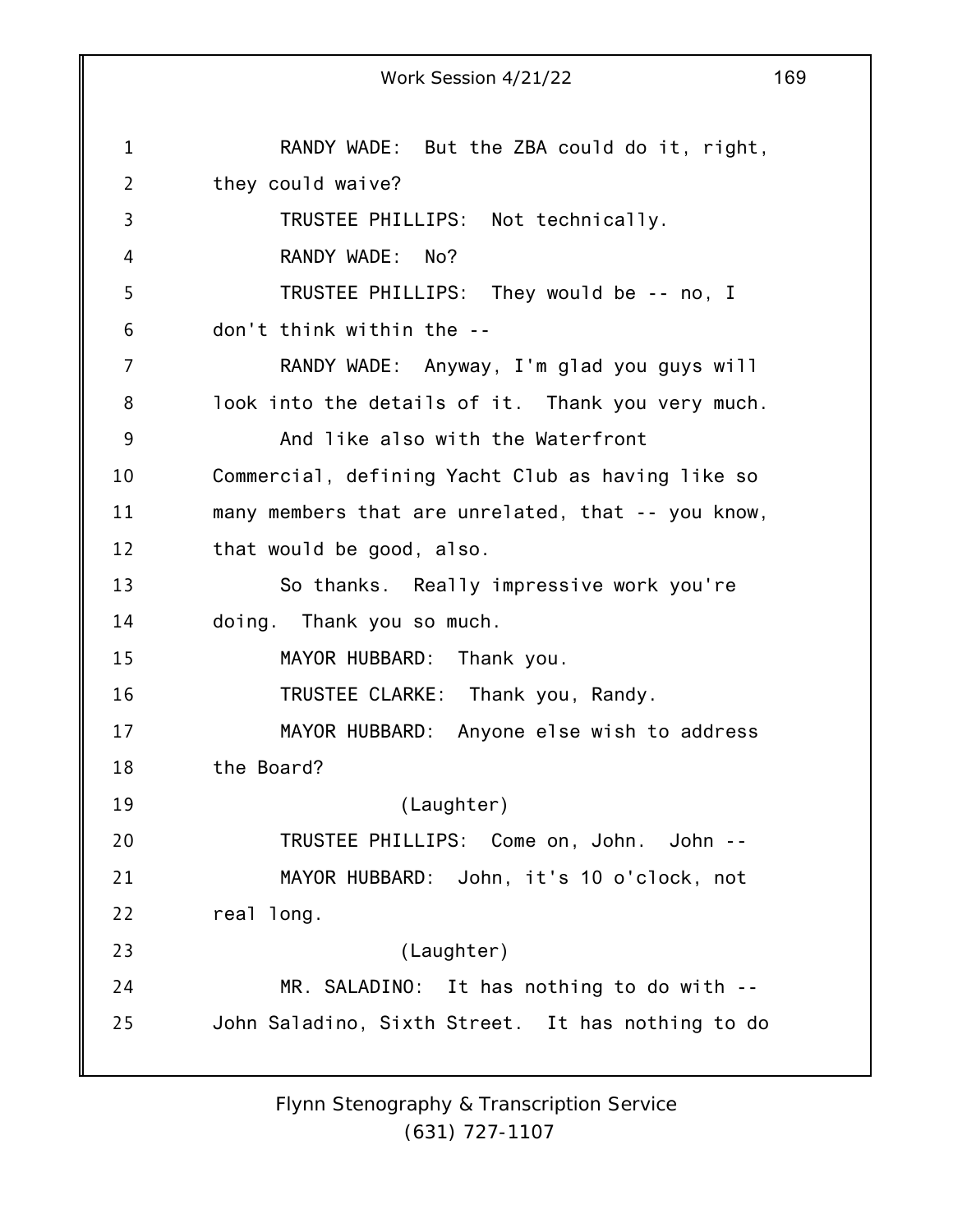1 with anything you discussed.

2 3 4 5 6 7 8 9 10 11 12 13 14 15 I happened to be at the Zoning Board meeting on Tuesday, and I want to let you guys know what happened. We had an application for a use variance, almost blank application for a use variance to turn commercial space into -- Commercial Retail District into residential space. We explained to the applicant that it was a use variance, it was a tough road to hoe, you needed more than was presented. No application was rejected. We put a pin in the application. We told the applicant to go to the Village, they would explain to them what they would need. And one of the members of the Zoning Board suggested they hire an attorney.

16 17 18 19 20 21 It came out during the discussion that they want to put in two apartments, and then the Zoning Board explained to them that there's a rule in the Commercial, that the -- that it would qualify as a multi-family dwelling, and they would need a second use variance for that.

22 23 24 25 So that's what transpired. There was no - you know, nobody said no, we -- the Zoning Board just explained what was going on, what the code was, and how to comply with the code. That's --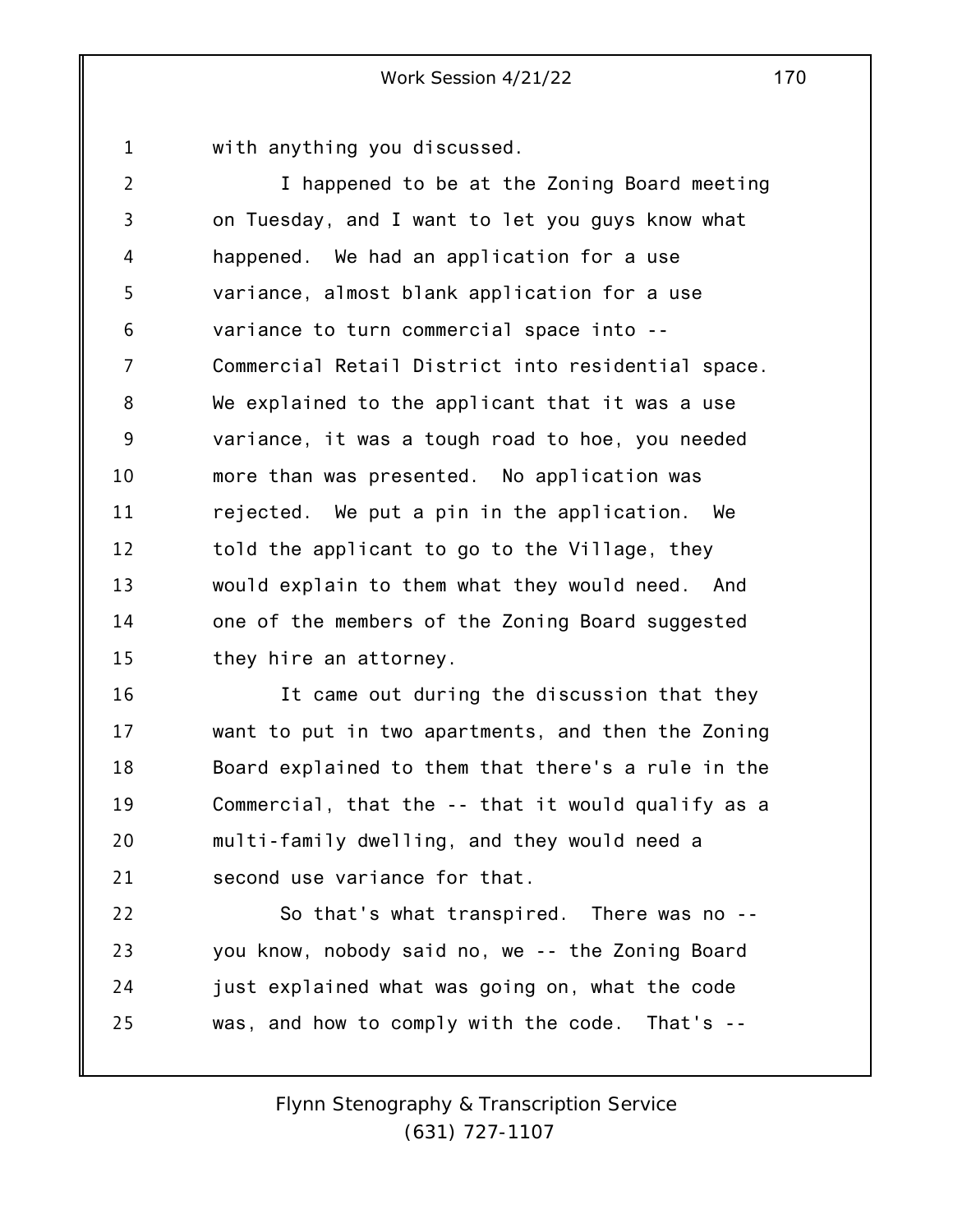1 2 3 4 5 6 7 8 9 10 11 12 13 14 15 16 17 18 19 20 21 22 23 24 25 Work Session 4/21/22 171 that's -- am I getting that -- BARBARA KUJAWSKI: That's exactly what happened. MR. SALADINO: Am I getting that right? Randy, am I getting that right? RANDY WADE: (Indicating Two Thumbs Up) JOHN SALADINO: Okay. So the reason, the reason the applicant is here tonight was she asked the Zoning Board who would she see to have the code changed, and we, as a Board, told her to come to the -- to the Board of Trustees, and she did.  $So - -$ (Laughter) BARBARA KUJAWSKI: Make it easier for apartments. MR. SALADINO: And as far -- and to suggest that the Zoning Board -- you know, that you guys pass a resolution forcing the Zoning Board to do that, I personally would be opposed to that,  $but --$ MAYOR HUBBARD: I hear you, okay. MR. SALADINO: Thank you. Thanks for listening. MAYOR HUBBARD: Thank you. Okay. I'll offer a motion to adjourn the meeting at 10:01.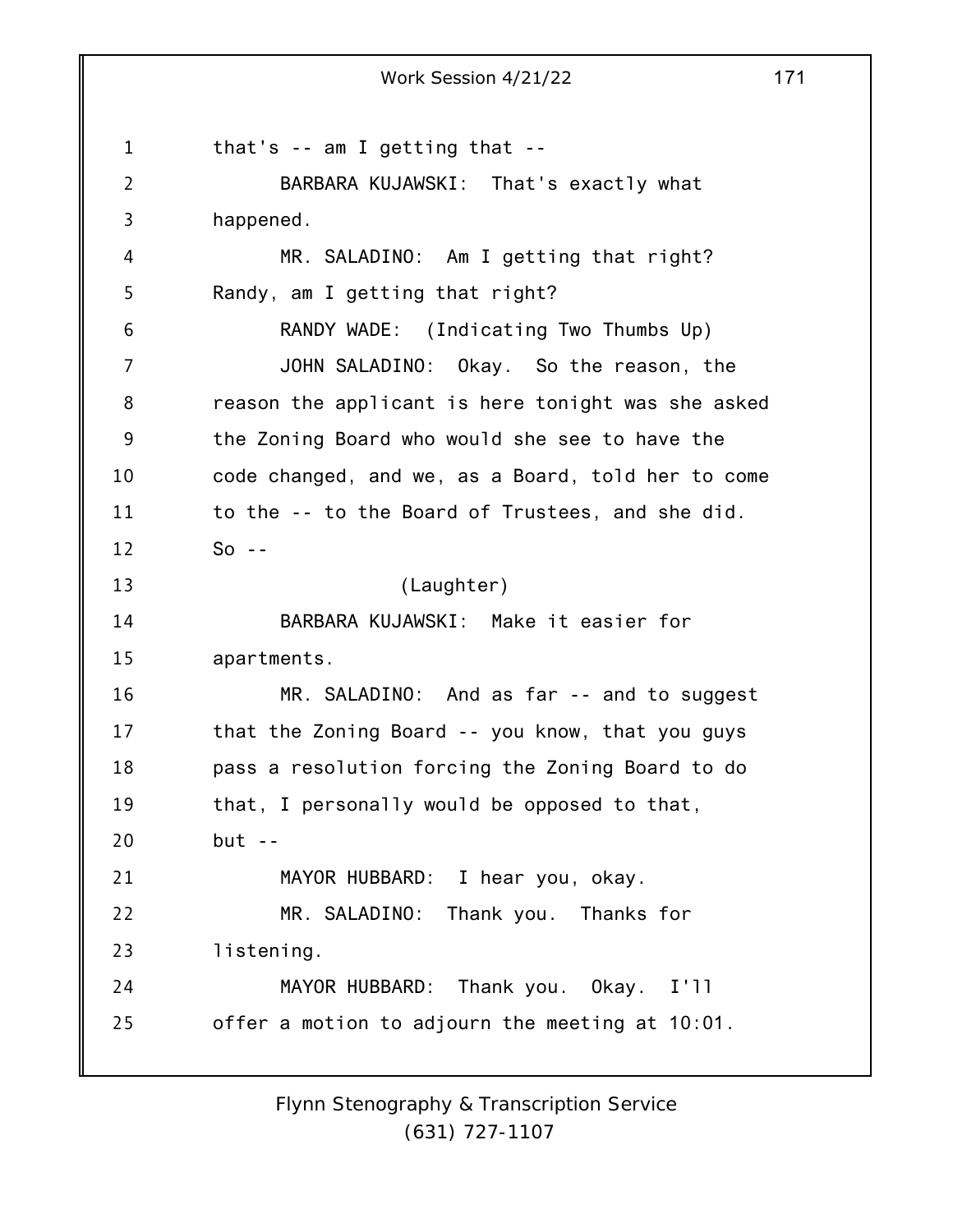|                  | Work Session 4/21/22                      | 172 |
|------------------|-------------------------------------------|-----|
|                  |                                           |     |
| $\mathbf{1}$     | So moved.                                 |     |
| $\overline{2}$   | TRUSTEE MARTILOTTA: Second.               |     |
| $\overline{3}$   | MAYOR HUBBARD: All in favor?              |     |
| 4                | TRUSTEE CLARKE: Aye.                      |     |
| 5                | TRUSTEE MARTILOTTA: Aye.                  |     |
| 6                | TRUSTEE PHILLIPS: Aye.                    |     |
| $\overline{7}$   | TRUSTEE ROBINS:<br>Aye.                   |     |
| 8                | MAYOR HUBBARD: Aye.                       |     |
| $\boldsymbol{9}$ | Opposed?                                  |     |
| 10               | (No Response)                             |     |
| 11               | MAYOR HUBBARD: Motion carried. Thank you  |     |
| 12               | all for coming and staying with us.       |     |
| 13               | (The Meeting was Adjourned at 10:01 p.m.) |     |
| 14               |                                           |     |
| 15               |                                           |     |
| 16               |                                           |     |
| 17               |                                           |     |
| 18               |                                           |     |
| 19               |                                           |     |
| $20$             |                                           |     |
| 21               |                                           |     |
| 22               |                                           |     |
| 23               |                                           |     |
| 24               |                                           |     |
| 25               |                                           |     |
|                  |                                           |     |